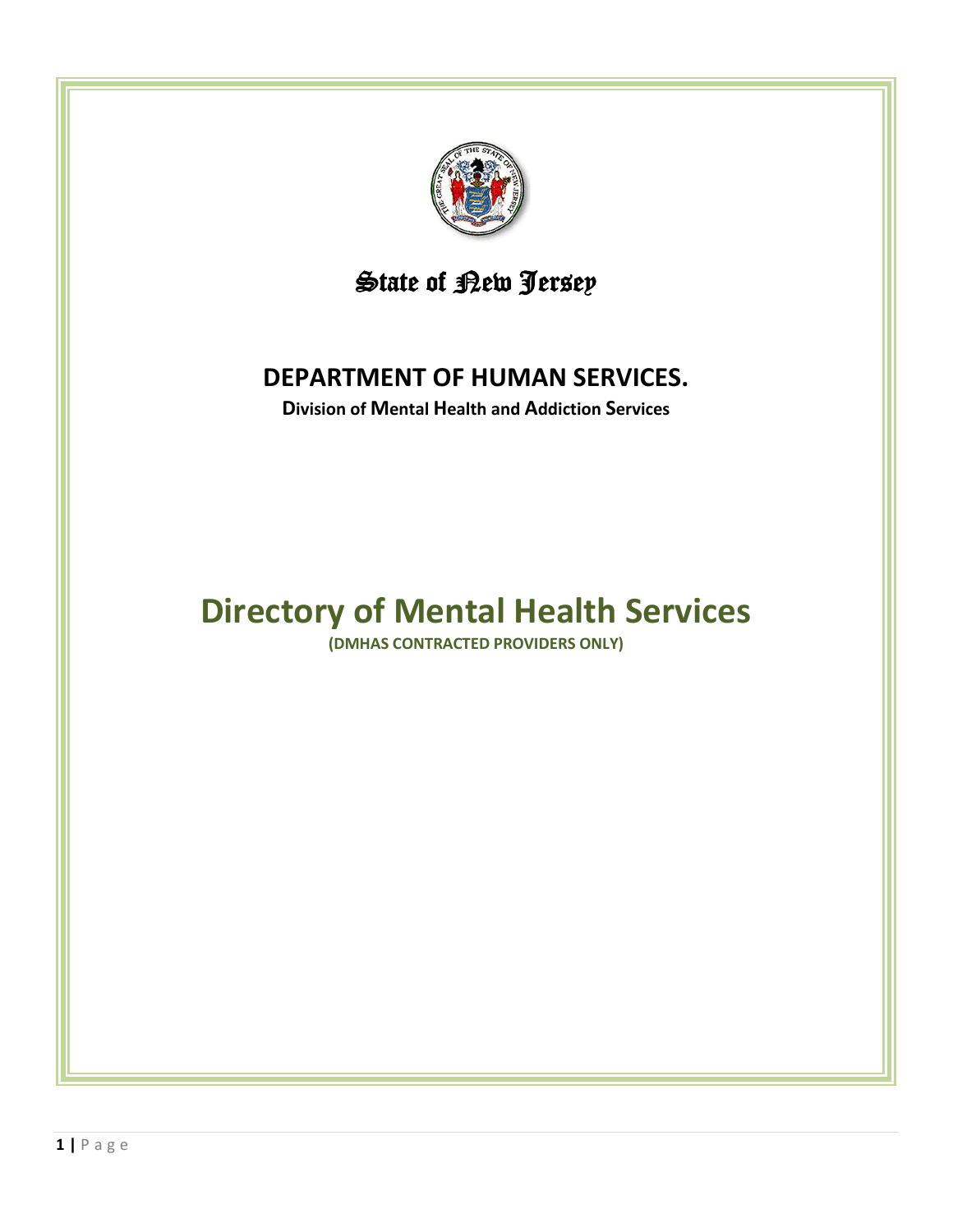# **Introduction**

The mission of the Division of Mental Health and Addiction Services in New Jersey is to promote opportunities for adults with serious mental illness to maximize their ability to live, work, socialize, and learn in communities of their choice. This is accomplished through a comprehensive culturally competent system of care, including psychiatric inpatient settings and community-based support services comprised of partnerships among the Division of Mental Health and Addiction Services, other State agencies, consumers, families, providers, and mental health advocates, with the understanding that adults with serious mental illness are entitled to dignified and meaningful lives.

This mission is realized in both new and existing Division programs by application of the following operating principles:

Services are to be delivered by means of a comprehensive system of care, which emphasizes the most appropriate, least restrictive settings to promote the highest level of functioning;

There must be continuity of care and coordination of services within the State and between the public and private sectors;

The range of services within the system of care must respond to the needs of the individual consumers and to the special populations served;

The Division must assure appropriate, high quality care for the State's most severely disabled citizens in State psychiatric hospitals and for the less disabled citizens in community programs.

#### **Division mailing address:**

Department of Human Services Division of Mental Health and Addiction Services 5 Commerce Way P.O. Box 362 Hamilton, New Jersey 08625

1-800-382-6717 - Toll Free TTD 609-777-0714

This directory is intended to provide information about mental health programs in the state of New Jersey. A wide variety of programs are offered at many locations in all twenty-one counties in the state. This directory does not attempt to provide information about all mental health services available within the State of New Jersey. The providers listed here have been limited to only those which receive some funding from the State of New Jersey through its Division of Mental Health and Addiction Services. In some cases this source of public funding represents only a small portion of the overall budget of the provider. In other cases the service provider is directly operated or predominately funded by the Division of Mental Health and Addiction Services. In some cases, community service providers offer additional programs beyond the field of mental health. Such programs may be targeted at the developmentally disabled, substance abuser or other populations. Only mental health programs are included in this directory.

Every attempt has been made to insure that the information published in this directory is current and accurate at the time of printing. However, service providers and locations do change over time so it is possible that a reference to a program included here may no longer be available. In such an event, persons are encouraged to contact the Division of Mental Health and Addiction Services at 1-800-382-6717 for referral.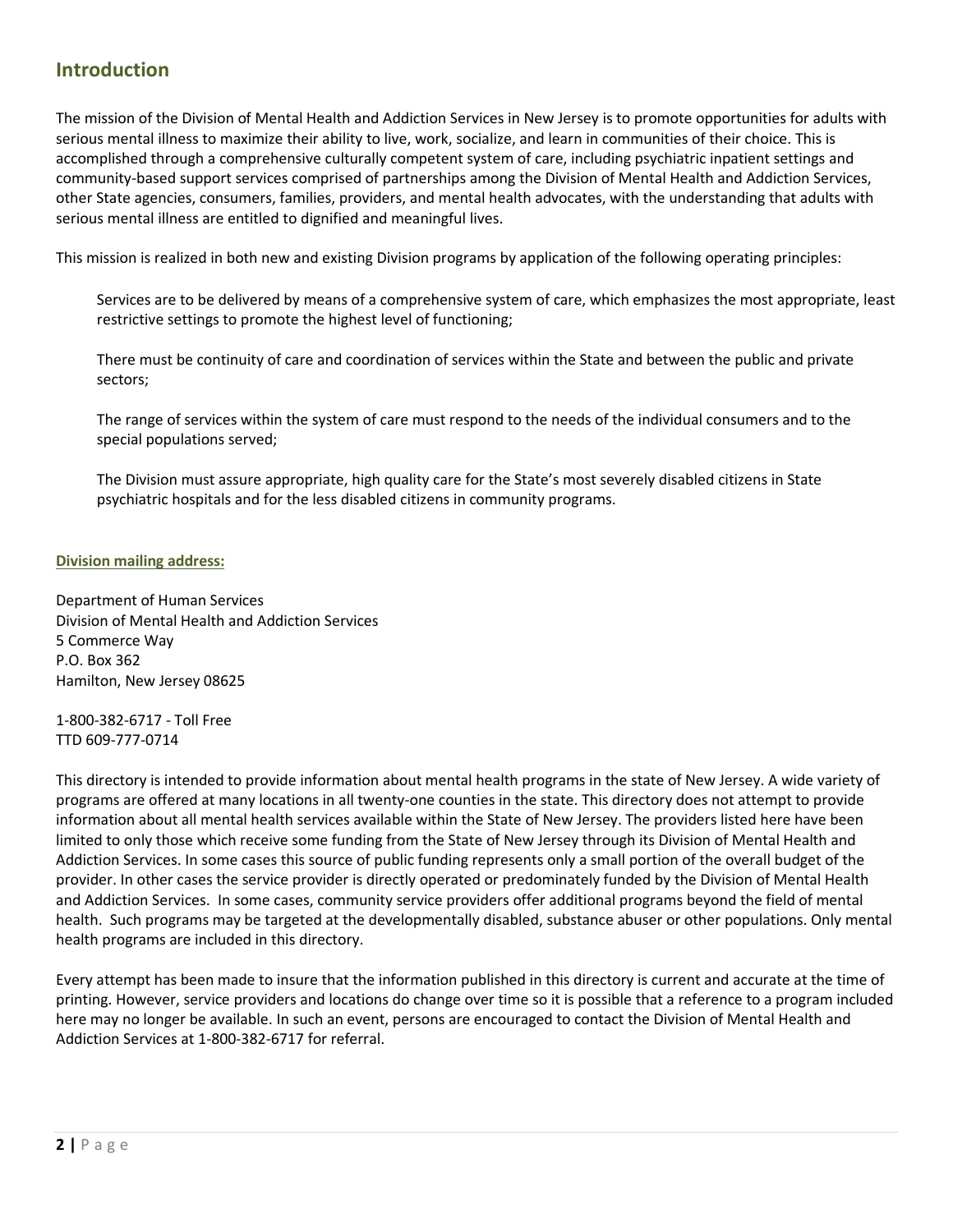#### **How to Use this Book**

To best take advantage of this directory, you should answer two questions to find someone to contact for information about mental health programs and services in your area.

1. *What county does the person seeking services live in?*

Go to that county page in the directory. (*see table of contents for page number*)

2*. What mental health service(s) in the county list might be needed?*

Go to that service in the county list and see what local providers are available.

Contact the local service provider and request an intake evaluation.

In an emergency situation, where there is an immediate risk of injury to people, contact your county primary screening center. The screening center listings are highlighted with capital letters in the county listing. Your county screening center is also listed in the emergency section of your local phone book under "Psychiatric Crisis Intervention Unit" or similar listing.

This book is intended to help citizens of New Jersey locate information about available mental health services in the state. You may be looking for help for yourself or for someone you care about. Brief descriptions of the mental health services are provided with each program section beginning on page 59. Read about the different types of services and try to decide what might be helpful to the person in question. If you locate a program which you think would address the person's issues, you can then contact a local program provider for more information. The person seeking programming must begin contacts in their county of residence. Your county of residence page will identify agencies offering these programs.

The second major section of the book groups agencies by the type of program offered. If you are interested in locating all providers of integrated case management services look on pages 75 and 76. Each program has their own list in this section. Agencies providing the services are arranged alphabetically. Since agencies can provide the same service at more than one location there may be multiple listings for these agencies. Mental Health Agencies can provide more than one program type and therefore, agencies are listed under as many program sections as needed.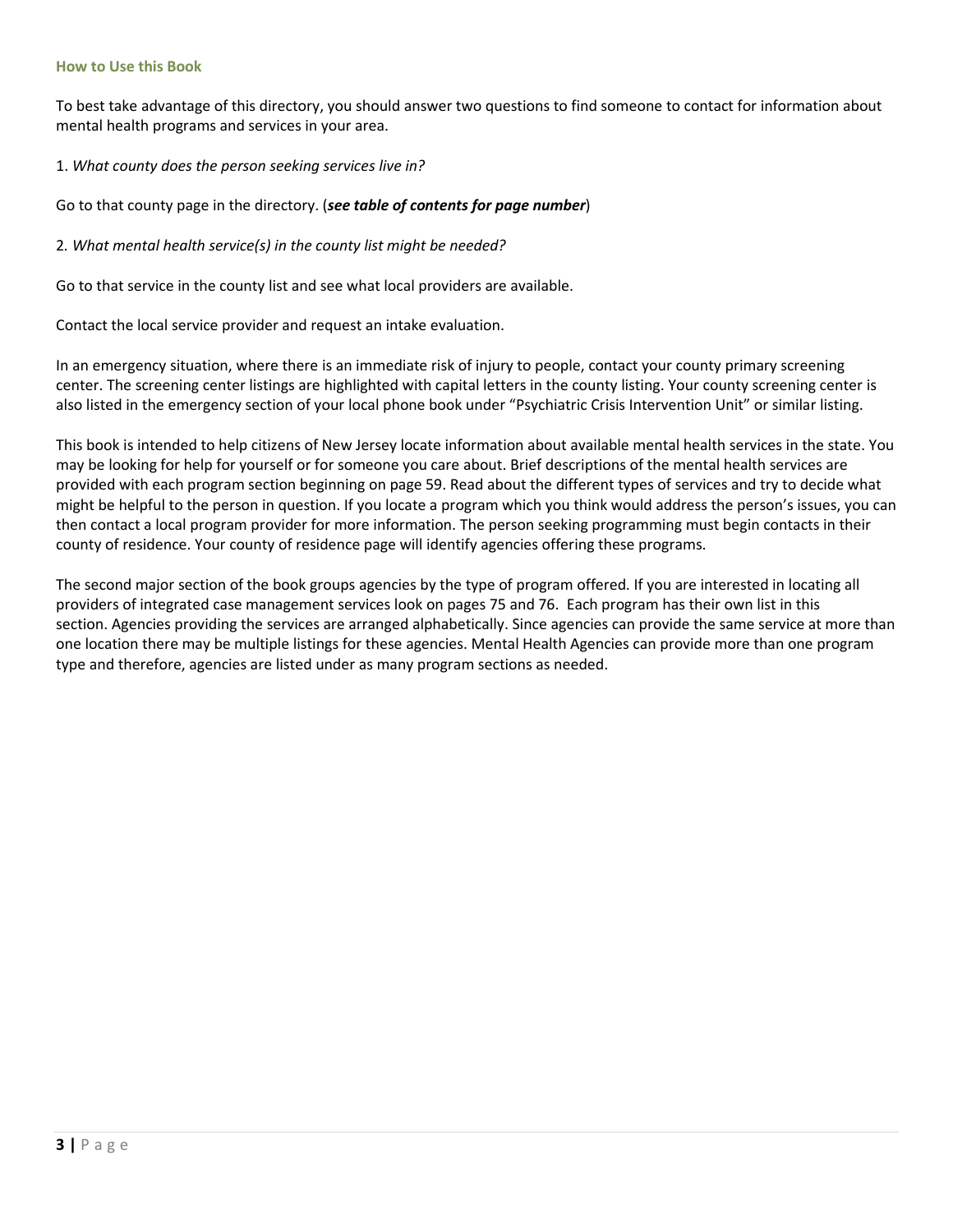# <span id="page-3-0"></span>**[Table of Contents](#page-3-0) Page**

# **By County**

| <b>Atlantic County</b>   | $7-9$     |
|--------------------------|-----------|
| <b>Bergen County</b>     | $10 - 12$ |
| <b>Burlington County</b> | $13 - 14$ |
| <b>Camden County</b>     | $15 - 17$ |
| <b>Cape May County</b>   | 18-19     |
| <b>Cumberland County</b> | $20 - 21$ |
| <b>Essex County</b>      | $22 - 25$ |
| <b>Gloucester County</b> | $26 - 27$ |
| <b>Hudson County</b>     | 28-30     |
| <b>Hunterdon County</b>  | $31 - 32$ |
| <b>Mercer County</b>     | 33-35     |
| <b>Middlesex County</b>  | 36-38     |
| <b>Monmouth County</b>   | 39-41     |
| <b>Morris County</b>     | 42-44     |
| <b>Ocean County</b>      | 45-47     |
| <b>Passaic County</b>    | 48-51     |
| <b>Salem County</b>      | $52 - 53$ |
| <b>Somerset County</b>   | 54-55     |
| <b>Sussex County</b>     | 56        |
| <b>Union County</b>      | 57-59     |
| <b>Warren County</b>     | $60 - 61$ |
|                          |           |

# **By Program Element**

| <b>Acute Care Family Support</b>                                                                               | 63               |
|----------------------------------------------------------------------------------------------------------------|------------------|
|                                                                                                                |                  |
| <b>County Mental Health Boards</b>                                                                             | 65-66            |
| <b>Crisis Diversion</b>                                                                                        | 67               |
| <b>Deaf Enhanced Screening Centers</b>                                                                         |                  |
| Deaf Enhanced Short Term Care Facilities                                                                       |                  |
| <b>Designated Screening Centers</b>                                                                            | 70-73            |
| Early Intervention Support Services (Crisis Intention Services) [111] [12] Tarly Intervention Support Services |                  |
| <b>Homeless Services</b>                                                                                       | 75-76            |
| Integrated Case Management Services (ICMS) [11] manufacture manufacture manufacture manufacture manufacture ma | 77-78            |
| <b>Intensive Family Support Services (IFSS)</b>                                                                | 79-80            |
| Intensive Outpatient Treatment and Support Services (IOTSS) [100] [100] [100] [100] [100] [100] [100] [100] [1 | 81-82            |
|                                                                                                                | $83 - 84$        |
| <b>Justice Involved Services</b>                                                                               | -85              |
| <b>Mental Health Cultural Competence Training Centers</b>                                                      | $\frac{86}{100}$ |
| Outpatient                                                                                                     | 87-91            |
|                                                                                                                |                  |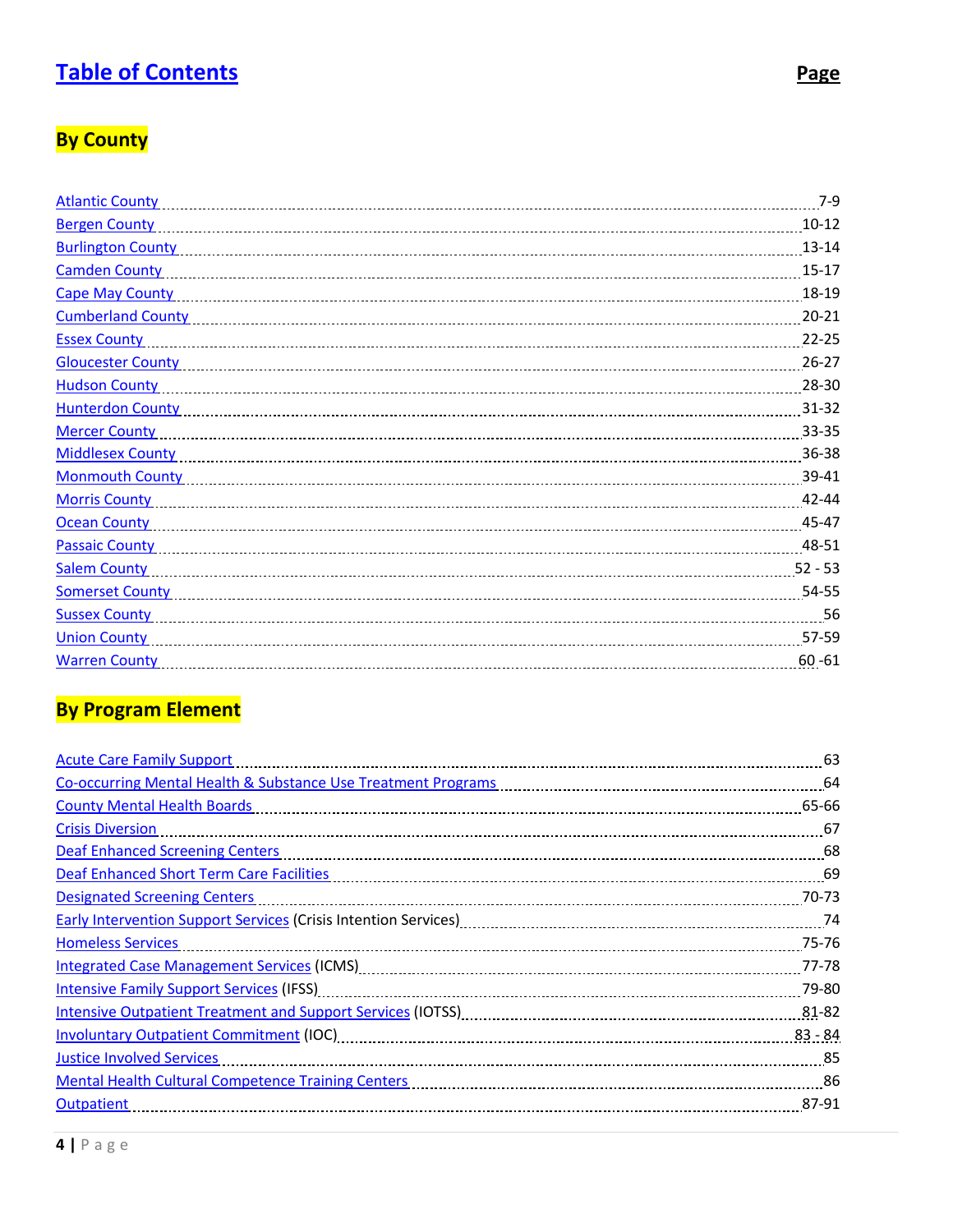# <span id="page-4-0"></span>**[Table of Contents](#page-4-0)** (Continued) **Page**

# [Partial Care & Partial Hospitalization](#page-92-0) 92-95 [Program Of Assertive Community Treatment](#page-96-0) (PACT) 96-97 [Residential Intensive Support Team](#page-98-0) (RIST) [11] Residential Intensive Support Team (RIST) [11] Manummmmmmmmmmmm [Residential Services](#page-99-0) 99-102 [Self-Help Centers](#page-103-0) 103-104 [Short Term Care Facilities](#page-105-0) (STCF) 105-106 [State and County Hospitals](#page-107-0) 107 (107) 55 and 2014 107 [Supported Employment Services](#page-108-0) 108-109 [Supported Education](#page-110-0) 110 [Community Support Services](#page-111-0) 111-113 [Systems Advocacy](#page-114-0) 114-115 [Voluntary Unit](#page-116-0) 116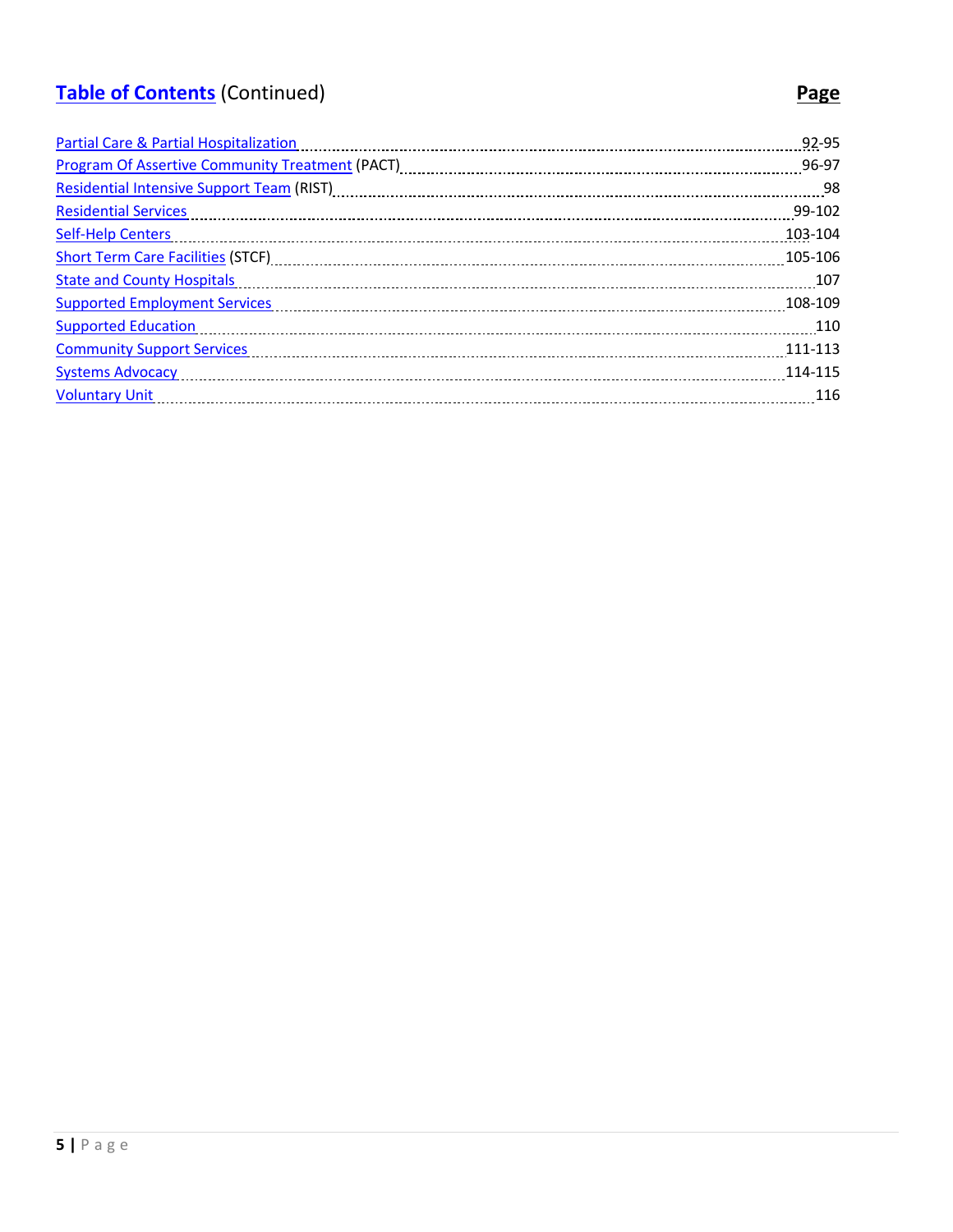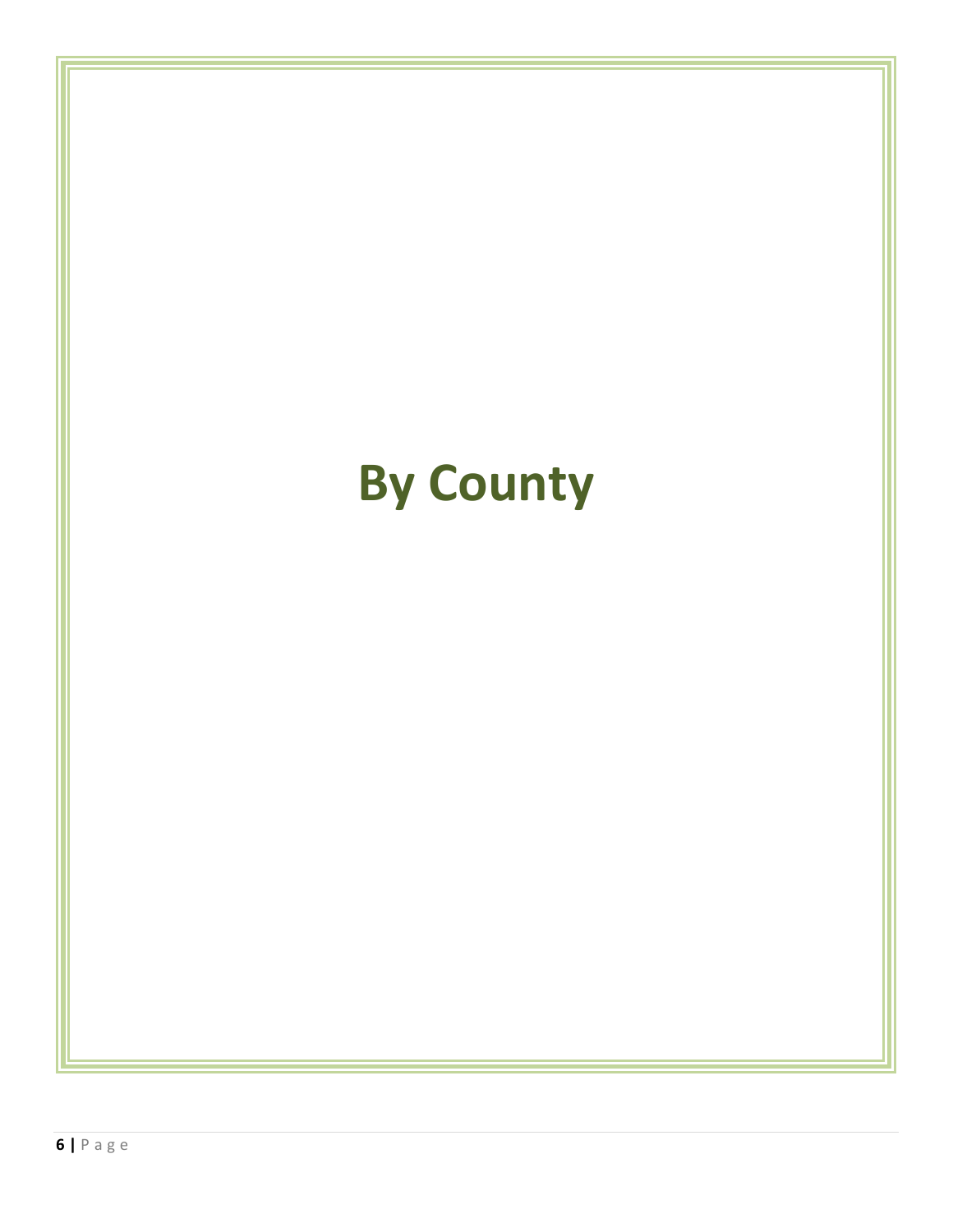# <span id="page-6-0"></span>**ATLANTIC COUNTY**

**Acute Care Family Support** Mental Health Association of Atlantic County 4 East Jimmie Leeds Road – Suite 3 Galloway, NJ 08205 (609) 652-3800

**Community Support Services** Jewish Family Service of Atlantic & Cape May 607 N. Jerome Avenue Margate, NJ 08402 (609) 822-8398

**Homeless Services** (PATH) Jewish Family Services of Atlantic County 607 North Jerome Avenue Margate, NJ 08402 (609) 822-1108

#### **Integrated Case Management Services**

Jewish Family Services of Atlantic Co. 607 North Jerome Avenue Margate, NJ 08402 (609) 822-1108

**Involuntary Outpatient Commitment** Legacy Treatment Services 561 Tilton Rd

Northfield, NJ 08232 (609) 267-5656 x3256

**Justice Involved Services**

Jewish Family Services of Atlantic County 607 North Jerome Avenue Margate, NJ 08402 (609) 822-1108

#### **Outpatient**

Family Service Association 3073 English Creek Avenue Egg Harbor Twp., NJ 08234 (609) 569-0239

#### **Access Center**

Family Services Association 3073 English Creek Avenue Egg Harbor Twp., NJ 08234 (609) 569-0239, ext. 1116

#### **County Mental Health Board**

County of Atlantic 101 South Shore Road Northfield, NJ 08225 (609) 645-7700, ext. 4307

**Screening Center**

Atlanticare Regional Medical Center - PIP 1925 Pacific Avenue Atlantic City, NJ 08401 (609) 344-1118

#### **Early Intervention Support Services** *(Crisis Intervention Services)* Atlanticare Behavioral Health Services 13 North Hartford Avenue Atlantic City, NJ 08401 (866) 750-6612 / (609)572-8555

#### **Intensive Family Support Services**

Mental Health Association in NJ 4 East Jimmie Leeds Road Galloway, NJ 08205 (609) 652-3800

**Intensive Outpatient Treatment & Support Services** Atlanticare Behavioral Health 13 North Hartford Avenue Atlantic City, NJ 08401 (609) 348-1161, ext. 323

#### **Outpatient**

Family Service Association 312 East White Horse Pike Absecon Highlands, NJ 08201 (609) 652-1600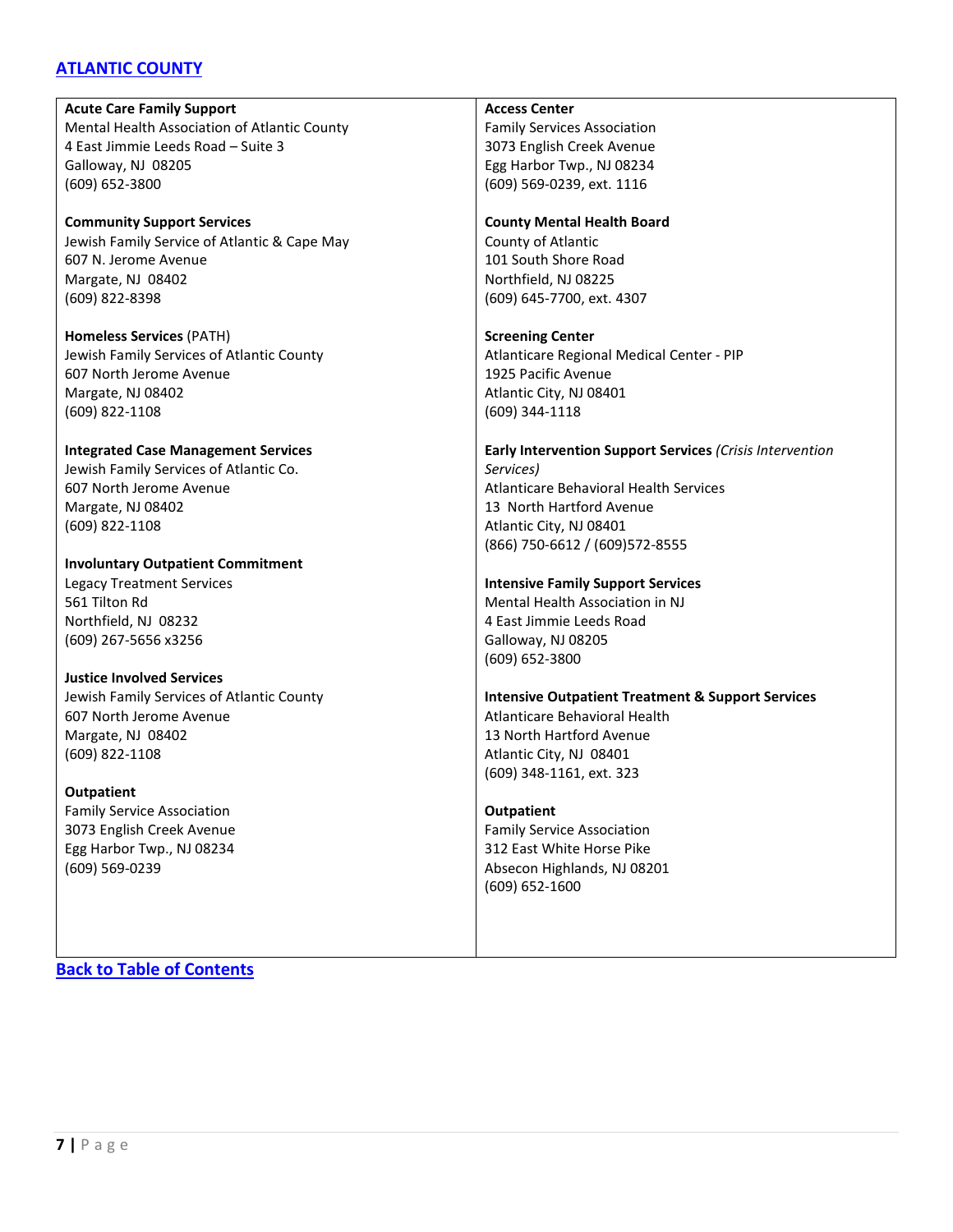# **[ATLANTIC COUNTY](#page-6-0) (Continued)**

#### **Outpatient**

Atlanticare Behavioral Health 120 South White Horse Pike Hammonton, NJ 08037 (609) 561-7911

#### **Outpatient**

Atlanticare Behavioral Health 13 North Hartford Avenue Atlantic City, NJ 08401 (609) 348-1116

**Partial Care** (First Day) Family Service Association 312 E. White Horse Pike Absecon Highlands, NJ 08201 (609) 652-1600

# **PRIMARY SCREENING CENTER for ATLANTIC**

PIP @ Atlanticare Regional Medical Center 1925 Pacific Avenue Atlantic City, NJ 08401 **HOTLINE:** (609) 344-1118

**Residential Intensive Support Team (RIST)** Atlanticare Behavioral Health

2511 Fire Road – Suite B Egg Harbor Township, NJ 08234 (609) 646-9743

#### **Residential Services**

Jewish Family Services 607 North Jerome Avenue Margate, NJ 08402 (609) 822-1108

#### **Self-Help Center**

I.C.E. (Individual Concerted Effort) 4 East Jimmie Leeds Road Galloway, NJ 08205 (609) 652-3800

#### **Supported Employment Services/HR Advantage** Jersey Care Diagnostic Center

152 Crest Haven Rd Cape May Court House., NJ 08210 (609) 465-4117 x126

# **Partial Care**

Atlanticare Behavioral Health Providence House 400 Chris Gaupp Road Galloway, NJ 08205 (609) 404-0648

# **Program of Assertive Community Treatment** (PACT)

Atlanticare Behavioral Health 2511 Fire Road, Suite B-10 Egg Harbor Twp., NJ 08234 (609) 407-0060

# **Residential Services**

Career Opportunity Development, Inc. 901 Atlantic Avenue Egg Harbor City, NJ 08215 (609) 965-6871

#### **Short Term Care Facility**

Atlanticare Regional Medical Center Jimmie Leeds Road Pomona, NJ 08240 (609) 652-3442

#### **Community Support Services**

Jewish Family Service of Atlantic & Cape May 607 N. Jerome Avenue Margate, NJ 08402 (609) 822-8398

#### **Community Support Services**

Justice Involved Services 607 N Jerome Ave Margate, NJ 08402 (609) 822-1108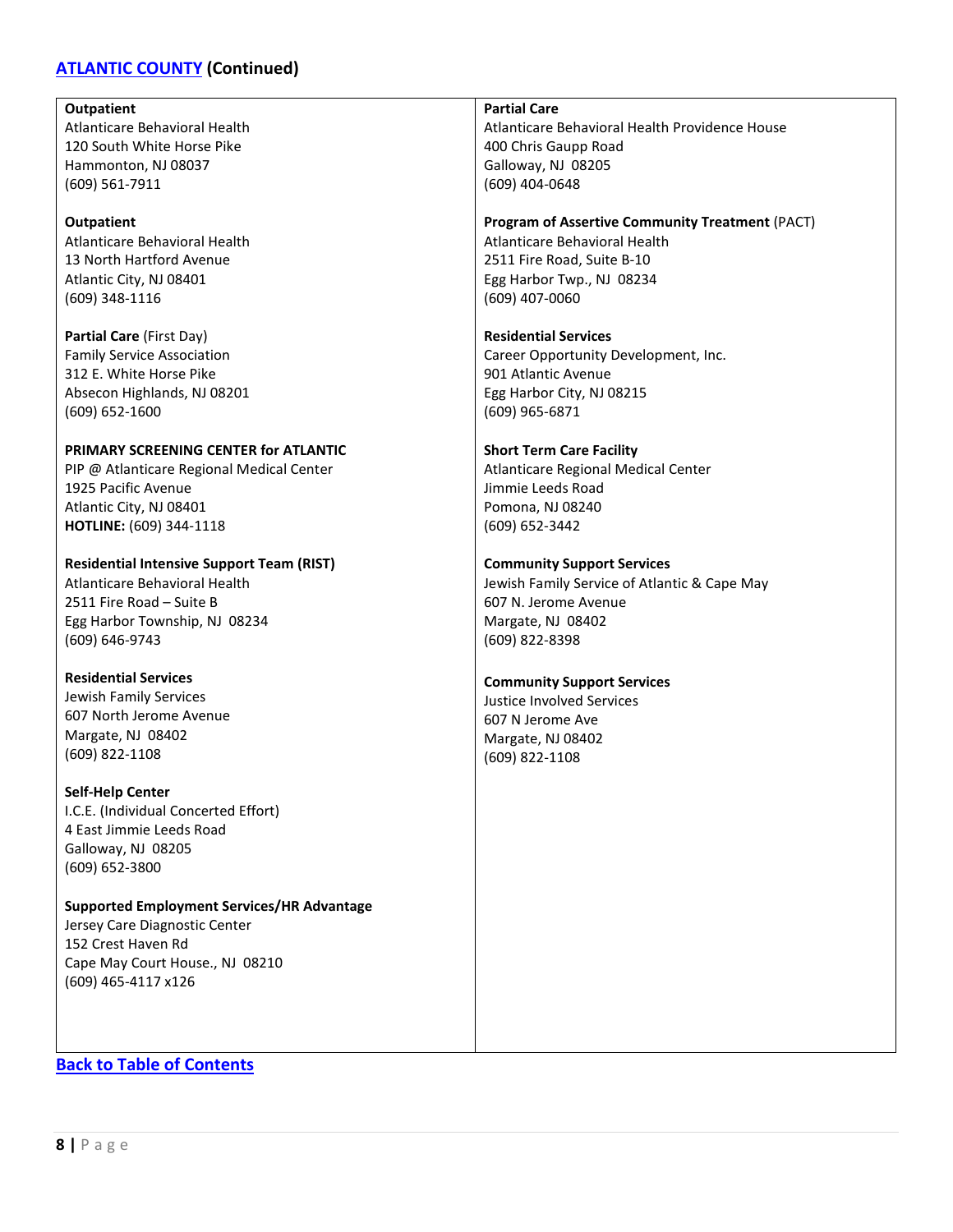# **[ATLANTIC COUNTY](#page-6-0) (Continued)**

| <b>Community Support Services</b>          | <b>Community Support Services</b> |
|--------------------------------------------|-----------------------------------|
| Career Opportunity Development, Inc.       | Atlanticare Behavioral Health     |
| 901 Atlantic Avenue                        | 2511 Fire Road, Suite B-10        |
| Egg Harbor City, NJ 08215                  | Egg Harbor Twp., NJ 08234         |
| (609) 965-6871                             | (609) 407-0060                    |
|                                            |                                   |
| <b>Community Support Services</b>          | <b>Systems Advocacy</b>           |
| Collaborative Support Programs of NJ (CSP) | Community Health Law Project      |
| 11 Spring Street                           | <b>Station House Office</b>       |
| Freehold, NJ 07728                         | 900 Haddon Avenue, Suite 400      |
| (732) 780-1175                             | Collingswood, NJ 08108            |
|                                            | (856) 858-9500                    |
| <b>Systems Advocacy</b>                    |                                   |
| <b>Mental Health Association</b>           |                                   |
| 4 East Jimmie Leeds Road                   |                                   |
| Galloway, NJ 08205                         |                                   |
| $(609) 652 - 3800$                         |                                   |
|                                            |                                   |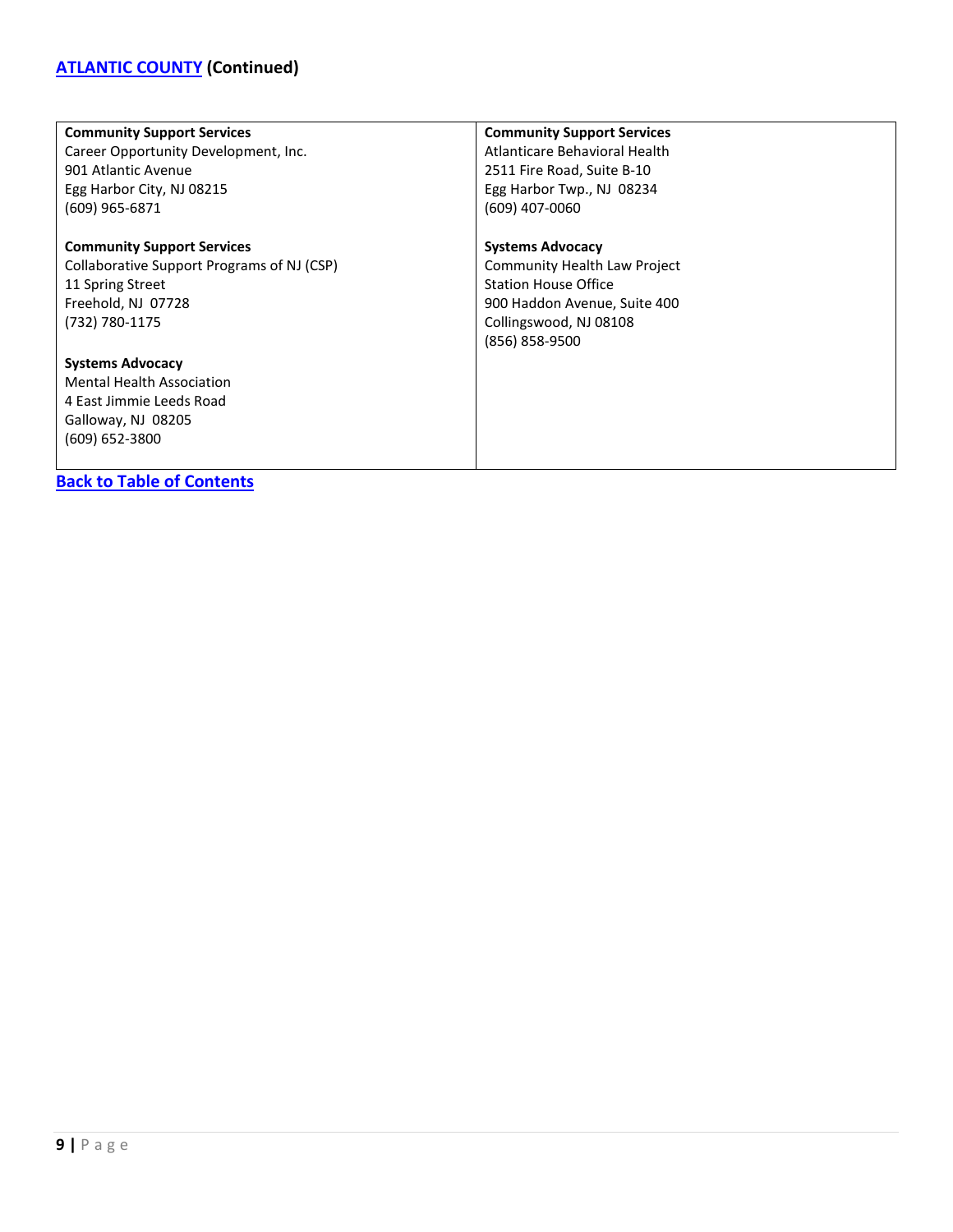# <span id="page-9-0"></span>**[BERGEN COUNTY](#page-9-0)**

**Acute Care Family Support** Comprehensive Behavioral Healthcare 25 East Salem Street 2<sup>nd</sup> Floor Hackensack, NJ 07601 (201) 935-3322

**County Mental Health Board** County of Bergen One Bergen County Plaza  $-4$ <sup>th</sup> Floor Hackensack, NJ 07601 (201) 634-2745

**Homeless Services (PATH)** Comprehensive Behavioral Healthcare, Inc. 25 East Salem Street -2<sup>nd</sup> Floor Hackensack, NJ 07601 (201) 935-3322

#### **Integrated Case Management Services (ICMS) & Jail Diversion Program**

The Care Plus Center for Primary and Behavioral Health 611 Route 46 West, Suite 100 Hasbrouck Heights, NJ 07604 (201) 478-4162

**Jail Diversion Program** Care Plus, Inc. 611 Route 46 West Hasbrouck Heights, NJ 07604 (201) 478-4166

**Outpatient** Comprehensive Behavioral Healthcare, Inc. 25 East Salem Street - 2<sup>nd</sup> Floor Hackensack, NJ 07601 (201) 935-3322

**Outpatient** Care Plus Center for Primary and Behavioral Health 610 Valley Health Plaza Paramus, NJ 07652 (201) 265-8200

**Outpatient** Vantage Health System 2 Park Avenue Dumont, NJ 07628 (201) 385-4400

**[Back to Table of Contents](#page-3-0)**

**Comprehensive Behavioral Health Services** Wellness and Support Center 569 Broadway Westwood, NJ 07675 (201) 935-3322

**Deaf Enhanced STCF** St. Mary's Hospital - Passaic 211 Pennington Avenue Passaic, NJ 07055 (973) 470-3086

#### **Intensive Outpatient Treatment and Support Services (IOTSS)**

Crossroads to Wellness Care Plus Center for Primary and Behavioral Health 610 Valley Health Plaza Paramus, NJ 07652 (201) 986-5037

#### **Intensive Family Support Services**

Comprehensive Behavioral Healthcare, Inc. 25 East Salem Street - 2<sup>nd</sup> Floor Hackensack, NJ 07601 (201) 935-3322

#### **Involuntary Outpatient Commitment**

Care Plus NJ 611 Route 46 West, Suite 100 Hasbrouck Heights, NJ 07604 (201) 478-4166

**Outpatient**

Vantage Health System 93 West Palisade Englewood, NJ 07631 (201) 567-0059

#### **Outpatient**

Comprehensive Behavioral Healthcare, Inc. 516 Valley Brook Avenue Lyndhurst, NJ 07071 (201) 935-3322

**Outpatient** West Bergen Mental Health Center 120 Chestnut Street Ridgewood, NJ 07450 (201) 444-3550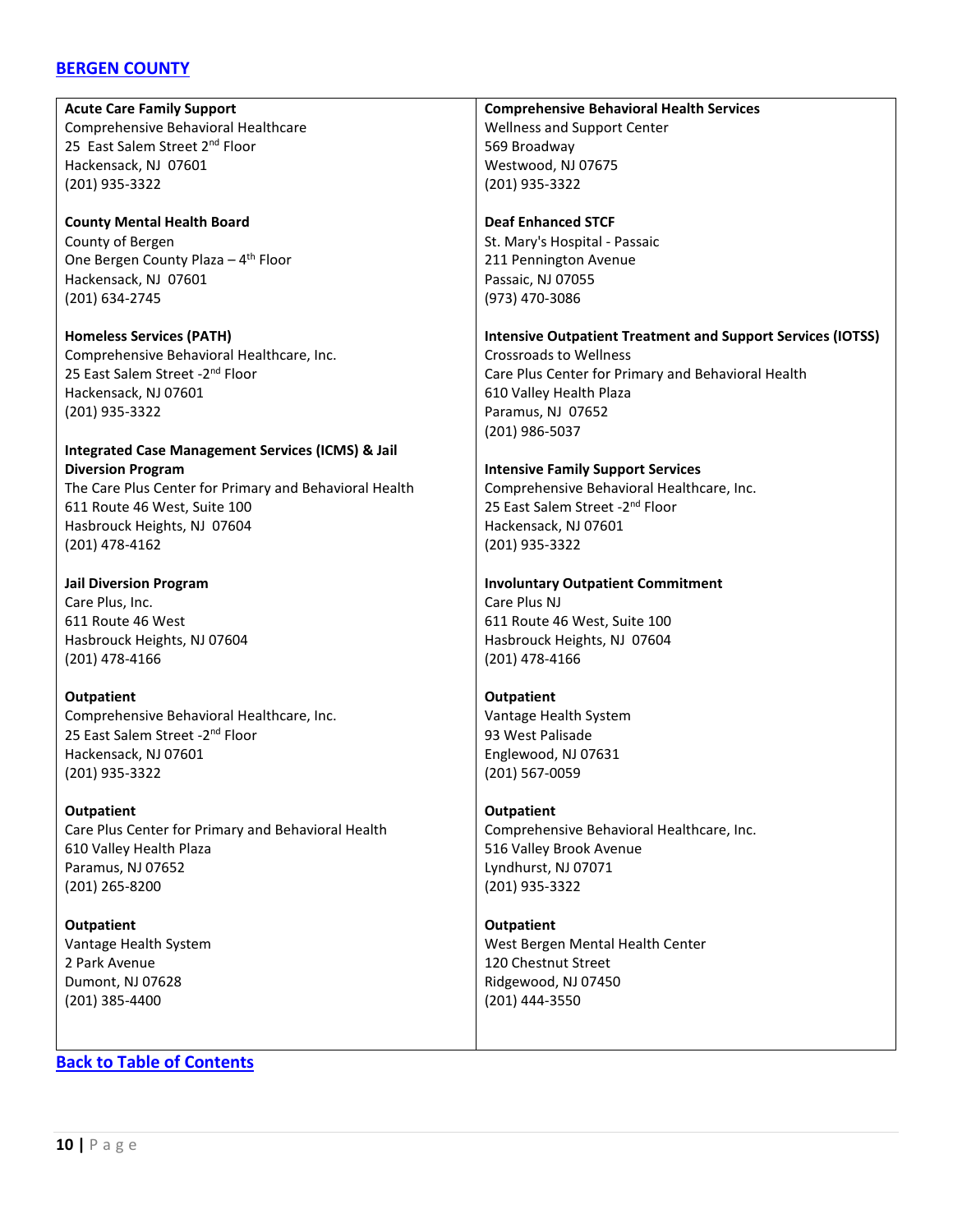# **[BERGEN COUNTY](#page-9-0) (Continued)**

**Partial Care** Comprehensive Behavioral Healthcare, Inc. 25 East Salem Street - 2<sup>nd</sup> Floor Hackensack, NJ 07601 (201) 935-3322 **Partial Care** West Bergen Mental Health Center 120 Chestnut Street Ridgewood, NJ 07450 (201) 444-3550 **Partial Care** Vantage Health System 93 West Palisade Englewood, NJ 07631 (201) 567-0059 **Partial Care - Geriatric** Vantage Health System 2 Park Avenue Dumont, NJ 07628 (201) 385-4400 **PRIMARY SCREENING CENTER for BERGEN** Care Plus NJ, Inc. at Bergen New Bridge Medical Center 230 East Ridgewood Avenue Paramus, NJ 07652 **HOTLINE:** (201) 262-4357 **Residential Services** Care Plus Center for Primary and Behavioral Health 610 Valley Health Plaza Paramus, NJ 07652 (201) 265-8200 **Residential Services** Comprehensive Behavioral Healthcare, Inc. **Partial Care - Geriatric** Care Plus Center for Primary and Behavioral Health 610 Valley Health Plaza Paramus, NJ 07652 (201) 265-8200 **Partial Care - Geriatric** Comprehensive Behavioral Healthcare, Inc. 516 Valley Brook Avenue Lyndhurst, NJ 07071 (201) 935-3322 **Program of Assertive Community Treatment (PACT )** Bridgeway Rehabilitation Services 611 Route 46 West, Suite 210 Hasbrouck Heights, NJ 07604 (201) 880-8321 **Residential Services** A.R.C. of Bergen & Passaic Counties, Inc. 223 Moore Street Hackensack, NJ 07601 (201) 343-0322 **Residential Services** West Bergen Mental Health Center 120 Chestnut Street Ridgewood, NJ 07450 (201) 444-3550 **Residential Services** Advance Housing, Inc. 100 Hollister Road Teterboro, NJ 07608 (201) 498-9140 **Self-Help Center** Bergen County Wellness Center & Community Outreach 177 Hudson St.

> Hackensack, NJ 07601 (201) 489-8402

**Short Term Care Facility**

Paramus, NJ 07652 (201) 967-4000, ext. 5982

Bergen New Bridge Medical Center 230 East Ridgewood Avenue

25 East Salem Street - 2<sup>nd</sup> Floor Hackensack, NJ 07601 (201) 935-3322

**Residential Services** Vantage Health System 93 West Palisade Englewood, NJ 07631 (201) 567--0059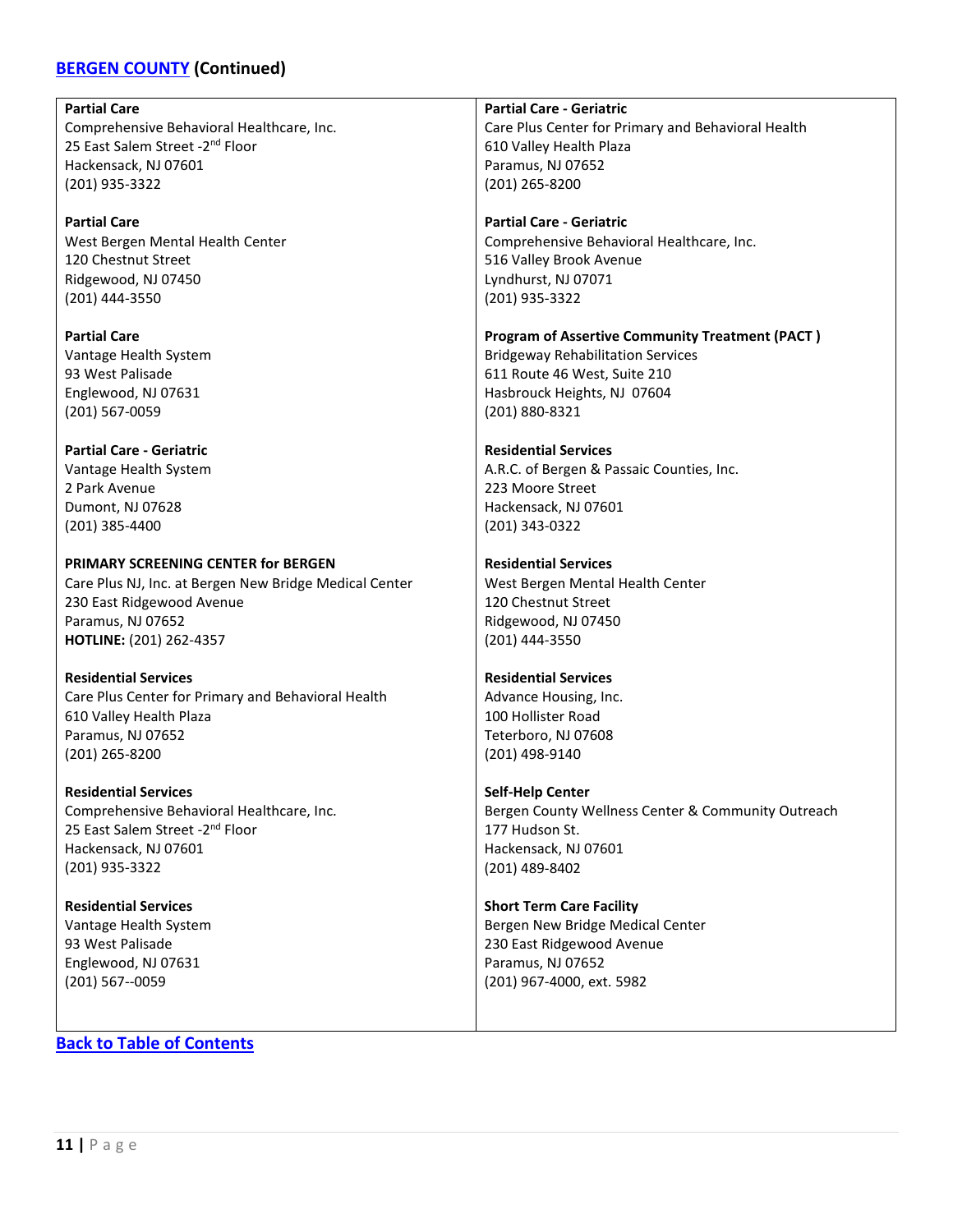# **[BERGEN COUNTY](#page-9-0) (Continued)**

#### **Supported Employment Services**

Care Plus Center for Primary and Behavioral Health 610 Valley Health Plaza Paramus, NJ 07652 (201) 265-8200

# **Community Support Services**

Comprehensive Behavioral Healthcare, Inc. (COMPCARE) 25 East Salem Street -2<sup>nd</sup> Floor Hackensack, NJ 07601 (201) 935-3322

**Community Support Services** Care Plus Center for Primary and Behavioral Health 610 Valley Health Plaza Paramus, NJ 07652 (201) 265-8200

#### **Community Support Services**

West Bergen Mental Health Center 120 Chestnut Street Ridgewood, NJ 07450 (201) 444-3550

**Systems Advocacy** National Alliance for the Mentally Ill - Bergen Co. 309 Valley Boulevard, Room 30 Woodridge, NJ 07075 (201) 935-6264

# **[Back to Table of Contents](#page-3-0)**

# **Supported Education**

Prime Healthcare System *LEARN of Northern NJ* 50 Morris Avenue Denville, NJ 07834 (973) 625-7045

#### **Community Support Services**

Advance Housing, Inc. 100 Hollister Road - Suite 203 Teterboro, NJ 07608 (201) 498-9140

# **Community Support Services**

Vantage Health System, Inc. 2 Park Avenue Dumont, NJ 07628 (201) 385-4400

# **Systems Advocacy**

County of Bergen - Law Project One Bergen County Plaza -4th Floor Hackensack, NJ 07601 (201) 634-2767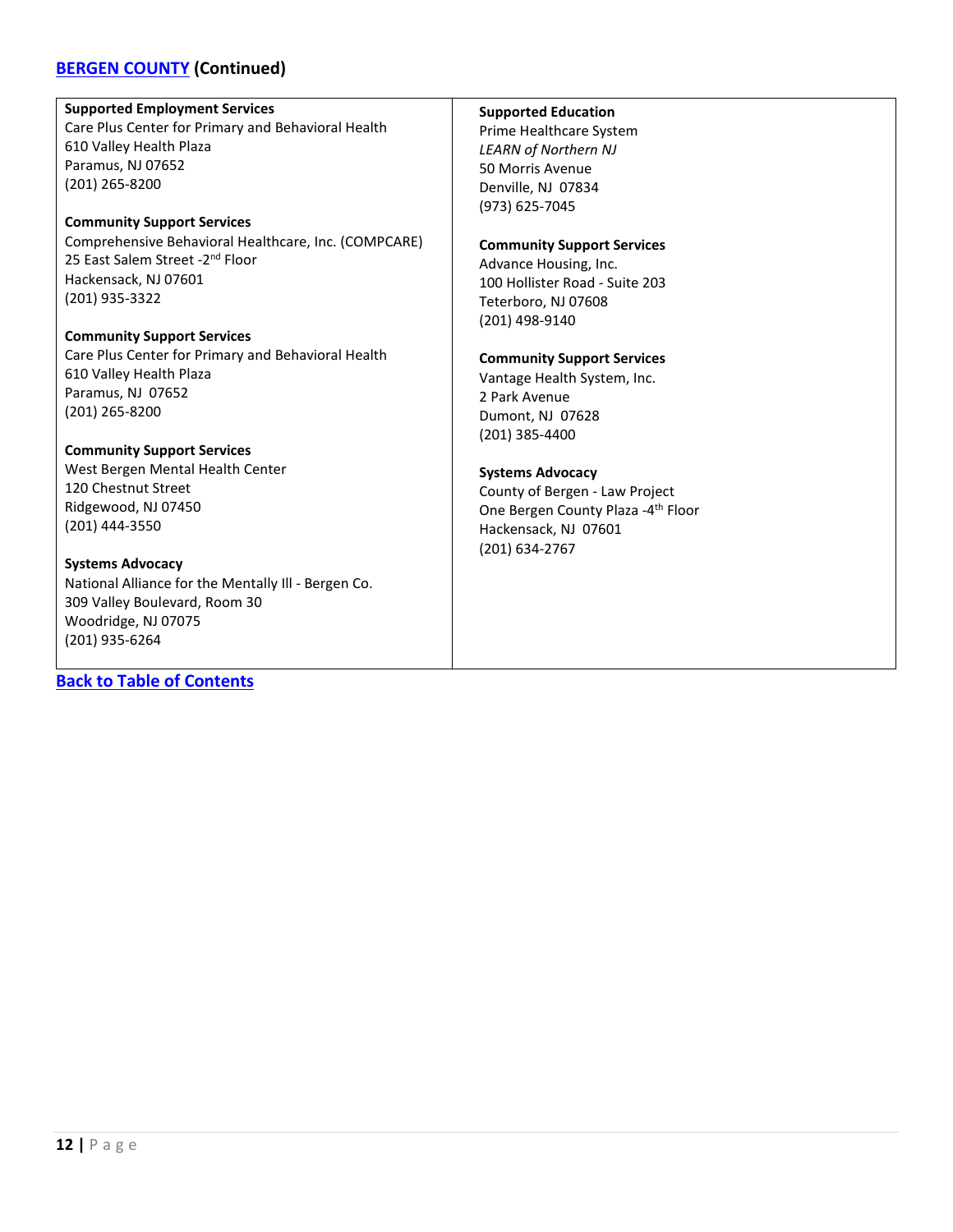# <span id="page-12-0"></span>**[BURLINGTON COUNTY](#page-12-0)**

**County Mental Health Board** Burlington County Human Services 795 Woodlane Road Mount Holly, NJ 08060 (609) 265-5383

# **Intensive Outpatient Treatment & Support Services** Legacy Treatment Services

795 Woodlane Road, Suite 301 Mt. Holly, NJ 08060 (609) 267-1377

**Involuntary Outpatient Commitment** Legacy Treatment Services 1289 Route 38 West – Suite 101 Hainesport, NJ 08036 (609) 261-8564

**Outpatient** (Medication Monitoring only) Oaks Integrated Care 770 Woodlane Road Mount Holly, NJ 08060 (609) 267-5928 or (800) 963-3377

**Partial Care** Delaware House 25 Ikea Drive Westampton, NJ 08060 (609) 267-9339

#### **PRIMARY SCREENING CTR. for BURLINGTON** Legacy Treatment Services SCIP 218 A Sunset Road Willingboro, NJ 08046 **HOTLINE:** (609) 835-6180

**Residential Services** Legacy Treatment Services 1289 Route 38, Suite 103 Hainesport, NJ 08036 (609) 261-7672

# **[Back to Table of Contents](#page-3-0)**

#### **Homeless (PATH)**

Legacy Treatment Services 1289 Route 38, Suite 200 Hainesport, NJ 08036 (609) 261-7672, ext. 3201

#### **Integrated Case Management Services**

Oaks Integrated Care 662 Main Street Lumberton, NJ 08048 (609) 265-0245

#### **Intensive Family Support Services**

Catholic Charities - Delaware House 114 Delaware Avenue Burlington, NJ 08016 (609) 386-8653

#### **Outpatient**

Legacy Treatment Services 795 Woodlane Road, Suite 300 Mount Holly, NJ 08060 (609) 267-1377 or (800) 433-7365

#### **Partial Care**

Oaks Integrated Care 770 Woodlane Road Mount Holly, NJ 08060 (609) 267-5928

**Program of Assertive Community Treatment (PACT)** Catholic Charities, Diocese of Trenton 5 Terri Lane, Suite 5 Burlington, NJ 08016 (609) 386-4737

#### **Residential Services**

Delaware House 114 Delaware Avenue Burlington, NJ 08016 (609) 386-8653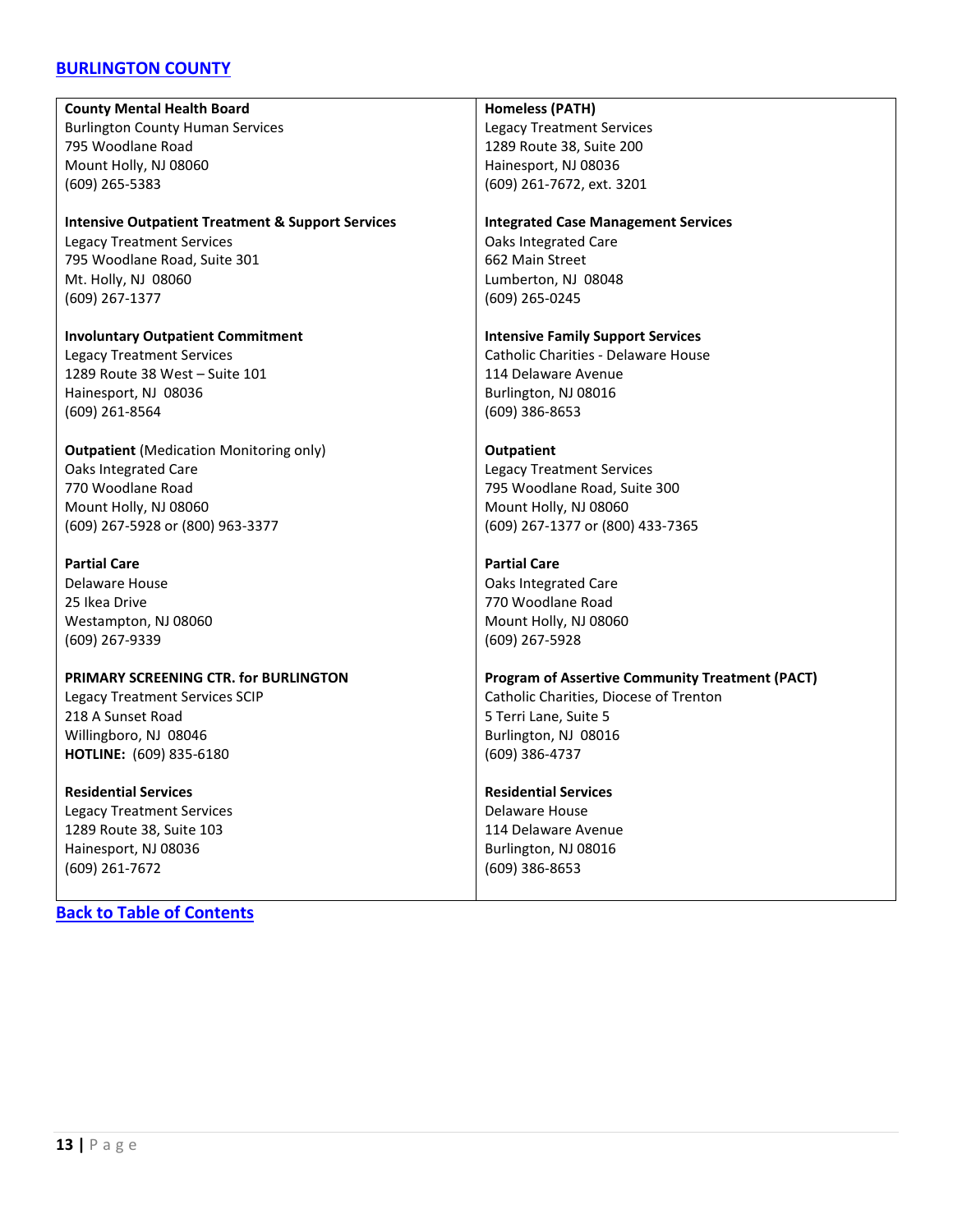# **[BURLINGTON COUNTY](#page-12-0) (Continued)**

#### **Residential**

Oaks Integrated Care 770 Woodlane Road Mount Holly, NJ 08060 (609) 267-5928

#### **Residential**

Oaks Integrated Care Community Support Services (CSS) 770 Woodlane Road Mount Holly, NJ 08060 (609) 265-0245

**Self-Help Center** Riverbank Center 114 Delaware Avenue Burlington, NJ 08016 (609) 239-1786

#### **Community Support Services**

Catholic Charities - Delaware House 25 Ikea Drive Westampton, NJ 08060 (609) 867-9339

**Community Support Services (CSS)** Legacy Treatment Services 1289 Route 38 - Suite 200 Hainesport, NJ 08036 (609) 261-7672

### **Community Support Services (CSS)** RHD Tri-County 515 Grove Street, Suite 1A-1 Haddon Heights, NJ 08035 (856) 547-2330

**[Back to Table of Contents](#page-3-0)**

### **Residential**

Oaks Integrated Care 770 Woodland Road Mount Holly, NJ 08060 (609) 267-5928

### **Self-Help Center**

The R.I.T.E. Center 693 Main Street, Bldg. C Lumberton , NJ 08048 (609) 518-7293

#### **Short Term Care Facility**

Lourdes Medical Center 218 Sunset Road Willingboro, NJ 08046 (609) 835-5229

#### **Supported Employment Services**

Catholic Charities Diocese of Trenton Delaware House 25 Ikea Drive Westampton, NJ 08060 (609) 267-9339

#### **Community Support Services (CSS)**

Oaks Integrated Care 770 Woodlane Road - Suite 23 Mount Holly, NJ 08060 (609) 265-0245

# **Systems Advocacy**

Community Health Law Project 4 Commerce Place Mount Holly, NJ 08060 (609) 261-3453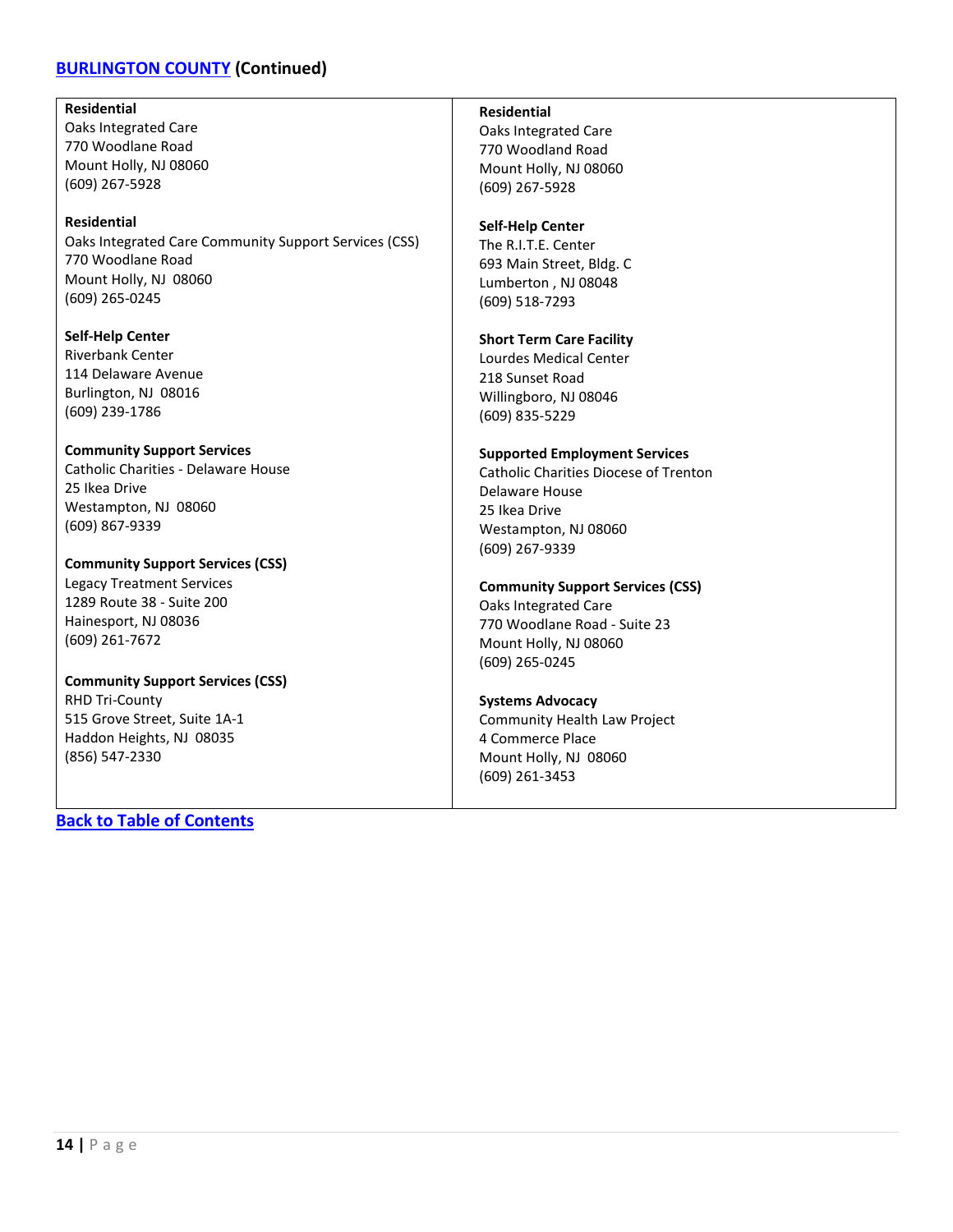# <span id="page-14-0"></span>**[CAMDEN COUNTY](#page-14-0)**

**Acute Care Family Support** Mental Health Association in Southwestern New Jersey 217 Black Horse Pike Haddon Heights, NJ 08035 (856) 522-0639, Ext. 201

**Deaf Enhanced Screening** Kennedy Memorial Hospital 2201 West Chapel Avenue Cherry Hill, NJ 08002 (856) 488-6827

**Early Intervention Support Services** *(Crisis Intervention Services)* Oaks Integrated Care 2051 Springdale Road Cherry Hill, NJ 08003

(856) 254-3800 **Homeless Services (PATH)** Oaks Integrated Care 499 Cooper Landing Road Cherry Hill, NJ 08034

(856) 428-1300

**Intensive Outpatient Treatment & Support Services**

Oaks Integrated Care 128 Crosskeys Road Berlin, NJ 08009 (856) 210-1500, ext. 57291

#### **Intensive Outpatient Treatment & Support Services**

South Jersey Behavioral Health Resources 53 Haddonfield Road, Suite 316 Cherry Hill, NJ 08002 (856) 361-2700

**Involuntary Outpatient Commitment** Oaks Integrated Care 499 Cooper Landing Road Cherry Hill, NJ 08002

**Justice Involved Services** Oaks Integrated Care 2201 West Chapel Avenue Cherry Hill, NJ 08002 (856) 482-8747

(856) 482-8747

**County Mental Health Board**

512 Lakeland Rd, 1st Floor Blackwood, NJ 08012 (856) 374-6381

**Deaf Enhanced STCF** Kennedy Memorial Hospital 2201 West Chapel Avenue Cherry Hill, NJ 08002-2048 (856) 488-6827

**Homeless Services (PATH)** South Jersey Behavioral Health Resources, Inc. 400 Market Street Camden, NJ 08102 (856) 361-2700

#### **Integrated Case Management Services**

Oaks Integrated Care 499 Cooper Landing Road Cherry Hill, NJ 08034 (856) 428-1300

#### **Intensive Family Support Services**

Oaks Integrated Care 499 Cooper Landing Road Cherry Hill, NJ 08002 (856) 482-8747

**Intensive Outpatient Treatment & Support Services** South Jersey Behavioral Health Resources 400 Market Street Camden, NJ 08102 (856) 361-2700

#### **Jail Diversion**

Oaks Integrated Care 499 Cooper Landing Road Cherry Hill, NJ 08034 (856) 428-1300

#### **Justice Involved Services**

Acenda, Inc. Bridge Program 1070 Main Street Sewell, NJ 08080 (856) 256-3320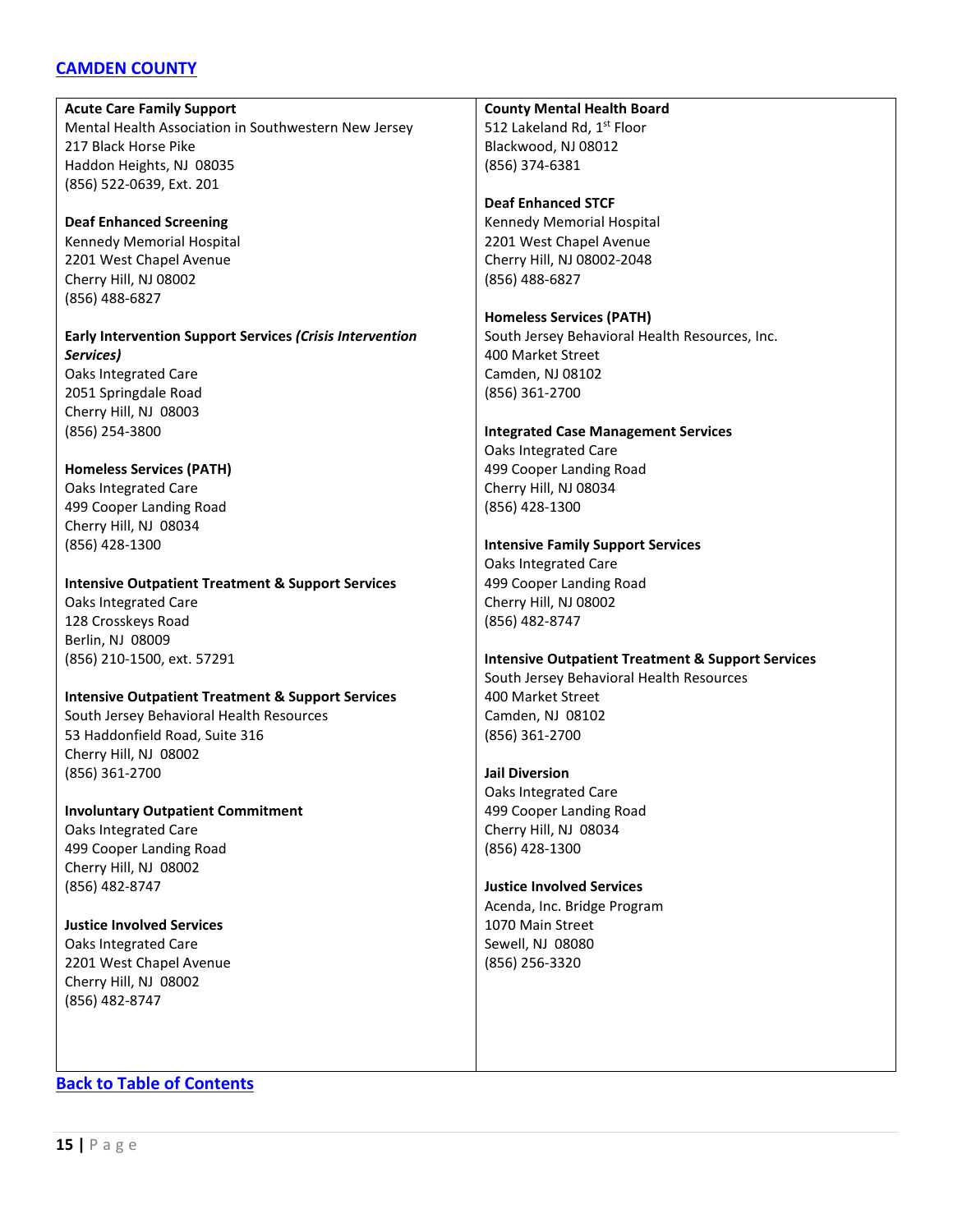# **[CAMDEN COUNTY](#page-14-0) (Continued)**

**Outpatient** Hispanic Family Center of Southern New Jersey 35-47 29th Street Camden, NJ 08105 (856) 541-6985 **Partial Care** Rutger's University Behavioral Health Care 1886 Greentree Road Cherry Hill, NJ 08003 (856) 874-4460 **Partial Care** Oaks Integrated Care 128 Cross Keys Road Berlin, NJ 08009 (856) 210-1500 **PRIMARY SCREENING CENTER for CAMDEN** Oaks Integrated Care 2201 West Chapel Avenue Cherry Hill, NJ 08002 **HOTLINE:** (856) 428-4357 **Residential Services** Oaks Integrated Care/Guidance Ctr. of Camden Co. 19 East Ormond Avenue Cherry Hill, NJ 08034 (856) 428-7632 **Residential Services** Rutger's University Behavioral Health Care 1886 Greentree Road Cherry Hill, NJ 08002 (856) 874-4463 **Residential Services (Deaf)** South Jersey Behavioral Health Resources 400 Market Street Camden, NJ 08101 (800) 220-8081 **Self-Help Center** The Donald Mays, Jr. SHC 204 White Horse Pike Barrington, NJ 08007 (856) 429-9940 **Outpatient** South Jersey Behavioral Health Resources 400 Market Street Camden, NJ 08101 (856) 361-2700 **Partial Care** South Jersey Behavioral Health Resources 212 East Madison Avenue Magnolia, NJ 08049 (800) 220-8081 or (856) 541-1700 **Program of Assertive Community Treatment (PACT)** Oaks Integrated Care 19 East Ormond Avenue Cherry Hill, NJ 08034 (856) 428-7632 **Residential Services** South Jersey Behavioral Health Resources 2510 McClellan Avenue Pennsauken, NJ 08109 (856) 361-1100 **Residential Services** Catholic Charities Diocese of /Trenton Delaware House 60 Laurel Lane Ancora, NJ 08037 609-567-7899 **Self-Help Center** Wellness SHC of Camden City 415 Federal Street Camden, NJ 08103 (856) 757-0385 **Residential Services** Carelink Community Support Services, Inc 1200 Little Gloucester Rd Apt 1312 Clementon, NJ 08021 (610) 405-5174 **Self-Help Center** Fresh Start SHC Ancora Psychiatric Hospital - Maple Bldg. - Rehab. Dept. 301 Spring Garden Road Ancora, NJ 08037-9699 609-561-1700, ext. 7542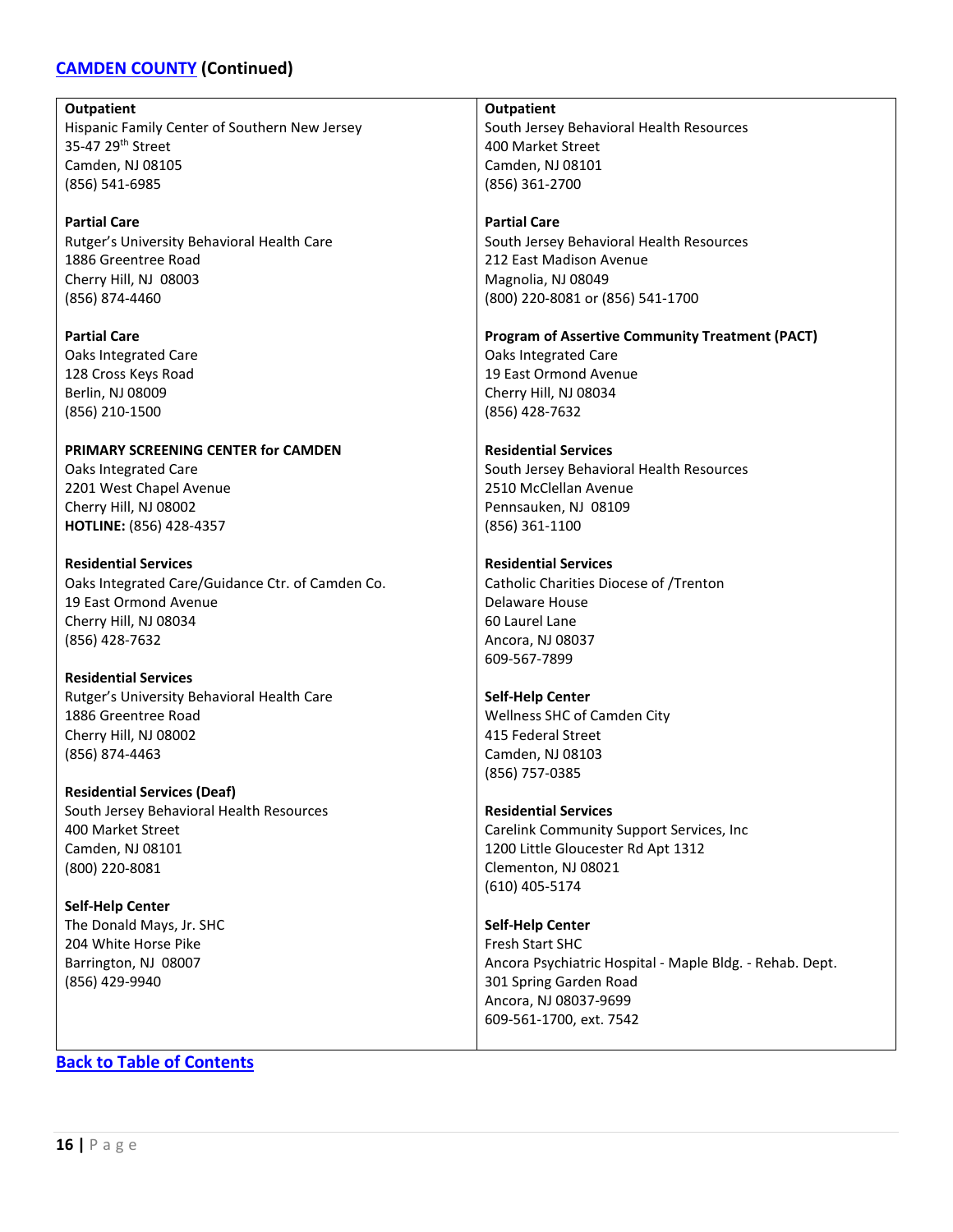# **[CAMDEN COUNTY](#page-14-0) (Continued)**

**Short Term Care Facility** Jefferson Health Hospital 2201 Chapel Avenue Cherry Hill, NJ 08002 (856) 488-6879

#### **Supported Education**

Mental Health Association of Southwest NJ *LEARN of Southwest NJ* 217 Black Horse Pike Haddon Heights, NJ 08035 (856) 522-0639, ext. 205

**Community Support Services (CSS)** South Jersey Behavioral Health Resources 2500 McClellan Avenue - Suite 300 Pennsauken, NJ 08109 (800) 220-8081

#### **Community Support Services (CSS)**

Holcomb Behavioral Health Systems 1013 Haddon Avenue Collingswood, NJ 08108 (856) 858-2616

#### **Supported Employment Services**

Mental Health Association of Southwestern NJ 217 Blackhorse Pike Haddon Heights, NJ 08035 (856) 522-0639

#### **Community Support Services (CSS)**

Collaborative Support Programs of NJ (CSP) 11 Spring Street Freehold, NJ 07728 (732) 780-1175

# **Community Support Services (CSS)**

RHD Tri-County 515 Grove Street - Suite 1A1 Haddon Heights, NJ 08035 (856) 547-2330

# **Community Support Services (CSS)**

Oaks Integrated Care 19 East Ormond Avenue Cherry Hill, NJ 08034 (856) 428-1300

#### **Systems Advocacy**

Community Health Law Project Station House Office Bldg. 900 Haddon Avenue, Suite 400 Collingswood, NJ 08108 (856) 858-9500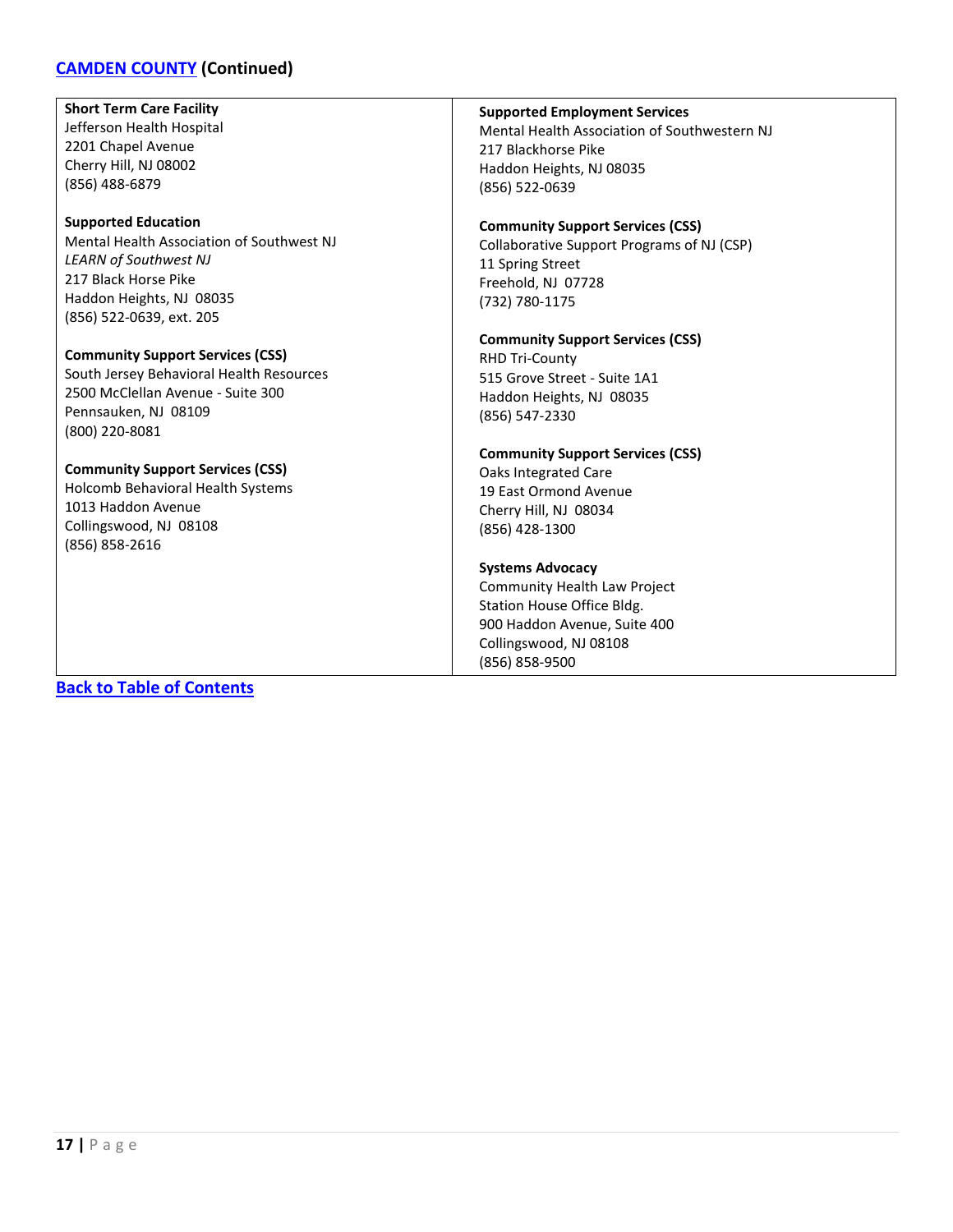# <span id="page-17-0"></span>**[CAPE MAY COUNTY](#page-17-0)**

**Acute Care Family Support** Acenda, Inc. 1129 Route 9 South - Suite 1 Cape May Court House, NJ 08210 (609) 778-6136

**Deaf Enhanced Screening Center** Atlanticare Regional Medical Center - PIP 1925 Pacific Avenue Atlantic City, NJ 08401 (609) 344-1118

#### **Intensive Outpatient Treatment & Support Services** Transition Toward Wellness Program

Acenda, Inc. 128 Crest Haven Road Cape May Court House, NJ 08210 (609) 465-4100

**Intensive Family Support Services** Acenda, Inc. 1129 Route 9 South Cape May Courthouse, NJ 08210 (609) 778-6136

#### **Outpatient**

Acenda, Inc. 128 Crest Haven Road Cape May Courthouse, NJ 08210 (609) 465-4100

# **PRIMARY SCREENING CENTER for CAPE MAY**

Acenda, Inc. @Cape Regional Medical Center 2 Stone Harbor Boulevard Cape May Courthouse, NJ 08210 **HOTLINE:** (609) 465-5999

#### **Residential Services**

Acenda, Inc. 1129 Route 9 South Cape May Courthouse, NJ 08210 (609) 465-2740

**Self-Help Center** Learning and Recovery Center of Wildwood 4404 Pacific Avenue Wildwood, NJ 08260 (609) 523-7100

#### **County Mental Health Board**

Cape May County Department of Human Services 4 Moore Road Cape May Courthouse, NJ 08210 (609) 465-1055

# **Deaf Enhanced STCF**

Atlanticare Regional Medical Center Mainland Division Jimmie Leeds Road Pomona, NJ 08240 (609) 652-3442

#### **Homeless Services (PATH)**

Acenda, Inc. 1129 Route 9 South Cape May Courthouse, NJ 08210 (609) 886-6200

# **Integrated Case Management Services** Acenda, Inc. 1129 Route 9 South

Cape May Courthouse, NJ 08210 (609) 463-9312

# **Involuntary Outpatient Commitment**

Acenda, Inc. 1129 Route 9 South Cape May Court House, NJ 08210 (609) 778-6120

#### **Partial Care**

Acenda, Inc. 128 Crest Haven Road Cape May Courthouse, NJ 08210 (609) 465-4100

#### **Program of Assertive Community Treatment (PACT)** Acenda, Inc.

1129 Route 9 South Cape May Courthouse, NJ 08210 (609) 463-8990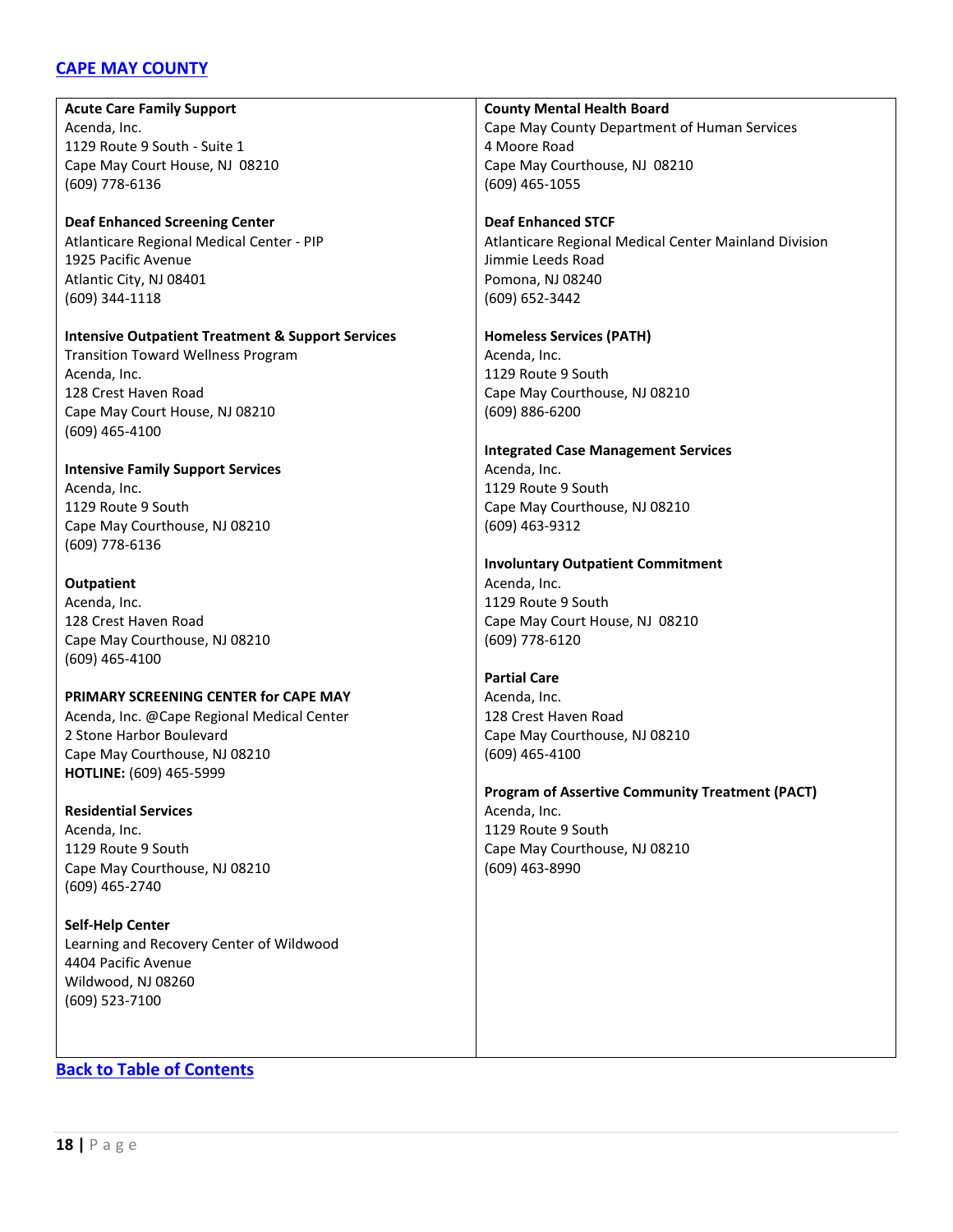# **[CAPE MAY COUNTY](#page-17-0) (Continued)**

# **Supported Employment Services**

Jersey Cape Diagnostic Training & Opportunity Center 1121 Route 47 - Unit 7 & 8 Rio Grande, NJ 08242 (609) 889-6803

#### **Community Support Services**

Jewish Family Service of Atlantic & Cape May Counties 607 North Jerome Avenue Margate, NJ 08402 (609) 822-8398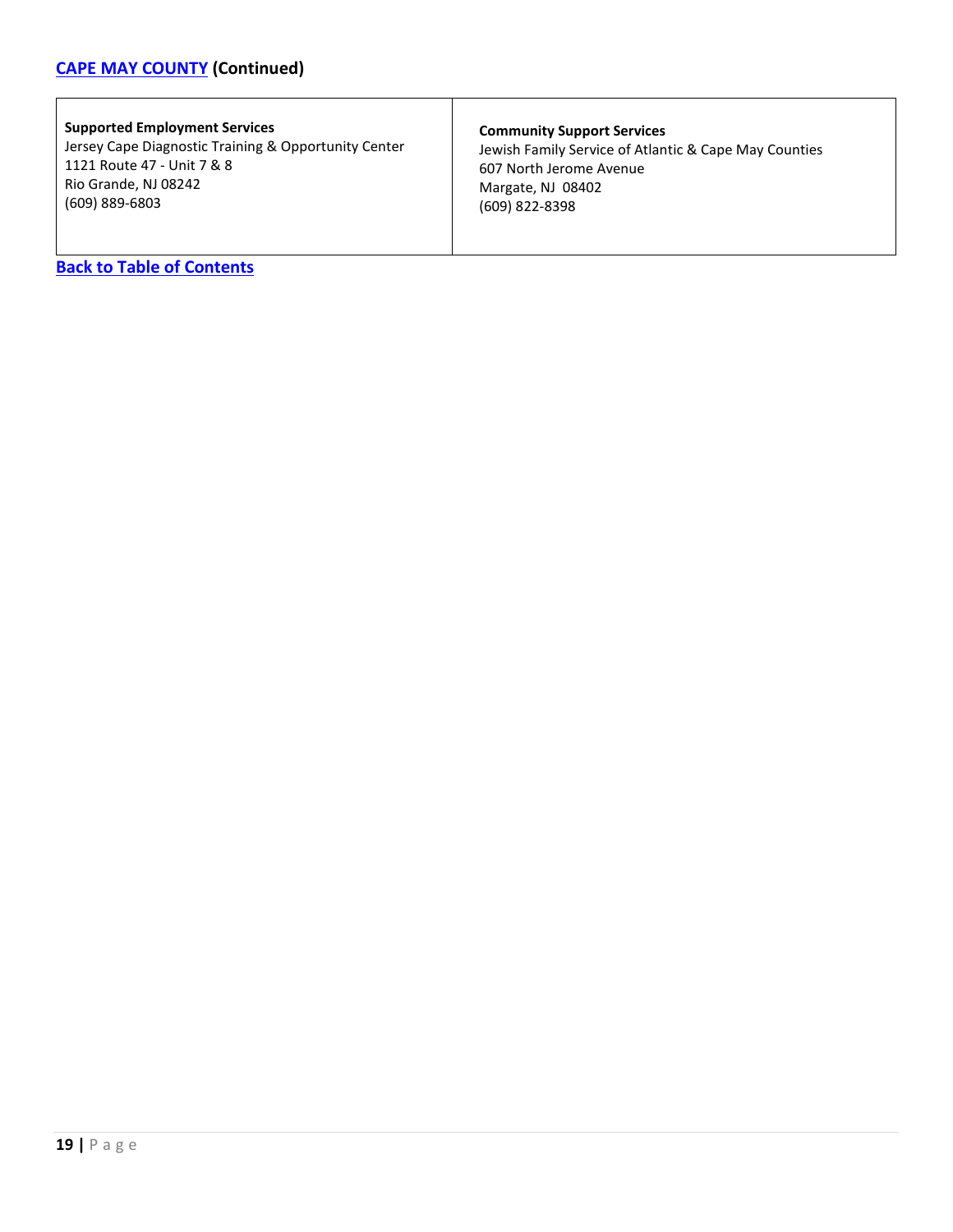# <span id="page-19-0"></span>**[CUMBERLAND COUNTY](#page-19-0)**

| Co-occurring Mental Health and Substance Abuse Treatment | <b>County Mental Health Board</b>                            |
|----------------------------------------------------------|--------------------------------------------------------------|
| <b>Counseling</b>                                        | <b>Cumberland County Department of Human Services</b>        |
| Inspira Health Network                                   | 790 East Commerce Street                                     |
| 333 Irving Avenue                                        | Bridgeton, NJ 08302                                          |
| Bridgeton, NJ 08302                                      | (856) 459-3080                                               |
| (856) 575-4111 (ACCESS CENTER)                           |                                                              |
|                                                          | <b>Deaf Enhanced STCF</b>                                    |
| <b>Deaf Enhanced Screening Center</b>                    | Atlanticare Behavioral Health                                |
| Atlanticare Behavioral Health - PIP                      | <b>Mainland Division</b>                                     |
| 1925 Pacific Avenue                                      | Jimmie Leeds Road                                            |
| Atlantic City, NJ 08401                                  | Pomona, NJ 08240                                             |
| (609) 344-1118                                           | (609) 652-3442                                               |
|                                                          |                                                              |
| <b>Homeless Services (PATH)</b>                          | Early Intervention Support Services (Crisis Intervention     |
| Cumberland County Guidance Center, Inc.                  | Services)                                                    |
| 2038 Carmel Road                                         | Oaks Integrated Care                                         |
| Millville, NJ 08332                                      | 105 Manheim Avenue, Suite 10 & 12                            |
| (856) 825-6810                                           | Bridgeton, NJ 08302                                          |
|                                                          | (856) 537-2310                                               |
| <b>Integrated Case Management Services</b>               |                                                              |
| <b>Cumberland County Guidance Center</b>                 | <b>Intensive Family Support Services</b>                     |
| 425 Bank Street                                          | <b>Cumberland County Guidance Center</b>                     |
| Bridgeton, NJ 08302                                      | 2038 Carmel Road                                             |
| (856) 455-8316, ext. 201                                 | Millville, NJ 08332                                          |
|                                                          |                                                              |
| <b>Involuntary Outpatient Commitment</b>                 | (856) 825-6810                                               |
| New Point Behavioral Health                              | <b>Intensive Outpatient Treatment &amp; Support Services</b> |
| 350 Front Street                                         | Inspira Health Network                                       |
| Elmer, NJ 08318                                          | 333 Irving Avenue                                            |
| (856) 358-2010                                           | Bridgeton, NJ 08302                                          |
|                                                          | (856) 575-4111 (ACCESS CENTER)                               |
| <b>Justice Involved Services</b>                         |                                                              |
| <b>Cumberland County Guidance Center</b>                 | <b>Outpatient</b>                                            |
| 425 Bank Street                                          | Cumberland County Guidance Ctr.                              |
|                                                          | 80 South Main Road, Suite 113                                |
| Bridgeton, NJ 08302                                      |                                                              |
| (856) 455-8316, ext. 201                                 | Vineland, NJ 08360<br>(856) 696-4064                         |
| <b>Outpatient</b>                                        |                                                              |
| <b>Cumberland County Guidance Center</b>                 | PRIMARY SCREENING CENTER for CUMBERLAND COUNTY               |
| 2038 Carmel Road                                         | Cumberland Co. Guidance Center@ Inspira Health Network       |
| Millville, NJ 08332                                      | 333 Irving Avenue                                            |
|                                                          | Bridgeton, NJ 08302                                          |
| (856) 825-6810                                           | HOTLINE: (856) 455-5555                                      |
| <b>Partial Care</b>                                      |                                                              |
| <b>Cumberland County Guidance Center</b>                 | <b>Program of Assertive Community Treatment (PACT)</b>       |
| 2038 Carmel Road                                         | <b>Cumberland County Guidance Center</b>                     |
|                                                          | 425 Bank Street                                              |
| Millville, NJ 08332                                      |                                                              |
| (856) 825-6810                                           | Bridgeton, NJ 08302                                          |
|                                                          | (856) 455-8316, ext. 201                                     |
|                                                          |                                                              |
|                                                          |                                                              |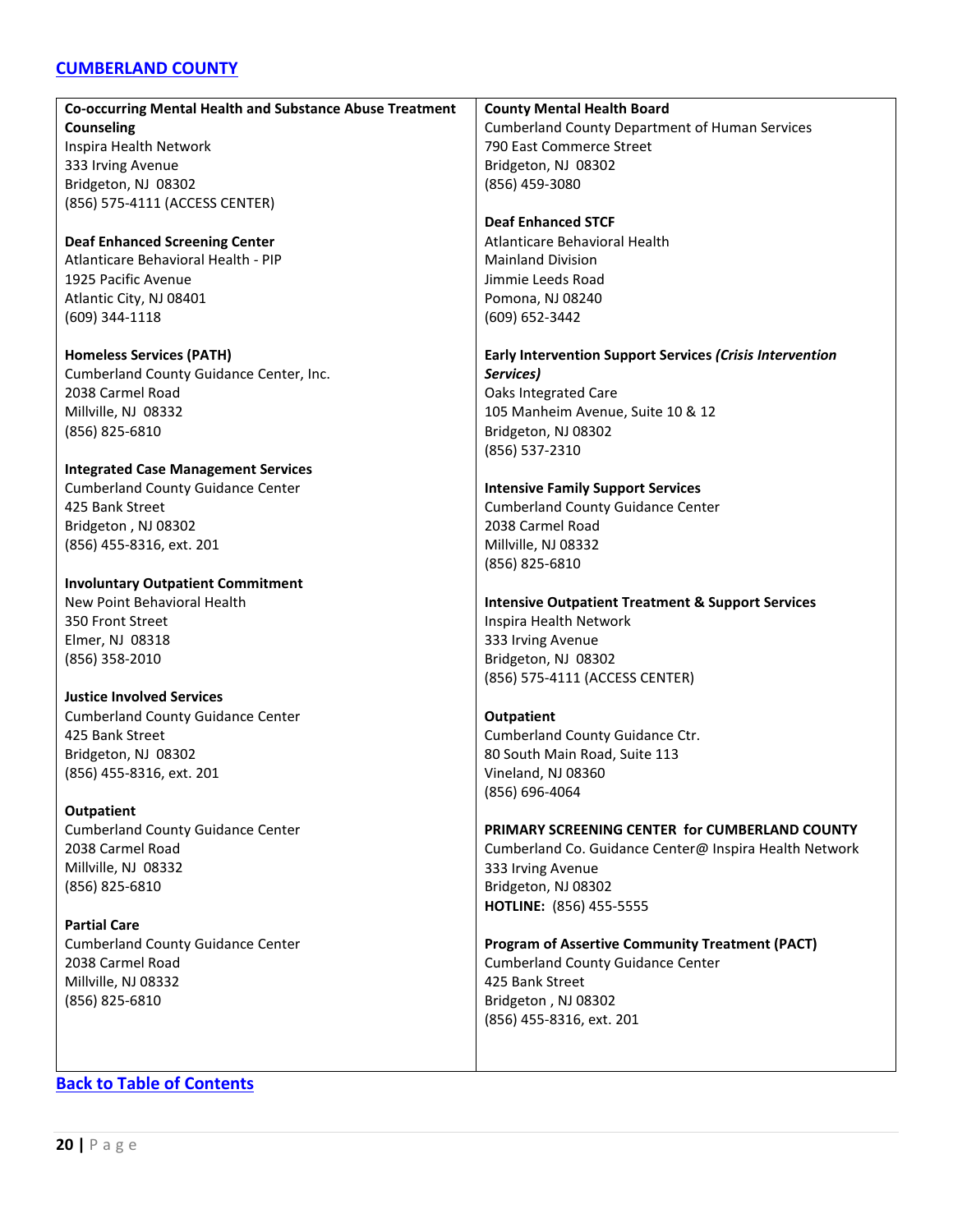#### **Residential Intensive Support Team (RIST)**

Cumberland County Guidance Center 814 Elmer Street Vineland, NJ 08360 (856) 691-8579, ext. 100

**Short Term Care Facility** Inspira Health Network 333 Irvington Avenue Bridgeton, NJ 08302 (856) 575-4111 (ACCESS CENTER)

# **Community Support Services (CSS)**

Cumberland County Guidance Center 814 Elmer Street Vineland, NJ 08360 (856) 691-8579, ext. 100

# **[Back to Table of Contents](#page-3-0)**

#### **Residential Services**

Cumberland County Guidance Center 814 Elmer Street Vineland , NJ 08360 (856) 691-8579, ext. 101

#### **Self-Help Center**

New Horizons 635 South Myrtle Street Vineland, NJ 08360 (856) 696-8921

#### **Supported Employment Services**

Cumberland County Guidance Center 2038 Carmel Road Millville, NJ 08332 (856) 825-6810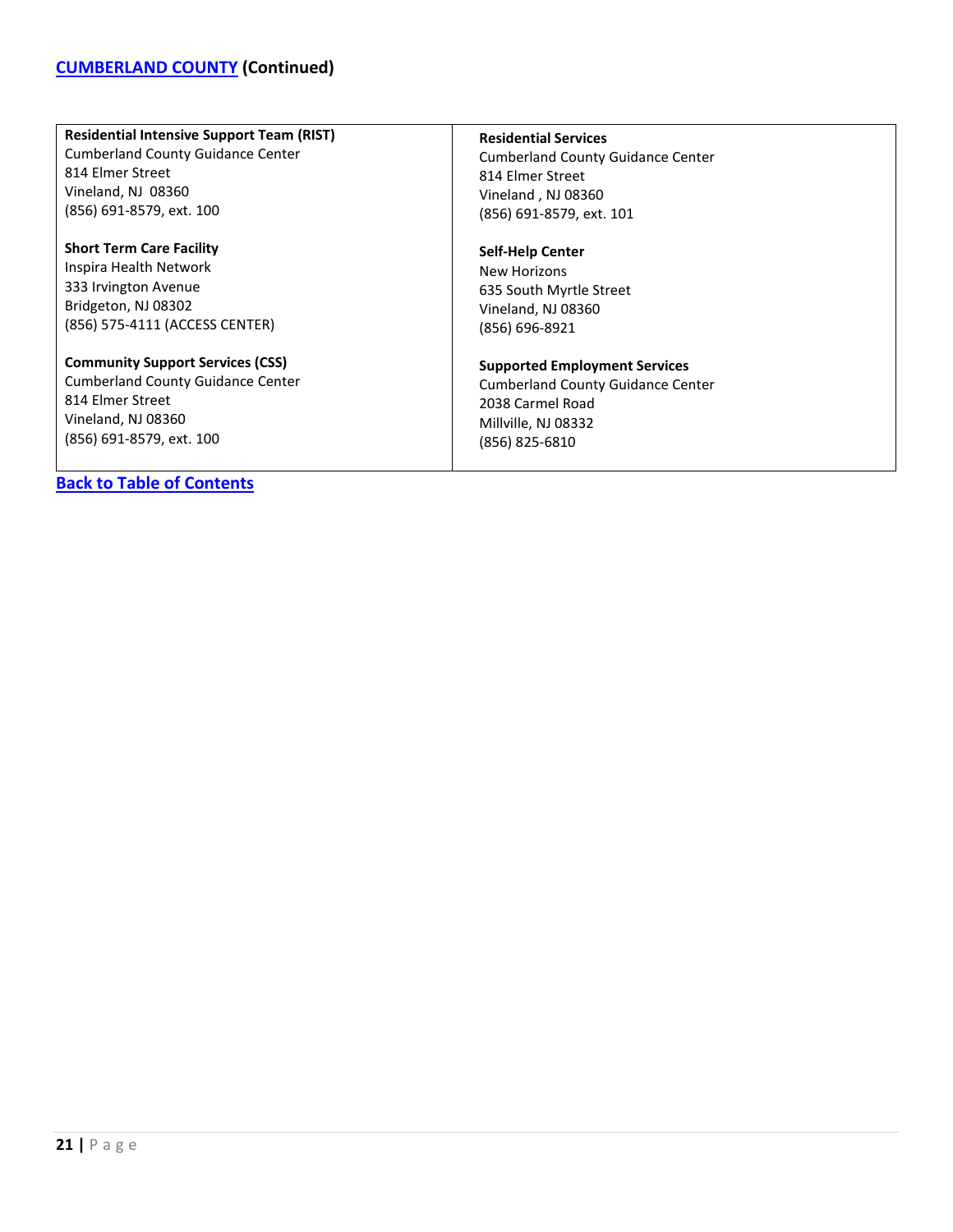# <span id="page-21-0"></span>**[ESSEX COUNTY](#page-21-0)**

**Acute Care Family Support** Mental Health Association of Essex & Morris 33 South Fullerton Avenue Montclair, NJ 07042 (973) 509-9777 **Deaf Enhanced STCF** Jersey City Medical Center 395 Grand Street Jersey City, NJ 07302 (201) 915-2349 **Early Intervention Support Services** *(Crisis Intervention Services)* Rutger's University Behavioral Health Care 183 South Orange Avenue Newark, NJ 07103 (973) 972-6100 **Homeless Services (PATH)** Mental Health Association of Essex & Morris 60 S Fullerton Street East Orange, NJ 07042 (973) 842-4127 **Integrated Case Management Services** Mental Health Association of Essex and Morris 60 Evergreen Place, Suites 401-402 East Orange, NJ 07018 (973) 676-9111 **Intensive Family Support Services** Mental Health Association of Essex & Morris 33 South Fullerton Avenue Montclair, NJ 07042 (973) 509-9777 **Intensive Outpatient Treatment & Support Services** Family Connections Wellness House 280 So. Harrison Street East Orange, NJ 07018 (973) 666-1910 **County of Essex** Mental Health Administrator 204 Grove Avenue Cedar Grove, NJ 07009 (973) 571-2821 /2822 **Deaf Enhanced Screening Center** Jersey City Medical Center 395 Grand Street Jersey City, NJ 07302 (201) 915-2210 **Homeless Services (PATH)** *Newark Only* Project Live 465-475 Broadway Newark, NJ 07104 (973) 481-1211 **Integrated Case Management Services -***Newark Only* Mt. Carmel Guild Behavioral Healthcare 273 Oliver Street Newark, NJ 07105 (973) 522-2100 **Integrated Case Management Services** Mental Health Association of Essex & Morris 60 Evergreen Place - Suite 402 East Orange, NJ 07018 (973) 676-9111 **Involuntary Outpatient Commitment** Mental Health Association of Essex & Morris 33 South Fullerton Avenue Montclair, NJ 07042 (973) 842-4141 **Justice Involved Services** Mental Health Association of Essex & Morris 33 S. Fullerton Avenue Montclair, NJ 07042 (973) 509-9777 **Outpatient** Family Service Bureau of Newark 379 Kearny Avenue Kearny, NJ 07032 (201) 246-8077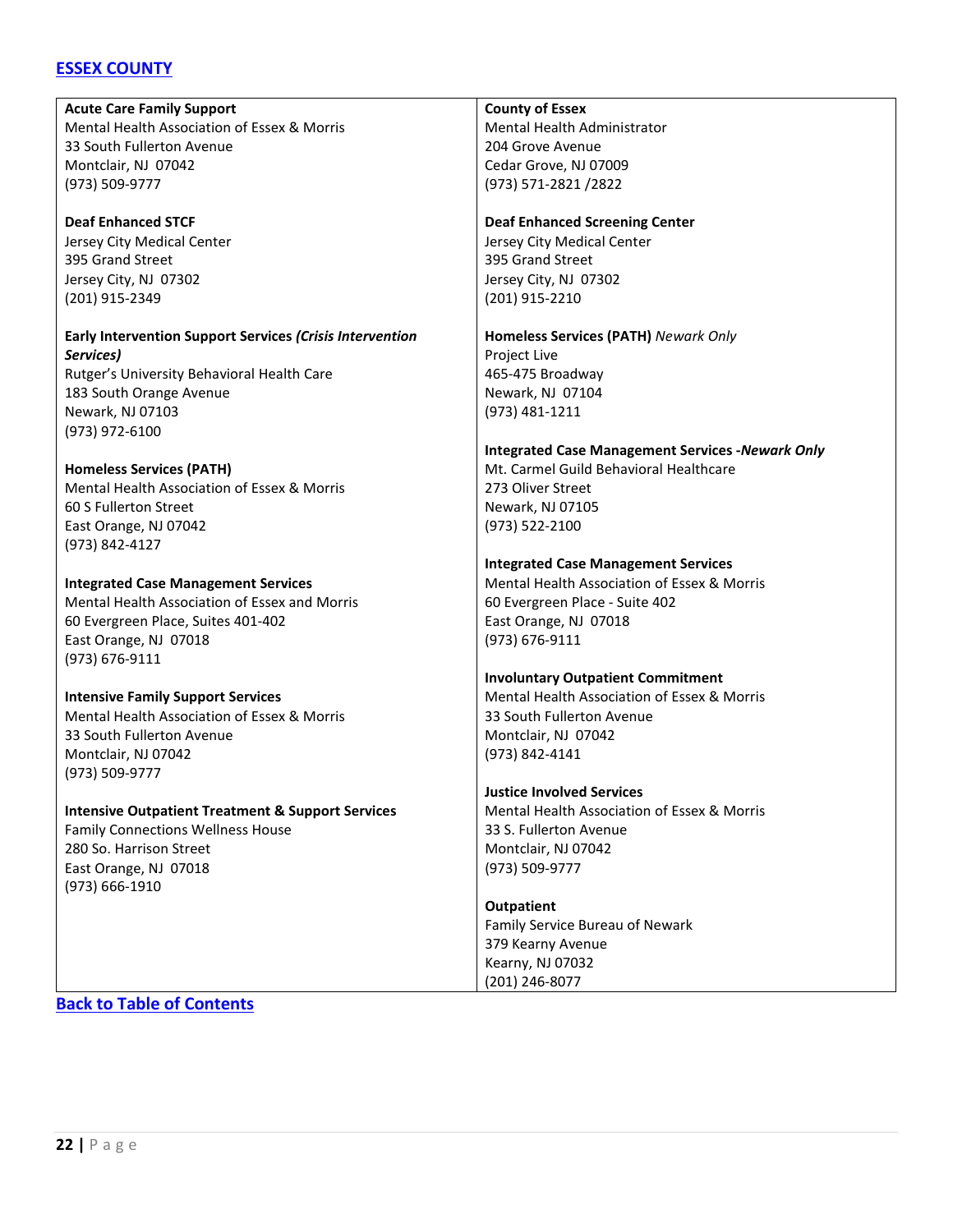# **[ESSEX COUNTY](#page-21-0) (Continued)**

#### **Outpatient**

Mental Health Association of Essex & Morris 33 South Fullerton Avenue Montclair, NJ 07042 (973) 509-9777

#### **Outpatient**

Mt. Carmel Guild Behavioral Healthcare 58 Freeman Street Newark, NJ 07102 (973) 596-4190

**Outpatient** Northwest Essex Community Network 570 Belleville Avenue Belleville, NJ 07109 (973) 450-3100

#### **Outpatient**

Irvington Counseling Center 21-29 Wagner Place Irvington, NJ 07111 (973) 399-3132

**Partial Care** Rutger's University Behavioral Health Care 183 South Orange Avenue Newark, NJ 07103-2770 (800) 969-5300

**Partial Care** Mt. Carmel Guild Behavioral Healthcare 58 Freeman Street Newark, NJ 07102 (973) 596-4190

#### **Program of Assertive Community Treatment (PACT)** Mt. Carmel Guild Behavioral Healthcare

269 Oliver Street Newark, NJ 07105 (973) 466-1300 (PACT I-IV)

**[Back to Table of Contents](#page-3-0)**

# **Outpatient**

Family Connections 395 South Center Street Orange, NJ 07050 (973) 675-3817

#### **Outpatient**

Newark Beth Israel Medical Center CMHC 210 Lehigh Avenue Newark, NJ 07112 (973) 926-7026

# **Outpatient**

Rutger's University Behavioral Health Care 183 South Orange Avenue Newark, NJ 07103-2770 (973) 912-6100 (ACCESS)

#### **Partial Care**

Northwest Essex Community Network 570 Belleville Avenue Belleville, NJ 07109 (973) 450-3100

#### **Partial Care**

Mental Health Association of Essex & Morris (Prospect House) 424 Main Street East Orange, NJ 07018 (973) 674-8067

#### **PRIMARY SCREENING CENTER for ESSEX**

Clara Maass Medical Center 1 Clara Maass Drive Belleville, NJ 07109 **HOTLINE:** (973) 844-4357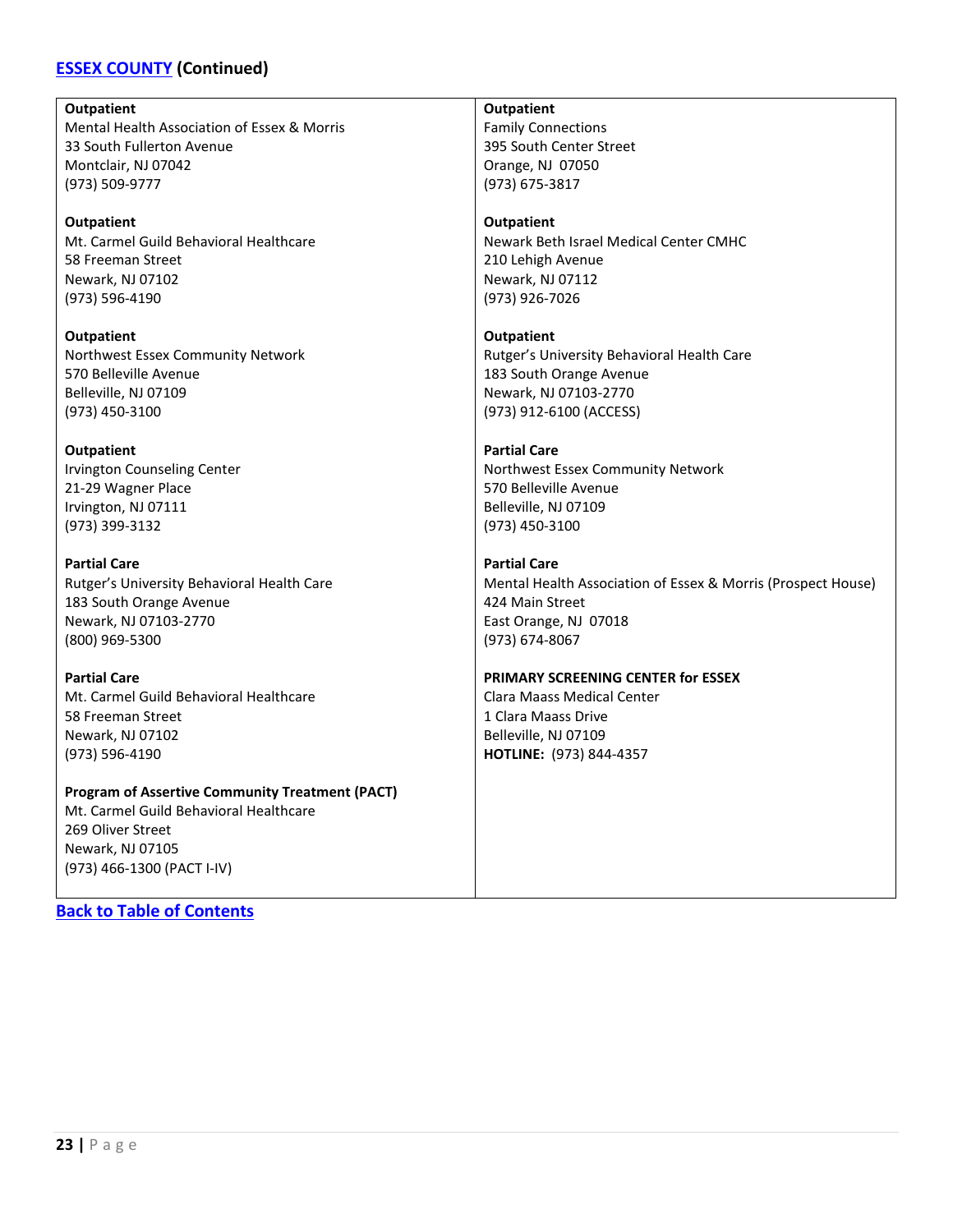# **[ESSEX COUNTY](#page-21-0) (Continued)**

#### **PRIMARY SCREENING CENTER for ESSEX**

Rutger's University Behavioral Health Care - Rutgers 150 Bergen Street Newark, NJ 07101 **HOTLINE:** (973) 623-2323

**Self-Help Center** Better Life  $101 14$ <sup>th</sup> Avenue Newark, NJ 07103 (862) 229-1400 x2806

**Short Term Care Facility** St. Michael's Medical Center 111 Central Avenue Newark, NJ 07109 (973) 465-2681

**Short Term Care Facility** Newark Beth Israel Medical Center/St. Barnabas 201 Lyons Avenue Newark, NJ 07112 (973) 926-3183

**Short Term Care Facility** Mountainside Hospital 1 Bay Avenue Montclair, NJ 07042 (973) 429-6000

**Supported Employment Services** Mental Health Association of Essex County 60 Evergreen Place, Suite 401 East Orange, NJ 07018 (973) 395-1000, ext. 401

**Supported Education** Bridgeway Rehabilitation Services *LEARN of Central NJ* 1023 Commerce Avenue, 2nd Fl. Union, NJ 07083 (908) 686-2956, ext. 104

**[Back to Table of Contents](#page-3-0)**

**PRIMARY SCREENING CENTER for ESSEX** Newark Beth Israel Medical Center 201 Lyons Avenue Newark, NJ 07112 **HOTLINE:** (973) 926-7444

**Residential Services** Easter Seals Society of NJ 414 Eagle Rock Avenue, Suite 206 West Orange, NJ 07052 (973) 324-2712

**Residential Services** Project Live, Inc. 465-475 Broadway Newark, NJ 07104 (973) 481-1211

**Short Term Care Facility** East Orange General Hospital 300 Central Avenue East Orange, NJ 07018 (973) 266-4456 or (973) 266-8440

**Short Term Care Facility** University Hospital/UMDNJ 150 Bergen Street Newark, NJ 07103 (973) 972-7722

**Community Support Services** East Orange General Hospital 300 Central Avenue East Orange, NJ 07018 (973) 395-4164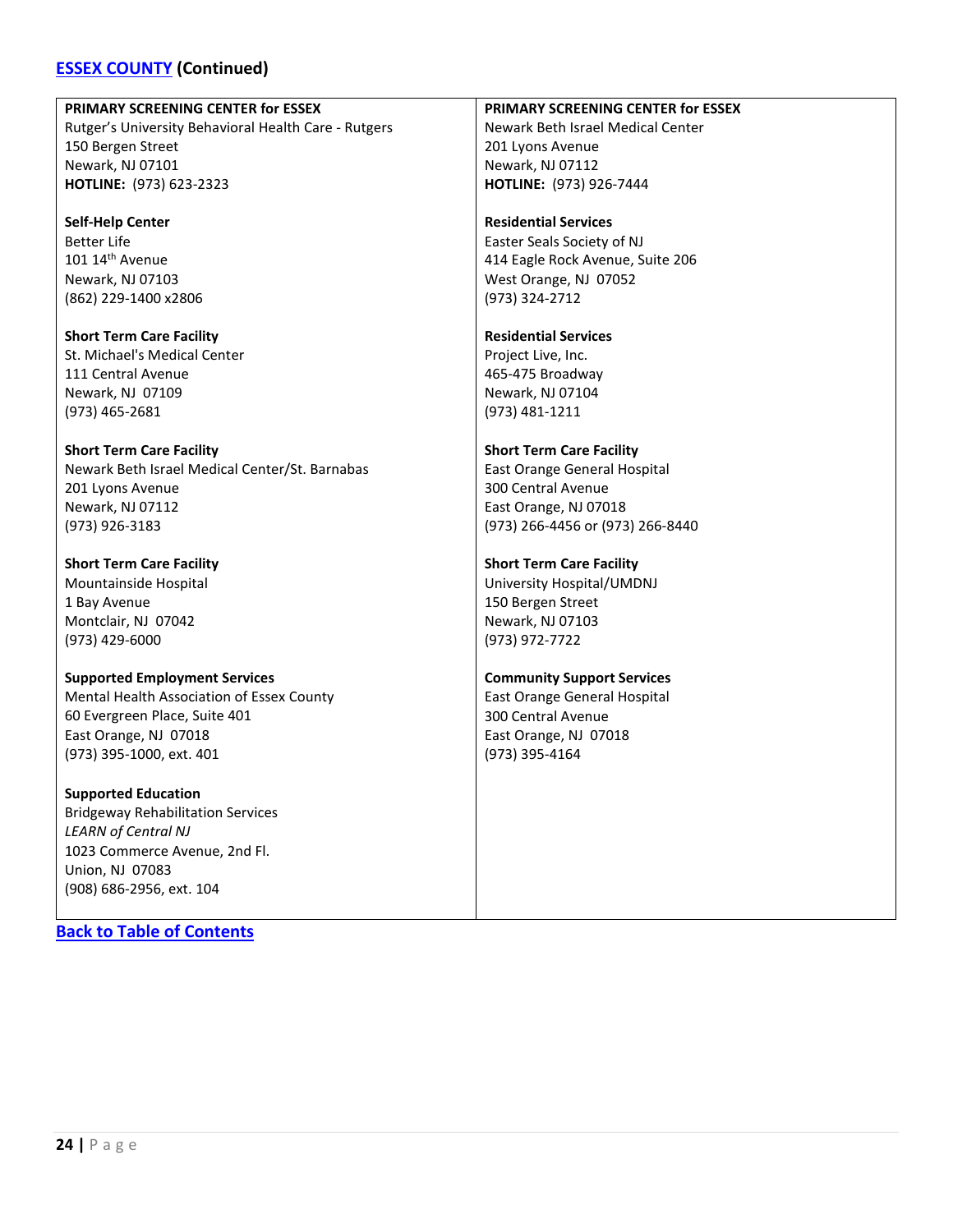# **[ESSEX COUNTY](#page-21-0) (Continued)**

# **Community Support Services**

Project Live, Inc. 414 Eagle Rock Avenue - Suite 201 West Orange, NJ 07052 (973) 395-9161

#### **Community Support Services** Easter Seal Society of NJ 615 Hope Road - Building 3 Eatontown, NJ 07724 (732) 380-0390

**Systems Advocacy** Community Health Law Project 650 Bloomfield Avenue Bloomfield, NJ 07003 (973) 680-5599

#### **Community Support Services - Newark**

Rutger's University Behavioral Health Care 10 Corporate Place South – Suite 205 Piscataway, NJ 08854 (732) 235-5000

#### **Community Support Services**

Mental Health Association of Essex & Morris 60 So. Fullerton Avenue - Suite 102 Montclair, NJ 07042 (973) 509-3777

#### **Community Support Services**

Project Live, Inc. 465-475 Broadway Newark, NJ 07104 (973) 395-9160

#### **Systems Advocacy**

Mental Health Association in NJ 88 Pompton Avenue, Suite 1 Verona, NJ 07044 (973) 571-4100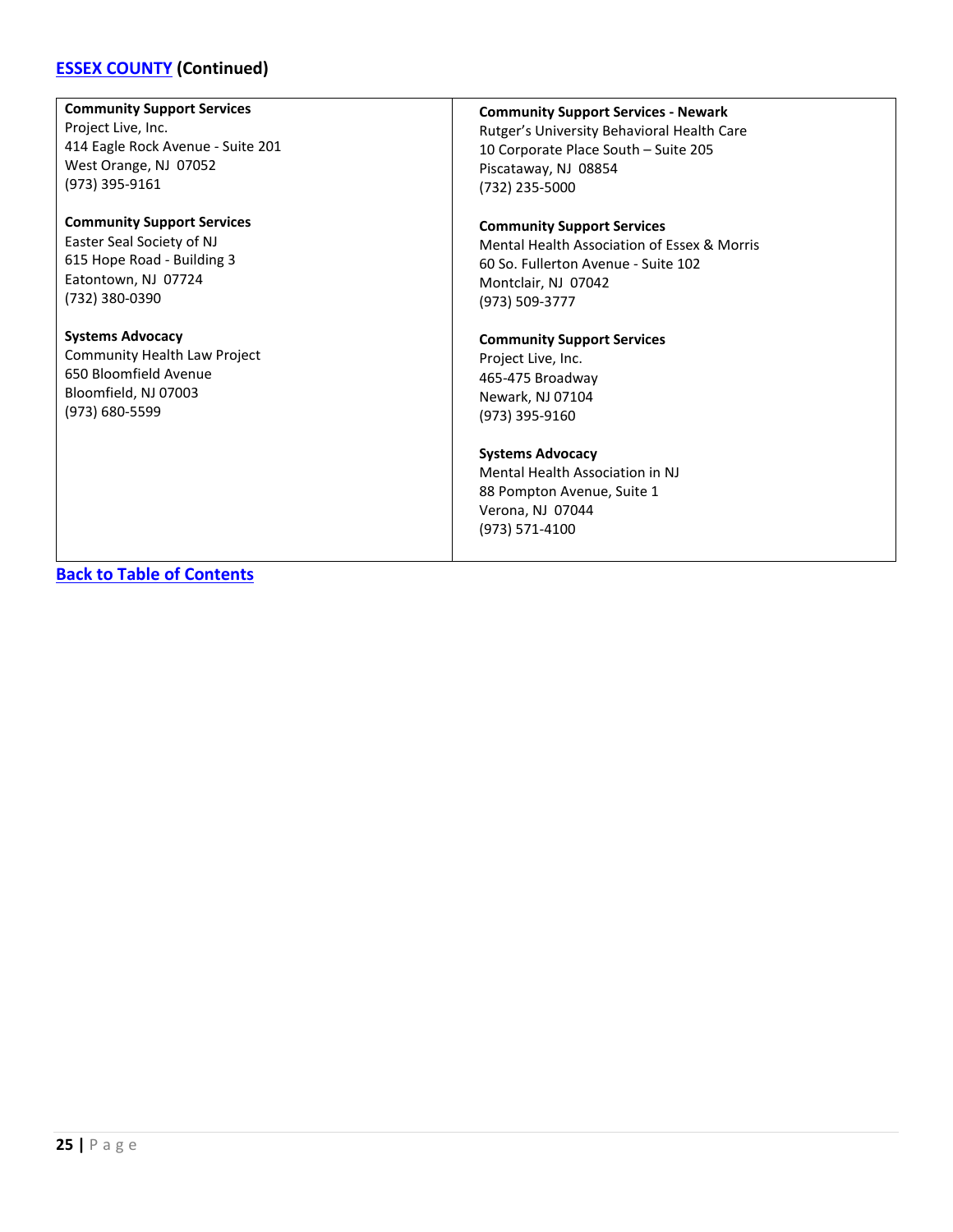# <span id="page-25-0"></span>**[GLOUCESTER COUNTY](#page-25-0)**

# **Co-occurring Mental Health and Substance Abuse Treatment Services**

Inspira Health Network 537 North Broad Street Woodbury, NJ 08096 (856) 575-4111 (ACCESS CENTER)

#### **Integrated Case Management Service**s Acenda, Inc. (The Outpost)

1070 Main Street Sewell, NJ 08080 (856) 256-3320

# **Intensive Outpatient Treatment & Support Services (IOTSS)** Acenda, Inc. 200 Holly Dell Drive

Sewell, NJ 08080 (856) 845-8050, ext. 1411

# **Outpatient**

Acenda, Inc. 404 Tatum Street Woodbury, NJ 08096 (856) 845-8050

# **Partial Care MICA Services**

Acenda, Inc. - Beacon Division 200 Hollydell Drive Sewell, NJ 08080 (856) 881-1306

# **PRIMARY SCREENING CENTER for GLOUCESTER**

Acenda Integrated Health 42 South Delsea Drive Glassboro, NJ 08028 **HOTLINE:** (856) 845-9100

# **Residential Services**

Acenda, Inc. - Beacon Division 200 Hollydell Drive Sewell, NJ 08080 (856) 848-8054

**Short Term Care Facility** Inspira Health Network 509 North Broad Street Woodbury, NJ 08095 (856) 845-0100, ext. 5329

# **[Back to Table of Contents](#page-3-0)**

#### **County Mental Health Board**

Gloucester Co. Institute of Technology 115 Budd Boulevard West Deptford, NJ 08096 (856) 384-6889

#### **Homeless Services (PATH)**

Acenda, Inc. 1070 Main Street Sewell, NJ 08080 (856) 256-3320

#### **Intensive Family Support Services** Acenda, Inc.

1070 Main Street Sewell, NJ 08080 (856) 256-3320

# **Involuntary Outpatient Commitment**

New Point Behavioral Health 350 Front Street Elmer, NJ 08318 (856) 358-2010

#### **Partial Care**

Acenda, Inc. 404 Tatum Street Woodbury, NJ 08096 (856) 845-8050

# **Partial Care**

The Outpost 1070 Main Street Sewell, NJ 08080 (856) 256-3320

### **Program of Assertive Community Treatment (PACT)** Acenda, Inc. 200 Hollydell Drive Sewell , NJ 08080 (856) 251-1414

# **Self-Help Center**

Up Your Alley 8 Liberty Street Glassboro, NJ 08028 (856) 881-2204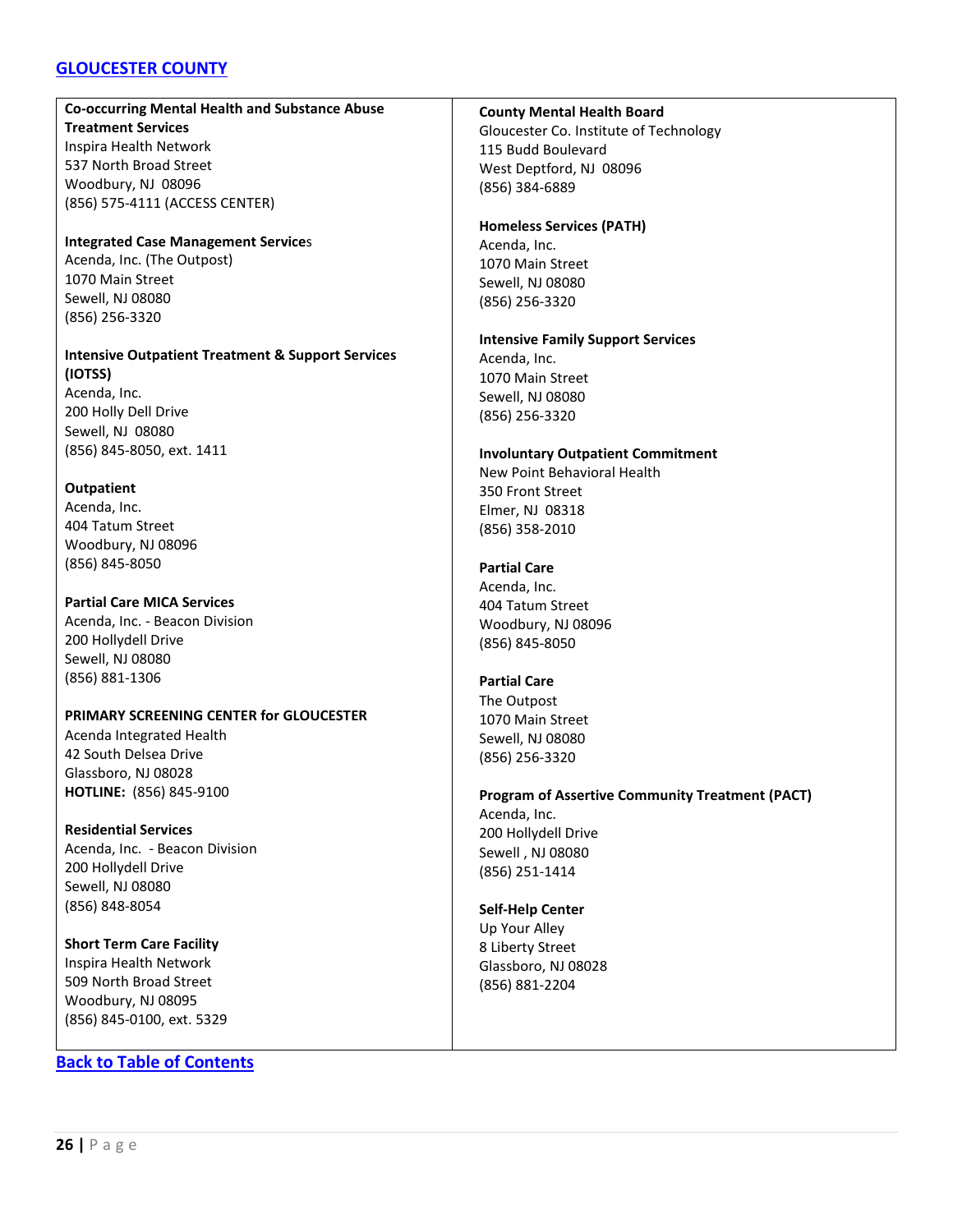# **[GLOUCESTER COUNTY](#page-25-0)**

#### **Supported Education**

Mental Health Association of Southwest NJ *LEARN of Southwest NJ* 217 Black Horse Pike Haddon Heights, NJ 08035 (856) 522-0639, ext. 205

#### **Supported Employment Services**

Acenda, Inc. Beacon Division 200 Holly Dell Drive Sewell, NJ 08080 (856) 848-8050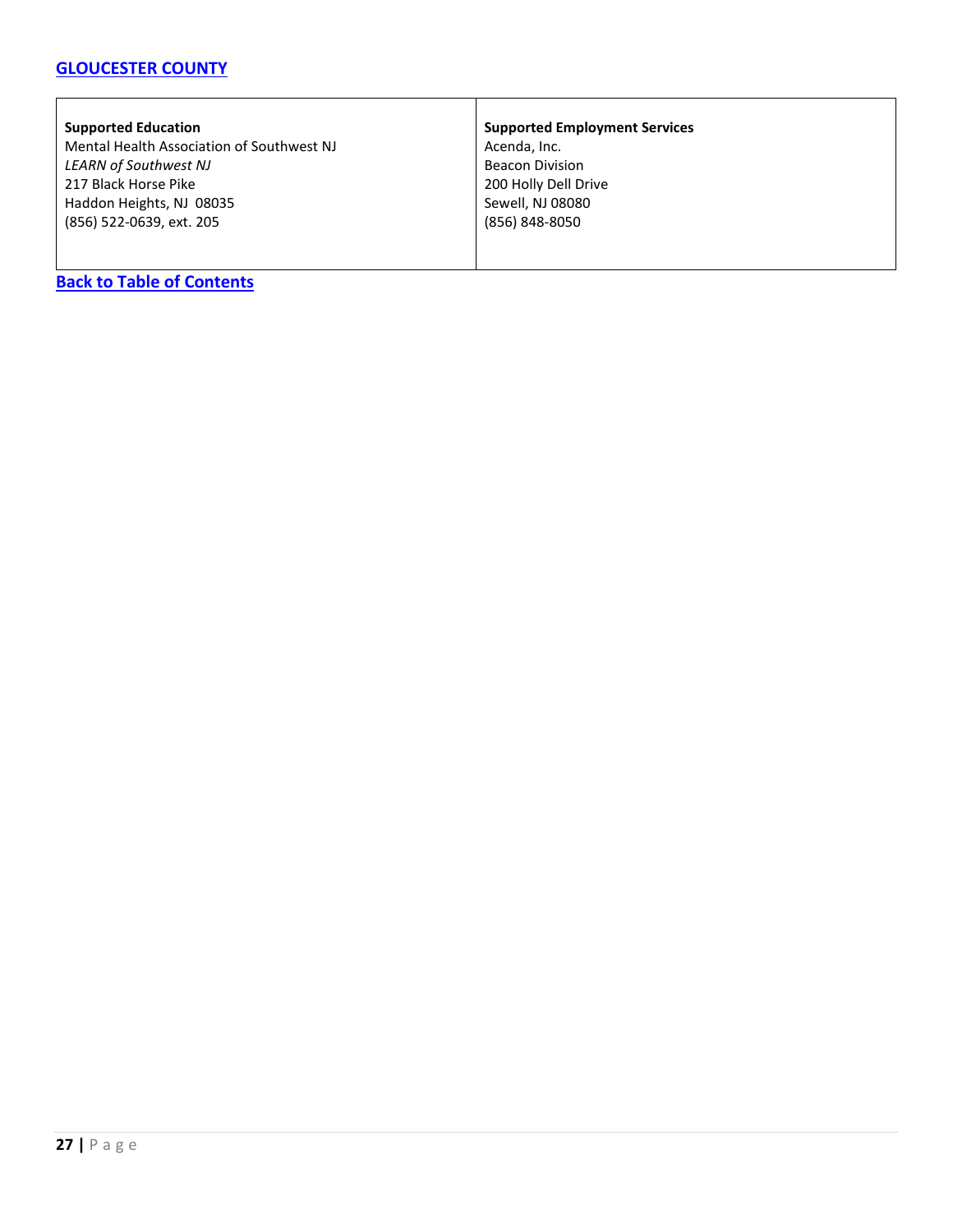# <span id="page-27-0"></span>**[HUDSON COUNTY](#page-27-0)**

**Acute Care Family Support** Jersey City Medical Center 355 Grand Street Jersey City, NJ 07302 (201) 915-2268

#### **Screening Center**

Jersey City Medical Center 355 Grand Street Jersey City, NJ 07304 (201) 915-2210

#### **Early Intervention Support Services** *(Crisis Intervention Services)* Bridgeway, Inc. 152 Central Avenue

Jersey City, NJ 07306 (201) 885-2539

# **Integrated Case Management Services**

Jersey City Medical Center 395 Grand Street Jersey City, NJ 07302 (201) 915-2885

#### **Intensive Outpatient Treatment & Support Services**

Jersey City Medical Center 395 Grand Street Jersey City, NJ 07302 (201) 915-2478

#### **Outpatient**

Bayonne CMHC @ Trinitas 601 Broadway Bayonne, NJ 07002 (201) 339-9200

#### **County Mental Health Board**

Hudson County Department of Health & Human Services 830 Bergen Avenue, 2B Jersey City, NJ 07306 (201) 369-5280, ext. 4250

#### **STCF**

Jersey City Medical Center 395 Grand Street Jersey City, NJ 07304 (201) 915-2349

#### **Homeless Services (PATH)**

Jersey City Medical Center 1825 Kennedy Blvd Jersey City, NJ 07305 (201) 915-2980 ext. 5

#### **Intensive Family Support Services**

Catholic Charities 249 Virginia Avenue Jersey City, NJ 07304 (201) 798-9900

## **Involuntary Outpatient Commitment**

Jersey City Medical Center 395 Grand Street, 3rd Floor Jersey City, NJ 7302 (201) 915-2478

#### **Justice Involved Services**

Jersey City Medical Center 395 Grand Street, 3rd Floor Jersey City, NJ 07302 (201) 915-2272

#### **Outpatient**

Family Service Bureau 391 Kearny Avenue Kearny, NJ 07032 (201) 246-8077

#### **Outpatient**

Mt. Carmel Guild Behavioral Healthcare 285 Magnolia Avenue Jersey City, NJ 07306 (201) 395-4800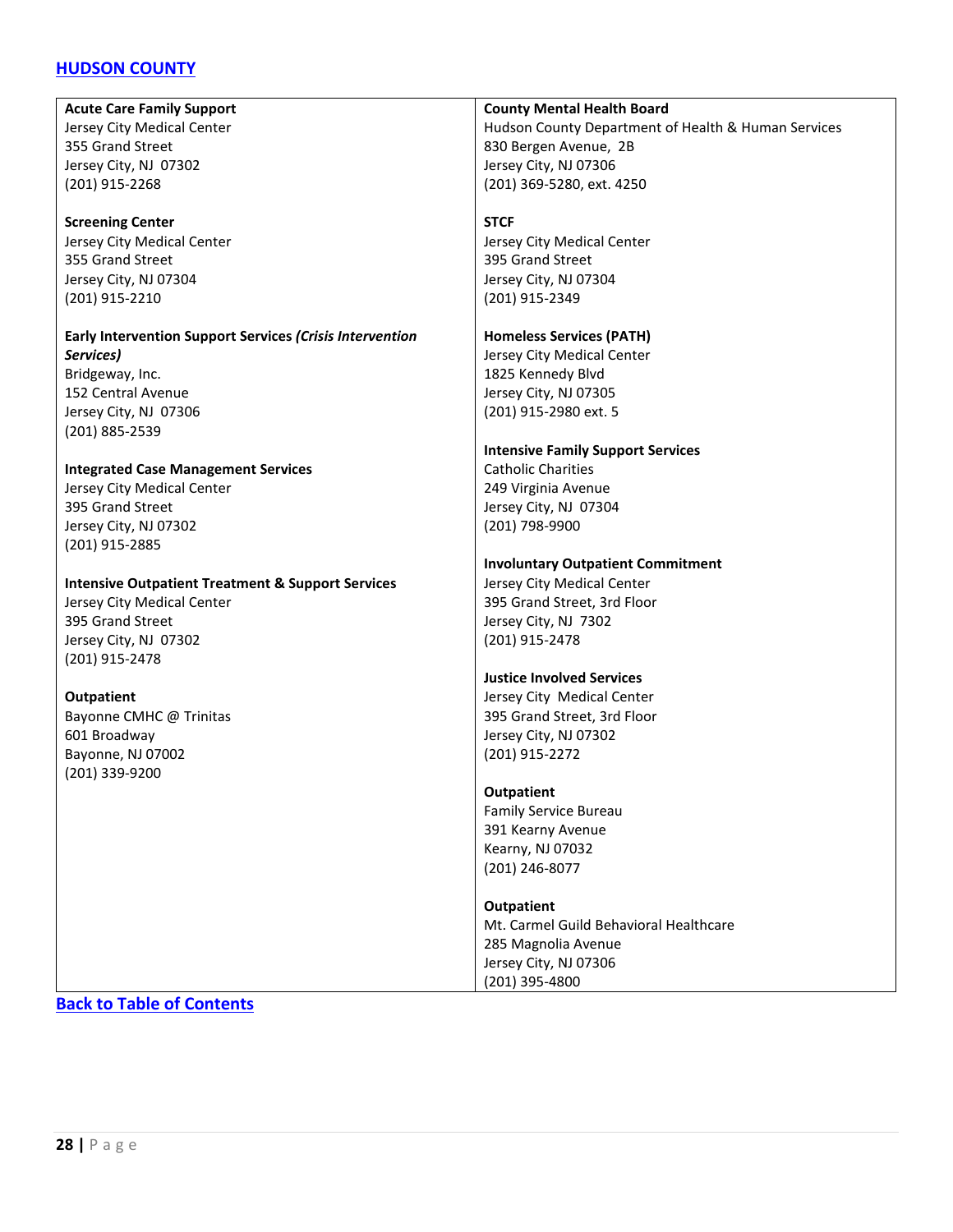# **[HUDSON COUNTY](#page-27-0) (Continued)**

**Outpatient**

Palisades Medical Center Counseling Center 7101 Kennedy Boulevard North Bergen, NJ 07047 (201) 854-0500

**Outpatient** Hoboken Medical Center 506 3rd Street Hoboken, NJ 07030 (201) 792-8200

**Partial Care** Mt. Carmel Guild Behavioral Healthcare 285 Magnolia Avenue Jersey City, NJ 07306 (201) 395-4800

**PRIMARY SCREENING CENTER for HUDSON** Jersey City Medical Center 355 Grand Street Jersey City, NJ 07302 **HOTLINE:** (866) 367-6023 or (201) 915-2210

#### *Emergency Services - Affiliated w/Screening Center*

Palisades Medical Center 7600 River Road North Bergen, NJ 07047 **HOTLINE:** (201) 854-5638

#### **Program of Assertive Community Treatment (PACT)**

Bridgeway Rehabilitation Inc. 862 Newark Avenue Jersey City, NJ 07306 (201) 653-3980

**Residential Services**

Jersey City Medical Center 395 Grand Street Jersey City, NJ 07302 (201) 915-2844

**Outpatient**

Christ Hospital CMHC 169 Palisades Avenue Jersey City, NJ 07306 (201) 795-8374

#### **Outpatient**

Mt. Carmel Guild Behavioral Healthcare 2201 Bergenline Avenue Union City, NJ 07087 (201) 558-3700

**Partial Care** Bayonne CMHC @ Trinitas 601 Broadway Bayonne, NJ 07002 (201) 339-9200

#### **Partial Care**

Mt. Carmel Guild Behavioral Healthcare 2201 Bergenline Avenue Union City, NJ 07087 (201) 558-3700

**Partial Care** Hoboken Medical Center 506 3rd Street

Hoboken, NJ 07030 (201) 792-8200

*Emergency Services – Affiliated w/Screening Center* Christ Hospital 176 Palisades Avenue Jersey City, NJ 07306 **HOTLINE:** (201) 795-8374

*Emergency Services - Affiliated w/Screening Center* Hoboken Medical Center 308 Willow Avenue Hoboken, NJ 07030 **HOTLINE:** (201) 418-2090

**Residential Intensive Support Team / Community Support Svc** Garden State Episcopal 118 Summit Ave Jersey City, NJ 07304 (201) 209-9301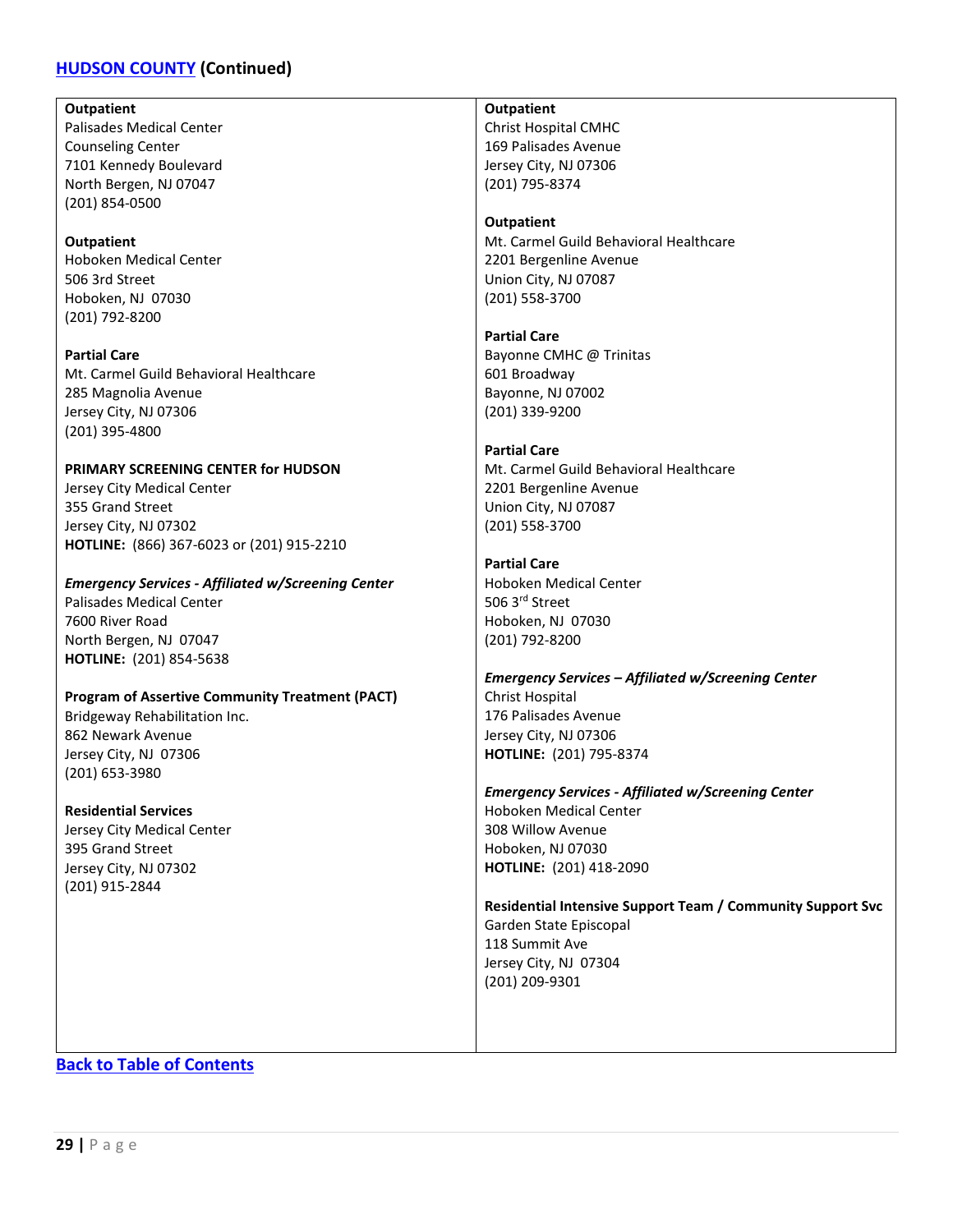# **[HUDSON COUNTY](#page-27-0) (Continued)**

**Residential Services** SERV Centers of NJ – Hudson & Passaic Counties 777 Bloomfield Avenue Clifton, NJ 07012-1248 (973) 594-0125

**Short Term Care Facility** Jersey City Medical Center 355 Grand Street Jersey City, NJ 07304 (201) 915-2349

**Supported Employment** Catholic Charities 2201 Bergenline Avenue, 3rd Floor Union City, NJ 07087 (201) 558-3789

**Community Support Services** Jersey City Medical Center 395 Grand Street Jersey City, NJ 07302 (201) 915-2844

**Community Support Services / RIST** Bridgeway 70 West Grand Street Elizabeth, NJ 07202

**Systems Advocacy** Mental Health Association 35 Journal Square, Suite 827 Jersey City, NJ 07306 (201) 653-4700

**Systems Advocacy** Community Health Law Project 650 Bloomfield Avenue Bloomfield, NJ 07003 (973) 680-5599

**[Back to Table of Contents](#page-3-0)**

**Residential Services**

Mt. Carmel Guild Behavioral Healthcare 619 Grove Street Jersey City, NJ 07310 (201) 656-7201 , Ext. 208

# **Self-Help Center**

Hudson County SHC 124 Claremont Ave Jersey City, NJ 07305 (201) 420-8013

#### **Supported Education**

Bridgeway Rehabilitation Services *LEARN of Central NJ* 1023 Commerce Avenue, 2nd Floor Union, NJ 07083 (908) 686-2956, ext. 104

#### **Community Support Services**

SERV Centers of NJ - Northern Regional Office 777 Bloomfield Avenue - Suite A Clifton, NJ 07012 (973) 594-0125

#### **Community Support Services**

Garden State Episcopal Community Development Corp. 118 Summit Avenue Jersey City, NJ 07304 (201) 209-9301

# **Systems Advocacy**

Community Health Law Project 35 Journal Square, Suite 827 Jersey City, NJ 07306 (973) 963-6295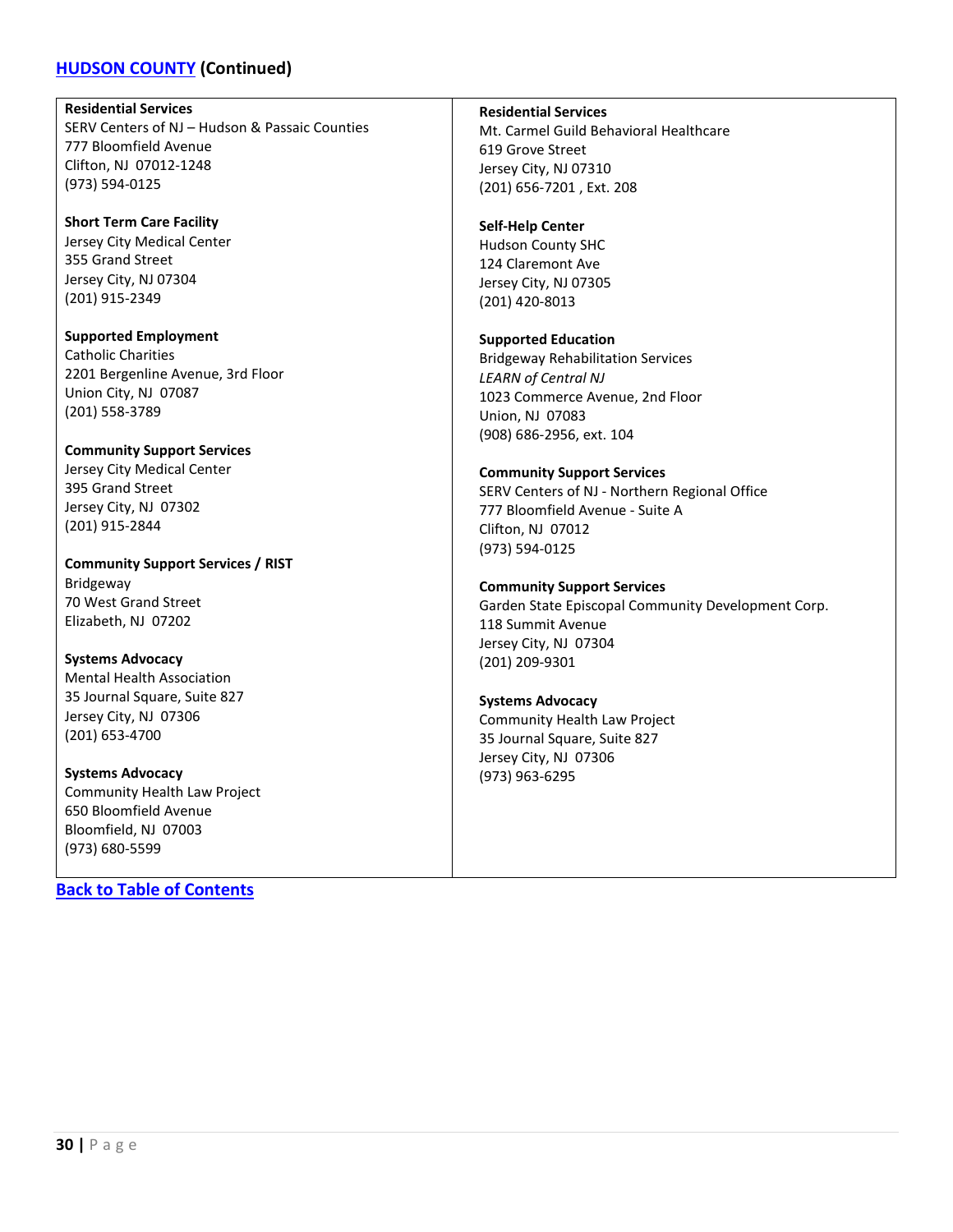# <span id="page-30-0"></span>**[HUNTERDON COUNTY](#page-30-0)**

**Homeless Services (PATH)** Bridgeway Rehabilitation 1465 Route 31 South Concourse@BeaverBrook Annandale, NJ 08801 (908) 894-5311 x101

#### **Integrated Case Management Services** Easter Seal Society of NJ 200 Route 31 North - Suite 115 Flemington, NJ 08822 (908) 788-7580

**Involuntary Outpatient Commitment** Hunterdon Medical Center Behavioral Health 2100 Wescott Drive Flemington, NJ 08822 (908) 303-8167

#### **Outpatient DDD**

Catholic Charities, Diocese of Metuchen 6 Park Avenue Flemington, NJ 08822 (908) 788-7905

#### **PRIMARY SCREENING CENTER of HUNTERDON**

Hunterdon Medical Center 2100 Wescott Drive Flemington, NJ 08822 **HOTLINE:** (908) 788-6400

#### **Residential Intensive Support Team (RIST)**

Bridgeway Tri-County RIST Concourse at Beaver Brook 1465 Route 31 South Annandale, NJ 08801 (908) 894-5311

#### **Residential Services**

Easter Seals NJ 200 Route 31 North - Suite 115 Flemington, NJ 08822 (908) 788-7580, ext. 624

#### **County Mental Health Board** Hunterdon County Department of Human Services 6 Gauntt Place Flemington, NJ 08822-2900 (908) 788-1253

#### **Deaf Enhanced STCF**

Capital Health, Fuld Campus 750 Brunswick Avenue Trenton, NJ 08638 (609) 394-6049

#### **Intensive Family Support Services**

Hunterdon Medical Center Behavioral Health 2100 Wescott Drive Flemington, NJ 08822 (908) 788-6401

#### **Intensive Outpatient Treatment and Support Services (IOTSS)**

Catholic Charities – Diocese of Metuchen SPIRIT Program 6 Park Avenue Flemington, NJ 08822 (908) 722-1881

#### **Outpatient**

Hunterdon Medical Center - Behavioral Health 2100 Wescott Drive Flemington, NJ 08822 (908) 788-6401 or (908) 788-6403

#### **Partial Care**

Hunterdon Medical Center - Behavioral Health 2100 Wescott Drive Flemington, NJ 08822 (908) 788-6403

# **Program of Assertive Community Treatment (PACT)** Bridgeway Rehabilitation, Inc.

Star Plaza, Suite 11 11 West Church Street Washington, NJ 07882 (908) 835-8660 (PACT IV)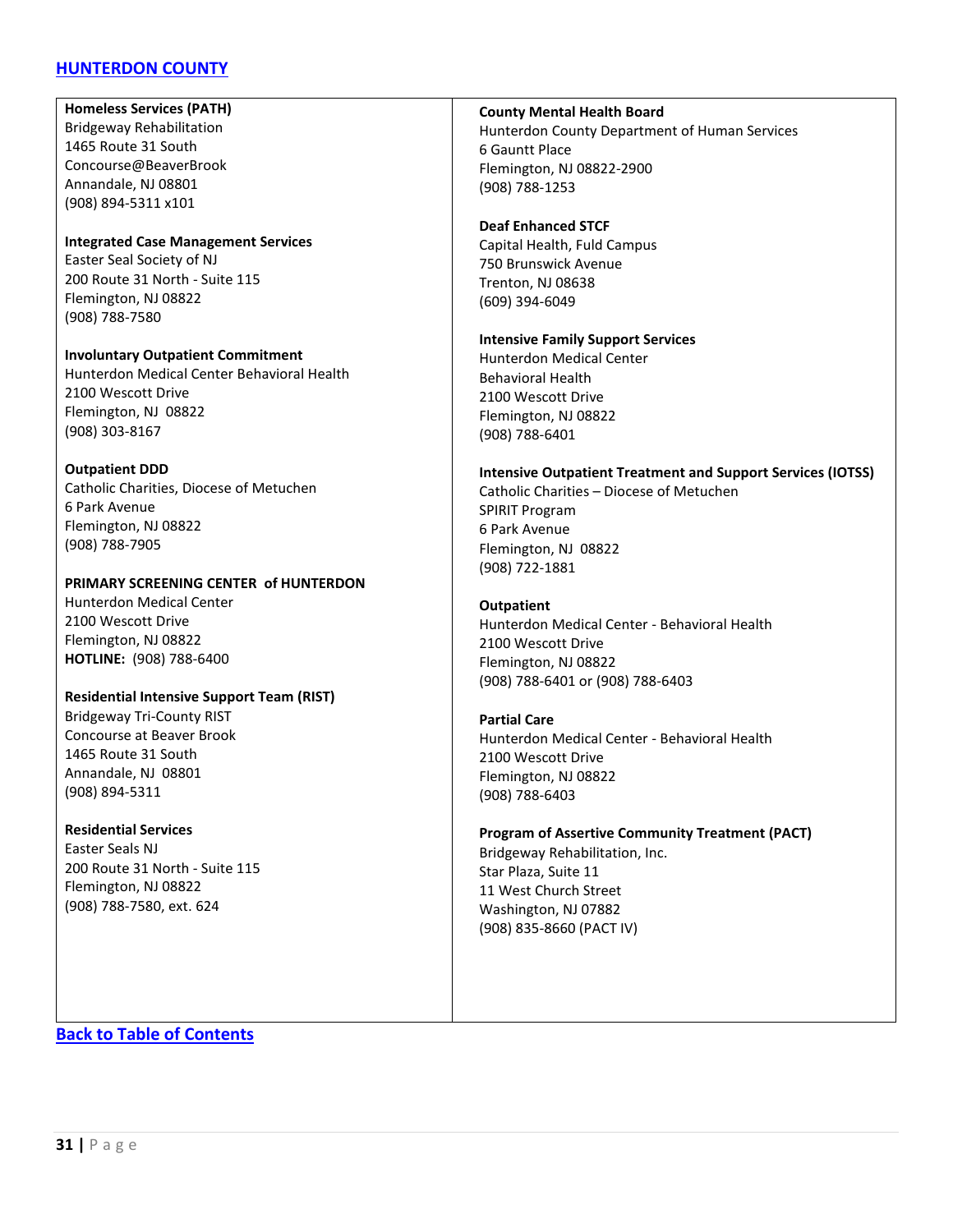# **[HUNTERDON COUNTY](#page-30-0) (Continued)**

### **Self-Help Center**

Getting Together 52 E. Main Street Flemington, NJ 08822 (908) 806-8202, ext. 1

**Short Term Care Facility** Capital Health Regional Medical Center/Fuld Campus 3 Front South Trenton, NJ 08638 (609) 394-6106

**Community Support Services** Bridgeway Rehabilitation Services, Inc. 84 Park Ave Suite G210B Flemington, NJ 08822 (908) 249-4100

**Systems Advocacy** Northwest Legal Services 82 Park Avenue Flemington, NJ 08822 (908) 782-7979

#### **Short Term Care Facility**

Penn Medicine-Princeton House Behavioral Health 905 Herrontown Road Princeton, NJ 08540 (800) 242-2550 & (609) 497-2665

#### **Supported Employment Services**

Hunterdon Medical Center - Behavioral Health 2100 Wescott Drive Flemington, NJ 08822 (908) 788-6401

#### **Community Support Services**

Easter Seals Society of NJ 25 Kennedy Blvd Suite 600 East Brunswick, NJ 08816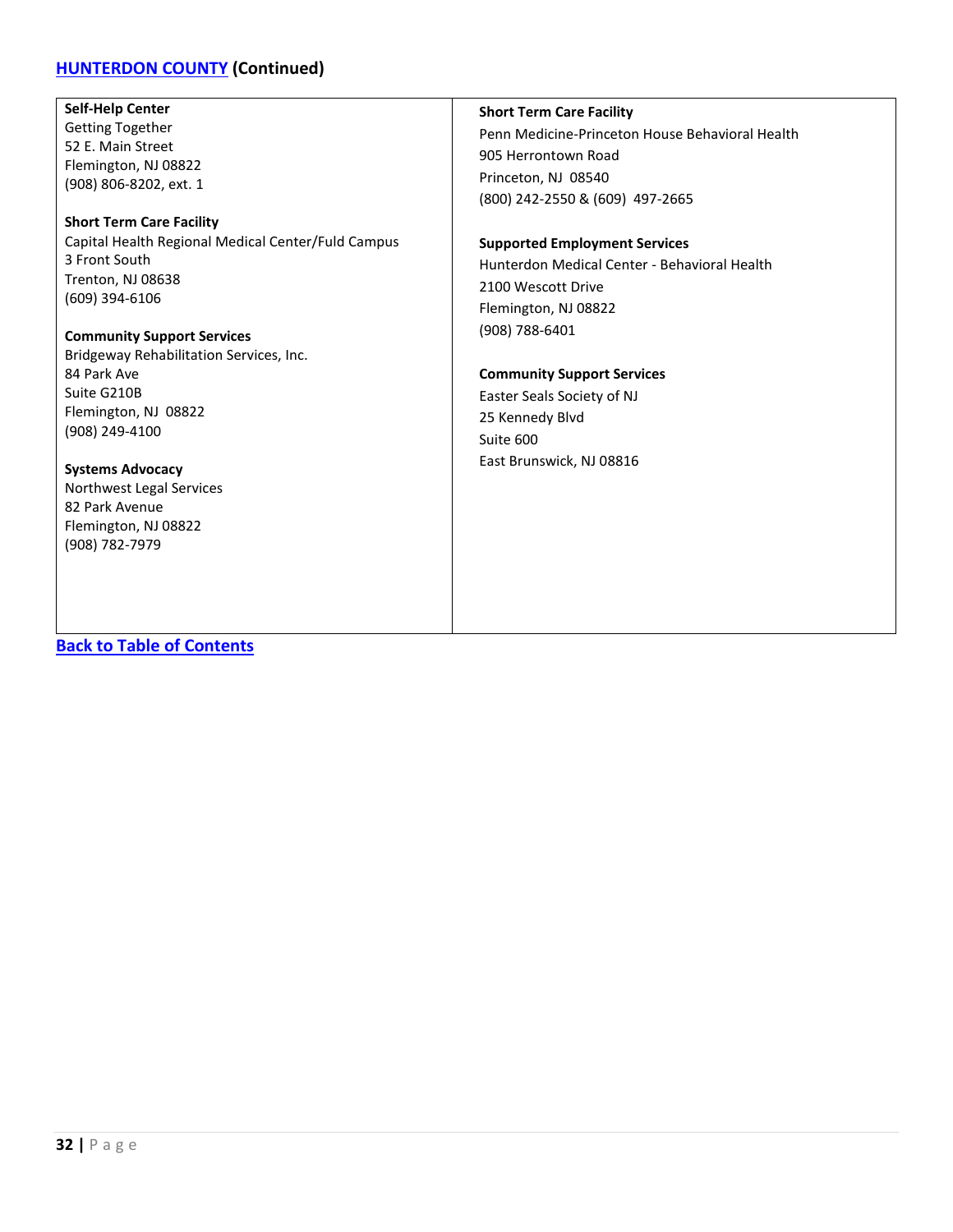# <span id="page-32-0"></span>**[MERCER COUNTY](#page-32-0)**

**County Mental Health Board** Mercer County Division of Mental Health 640 South Broad Street Trenton, NJ 08650 (609) 989-6574 / 6529 **Deaf Enhanced Screening Center** Capital Health System 750 Brunswick Avenue Trenton, NJ 08638 (609) 396-4357 **Homeless Services (PATH)** Oaks Integrated Care 31 Lexington Avenue Ewing, NJ 08618 (609) 583-1900 **Integrated Case Management Services** Oaks Integrated Care 314-316 East State Street Trenton, NJ 08608 (609) 396-4258 **Involuntary Outpatient Commitment** Oaks Integrated Care P.O. Box 1393 Trenton, NJ 08608 (609) 954-5642 **Outpatient** Oaks Integrated Care 2550 Brunswick Pike Lawrenceville, NJ 08648 (609) 396-8877 **Deaf Enhanced STCF** Capital Health, Fuld Campus 750 Brunswick Avenue Trenton, NJ 08638 (609) 394-6000 **Early Intervention Support Services** *(Crisis Intervention Services)* Catholic Charities - Diocese of Trenton 1225-1255 Whitehorse Mercerville Rd Building D Suite 504-505 Hamilton, NJ 08619 (609) 256-4200 **Intensive Family Support Services** Oaks Integrated Care 1001 Spruce Street Trenton, NJ 08638 (609) 396-6788. ext. 236 **Intensive Outpatient Treatment & Support Services** Oaks Integrated Care Intensive Outpatient Services 314-316 East State Street Trenton, NJ 08608 (609) 396-5944 Referral Line: (609) 218-0978 **Outpatient** Catholic Charities - Diocese of Trenton 39 North Clinton Avenue Trenton, NJ 08608 (609) 394-9398 **Partial Care** Catholic Charities - Diocese of Trenton

> 10 Southard Street Trenton, NJ 08609 (609) 396-4557

**Partial Care** Oaks Integrated Care 314-316 East State Street

Trenton, NJ 08608 (609) 396-5344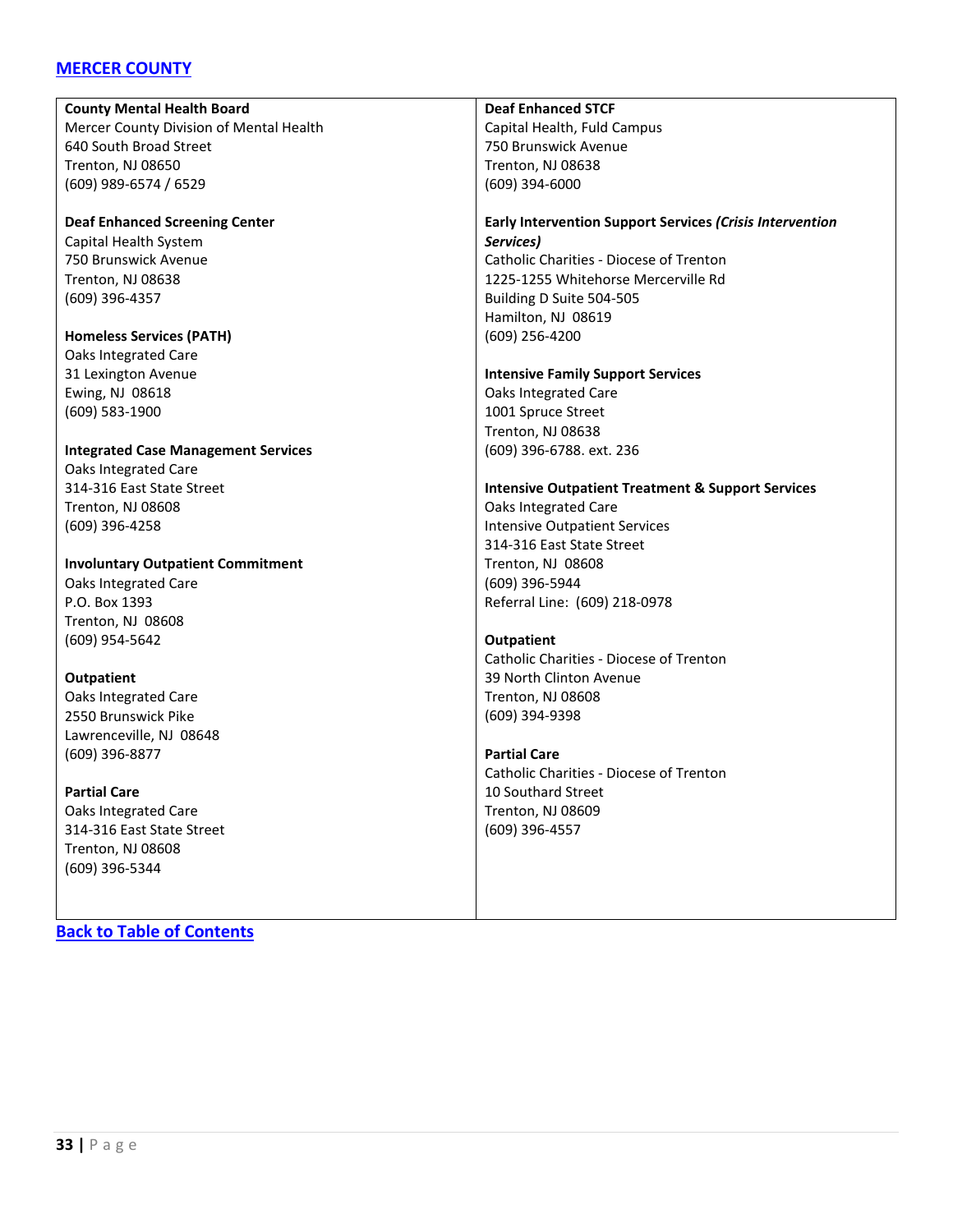# **[MERCER COUNTY](#page-32-0) (Continued)**

| PRIMARY SCREENING CENTER for MERCER                              | <b>Partial Care</b>                                    |
|------------------------------------------------------------------|--------------------------------------------------------|
| Capital Health Regional Medical Center                           | Catholic Charities - Diocese of Trenton                |
| 750 Brunswick Avenue                                             | 10 Southard Street                                     |
| Trenton, NJ 08638                                                | Trenton, NJ 08609                                      |
| HOTLINE: (609) 396-4357 or (609) 989-7297                        | (609) 396-4557                                         |
|                                                                  |                                                        |
| <b>Program of Assertive Community Treatment (PACT)</b>           | <b>Partial Care</b>                                    |
| <b>Catholic Charities - Diocese of Trenton</b>                   | A.A.M.H. - Mercer                                      |
| 1340 Parkway Avenue                                              | 819 Alexander Road                                     |
| Ewing, NJ 08628                                                  | Princeton, NJ 08540                                    |
| (609) 882-4772 (PACT Team 1)                                     | (609) 452-2088, ext. 230                               |
|                                                                  |                                                        |
| <b>Residential Intensive Support Team (RIST)</b>                 | <b>Program of Assertive Community Treatment (PACT)</b> |
| <b>Oaks Integrated Care</b>                                      | Catholic Charities, Diocese of Trenton                 |
| 1001 Spruce Street - Suite 205                                   | 47 North Clinton Avenue                                |
| Trenton, NJ 08638                                                | Trenton, NJ 08609                                      |
| (609) 396-6788, Ext. 214                                         | (609) 396-8787 (PACT Team 2)                           |
|                                                                  | (609) 396-9777 (PACT Team 3)                           |
| <b>Residential Services/Transitional &amp; Community Support</b> |                                                        |
| <b>Services (CSS)</b>                                            | <b>Residential Services</b>                            |
| Catholic Charities - Diocese of Trenton                          | SERV/Mercer                                            |
| 41 Steinert Avenue                                               | 532 West State Street                                  |
| Hamilton Township, NJ 08619                                      | Trenton, NJ 08618                                      |
| (609) 890-2527                                                   | (609) 394-0212                                         |
|                                                                  |                                                        |
| <b>Self-Help Center</b>                                          | <b>Self-Help Center</b>                                |
| Reach Out/Speak Out                                              | <b>Transition Mission SHC</b>                          |
| 2100 E. State St. Extension                                      | Trenton Psychiatric Hospital (Stratton Hall)           |
| Hamilton, NJ 08619                                               | Sullivan Way                                           |
| (609) 838-0051                                                   | West Trenton, New Jersey 08628                         |
|                                                                  | (609) 503-5762                                         |
| <b>Short Term Care Facility</b>                                  |                                                        |
| Capital Health Regional Medical Center/Fuld Campus               | <b>Supported Employment Services</b>                   |
| 750 Brunswick Avenue                                             | Catholic Charities - Diocese of Trenton                |
| Trenton, NJ 08638                                                | 10 Southard Street                                     |
| (609) 394-6106                                                   | Trenton, NJ 08609                                      |
|                                                                  | $(609)$ 393-8912                                       |
| <b>Short Term Care Facility</b>                                  |                                                        |
| St. Francis Medical Center                                       | <b>Community Support Services</b>                      |
| 601 Hamilton Avenue                                              | Catholic Charities - Delaware House                    |
| Trenton, NJ 08629                                                | 25 Ikea Drive                                          |
| (609) 599-5183 or 599-6569                                       | Westampton, NJ 08060                                   |
|                                                                  | (609) 867-9339                                         |
| <b>Community Support Services</b>                                |                                                        |
| PennReach, Inc.                                                  | <b>Community Support Services</b>                      |
| 1998 Route 18 North                                              | SERV Centers of NJ                                     |
| Old Bridge, NJ 08857                                             | 407 West State Street                                  |
| $(215)$ 409-5519                                                 | Trenton, NJ 08618                                      |
|                                                                  | (609) 394-0212                                         |
|                                                                  |                                                        |
|                                                                  |                                                        |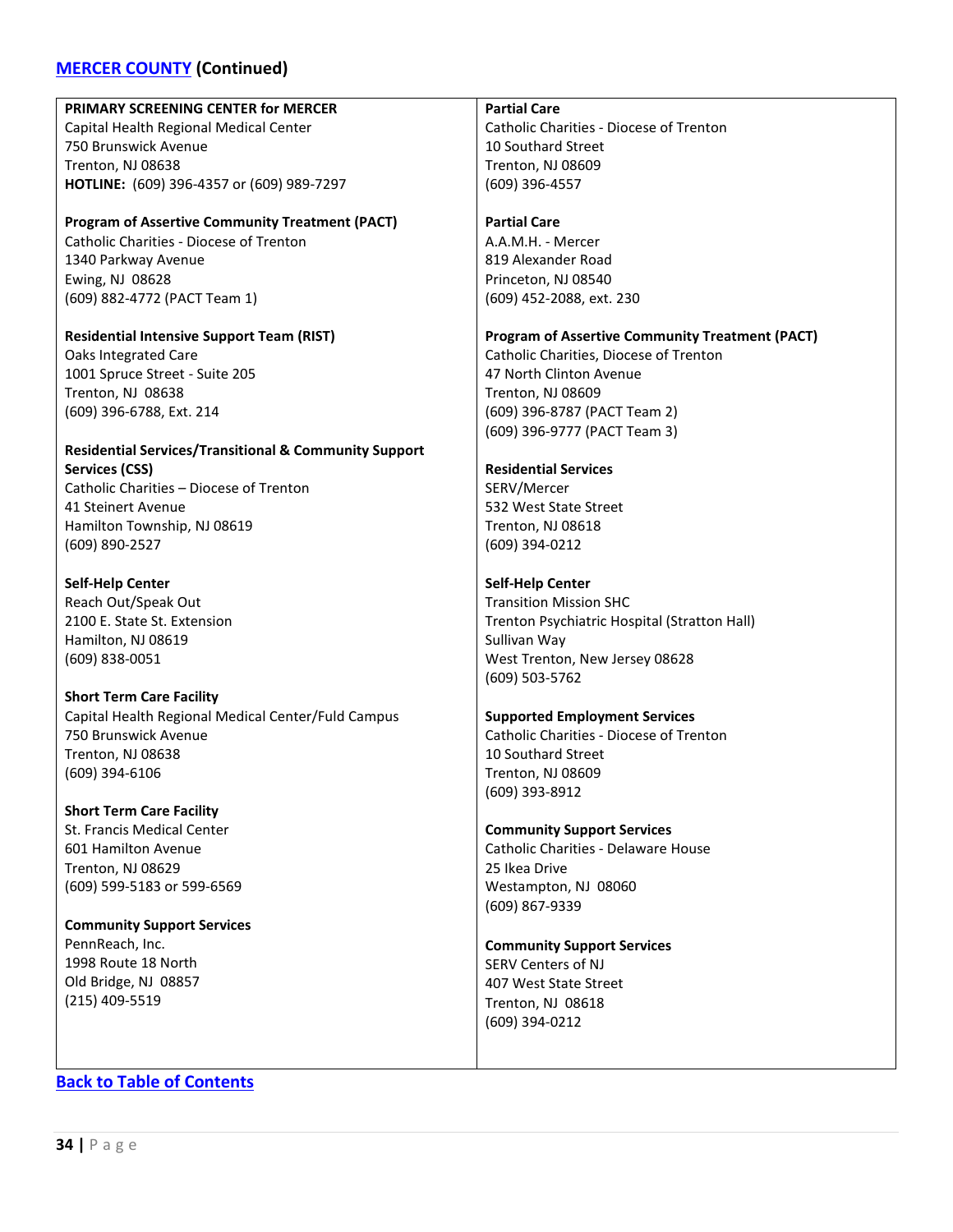# **[MERCER COUNTY](#page-32-0) (Continued)**

| <b>Community Support Services</b> | <b>Systems Advocacy</b>        |
|-----------------------------------|--------------------------------|
| Oaks Integrated Care              | Community Health Law Project   |
| 31 Lexington Avenue               | 225 East State Street, Suite 5 |
| Ewing, NJ 08618                   | Trenton, NJ 08608              |
| $(609)$ 583-1900                  | (609) 392-5553                 |
|                                   |                                |
| <b>Voluntary Unit</b>             |                                |
| Capital Health, Fuld Campus       |                                |
| 750 Brunswick Avenue              |                                |
| Trenton, NJ 08638                 |                                |
| (609) 394-6049, ext. 6996         |                                |
|                                   |                                |
| <b>Back to Table of Contents</b>  |                                |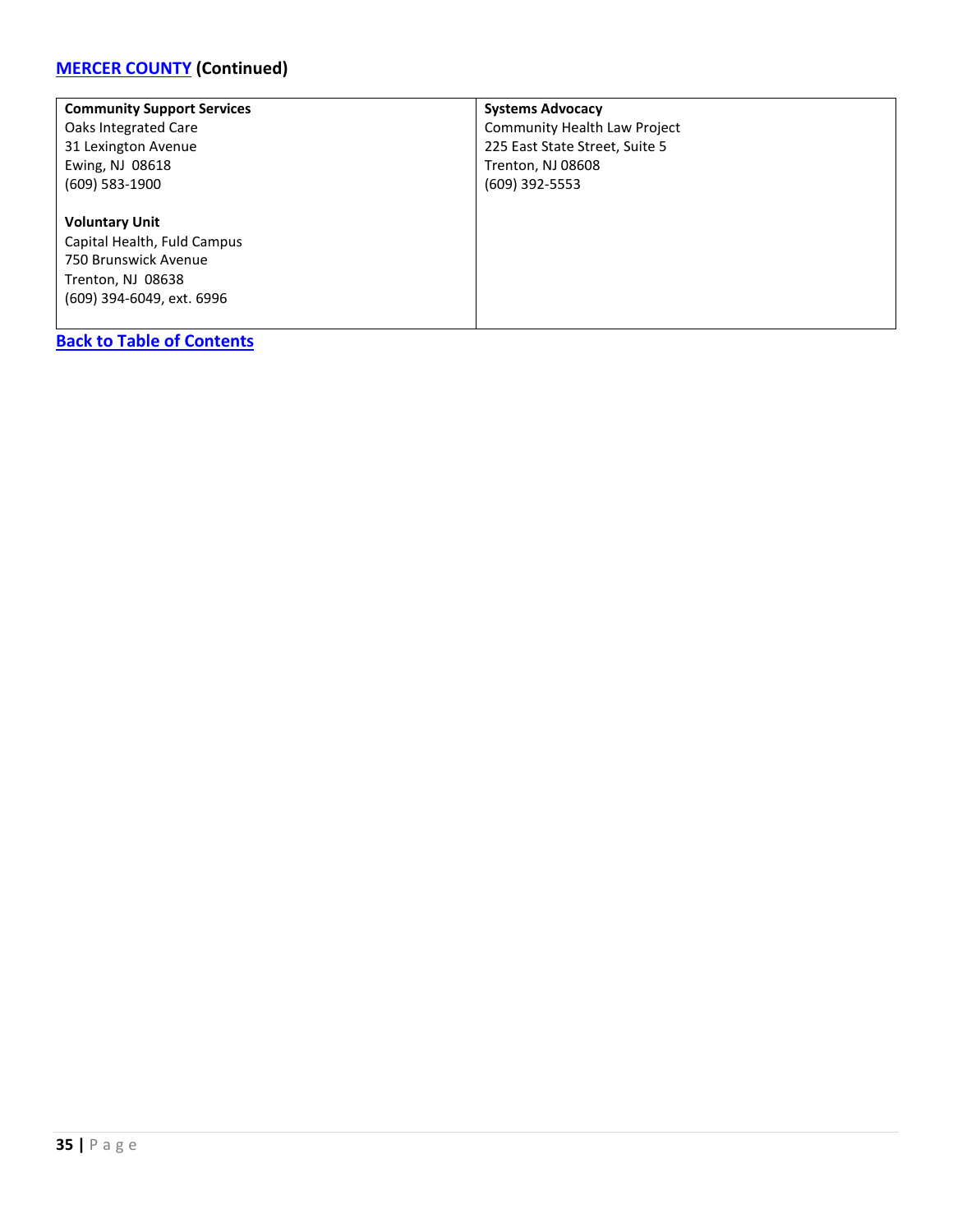# <span id="page-35-0"></span>**[MIDDLESEX COUNTY](#page-35-0)**

**Acute Care Family Support** Rutger's University Behavioral Health Care 671 Hoes Lane Piscataway, NJ 08855 (732) 235-6184 **Early Intervention Support Services** *(Crisis Intervention Services)* Rutger's University Behavioral Health Care North 667 Hoes Lane West Piscataway, NJ 08855 (732) 235-4422 **Homeless Service (PATH)** Rutger's University Behavioral Health Care 151 Centennial Avenue Piscataway, NJ 08855 (732) 235-6184 **Intensive Family Support Services** Rutger's University Behavioral Health Care 151 Centennial Avenue Piscataway , NJ 08855 (732) 235-6184 **Intensive Outpatient Treatment and Support Services (IOTSS)** Rutger's University Behavioral Health Care 303 George Street New Brunswick, NJ 08901 (732) 235-6800 **Outpatient** Rutger's University Behavioral Health Care 100 Metroplex Edison , NJ 08817 (800) 969-5300 **Outpatient** Catholic Charities, Diocese of Metuchen 288 Rues Lane East Brunswick, NJ 08816 (732) 257-6100 or (800) 655-9491 **Outpatient** Rutger's University Behavioral Health Care 303 George Street New Brunswick, NJ 08901 (800) 969-5300 **County Mental Health Board** Middlesex Co. Office of Human Services JFK Square  $-5$ <sup>th</sup> Floor New Brunswick, NJ 08901 (732) 745-4313 **Homeless Services (PATH)** Catholic Charities, Diocese of Metuchen 26 Safran Avenue Edison, NJ 08837 (732) 738-1323 **Integrated Case Management Services** Rutger's University Behavioral Health Care 151 Centennial Avenue Piscataway, NJ 08855 (732) 235-6184 **Involuntary Outpatient Commitment** Legacy Treatment Center 68 Culver Rd Monmouth Junction, NJ 08852 (609) 667-7526 **Outpatient** Rutger's University Behavioral Health Care 4326 Route 1 No. Monmouth Junction, NJ 08852 (732) 235-8799 **Outpatient** George J. Otlowski Mental Health Center 570 Lee Street Perth Amboy, NJ 08861 (732) 442-1666 **Partial Care** George J. Otlowski Mental Health Center 570 Lee Street Perth Amboy, NJ 08861 (732) 442-1666 **[Back to Table of Contents](#page-3-0)**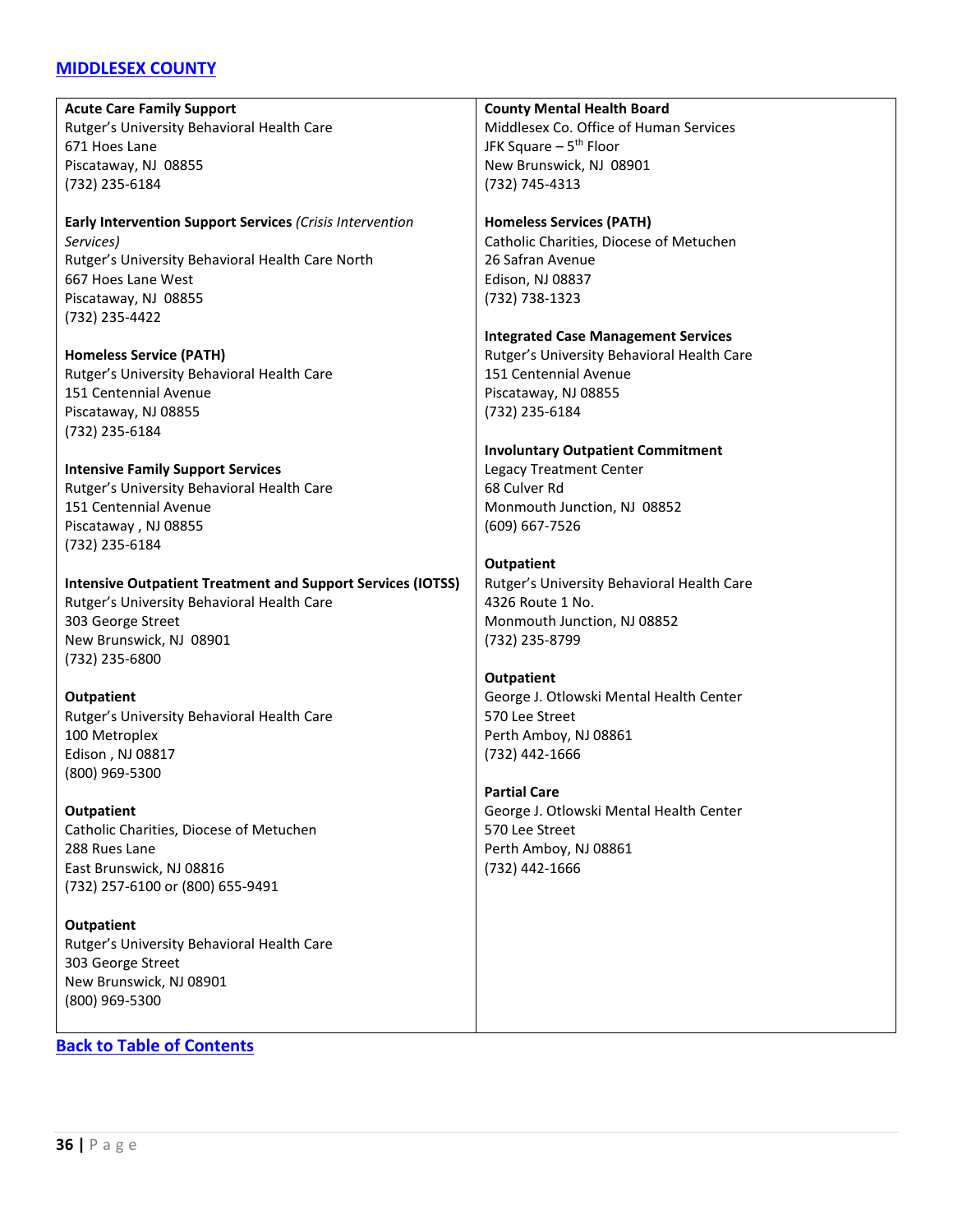# **[MIDDLESEX COUNTY](#page-35-0) (Continued)**

| <b>Partial Care</b>                                    | PRIMARY SCREENING CENTER for MIDDLESEX                    |
|--------------------------------------------------------|-----------------------------------------------------------|
| Rutger's University Behavioral Health Care             | Rutger's University Behavioral Health Care                |
| 667 Hoes Lane                                          | 671 Hoes Lane                                             |
| Piscataway, NJ 08855                                   | Piscataway, NJ 08855-1392                                 |
| (732) 235-5910                                         | HOTLINE: 1 (855) 515-5700 or 1 (855) 515-5001             |
|                                                        |                                                           |
| <b>Program of Assertive Community Treatment (PACT)</b> | <b>Emergency Services - Affiliated w/Screening Center</b> |
| Catholic Charities, Diocese of Metuchen                | Raritan Bay Medical Center                                |
| 26 Safran Avenue                                       | 530 New Brunswick Avenue                                  |
| Edison, NJ 08837                                       | Perth Amboy, NJ 08861                                     |
| (732) 646-4039 (PACT I)                                | (732) 442-3794                                            |
|                                                        |                                                           |
| <b>Program of Assertive Community Treatment (PACT)</b> | <b>Program of Assertive Community Treatment (PACT)</b>    |
| Catholic Charities, Diocese of Metuchen                | Catholic Charities, Diocese of Metuchen                   |
| 288 Rues Lane                                          | 319 Maple Street                                          |
| East Brunswick, NJ 08816                               | Perth Amboy, NJ 08861                                     |
| (732) 387-1307 (PACT II)                               | (732) 857-3894 (PACT III)                                 |
|                                                        |                                                           |
| <b>Residential Intensive Support Team (RIST)</b>       | <b>Residential Services</b>                               |
| Bridgeway Rehabilitation Services, Inc.                | <b>Triple C Housing</b>                                   |
| 720 King Georges Road, Suite 111                       | 1 Distribution Way                                        |
| Fords, NJ 08863                                        | Monmouth Junction, NJ 08852                               |
| (732) 771-2300                                         | (732) 297-5840                                            |
|                                                        |                                                           |
| <b>Residential Services</b>                            | <b>Residential Services</b>                               |
| Volunteers of America - Northern NJ                    | <b>SERV Centers of NJ</b>                                 |
| 205 West Milton Avenue                                 | 491 S. Washington Avenue                                  |
| Rahway, NJ 07065                                       | Piscataway, NJ 08854                                      |
| (732) 827-2444                                         | (732) 968-7111                                            |
|                                                        |                                                           |
| <b>Residential Services</b>                            | <b>Self-Help Center</b>                                   |
| Easter Seal Society of NJ                              | Moving Forward SHC                                        |
| Middlesex Behavioral Health Services                   | 35 Elizabeth St., 2nd Fl., Suite 2A                       |
| 1 Kimberly Road                                        | New Brunswick, NJ 08901                                   |
| East Brunswick, NJ 08816                               | (732) 317-2920                                            |
| (908) 257-6662                                         |                                                           |
|                                                        | <b>Short Term Care Facility</b>                           |
| <b>Short Term Care Facility</b>                        | Princeton House                                           |
| Monmouth Medical Center/Barnabas                       | 905 Herrontown Road                                       |
| 300 Second Avenue                                      | Princeton, NJ 08540                                       |
| Long Branch, NJ 07740                                  | (609) 497-2651                                            |
| (732) 923-6901                                         |                                                           |
|                                                        |                                                           |

**[Back to Table of Contents](#page-3-0)**

 $\mathsf{L}$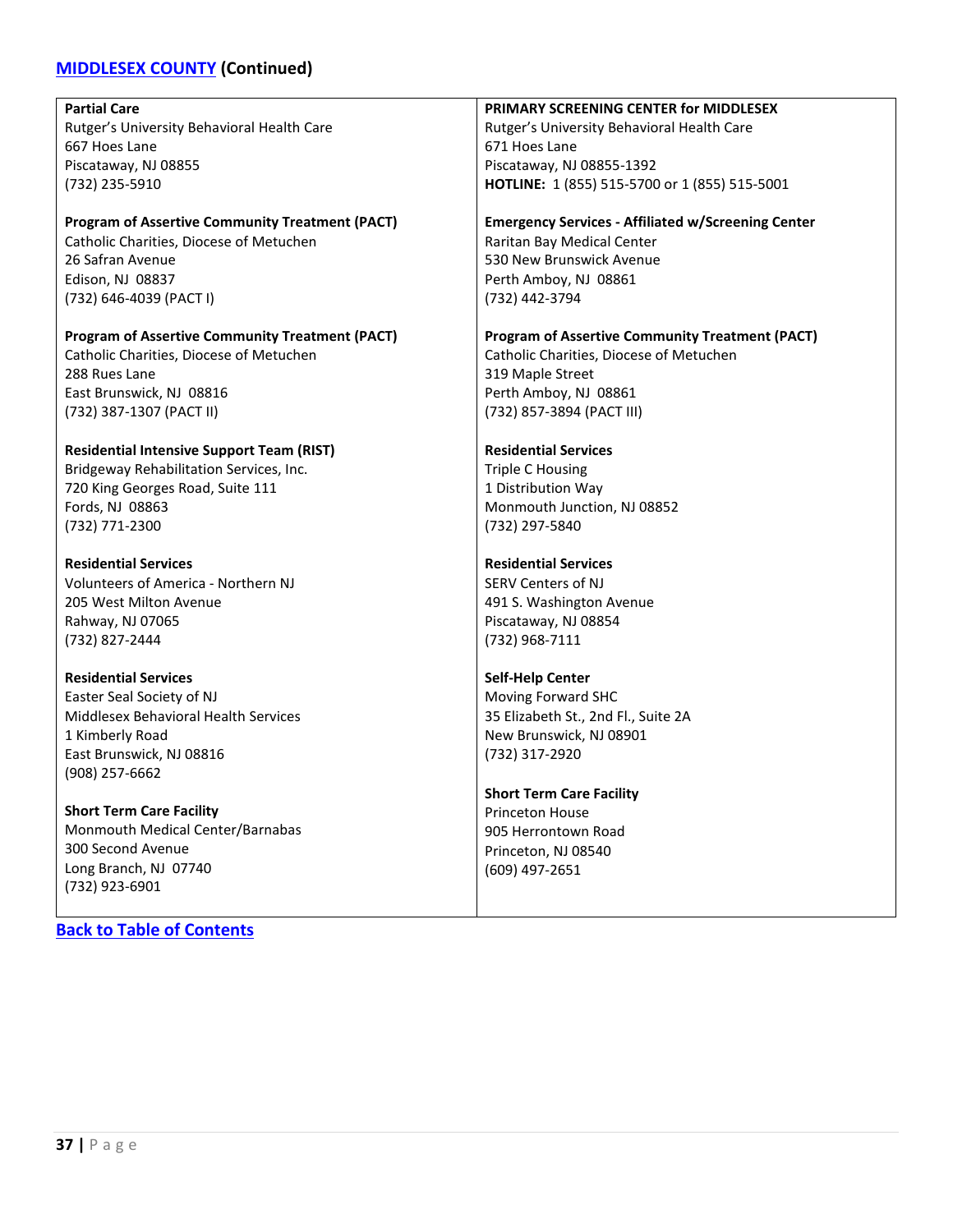### **[MIDDLESEX COUNTY](#page-35-0) (Continued)**

**Short Term Care Facility** Raritan Bay Medical Center 530 New Brunswick Avenue Perth Amboy, NJ 08861 (732) 324-5119

**Supported Employment Services** Rutger's University Behavioral Health Care 195 New Street New Brunswick, NJ 08901 (732) 235-6903

**Community Support Services** Volunteers of America Northern NJ Division 205 West Milton Avenue Rahway, NJ 07065 (732) 827-2444

**Community Support Services** Triple C Housing 1 Distribution Way Monmouth Junction, NJ 08852 (732) 297-5840

**Systems Advocacy** Central Jersey Legal Services, Inc. 317 George Street, Suite 20 New Brunswick, NJ 08901-2006 (732) 249-7600

**Voluntary Unit** Raritan Bay Medical Center Center for Living 530 New Brunswick Avenue Perth Amboy, NJ 08861 (732) 324-5101

**[Back to Table of Contents](#page-3-0)**

**Short Term Care Facility**

Trinitas Regional Medical Center 655 E. Jersey Street  $-2^{nd}$  Floor, 2 North Elizabeth, NJ 07206 (908) 994-7275

**Supported Education** Bridgeway Rehabilitation Services *LEARN of Central NJ* 1023 Commerce Avenue, 2nd Floor Union, NJ 07083 (908) 686-2956, ext. 104

**Community Support Services** Rutger's University Behavioral Health Care 100 Bayard Street New Brunswick, NJ 08901 (732) 235-5353

**Community Support Services** SERV Centers of NJ 491 So. Washington Avenue Piscataway, NJ 08854 (732) 968-7111

**Community Support Services** Penn Reach 18 South Main St Allentown, NJ 08501 (732) 963-4523

**Voluntary Unit** UMDNJ-UBHC 671 Hoes Lane Piscataway, NJ 08855 (732) 895-3952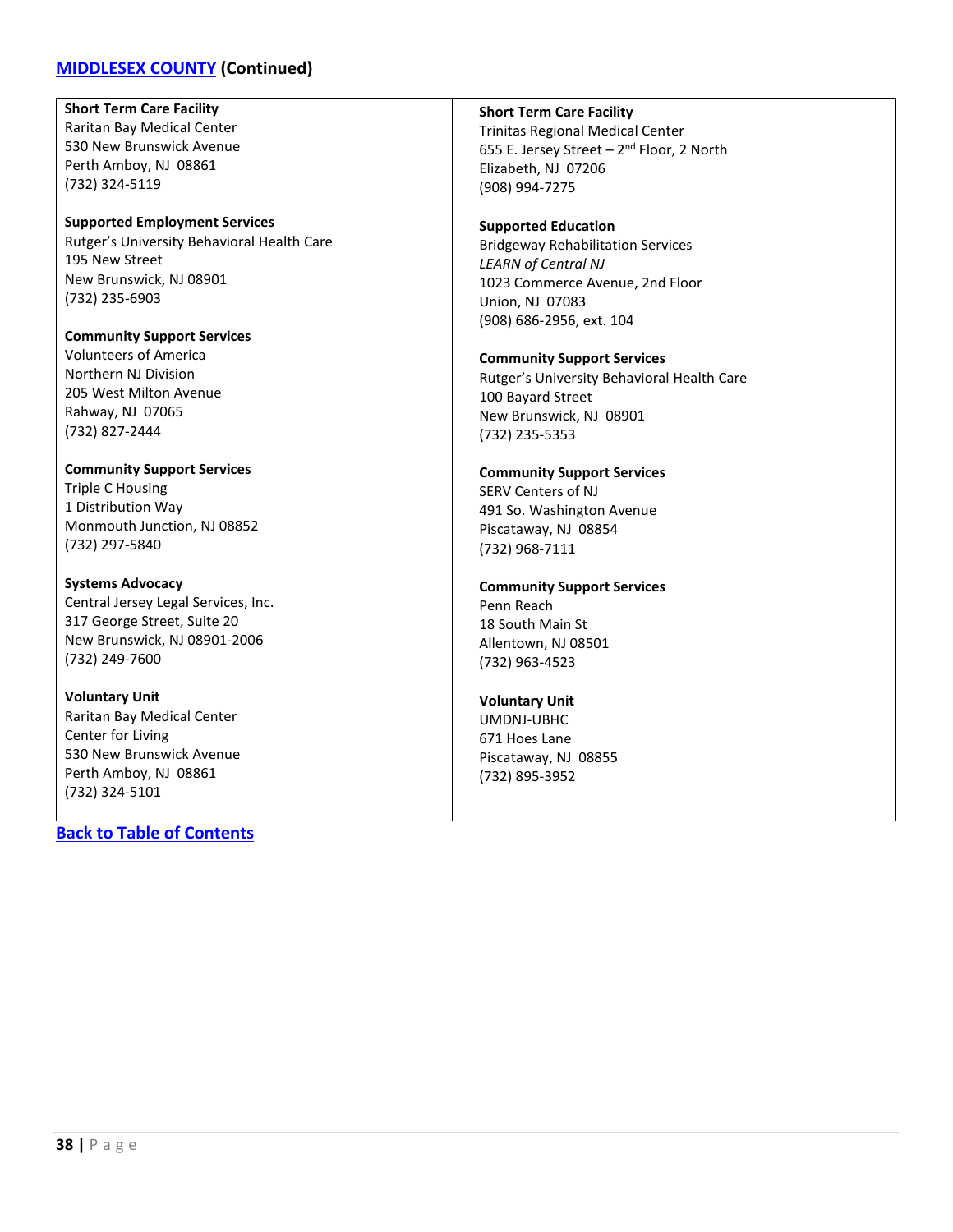### <span id="page-38-0"></span>**[MONMOUTH](#page-38-0) COUNTY**

**Acute Care Family Support** Monmouth Medical Center 300 Second Avenue Long Branch, NJ 07740 (732) 923-6999

#### **Early Intervention Support Services** *(Crisis Intervention Services)* Monmouth Medical Center West Side Plaza 3301 Highway 66 - Building B, 1<sup>st</sup> Floor Neptune, NJ 07753 (732) 922-1042

#### **Integrated Case Management Services**

CPC Behavioral Healthcare 22 Court Street Freehold, NJ 07728 (732) 780-2012

#### **Involuntary Outpatient Commitment**

Legacy Treatment Center 68 Culver Rd Monmouth, NJ 08852 (609)667 7526

#### **Outpatient**

Jersey Shore Medical Center Parkway 100 3535 Rt. 66 – Building 5 Neptune, NJ 07753 (732) 643-4400

#### **Outpatient**

CPC Behavioral Healthcare 270 Highway 35 Red Bank, NJ 07701 (732) 842-2000

#### **Outpatient**

CPC Behavioral Healthcare Aberdeen Counseling Center 1088 Highway 34 Aberdeen, NJ 07747 (732) 290-1700

**Partial Care** Monmouth Medical Center 75 North Bath Avenue Long Branch, NJ 07740 (732) 923-6500

### **[Back to Table of Contents](#page-3-0)**

#### **County Mental Health Board** Monmouth Co. Div. of Mental Health & Addiction Services 3000 Kozloski Road Freehold, NJ 07728 (732) 431-6451

#### **Homeless Services (PATH)** Mental Health Association of Monmouth County 119 Ave @ the Commons - Suite 5 Shrewsbury, NJ 07701 (732) 542-6422

#### **Intensive Family Support Services**

Mental Health Association of Monmouth County 119 Avenue at the Common - Suite 5 Shrewsbury, NJ 07702 (732) 542-6422

#### **Outpatient**

Monmouth Medical Center 75 North Bath Avenue Long Branch, NJ 07740 (732) 923-6500

#### **Outpatient**

Riverview Medical Center Booker Behavioral Health 661 Shrewsbury Avenue Shrewsbury, NJ 07702 (732) 345-3400

#### **Partial Care**

Riverview Medical Center Booker Behavioral Health 661 Shrewsbury Avenue Shrewsbury, NJ 07702 (732) 345-3400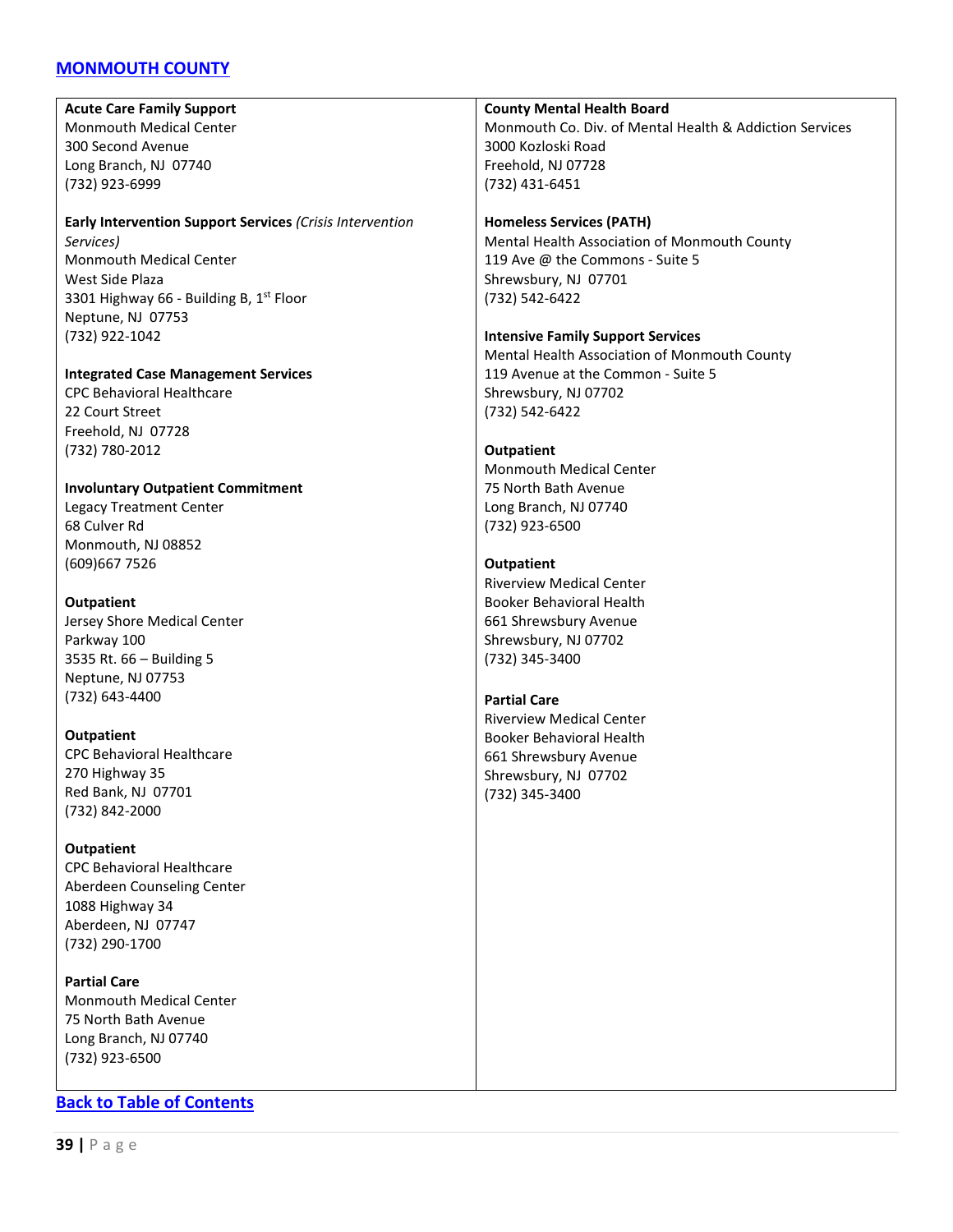# **[MONMOUTH COUNTY](#page-38-0) (Continued)**

| <b>Partial Care</b>                                       | <b>Partial Care</b>                                       |
|-----------------------------------------------------------|-----------------------------------------------------------|
| <b>CPC Behavioral Healthcare</b>                          | Jersey Shore Medical Center                               |
| 1088 Highway 34                                           | 1011 Bond Street                                          |
| Aberdeen, NJ 07747                                        | Asbury Park, NJ 07712                                     |
| (732) 290-1700                                            | (732) 869-2760                                            |
|                                                           |                                                           |
| PRIMARY SCREENING CENTER for MONMOUTH                     | <b>Emergency Services - Affiliated w/Screening Center</b> |
| <b>Monmouth Medical Center</b>                            | Jersey Shore University Medical Center                    |
| 300 Second Avenue                                         | 1945 Corlies Avenue, Route 33                             |
| Long Branch, NJ 07740                                     | Neptune, NJ 07753                                         |
| HOTLINE: (732) 923-6999                                   | (732) 776-4555                                            |
|                                                           |                                                           |
| <b>Emergency Services - Affiliated w/Screening Center</b> | <b>Emergency Services - Affiliated w/Screening Center</b> |
| Centra State Medical Center                               | <b>Riverview Medical Center</b>                           |
| 901 West Main Street                                      | 1 Riverview Plaza                                         |
| Freehold, NJ 07728                                        | Red Bank, NJ 07701                                        |
| (732) 294-2595                                            | (732) 450-2870                                            |
|                                                           |                                                           |
| <b>Program of Assertive Community Treatment (PACT)</b>    | <b>Residential Services</b>                               |
| <b>CPC Behavioral Healthcare</b>                          | Easter Seal Society of NJ                                 |
| 270 Highway 35                                            | 615 Hope Road                                             |
| Red Bank, NJ 07701                                        | Victoria Plaza                                            |
| (732) 842-2000                                            | Eatontown, NJ 07712                                       |
|                                                           | (732) 380-0390                                            |
| <b>Self-Help Center</b>                                   |                                                           |
| Freehold Self-Help Center                                 | <b>Self-Help Center</b>                                   |
| 17 Bannard St., Suite 22                                  | The C.A.R.E. Center                                       |
| Freehold, NJ 07728                                        | 80 Steiner Ave.                                           |
| (732) 625-9485                                            | Neptune City, NJ 07753                                    |
|                                                           | (732) 455-5358                                            |
| <b>Short Term Care Facility</b>                           |                                                           |
| Centra State Medical Center                               | <b>Short Term Care Facility</b>                           |
| 901 West Main Street                                      | Monmouth Medical Center/St. Barnabas                      |
| Freehold, NJ 07728                                        | 300 Second Avenue                                         |
| (732) 294-2858                                            | Long Branch, NJ 07740                                     |
|                                                           | (732) 923-6901                                            |
| <b>Supported Education</b>                                |                                                           |
| <b>Preferred Behavioral Health</b>                        | <b>Supported Employment Services</b>                      |
| 725 Airport Rd                                            | <b>CPC Behavioral Healthcare</b>                          |
| Lakewood, NJ 08701                                        | 1088 Highway 34                                           |
| (732) 367-5439                                            | Aberdeen, NJ 07747                                        |

(732) 290-1700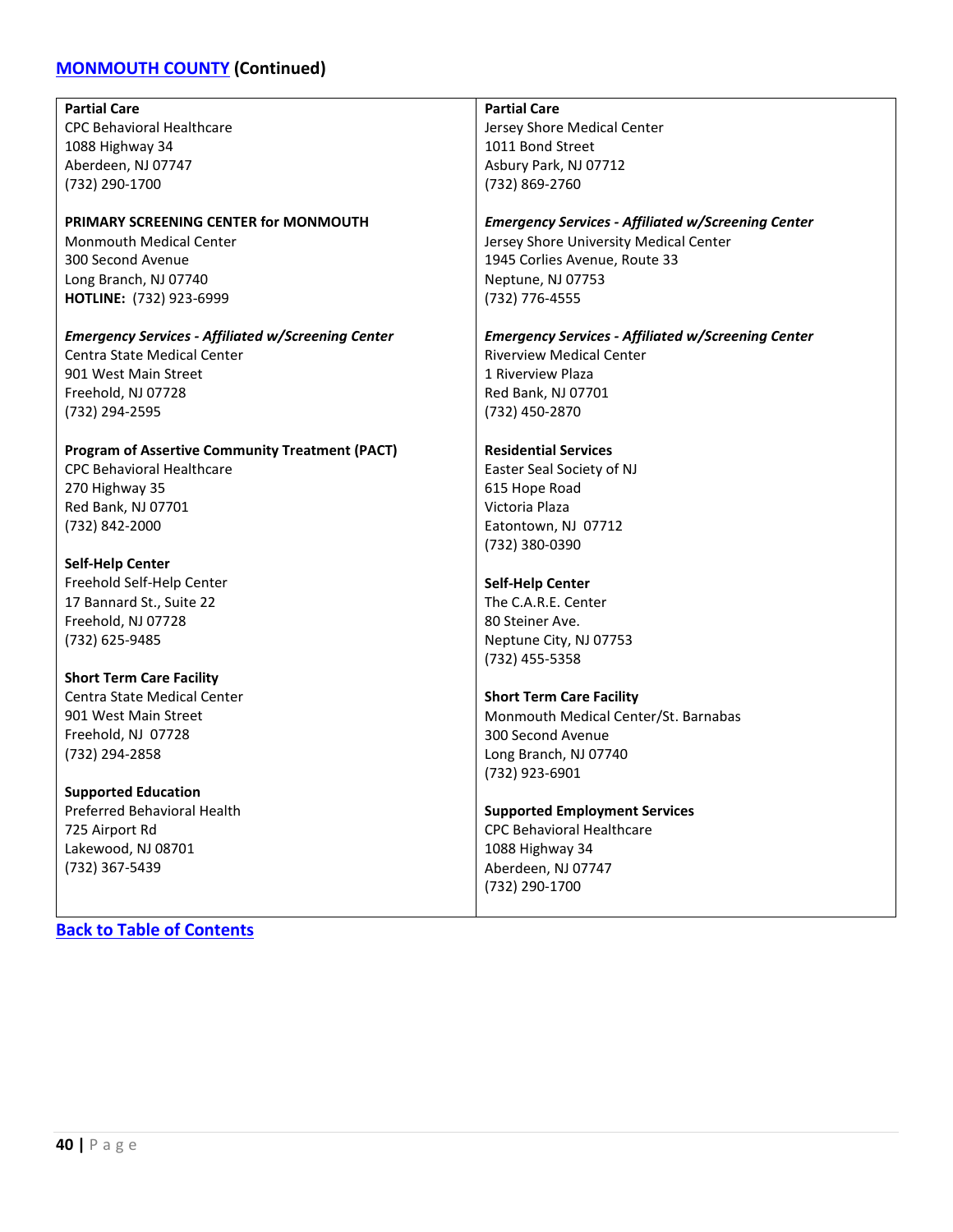### **[MONMOUTH COUNTY](#page-38-0) (Continued)**

**Community Support Services** CPC Behavioral Healthcare 1088 Highway 34 Aberdeen, NJ 07747 (732) 290-1700

**Community Support Services** Mental Health Association of Monmouth 119 Ave @ the Commons - Suite 5 Shrewsbury, NJ 07702 (732) 542-6422

**Community Support Services** Collaborative Support Programs of NJ (CSP) 11 Spring Street Freehold, NJ 07728 (732) 780-1175

**Community Support Services** Triple C Housing, Inc. 1 Distribution Way Monmouth Junction, NJ 08852 (732) 297-5840

**Systems Advocacy** City of Asbury Park 1 Municipal Plaza Asbury Park, NJ 07712 (732) 502-5731

**Voluntary Unit** Centra State Medical Center 901 West Main Street Freehold, NJ 07728 (732) 294-2850

**Voluntary Unit** Riverview Hospital 1 Riverview Plaza (Lower Level 1) Red Bank, NJ 07701 (732) 530-2478

**[Back to Table of Contents](#page-3-0)**

**Community Support Services**

Easter Seal Society of NJ 615 Hope Road - Building 3 - 1st Floor Eatontown, NJ 07724 (732) 380-0390

#### **Community Support Services**

**Declarations** 223 Taylors Mills Road Manalapan, NJ 07726 (732) 792-6990

#### **Community Support Services**

RHD Coastal Wellness 6 Industrial Way West Suite F-17 Eatontown, NJ 07724 (732) 361-5845

#### **Systems Advocacy**

Community Health Law Project One Main Street. Suite 413 Eatontown, NJ 07724 (732) 380-1012

#### **Voluntary Unit**

Monmouth Medical Center 300 Second Avenue Long Branch, NJ 07740 (732) 923-6909

#### **Voluntary Unit**

Jersey Shore Medical Center Rosa II 1945 Rt. 33 Neptune, NJ 07753 (732) 776-4369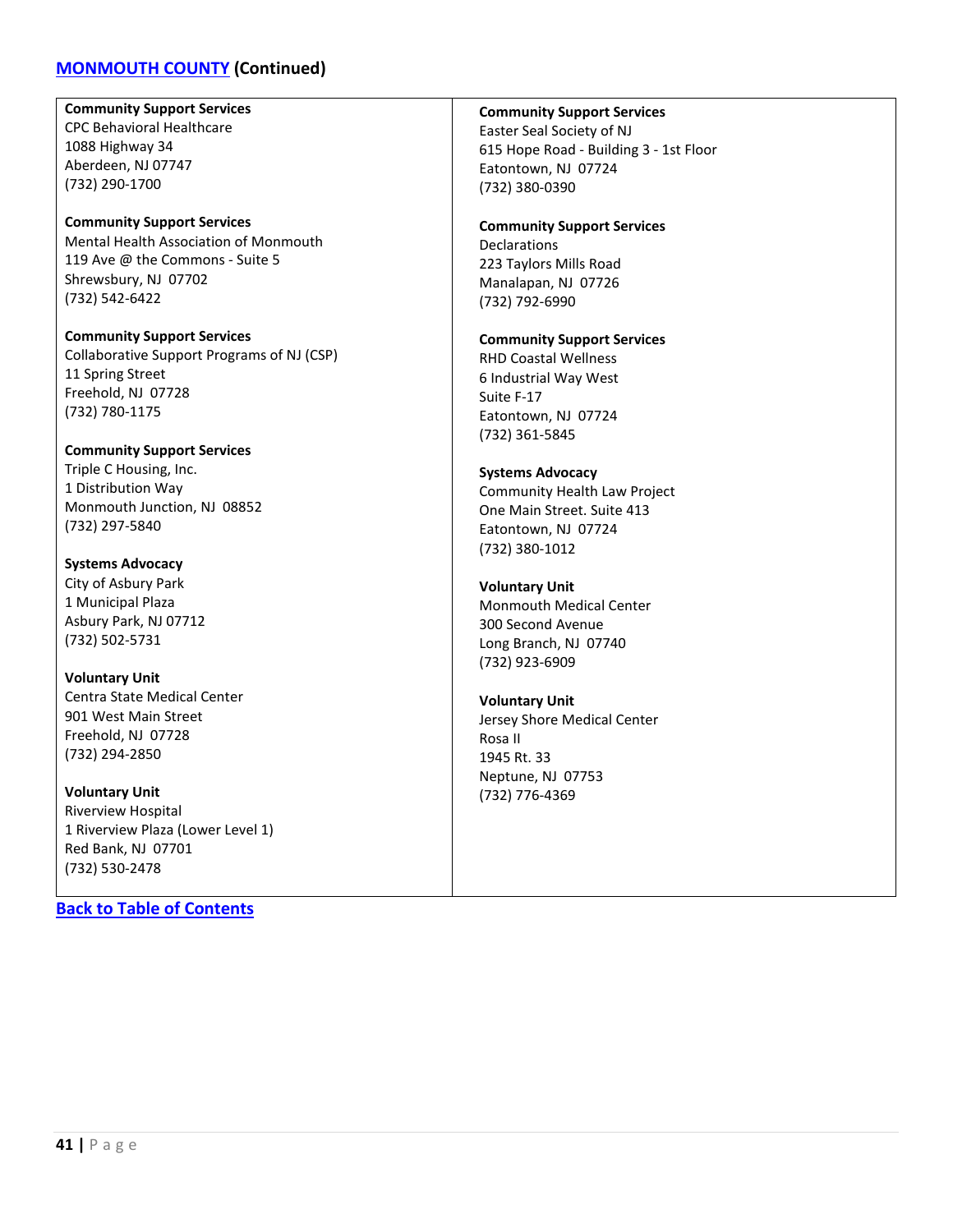### <span id="page-41-0"></span>**[MORRIS COUNTY](#page-41-0)**

| <b>County Mental Health Board</b>                                 | <b>Deaf Enhanced STCF</b>                                          |
|-------------------------------------------------------------------|--------------------------------------------------------------------|
| Morris County Department of Human Services                        | Prime Healthcare Services St. Clares LLC dba St. Clare's           |
| 1 Medical Drive                                                   | <b>Behavioral Health</b>                                           |
|                                                                   | 130 Powerville Road                                                |
| Parsippany, NJ 07960-0900                                         |                                                                    |
| (973) 285-6852                                                    | Boonton, NJ 07005                                                  |
|                                                                   | (973) 316-1868                                                     |
| <b>Deaf Enhanced Screening Center</b>                             |                                                                    |
| Prime Healthcare Services St. Clares LLC dba St. Clare's Hospital | Early Intervention Support Services (Crisis Intervention           |
| 25 Pocono Road                                                    | Services)                                                          |
| Denville, NJ 07834                                                | Prime Healthcare Services St. Clares LLC dba St. Clare's Hospital  |
| HOTLINE: (973) 625-6150                                           | <b>Behavioral Health</b>                                           |
|                                                                   | 4 Pocono Road                                                      |
| <b>Homeless Services (PATH)</b>                                   | Denville, NJ 07834                                                 |
| Mental Health Association of Essex & Morris County                | (973) 625-0096                                                     |
| 300 Littleton Rd 3rd Floor                                        | Toll Free: (888) 476-2660                                          |
| Parsippany, NJ 07054                                              |                                                                    |
| (973) 334-3496                                                    | <b>Integrated Case Management Services</b>                         |
|                                                                   | Mental Health Association of Morris County                         |
| <b>Intensive Family Support Services</b>                          | 100 Route 46E - Bldg. C                                            |
| Prime Healthcare Services St. Clare's LLC dba St. Clare's         | Mountain Lakes, NJ 07046                                           |
| <b>Behavioral Health</b>                                          | (973) 334-3496                                                     |
| 50 Morris Avenue                                                  |                                                                    |
| Denville, NJ 07834                                                | <b>Intensive Outpatient Treatment and Support Services (IOTSS)</b> |
| (973) 625-7095                                                    | Enhanced Outpatient Services at Prime Healthcare Services St.      |
|                                                                   | Clare's LLC                                                        |
| <b>Justice Involved Services</b>                                  | 50 Morris Avenue                                                   |
| Mental Health Association in Essex & Morris County                | Denville, NJ 07834                                                 |
| 300 Littleton Rd 3rdFloor                                         | (973) 625-7095                                                     |
| Parsippany, NJ 07054                                              |                                                                    |
| (973) 334-3496                                                    | <b>Outpatient</b>                                                  |
|                                                                   | Prime Healthcare Services St. Clares LLC dba St. Clare's           |
| <b>Outpatient</b>                                                 | <b>Behavioral Health</b>                                           |
| New Bridge Services, Inc.                                         | 50 Morris Avenue                                                   |
| 1259 Route 46 East                                                | Denville, NJ 07834                                                 |
| Bldg 2, Suite 100A & B                                            | (973) 625-7009 or (973) 625-7045                                   |
| Parsippany, NJ 07054                                              |                                                                    |
| (973) 316-9333                                                    | <b>Partial Care</b>                                                |
|                                                                   | Prime Healthcare Services St. Clares LLC dba St. Clare's           |
| PRIMARY SCREENING CENTER for MORRIS                               | <b>Behavioral Health</b>                                           |
| Prime Healthcare Services St. Clares LLC dba St. Clare's Hospital | 25 Pocono Rd                                                       |
| 25 Pocono Road                                                    | Denville, NJ 07834                                                 |
| Denville, NJ 07834                                                | (973) 625-6000                                                     |
| HOTLINE: (973) 625-6160                                           |                                                                    |
|                                                                   | <b>Emergency Services - Affiliated w/Screening Center</b>          |
| <b>Emergency Services - Affiliated w/Screening Center</b>         | <b>Chilton Medical Center</b>                                      |
| Morristown Memorial Hospital                                      | 97 West Parkway                                                    |
| 100 Madison Avenue                                                | Pompton Plains, NJ 07444                                           |
| Morristown, NJ 07962                                              | HOTLINE: (973) 831-5078                                            |
| HOTLINE: (973) 971-5402                                           |                                                                    |
|                                                                   |                                                                    |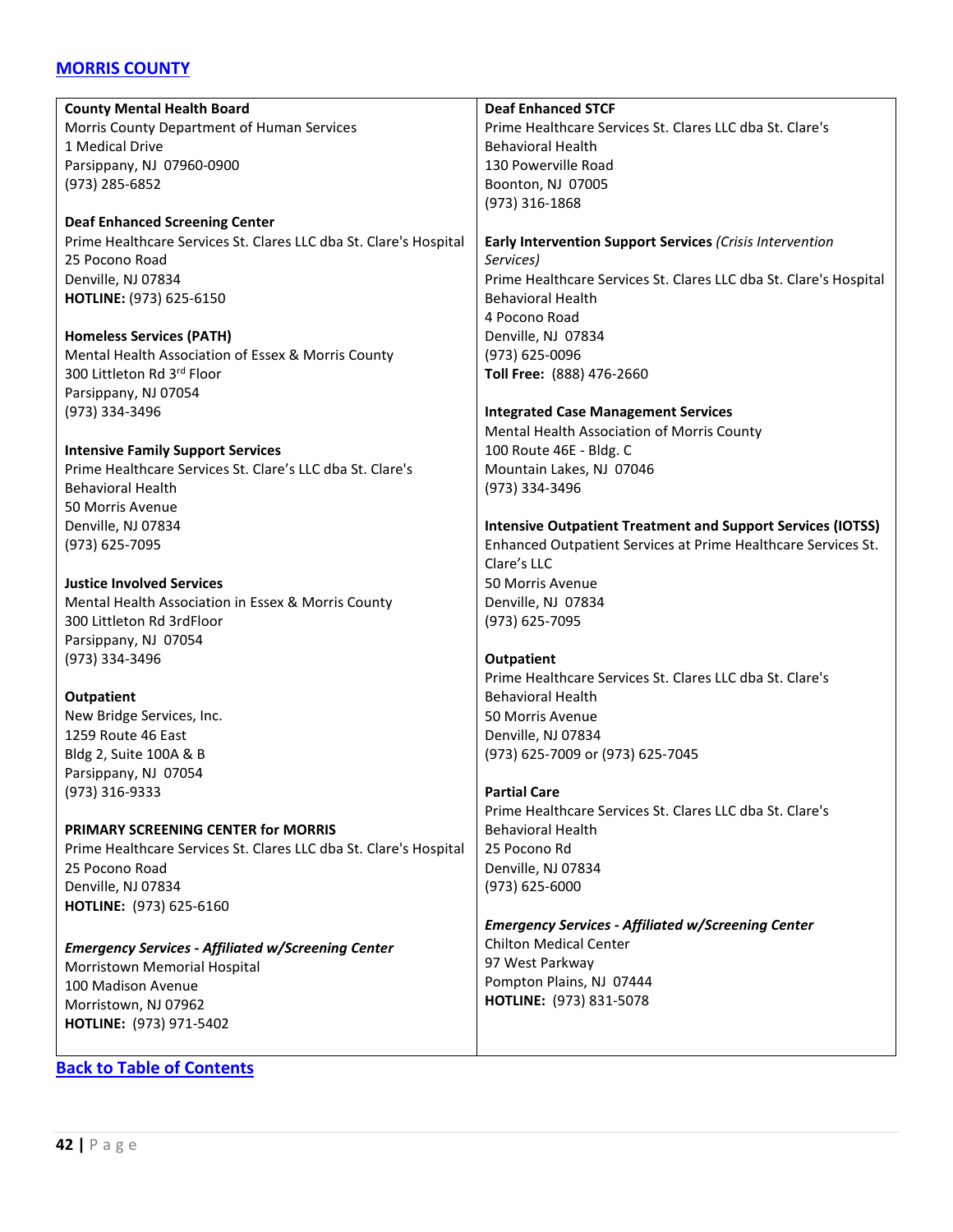# **[MORRIS COUNTY](#page-41-0) (Continued)**

| <b>Program of Assertive Community Treatment (PACT)</b>   | <b>Residential Services</b>                                       |
|----------------------------------------------------------|-------------------------------------------------------------------|
| Prime Healthcare Services St. Clares LLC dba St. Clare's | New Bridge Services, Inc.                                         |
| <b>Behavioral Health</b>                                 | 7 Industrial Avenue                                               |
| 50 Morris Avenue                                         | Pequannock, NJ 07440                                              |
| Denville, NJ 07834                                       | (973) 839-2520                                                    |
| (973) 625-7138                                           |                                                                   |
|                                                          | <b>Residential Services</b>                                       |
| <b>Residential Intensive Support Team (RIST)</b>         | Prime Healthcare Services St. Clares LLC dba St. Clare's          |
| Mental Health Association of Essex & Morris County       | <b>Behavioral Health</b>                                          |
| 300 Littleton Rd 3rd Floor                               | 1 Medical Drive                                                   |
| Parsippany, NJ 07046                                     | Parsippany, NJ 07054                                              |
| (973) 334-3496                                           | (973) 625-7045                                                    |
|                                                          |                                                                   |
| <b>Residential Services</b>                              | <b>Self-Help Center</b>                                           |
| Community Hope, Inc.                                     | <b>Morris SHC</b>                                                 |
| 959 Route 46 East - Suite 402                            | 1259 Route 46 E., Bldg. 4, Door 4D                                |
| Parsippany, NJ 07054                                     | Parsippany, NJ 07054                                              |
| $(973)$ 463-9600                                         | (973) 334-2470                                                    |
|                                                          |                                                                   |
| <b>Self-Help Center</b>                                  | <b>Short Term Care Facility</b>                                   |
| Woody Guthrie SHC                                        | Prime Healthcare Services St. Clares LLC dba St. Clare's Hospital |
| Greystone Park Psychiatric Hospital (Cottage 11)         | System                                                            |
| 59 Koch Avenue                                           | 130 Powerville Road                                               |
| Morris Plains, NJ 07950                                  | Boonton, NJ 07005                                                 |
| (973) 644-5121                                           | (973) 316-1905                                                    |
|                                                          |                                                                   |
| <b>Supported Employment Services</b>                     | <b>Supported Education</b>                                        |
| Prime Healthcare Services St. Clares LLC dba St. Clare's | Prime Healthcare Services St. Clares LLC dba St. Clare's Health   |
| <b>Behavioral Health</b>                                 | System                                                            |
| 50 Morris Avenue                                         | <b>LEARN of Northern NJ</b>                                       |
| Denville, NJ 07834                                       | 50 Morris Avenue                                                  |
| (973) 625-7097                                           | Denville, NJ 07834                                                |
|                                                          | (973) 625-7045                                                    |
| <b>Community Support Services</b>                        |                                                                   |
| Community Hope, Inc.                                     | <b>Community Support Services</b>                                 |
| 959 Route 46 East - Suite 402                            | New Bridge Behavioral Health                                      |
| Parsippany, NJ 07054                                     | 7 Industrial Ave                                                  |
| (973) 463-9600                                           | Pequannock, NJ 07440                                              |
|                                                          | (973) 839 - 2520                                                  |
|                                                          |                                                                   |
|                                                          | <b>Community Support Services</b>                                 |
|                                                          | Mental Health Association of Essex and Morris County              |
|                                                          | 300 Littleton Rd 3rd Floor                                        |
|                                                          | Parsippany, NJ 07054                                              |
|                                                          | (973) 334-3496                                                    |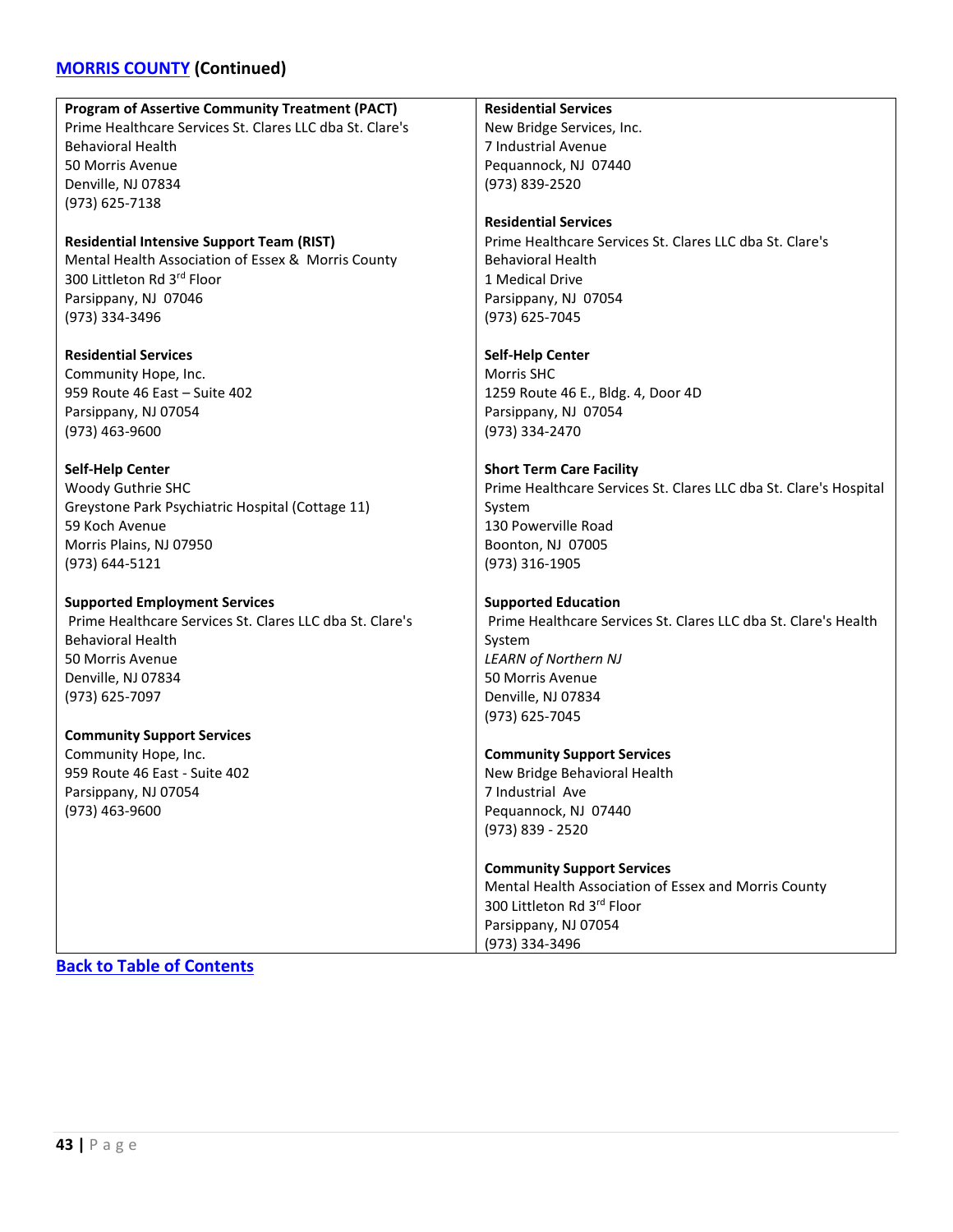### **[MORRIS COUNTY](#page-41-0) (Continued)**

#### **Intensive Outpatient Commitment**

Mental Health Association of Essex and Morris County 300 Littleton Rd 3rd Floor Parsippany, NJ 07054 (973) 334-3496

#### **Systems Advocacy**

Mental Health Association of Essex and Morris County 300 Littleton Rd 3rd Floor Parsippany, NJ 07054 (973) 334-3496

**Voluntary Unit** Morristown Memorial Hospital 100 Madison Avenue Morristown, NJ 07960 (973) 971-5501

#### **Systems Advocacy**

Legal Services of of Northwest Jersey 30 Schuyler Place Morristown, NJ 07960-0900 (973) 285-6911

#### **Voluntary Unit**

Prime Healthcare Services St. Clares LLC dba St. Clare's Hospital 130 Powerville Road Boonton, NJ 07005 (973) 316-1905

#### **Community Support Services**

Serv -Morris Administrative Office Ewing Corporate Center 20 Scotch Rd West Trenton, NJ 08628 (609) 406-0100 1-833-CanServ (Accessline)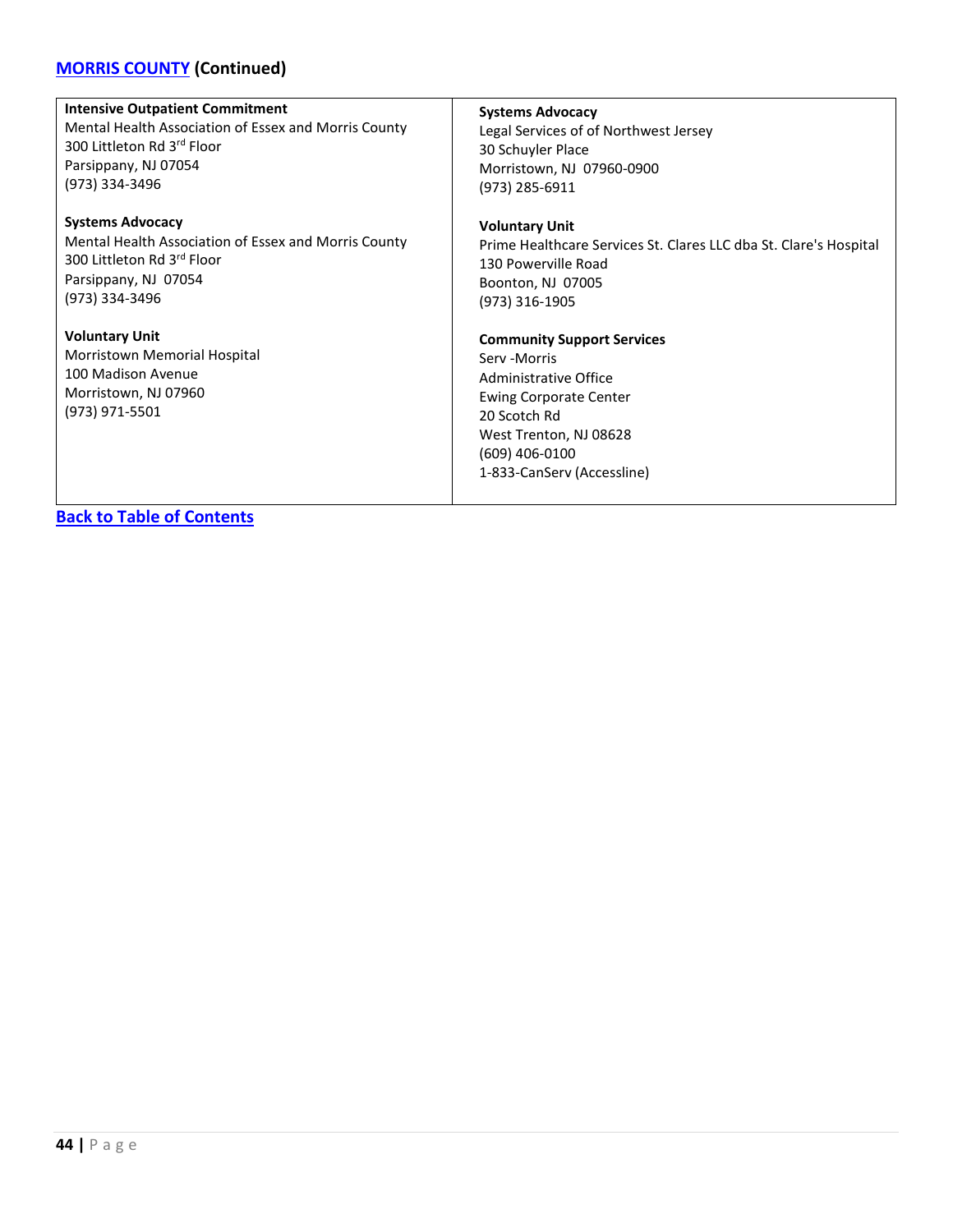### <span id="page-44-0"></span>**[OCEAN COUNTY](#page-44-0)**

**Access Center** Ocean Mental Health Services, Inc. 160 Route 9 Bayville, NJ 08721 (732) 575-1111 or (877) 621-0445

**County Mental Health Board** Ocean County Human Services 1027 Hooper Avenue - Bldg. 2 Toms River, NJ 08754-2191 (732) 506-5374

**Deaf Enhanced Screening Center** Monmouth Medical Center Southern Campus (Barnabas Health) 600 River Avenue Lakewood, NJ 08701 (732) 886-4474

**Early Intervention Support Services** Community Resource for Emergency Support and Treatment Ocean Mental Health Services 409 Main Street Toms River, NJ 08753 (732) 240-3760 x509

**Homeless Services (PATH)** Preferred Behavioral Health of NJ 725 Airport Road Lakewood, NJ 08701 (732) 367-2665

**Intensive Family Support Services** Ocean Mental Health Services, Inc. 160 Route 9 Bayville, NJ 08721 (732) 349-3535

**Involuntary Outpatient Commitment** Ocean Mental Health Services 687 Route 9 Bayville, NJ 08721 (732) 269-4849

**Outpatient** Preferred Behavioral Health of NJ 700 Airport Road Lakewood, NJ 08701 (732) 367-4700

**[Back to Table of Contents](#page-3-0)**

**Access Center** Preferred Behavioral Health 700 Airport Road Lakewood, NJ 08701 (732) 367-1602

**Crisis Diversion** Ocean Mental Health Services, Inc. 687 Route 9 Bayville, NJ 08721 (732) 269-4849

**Deaf Enhanced STCF** St. Barnabas Behavioral Health Center 1691 Route 9 Toms River, NJ 08753 (732) 914-1688

**Homeless Services (PATH**) Ocean Mental Health Services, Inc. 687 Route 9 Bayville, NJ 08721 (732) 269-4849

**Intensive Outpatient Treatment & Support Services** Preferred Behavioral Health of NJ 725 Airport Road

Lakewood, NJ 08701 (732) 276-1510 (732) 330-8286 (after hours)

**Integrated Case Management Services** Preferred Behavioral Health of NJ

591 Lakehurst Road Toms River, NJ 08755 (732) 323-3664

**Justice Involved Services** Preferred Behavioral Health of NJ 591 Lakehurst Road Toms River, NJ 08755 (732) 323-3664

**Outpatient** Ocean Mental Health Services, Inc. 160 Route 9 Bayville, NJ 08721 (732) 349-5550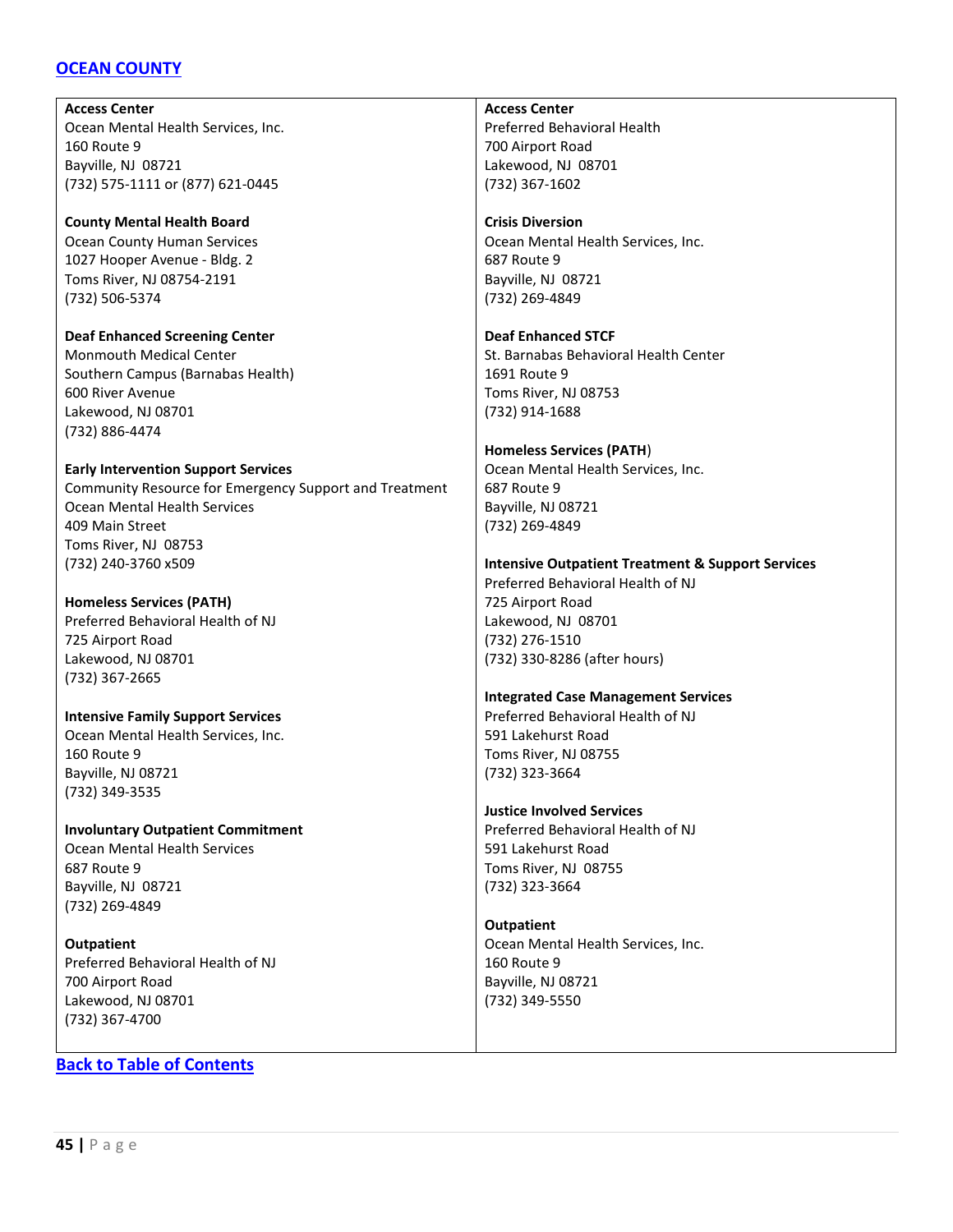### **[OCEAN COUNTY](#page-44-0) (Continued)**

#### **Outpatient**

Ocean Mental Health Services, Inc. 81 Nautilas Drive Manahawkin, NJ 08755 (609) 597-5327

### **Partial Care - Project Anchor**

Ocean Mental Health Services, Inc. 687 Route 9 Bayville, NJ 08721 (732) 269-4849

#### **PRIMARY SCREENING CENTER for OCEAN**

Monmouth Medical Center (PESS) Southern Campus (Barnabas Health) 600 River Avenue Lakewood, NJ 08701 **HOTLINE**: (732) 886-4474 or (866) 904-4474

### **Program of Assertive Community Treatment (PACT)**

Northern Office Ocean Mental Health Services, Inc. 122 Lein Street Toms River, NJ 08753 (732) 349-0515 (PACT I)

#### **Residential Intensive Support Team (RIST)**

Resource for Human Development 317 Brick Blvd., Suite 200 Brick, NJ 08723 (732) 920-5000

#### **Residential Services**

Preferred Behavioral Health of NJ 700 Airport Road Lakewood, NJ 08701 (732) 367-2665

#### **Self-Help Center**

Brighter Days SHC 268 Bennetts Mills Road Jackson, NJ 08527 (732) 534-9960

**Short Term Care Facility** Jersey Shore University Medical Center 1945 Corlies Avenue Neptune, NJ 07754 (732) 776-4361

#### **[Back to Table of Contents](#page-3-0)**

**Partial Care**

Preferred Behavioral Health of NJ - D.A.R.E. 700 Airport Road Lakewood, NJ 08701 (732) 367-4700

#### **Partial Care - Interact & Prime Time**

Preferred Behavioral Health of NJ 725 Airport Road Lakewood, NJ 08701 (732) 367-8859

#### **Partial Care - Project Recovery**

Ocean Mental Health Services, Inc. 160 Route 9 Bayville, NJ 08721 (732) 349-5550

### **Program of Assertive Community Treatment (PACT)**

Ocean Mental Health Services, Inc. 1057 Route 9 Bayville, NJ 08721 (732) 606-9478 (PACT II)

### **Residential Intensive Support Team (RIST)**

Resource for Human Development 850 West Main Street Barnegat, NJ 08005 (609) 698-8300

#### **Residential Intensive Support Team (RIST)**

Ocean/Monmouth Program Resource for Human Development (Coastal Wellness) 2040 Sixth Avenue – Suite C Neptune City, NJ 07753 (732) 361-5845

#### **Residential Services**

Ocean Mental Health Services, Inc. 160 Route 9 Bayville, NJ 08721 (732) 349-5550 or (732) 281-1658

**Self-Help Center** Journey to Wellness 226 Route 37 West, Unit 14 Toms River, NJ 08755 (732) 914-1546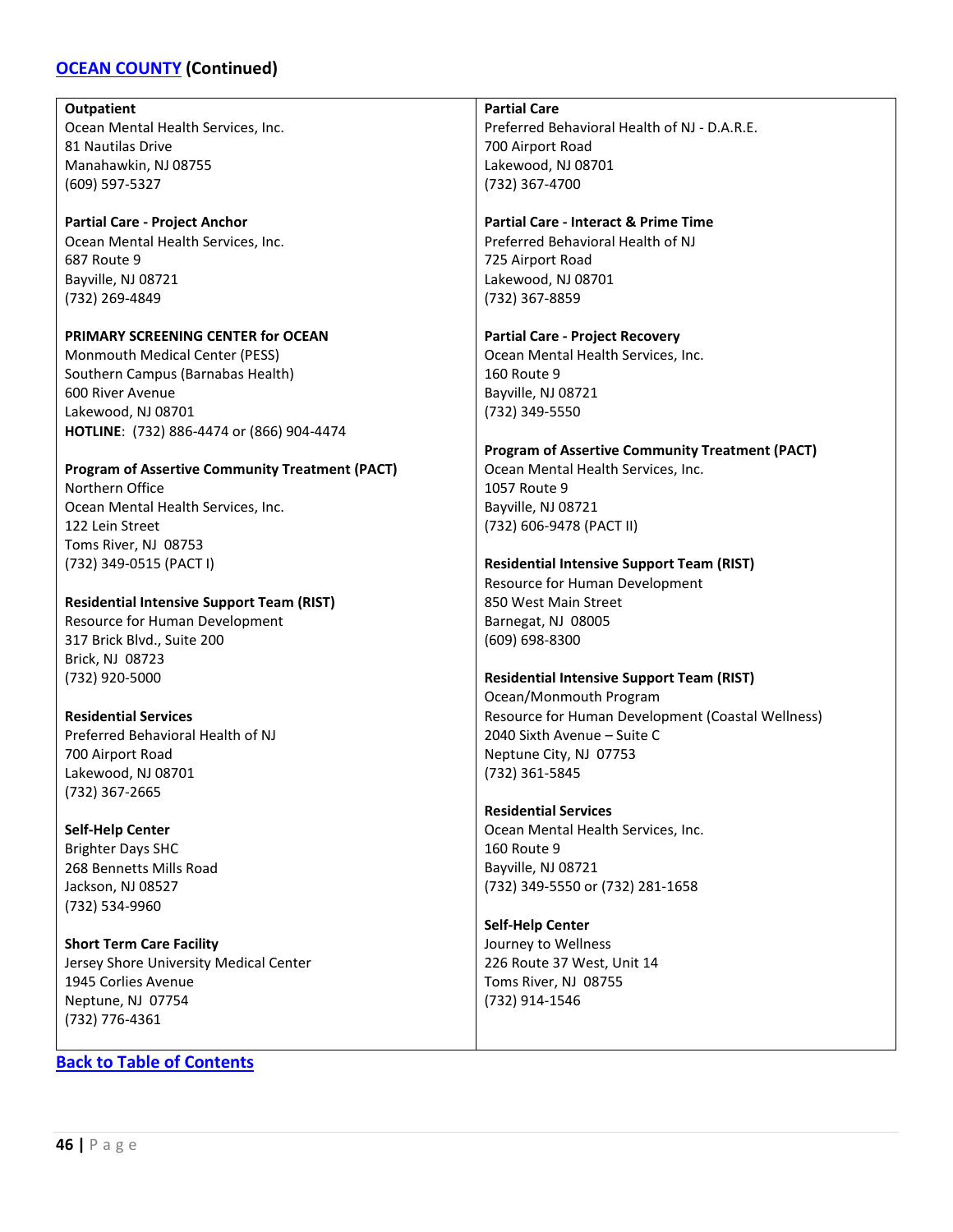### **[OCEAN COUNTY](#page-44-0) (Continued)**

**Short Term Care Facility** Monmouth Medical Center Southern Campus (Barnabas Health) 1691 Route 9 Toms River, NJ 08753 (732) 914-3836

**Supported Employment Services** Preferred Behavioral Health of NJ 725 Airport Road Lakewood, NJ 08701 (732) 367-5439

**Community Support Services** Preferred Behavioral Health of NJ 725 Airport Road Lakewood, NJ 08701 (732) 367-2665

#### **Community Support Services** Triple C Housing, Inc.

1 Distribution Way Monmouth Junction, NJ 08852 (609) 655-3950

**Systems Advocacy**

Mental Health Association of Ocean County 226 Route 37 West, Unit #14 Toms River, NJ 08755 (732) 914-1546

**[Back to Table of Contents](#page-3-0)**

#### **Supportive Education**

Preferred Behavioral Health Services *LEARN of the Jersey Shore* 725 Airport Road, Suite 7G Lakewood, NJ 08701 (732) 276-1510, ext. 5208

#### **Community Support Services**

RHD-Ocean 317 Brick Boulevard Brick, NJ 08723 (732) 920-5000

### **Community Support Services**

RHD – Ocean/Monmouth 2040 Sixth Avenue – Suite C Neptune City, NJ 07753 (732) 361-5845

#### **Community Support Services**

Ocean Mental Health Services, Inc. 160 Route 9 Bayville, NJ 08721 (732) 281-1658

#### **Systems Advocacy**

Community Health Law Project 44 Washington Street, Suite 101 Toms River, NJ 08753 (732) 380-1012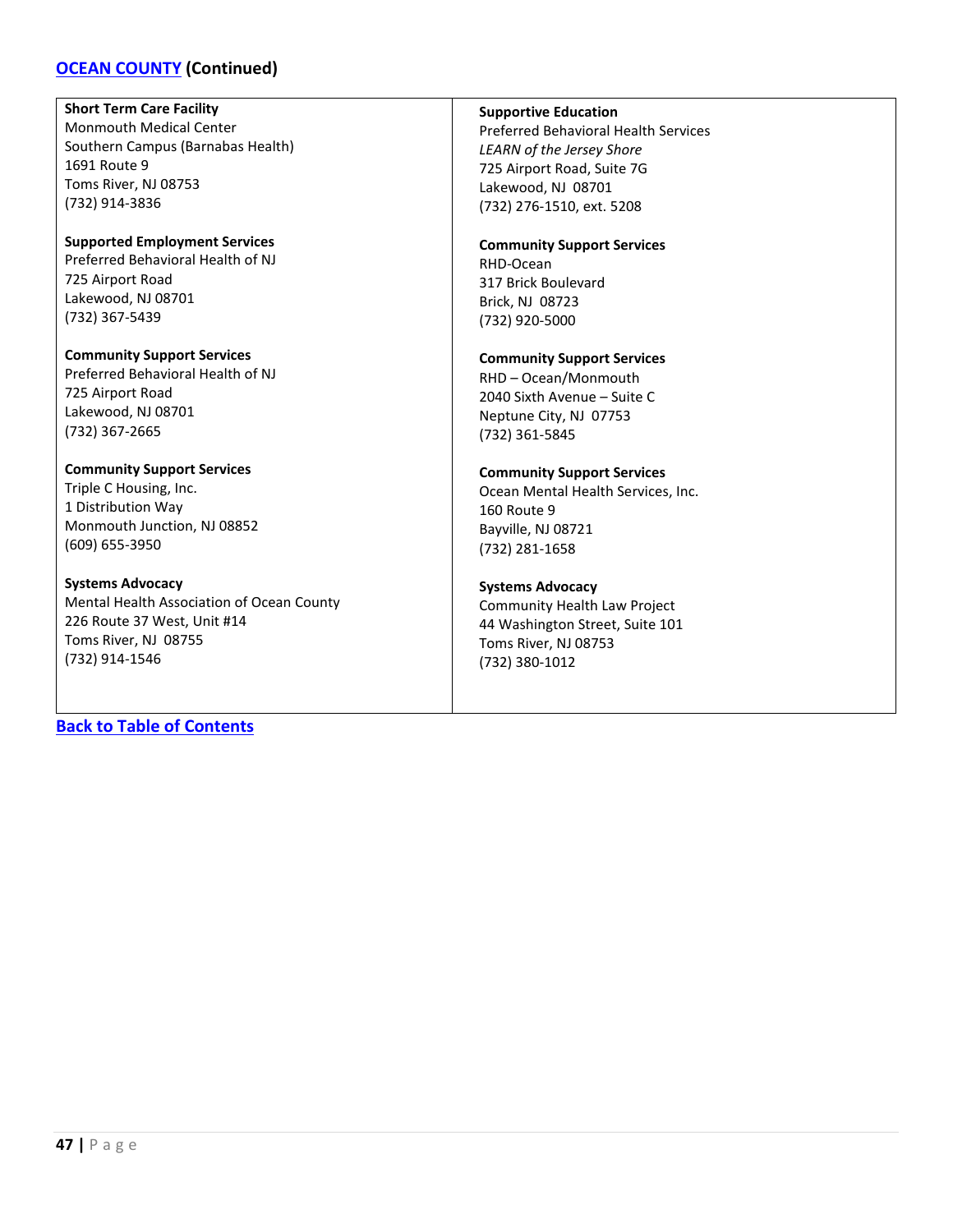### <span id="page-47-0"></span>**[PASSAIC COUNTY](#page-47-0)**

#### **Acute Care Family Support**

Mental Health Association in Passaic County 404 Clifton Avenue Clifton, NJ 07011 (973) 478-4444

### **Homeless Services (PATH)**

St. Joseph's Regional Medical Center 645 Main Street - 2nd Floor Paterson, NJ 07503 (973) 754-4781

**Integrated Case Management Services** Mental Health Association of Essex & Morris 530 Main Avenue Passaic, NJ 07055 (973) 470-3142

### **Intensive Family Support Services**

Mental Health Association of Passaic County 404 Clifton Avenue Clifton, NJ 07011 (973) 478-4444

### **Justice Involved Services**

St. Mary's Hospital 530 Main Avenue Passaic, NJ 07055 (973) 470-3390

# **Outpatient** Mental Health Clinic of Passaic

1451 Van Houten Avenue Clifton, NJ 07013 (973) 473-2775

#### **Outpatient**

SERV Centers of NJ 777 Bloomfield Avenue Clifton, NJ 07012-1248 (973) 594-0125

#### **Outpatient**

ACCESS (Deaf Program) St. Joseph's Regional Medical Center 621 Main Street Paterson, NJ 07505 (973) 754-5590

### **County Mental Health Board**

Passaic County Division of Mental Health 401 Grand Street –  $5<sup>th</sup>$  Floor Paterson, NJ 07505 (973) 881-2834

#### **Intensive Outpatient Treatment and Support Services**

St. Mary's Hospital Program for Outpatient Wellness, Enrichment & Recovery (POWER) 530 Main Avenue Passaic, NJ 07055 (973) 470-3100

#### **Involuntary Outpatient Commitment**

Mental Health Association of Passaic County 404 Clifton Avenue Clifton, NJ 07011 (973) 478-4444, Ext. 122

#### **Outpatient**

New Bridge Services, Inc. 1069 Ringwood Avenue Suite 202 Haskell, NJ 07420 (973) 831-0613

#### **Outpatient**

St. Joseph's Regional Medical Ctr. 541 Main Street Paterson, NJ 07503 (973) 754-4750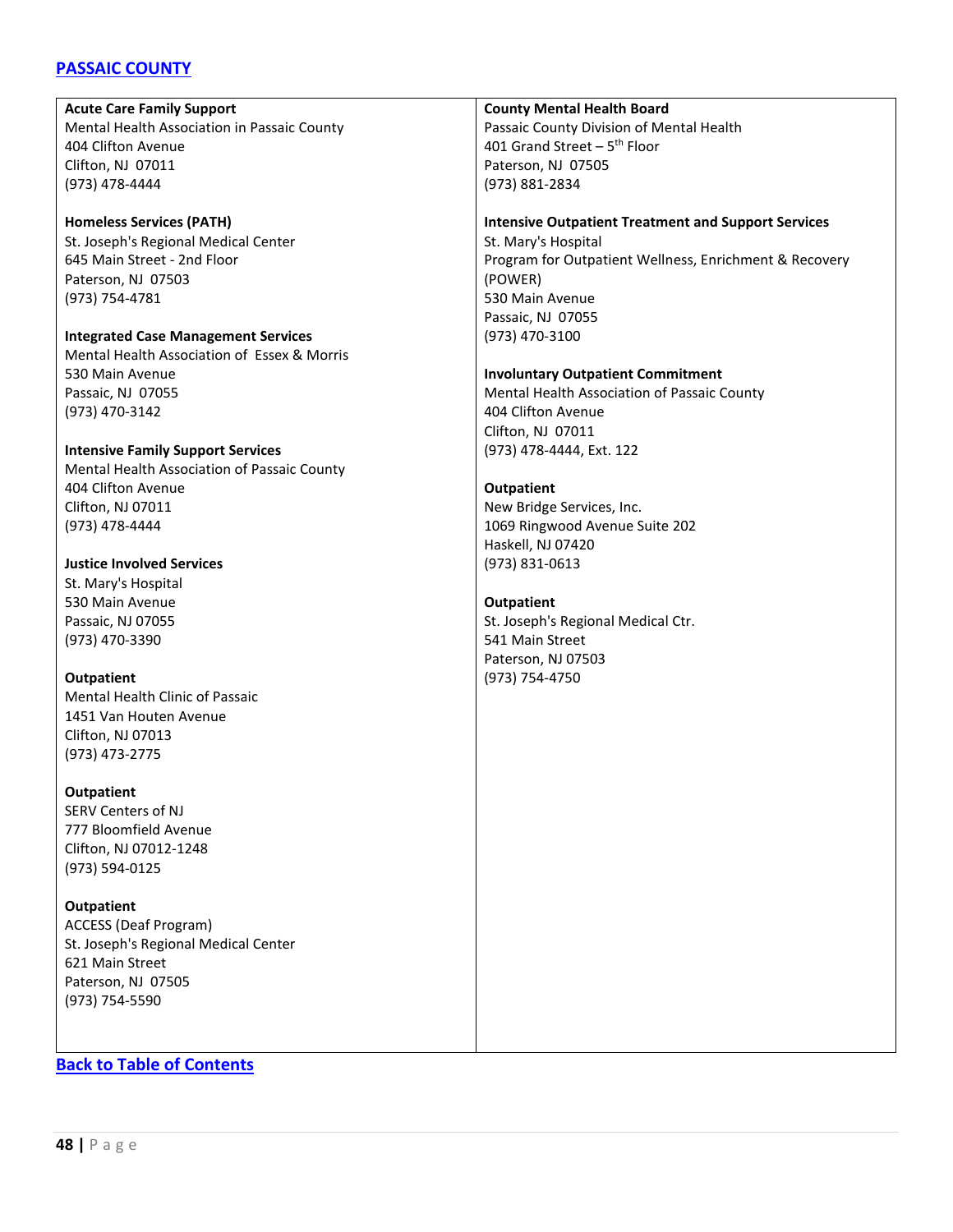### **[PASSAIC COUNTY](#page-47-0) (Continued)**

**Outpatient** Mental Health Clinic of Passaic 111 Lexington Avenue Passaic, NJ 07055 (973) 471-8006

**Partial Care** New Bridge Services, Inc. 1069 Ringwood Avenue Haskell, NJ 07420 (973) 728-3938

**Partial Care** ACCESS (Deaf Program) St. Joseph's Regional Medical Center 645 Main Street Paterson, NJ 07503 (973) 754-5590

#### **PRIMARY SCREENING CENTER for PASSAIC**

St. Joseph's Hospital Healthcare System 703 Main Street Paterson, NJ 07503 **HOTLINE:** (973) 754-2230

#### **Program of Assertive Community Treatment (PACT)**

Bridgeway Rehabilitation, Inc. 13 Fairfield Avenue, Suite 205 Little Falls, NJ 07424 (973) 638-1120 (PACT VII) (973) 638-1113 (PACT VIII)

#### **Residential Services**

ACCESS (Deaf Program) St. Joseph's Regional Medical Center 60 Hamilton Street Paterson, NJ 07505 (973) 754-5590

**Partial Care** St. Joseph's Regional Medical Center 645 Main Street Paterson, NJ 07503 (973) 754-5590

#### **Partial Care**

St. Mary's Hospital - Seton Center 530 Main Avenue Passaic, NJ 07055 (973) 470-3161

*Emergency Services - Affiliated w/Screening Center* St. Joseph's Hospital Healthcare System 703 Main Street Paterson, NJ 07503 **HOTLINE:** (973) 754-2831

**Residential Intensive Support Team (RIST)** RHD 2 Andrew Drive - Suite 1 Woodland Park, NJ 07424 (973) 837-9500

#### **Residential Services**

New Bridge Services, Inc. 7 Industrial Road Pequannock, NJ 07440 (973) 839-2520

#### **Residential Services**

SERV Centers of NJ 777 Bloomfield Avenue Clifton, NJ 07012-1248 (973) 594-0125

#### **Residential Services**

St. Joseph's Regional Medical Center 160 Market Street Paterson, NJ 07505 (973) 754-4685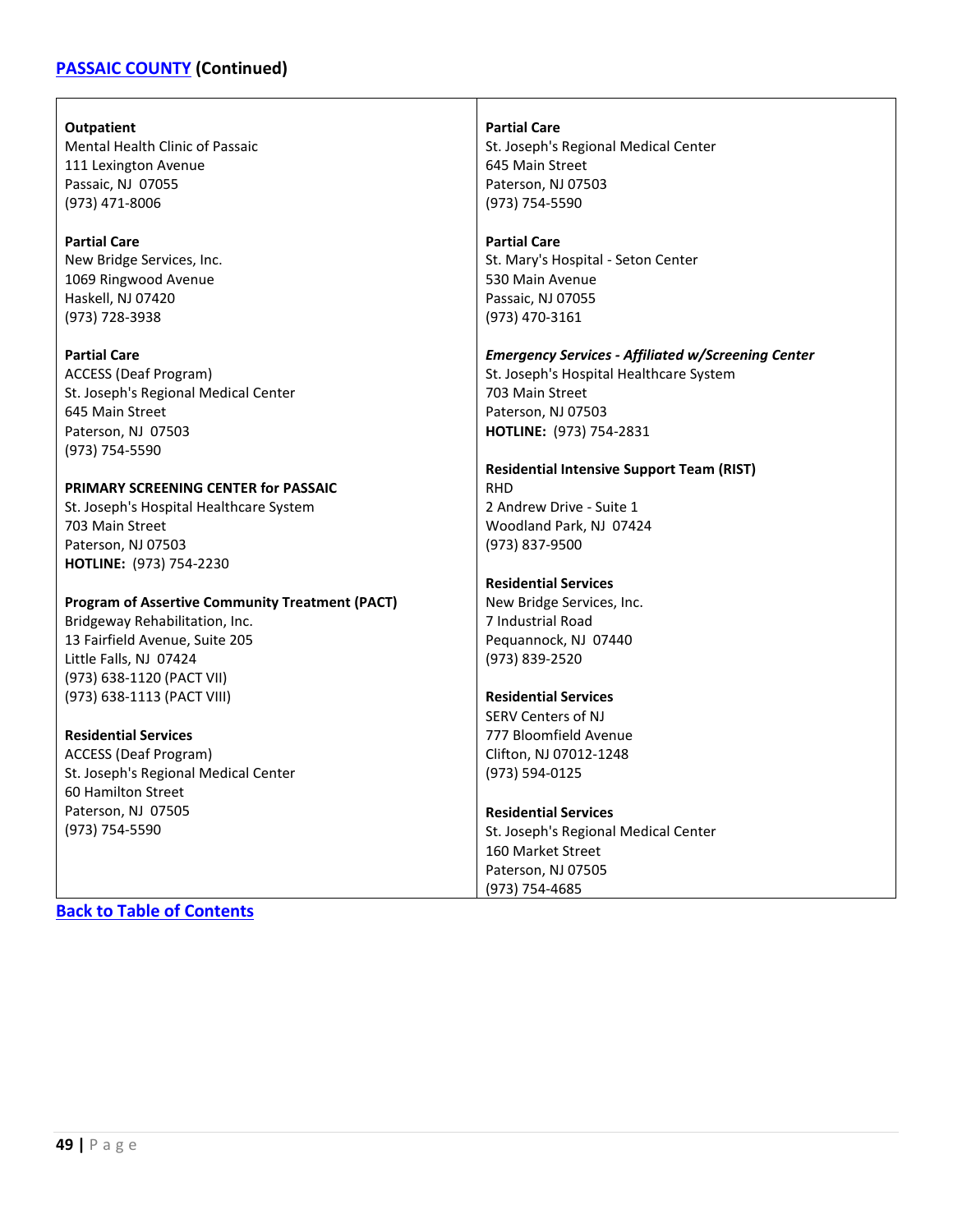### **[PASSAIC COUNTY](#page-47-0) (Continued)**

#### **Self-Help Center**

Our House SHC 750 Broadway - 2nd floor Paterson, NJ 07514 (973) 553-1101

#### **Self-Help Center**

Social Connections 516 Hamburg Turnpike Suite 1 Wayne, NJ 07478 (973) 778-8810

**Supported Education** Prime Healthcare Services St. Clares LLC dba St. Clare's Health System *LEARN of Northern NJ* 50 Morris Avenue Denville, NJ 07834 (973) 625-7045

**Community Support Services** (Specialized Residence Program) St. Mary's Hospital 530 Main Avenue Passaic, NJ 07055 (973) 470-3503

**Community Support Services**

St. Joseph's Regional Medical Center 160 Market Street Paterson, NJ 07505 (973) 754-5590

#### **Community Support Services**

RHD-Passaic 2 Andrews Drive West Paterson, NJ 07424 (973) 837-9500

**Residential Services** St. Mary's Hospital - Seton Center 530 Main Avenue Passaic, NJ 07055 (973) 470-3507

#### **Self-Help Center**

Recovery Center of Eva's Village 16 Spring Street Paterson, NJ 07501 (973) 754-6780

#### **Short Term Care Facility**

Clara Maas Medical Center 1 Clara Maas Drive Belleville, NJ 07109 (973) 844-4355

#### **Supported Employment Services**

St. Joseph's Regional Medical Center 645 Main Street Paterson, NJ 07503 (973) 754-8611

#### **Community Support Services**

Collaborative Support Programs of NJ (CSP) 8 Spring Street Freehold, NJ 07728 (732) 780-1175

#### **Community Support Services**

New Bridge Services 7 Industrial Rd Pequannock, NJ 07440 (973) 686-2250

#### **Community Support Services**

New Jersey Community Development Corporation 32 Spruce Street Paterson, NJ 07501 (973) 413-1600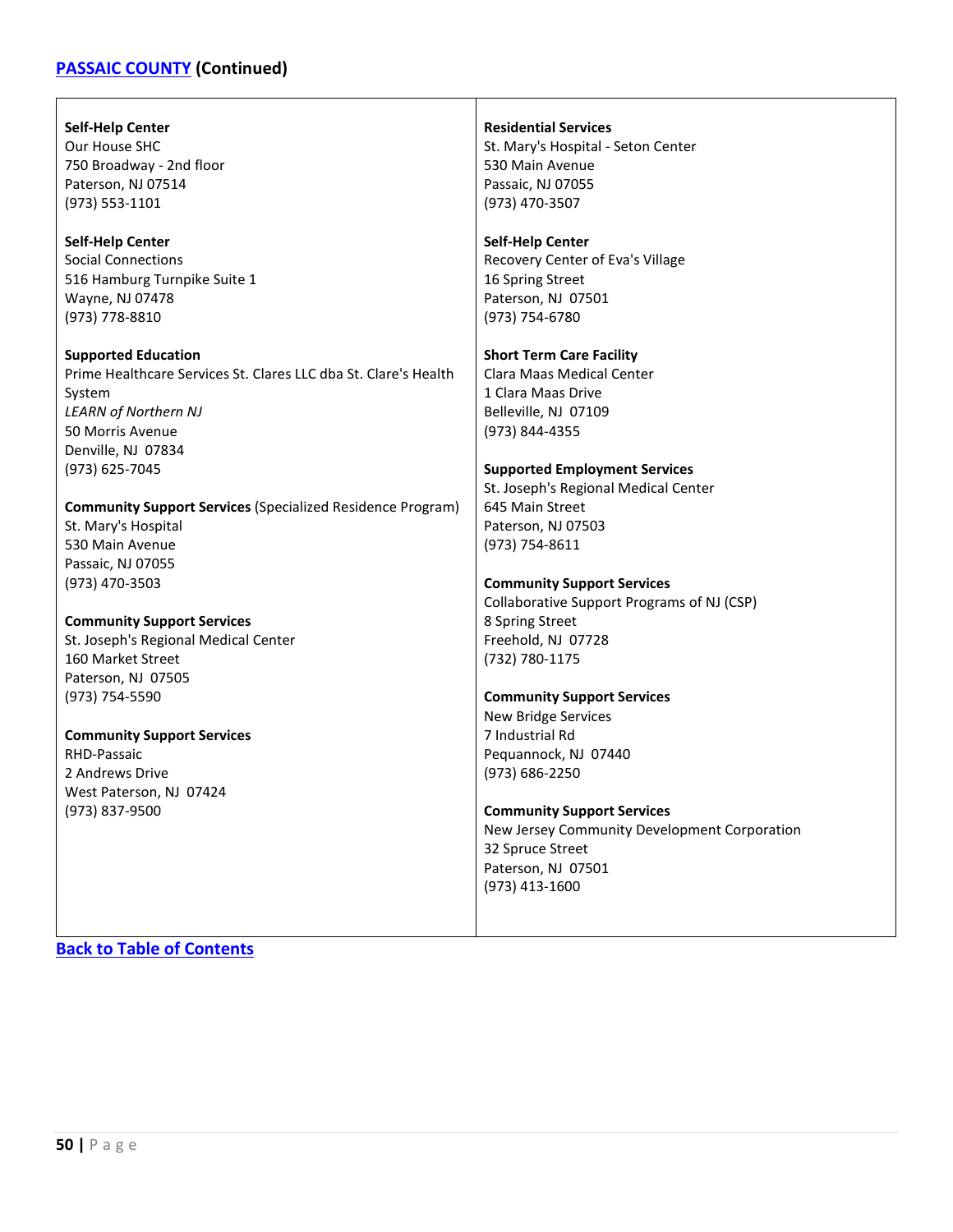# **[PASSAIC COUNTY](#page-47-0) (Continued)**

| <b>Community Support Services</b>                                                                                                   | <b>Community Support Services</b> |
|-------------------------------------------------------------------------------------------------------------------------------------|-----------------------------------|
| Bridgeway                                                                                                                           | SERV Center of Passaic/Hudson     |
| 265 West Grand Street                                                                                                               | 777 Bloomfield Avenue             |
| Elizabeth, NJ 07202                                                                                                                 | Clifton, NJ 07012                 |
| (908) 249-4100                                                                                                                      | (973) 594-0125                    |
| <b>Community Support Services</b>                                                                                                   | <b>Systems Advocacy</b>           |
| Volunteers of America                                                                                                               | Community Health Law Project      |
| 100 Scales Plaza                                                                                                                    | 650 Bloomfield Avenue, Suite 210  |
| Clifton, NJ 07013                                                                                                                   | Bloomfield, NJ 07003              |
| (973) 777-0240                                                                                                                      | (973) 680-5599                    |
| <b>Systems Advocacy</b><br>Mental Health Association of Passaic County<br>404 Clifton Avenue<br>Clifton, NJ 07011<br>(973) 478-4444 |                                   |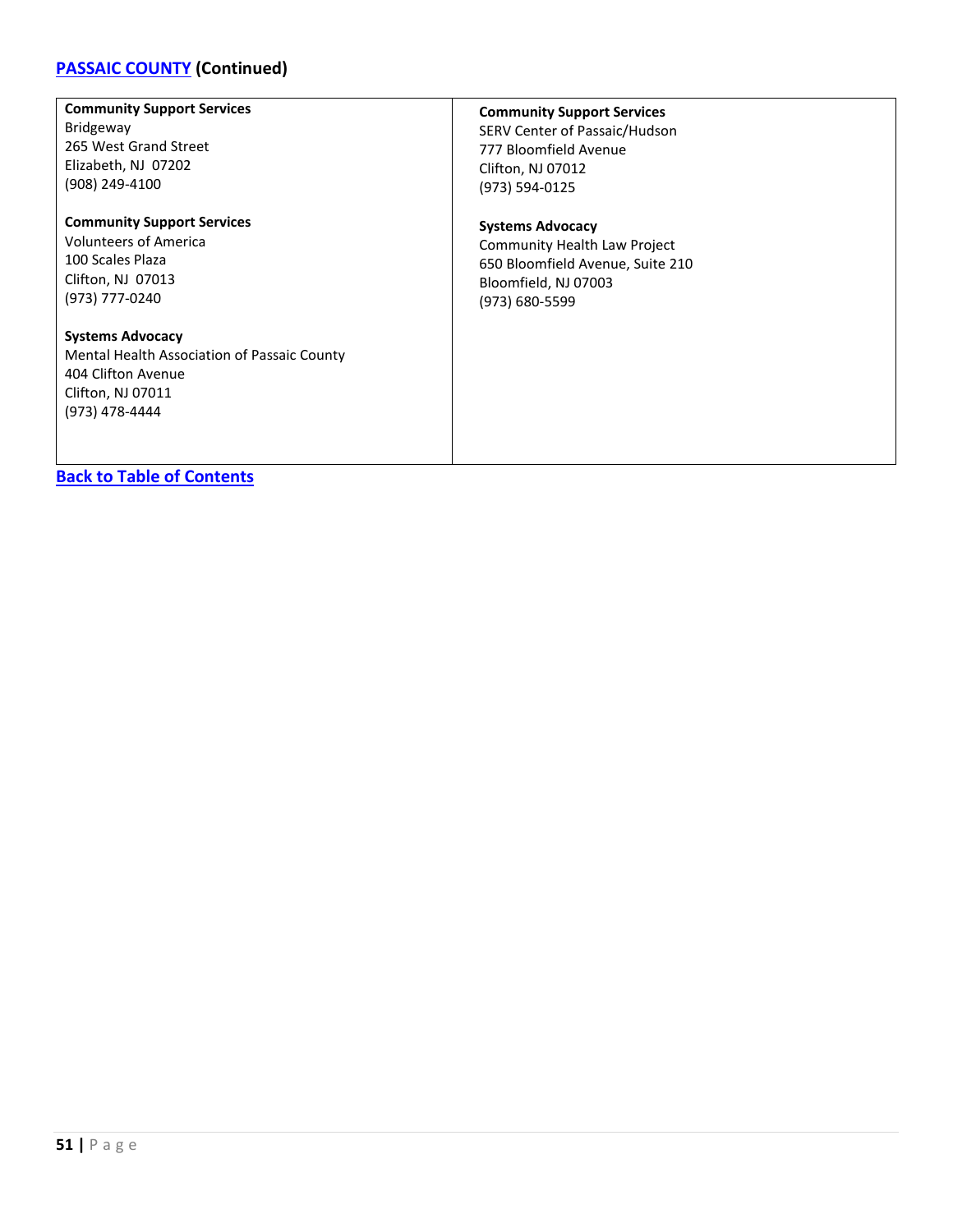### <span id="page-51-0"></span>**[SALEM COUNTY](#page-51-0)**

**County Mental Health Board** Salem County Department of Health 94 Market Street Salem, NJ 08079 (856) 935-7510, ext. 8464 **Homeless Services (PATH)** Healthcare Commons, Inc. 500 Pennsville-Auburn Road Carney's Point, NJ 08069 (856) 299-3200 **Intensive Outpatient Treatment & Support Services** Inspira Health Network 333 Irving Avenue Bridgeton, NJ 08302 (856) 575-4111 (ACCESS CENTER) **Involuntary Outpatient Commitment** New Point Behavioral Health 350 Front Street Elmer, NJ 08318 (856) 358-2010 **Outpatient** Healthcare Commons Family Health Services 500 Pennsville-Auburn Road Carney's Point, NJ 08069 (856) 299-3200 **PRIMARY SCREENING CENTER for SALEM** Healthcare Commons @Memorial Hospital of Salem County 310 Woodstown Road Salem, NJ 08079 **HOTLINE:** (856) 299-3001 **Residential Services** Healthcare Commons Family Health Services 500 Pennsville-Auburn Road Carney's Point, NJ 08069 (856) 299-3200 **Short Term Care Facility** Inspira Health Network 333 Irving Avenue Bridgeton, NJ 08302 (856) 575-4111 (ACCESS CENTER) **Deaf Enhanced Short Term Care Facility** Kennedy Memorial Hospital 2201 West Chapel Avenue Cherry Hill, NJ 08002-2048 (856) 488-6827 **Integrated Case Management Services** Healthcare Commons Family Health Services 500 Pennsville-Auburn Road Carney's Point, NJ 08069 (856) 299-3200, ext. 431 **Intensive Family Support Services** Healthcare Commons Family Health Services 500 Pennsville-Auburn Road Carney's Point, NJ 08069 (856) 299-3200 **Partial Care** Healthcare Commons Family Health Services 351 East Pittsfield Road Pennsville, NJ 08070 (856) 678-5100 (856) 299-3200 (Main Office) **Program of Assertive Community Treatment (PACT)** Cumberland County Guidance Center 425 Bank Street Bridgeton, NJ 08360 (856) 455-8316, ext. 212 **Self-Help Center** New Dimensions 77 West Broadway Salem, NJ 08079 (856) 417-1987 **Supported Employment Services** Mid-Atlantic States Career Center 111 S. Broadway Pennsville, NJ 08070 (856) 514-2138 **Community Support Services** Collaborative Support Programs of NJ (CSPNJ) New Dimensions 77 West Broadway Salem, NJ 08079 (856) 279-2753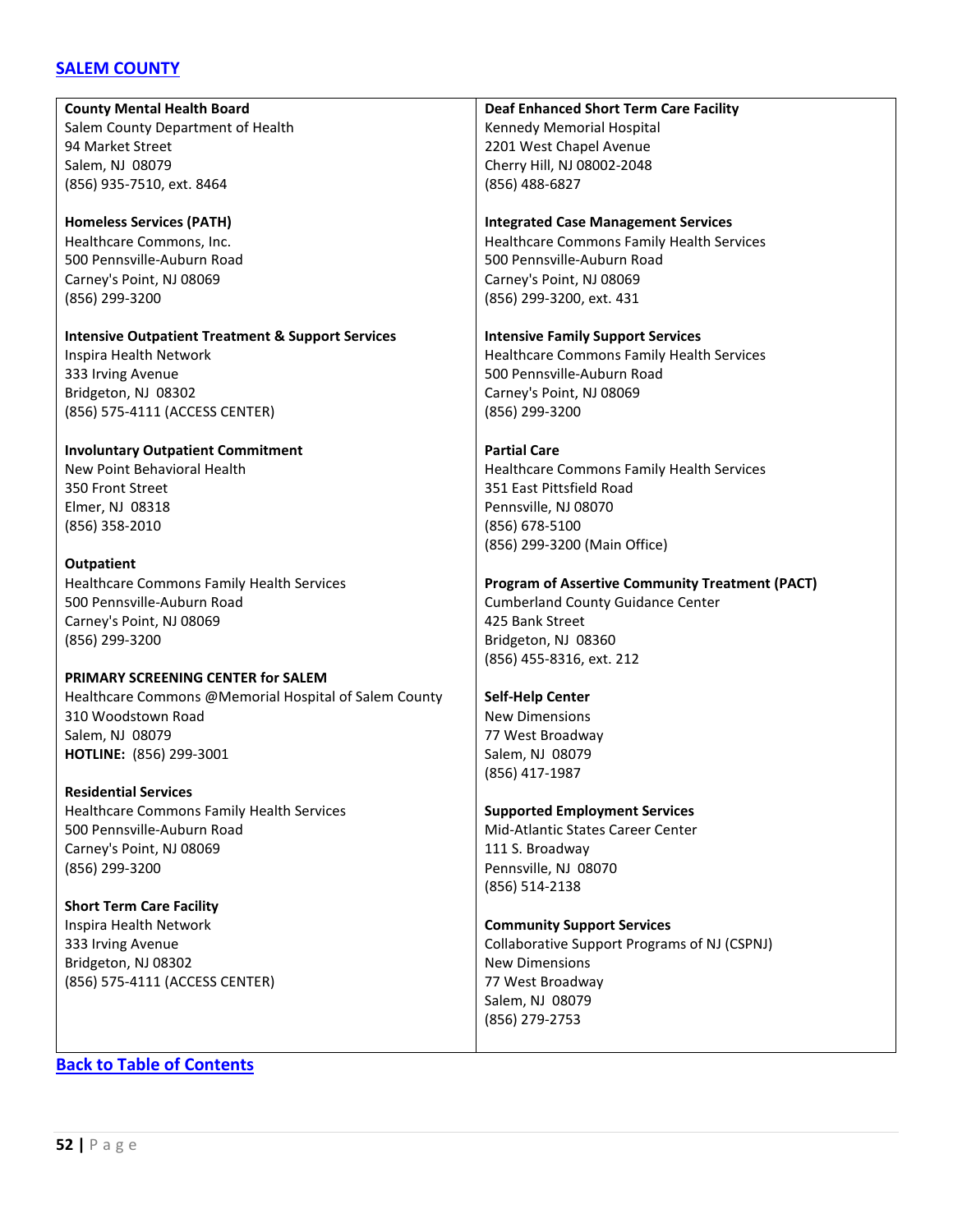**[SALEM COUNTY](#page-51-0) (Continued)**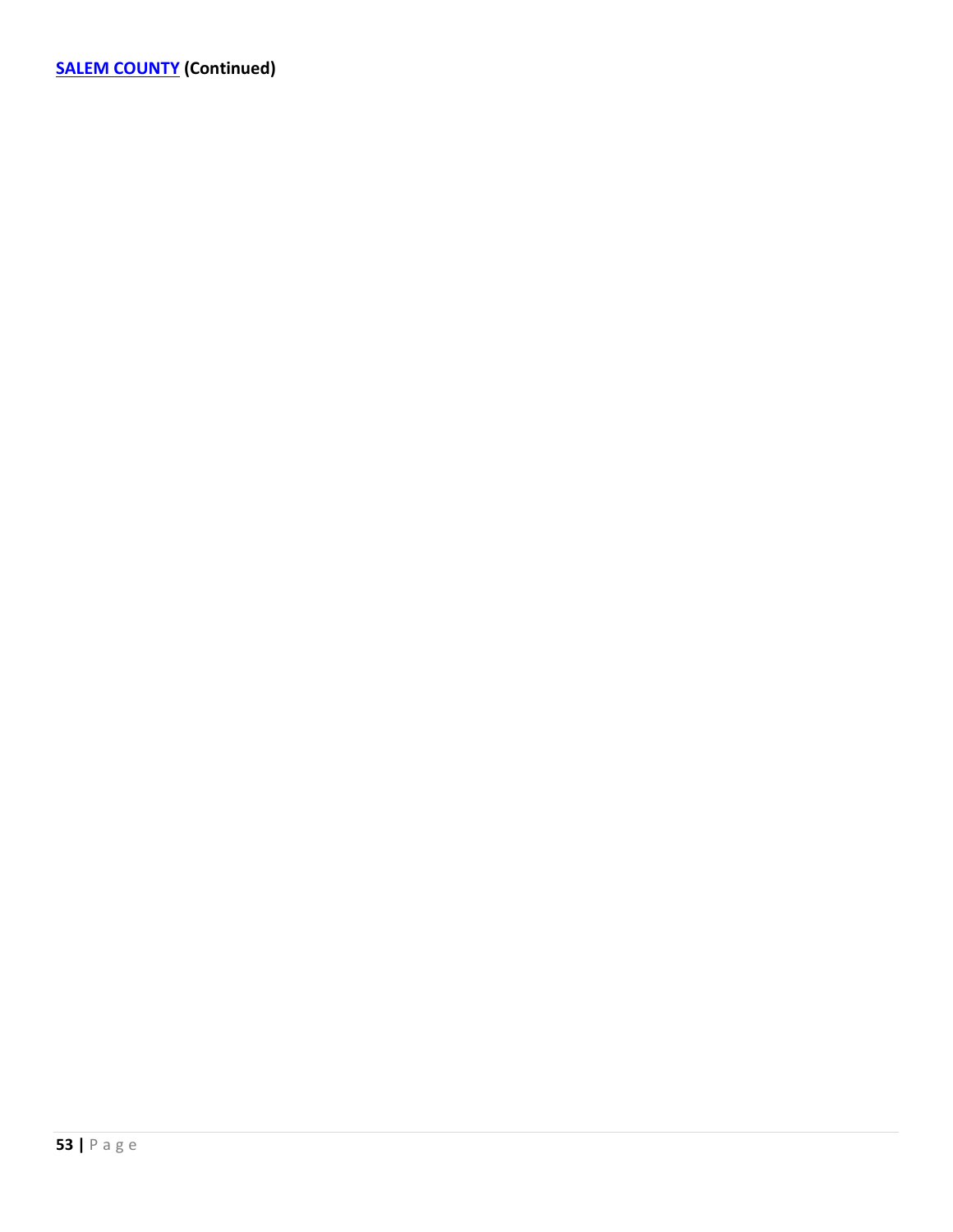### <span id="page-53-0"></span>**[SOMERSET COUNTY](#page-53-0)**

#### **County Mental Health Board**

Somerset County Department of Human Services 27 Warren Street –  $3<sup>rd</sup>$  Floor Somerville, NJ 08876 (908) 704-6320 / 6300

### **Integrated Case Management Services**

Easter Seal Society of NJ 245 US Highway 22, Suite 107 Bridgewater, NJ 08876 (908) 722-4300

#### **Intensive Outpatient Treatment and Support Services**

Catholic Charities - Diocese of Metuchen SPIRIT Program (Supportive Partners in Recovery & in Treatment) 540 Route 22 East Bridgewater, NJ 08807 (908) 722-1881 (908) 235-7511 (after hours)

#### **PRIMARY SCREENING CENTER for SOMERSET**

Bridgeway Rehabilitation 282 East Main Street Somerville, NJ 08876 **HOTLINE:** (908) 526-4100

### **Program of Assertive Community Treatment (PACT)**

Bridgeway Rehabilitation, Inc. Millennium Office Plex 515 Church St Bound Brook, NJ 08805 (908) 704-8252 (PACT VI)

#### **Self-Help Center**

Freedom Trail SHC 166 West Main Street Somerville, NJ 08876-2204 (908) 722-5778

#### **Short Term Care Facility**

St. Francis Medical Center 601 Hamilton Avenue Trenton, NJ 08629 (609) 599-5183 or 599-6569

### **Deaf Enhanced STCF**

Capital Health, Fuld Campus 750 Brunswick Avenue Trenton, NJ 08638 (609) 394-6000

### **Homeless Services (PATH)**

Richard Hall 500 North Bridge Street Bridgewater, NJ 08807 (908) 253-3128

### **Intensive Family Support Services**

Catholic Charities Diocese of Metuchen 21 Davenport Street Somerville, NJ 08876 (908) 722-4300

Catholic Charities Diocese of Metuchen 540 Route 22 East Bridgewater, NJ 08807 (908) 722-1881

### **Involuntary Outpatient Commitment**

Richard Hall Community Mental Health Center 500 North Bridge Street Bridgewater, NJ 08807 (908) 253-3160

### **Outpatient**

Richard Hall CMHC 500 North Bridge Street Bridgewater, NJ 08807 (908) 725-2800

### **Partial Care**

Richard Hall CMHC 500 North Bridge Street Bridgewater, NJ 08807 (908) 725-2800

### **Residential Services** Easter Seal Society of NJ

21 Davenport Street Somerville, NJ 08876 (908) 722-4300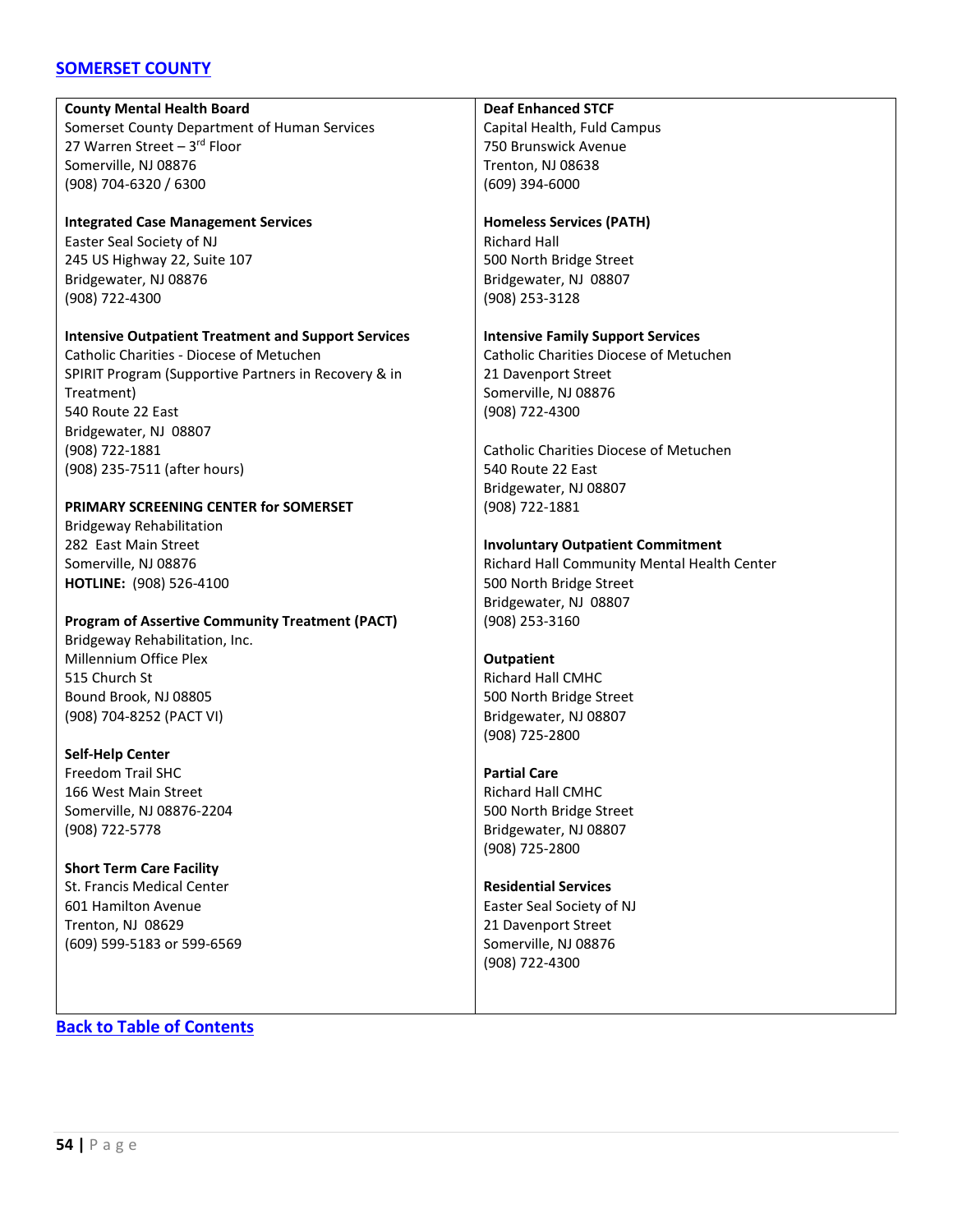# **[SOMERSET COUNTY](#page-53-0) (Continued)**

 $\mathsf{r}$ 

| <b>Short Term Care Facility</b>         | <b>Supported Employment Services</b>                                                                     |
|-----------------------------------------|----------------------------------------------------------------------------------------------------------|
| Princeton House Behavioral Health       | <b>Richard Hall CMHC</b>                                                                                 |
| 905 Herrontown Road                     | 500 North Bridge Street                                                                                  |
| Princeton, NJ 08540                     | Bridgewater, NJ 08807                                                                                    |
| (800) 242-2550                          | (908) 725-2800                                                                                           |
| <b>Community Support Services</b>       | <b>Community Support Services</b>                                                                        |
| Bridgeway Rehabilitation Services, Inc. | Alternatives, Inc.                                                                                       |
| 265 West Grand Street                   | 600 First Avenue                                                                                         |
| Elizabeth, NJ 07202                     | Raritan, NJ 08869                                                                                        |
| (908) 249-4100                          | (908) 685-1444                                                                                           |
| <b>Community Support Services</b>       | <b>Community Support Services</b>                                                                        |
| Easter Seal Society of NJ               | <b>Community Hope</b>                                                                                    |
| 25 Kennedy Blvd, Suite 600              | 959 Route 46 Suite 402                                                                                   |
| East Brunswick, NJ 08816                | Parsippany, NJ 07094                                                                                     |
| (908) 722-4300                          | (973) 463-9600                                                                                           |
|                                         | <b>Community Support Services</b><br>Alternatives<br>600 First St<br>Raritan, NJ 08864<br>(908) 685-1444 |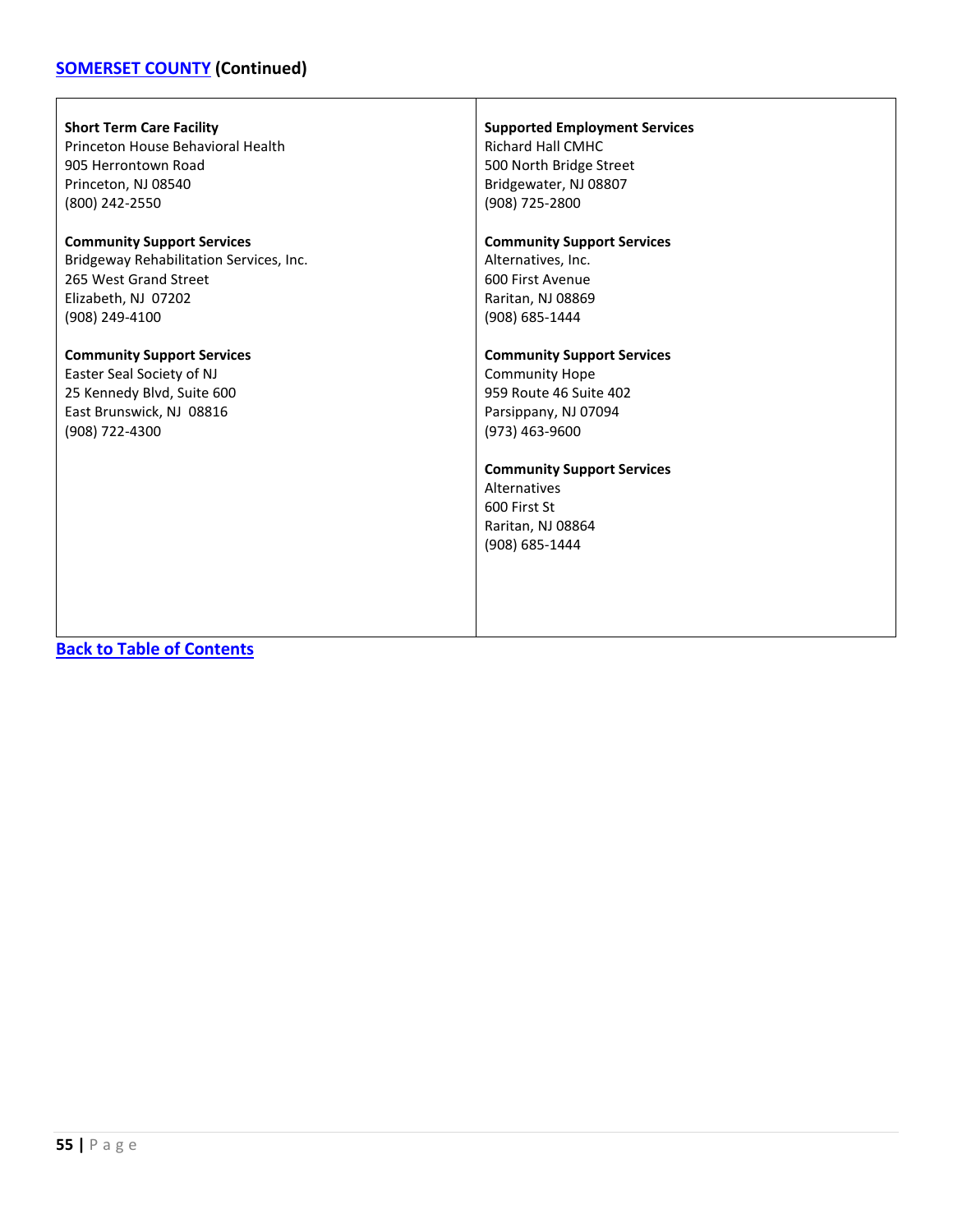### <span id="page-55-0"></span>**[SUSSEX COUNTY](#page-55-0)**

**County Mental Health Board** Sussex County Administrative Center One Spring Street Newton, NJ 07860 (973) 940-5200, ext. 1381

**Deaf Enhanced Screening Center** Prime Healthcare Services St. Clares LLC dba St. Clare's Behavioral Health 25 Pocono Road Denville, NJ 07834 **HOTLINE:** (973) 625-6160 or (973) 625-6150

**Integrated Case Management Services (ICMS)** Bridgeway 93 Stickles Pond Road Newton, NJ 07860 (973) 383-8670

**Outpatient** Newton Memorial Hospital 175 High Street Newton, NJ 07860 (973) 383-1533

**PRIMARY SCREENING CENTER for SUSSEX** Newton Medical Center 175 High Street Newton, NJ 07860 **HOTLINE**: (973) 383-0973

**Residential Services** Newton Memorial Hospital 175 High Street Newton, NJ 07860 (973) 383-1533

**Short Term Care Facility** Newton Memorial Hospital 175 High Street Newton, NJ 07860 (973) 579-8429

**Supportive Employment** Bridgeway Sussex 93 Stickles Pond Road Newton, NJ 07860 (973) 383- 8670

**Deaf Enhanced STCF**

Prime Healthcare Services St. Clares LLC dba St. Clare's Behavioral Health 130 Powerville Road Boonton, NJ 07005 (973) 316-1905

#### **Homeless (PATH)**

Bridgeway Rehabilitation Services 93 Stickles Pond Road Newton, NJ 07860 (973) 383-8670

#### **Intensive Family Support Services**

Mental Health Association of Essex & Morris 300 Littleton Road  $-3$ <sup>rd</sup> Floor Parsippany, NJ 07054 (973) 334-3496

#### **Outpatient**

Newbridge Services. Inc. 70 Sparta Ave Suite 104 Sparta, NJ 07871 (973) 726-0697

#### **Program of Assertive Community Treatment (PACT)**

Prime Healthcare Services St. Clares LLC dba St. Clare's Behavioral Health 50 Morris Avenue Denville, NJ 07834 (973) 625-7138

#### **Self-Help Center**

A Way to Freedom SHC 29 Trinity Street Newton, NJ 07860 (973) 300- 0830

#### **Community Support Services**

Advance Housing, Inc. 100 Hollister Road - Suite 203 Teterboro, NJ 07608 (201) 498-9140, ext. 208

#### **Intensive Outpatient Commitment**

Mental Health Association of Essex & Morris 300 Littleton Road – 3rd Floor Parsippany, NJ 07054 (973) 334-3496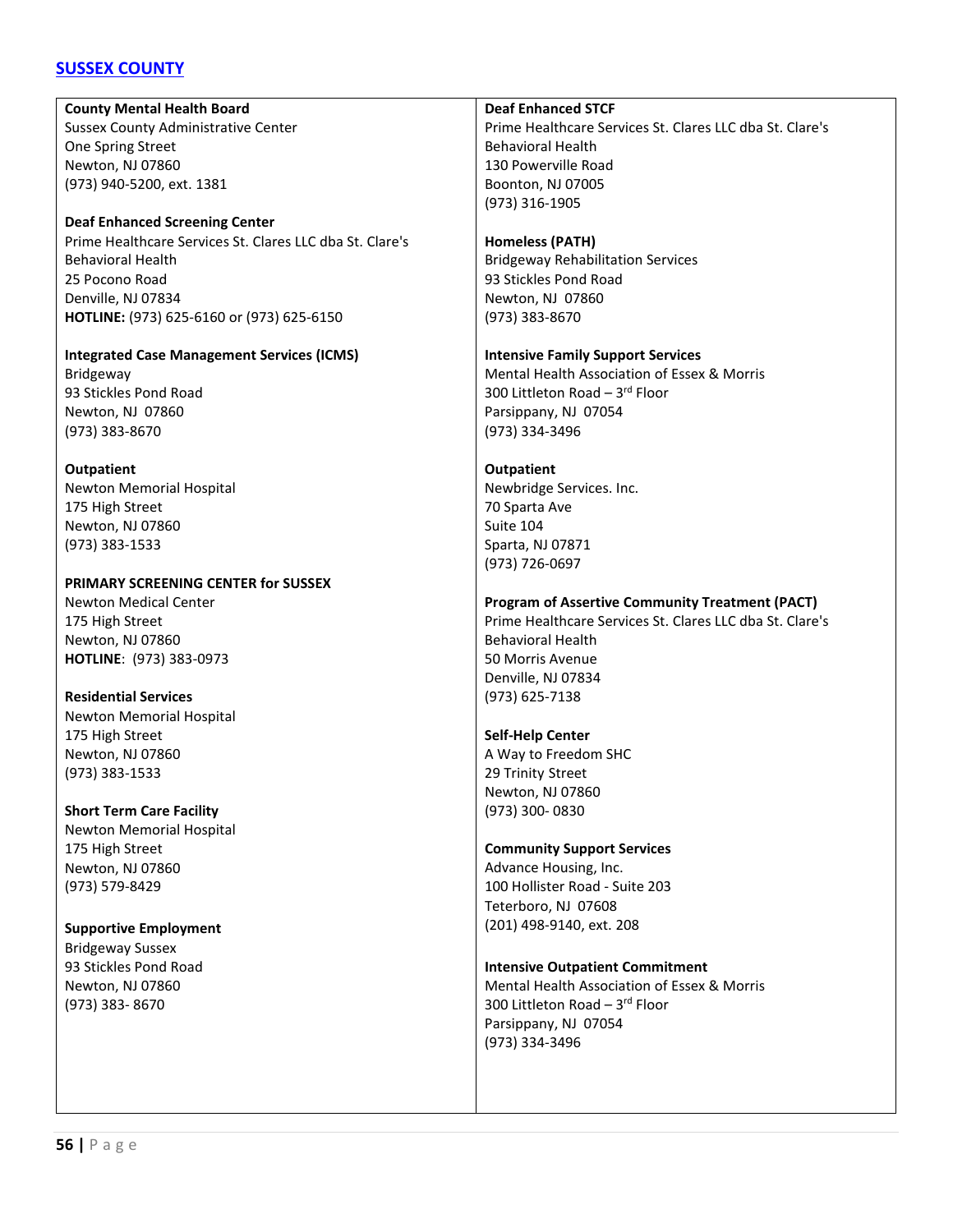### **[SUSSEX COUNTY](#page-55-0)**

| <b>Community Support Services</b>              | <b>Community Support Services</b>     |
|------------------------------------------------|---------------------------------------|
| <b>Bridgeway</b>                               | Easter Seal Society of NJ             |
| 265 West Grand Street                          | 615 Hope Road - Building 3, 1st Floor |
| Elizabeth, NJ 07202                            | Eatontown, NJ 07724                   |
| (908) 249-4100                                 | (732) 380-0390                        |
| <b>Supported Employment Services</b>           | <b>Systems Advocacy</b>               |
| <b>Family Guidance Center of Warren County</b> | <b>Warren County Legal Services</b>   |
| 492 Route 57W                                  | 91 Front Street                       |
| Washington, NJ 07882                           | Belvidere, NJ 07823                   |
| $(908) 689 - 1000$                             | (908) 475-2010                        |
|                                                |                                       |
|                                                | <b>Systems Advocacy</b>               |
|                                                | Warren County Legal Services          |
|                                                | 91 Front Street                       |
|                                                | Belvidere, NJ 07823                   |
|                                                | (908) 475-2010                        |
|                                                |                                       |
|                                                |                                       |
|                                                |                                       |
|                                                |                                       |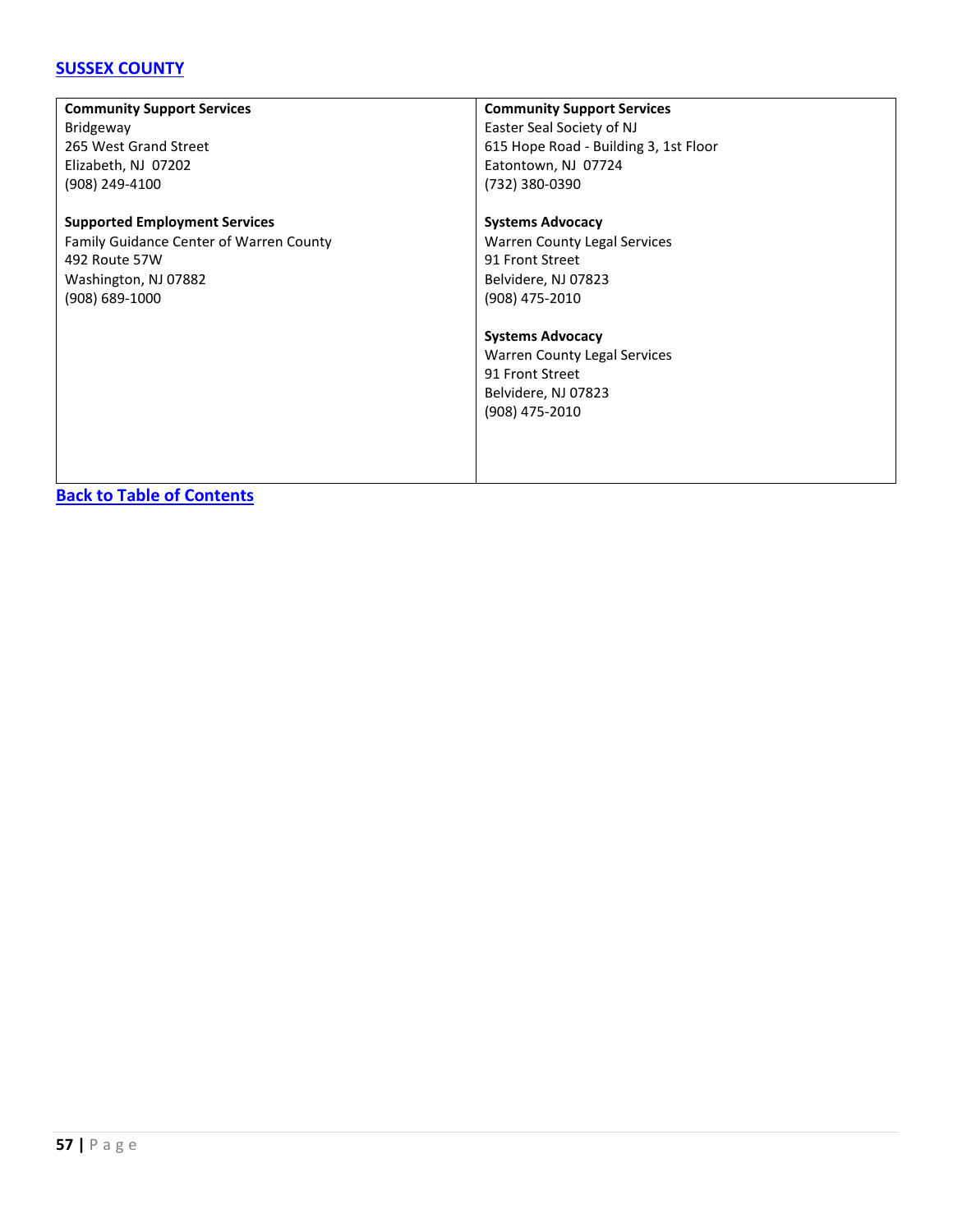### <span id="page-57-0"></span>**[UNION COUNTY](#page-57-0)**

**Acute Care Family Support** Mental Health Association in NJ 88 Pompton Avenue Verona, NJ 07044 (973) 571-4100

**Deaf Enhanced Screening Center** Trinitas Regional Medical Center 925 East Jersey Street Elizabeth, NJ 07201 (908) 994-8131

**Homeless Services (PATH)** Bridgeway Rehabilitation Services 265 West Grand Street Elizabeth, NJ 07202 (908) 249-4100

#### **Integrated Case Management Services**

Mt. Carmel Guild Behavioral Healthcare 505 South Avenue East Cranford, NJ 07016 (908) 497-3923/ 3927

**Involuntary Outpatient Commitment** Trinitas Regional Medical Center 654 East Jersey Street Elizabeth, NJ 07206 (908) 994-7543

#### **Outpatient**

Trinitas Regional Medical Center - Dept. of Psychiatry 655 East Jersey Street Elizabeth, NJ 07201 (908) 994-7278

#### **Outpatient**

UCPC Behavioral Healthcare 117-119 Roosevelt Avenue Plainfield, NJ 07060 (908) 756-6870 (press #4)

**Partial Care**

UCPC Behavioral Healthcare 117-119 Roosevelt Avenue Plainfield, NJ 07060 (908) 756-6870 (press #3), (908) 686-0560 or (973) 571-4100

#### **County Mental Health Board**

Union County Administration Building Elizabethtown Plaza Elizabeth, NJ 07207 (908) 527-4844

#### **Deaf Enhanced STCF**

Trinitas Regional Medical Center 655 East Jersey Street Elizabeth, NJ 07201 (908) 994-7205 / 7202 **HOTLINE:** (908) 351-6684

#### **Intensive Family Support Services**

Mental Health Association in NJ 361-363 Monroe Avenue Kenilworth, NJ 07033 (908) 272-5309

#### **Intensive Outpatient Treatment and Support Services (IOTSS)**

TLC Program at Trinitas Regional Medical Center 654 East Jersey Street Elizabeth, NJ 07206 (908) 994-7278 (908) 994-7131 (after hours)

#### **Justice Involved Services**

Trinitas Regional Medical Center 655 East Jersey Street Elizabeth, NJ 07206 (908) 994-7278 or (908) 994- 7131

#### **Outpatient**

Mt. Carmel Guild Behavioral Healthcare 108 Alden Street Cranford, NJ 07016 (908) 497-3904 / 3925 / 3919

#### **Partial Care**

Mt. Carmel Guild Behavioral Healthcare 1160 Raymond Boulevard Newark, NJ 07102 (973) 596-3971 or (908) 497-3968

#### **Partial Care**

Trinitas Regional Medical Center - Dept. of Psychiatry 655 East Jersey Street Elizabeth, NJ 07201 (908) 497-3968 or call center (908) 994-7131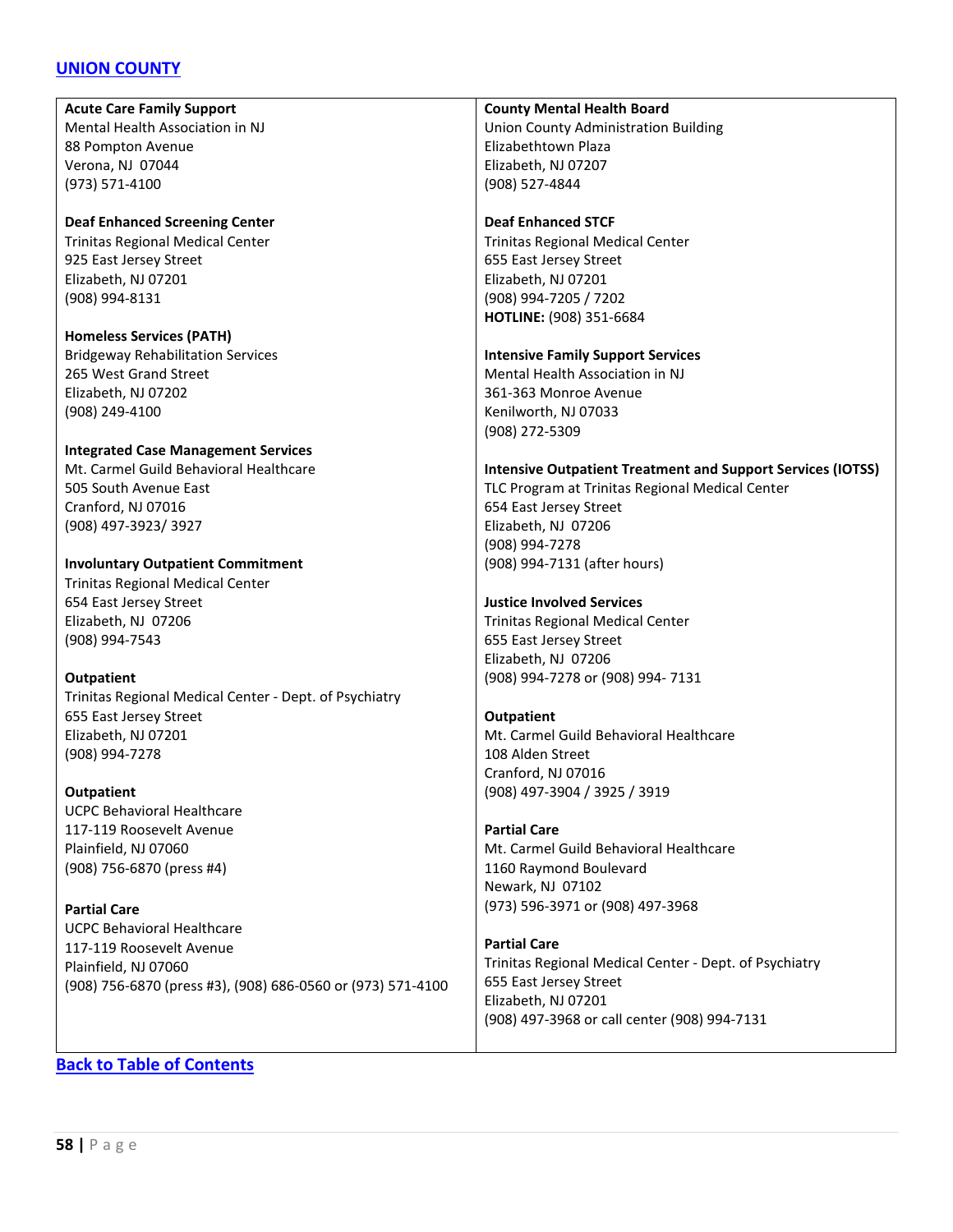# **[UNION COUNTY](#page-57-0) (Continued)**

| <b>Partial Care</b>                                       | <b>Partial Care</b>                                       |
|-----------------------------------------------------------|-----------------------------------------------------------|
| <b>Bridgeway House</b>                                    | <b>Bridgeway House</b>                                    |
| 567 Morris Avenue                                         | 567 Morris Avenue                                         |
| Elizabeth, NJ 07208                                       | Elizabeth, NJ 07208                                       |
| (908) 355-7200                                            | (908) 355-7200                                            |
|                                                           |                                                           |
| PRIMARY SCREENING CENTER for UNION                        | <b>Emergency Services - Affiliated w/Screening Center</b> |
| Trinitas Regional Medical Center                          | RWJ University Hospital Rahway                            |
|                                                           | 865 Stone Street                                          |
| 655 East Jersey Street                                    |                                                           |
| Elizabeth, NJ 07201                                       | Rahway, NJ 07065                                          |
| HOTLINE: (908) 994-7131                                   | HOTLINE: (732) 499-6165 or (732) 381-4949                 |
| <b>Emergency Services - Affiliated w/Screening Center</b> | <b>Program of Assertive Community Treatment (PACT)</b>    |
| Overlook Hospital                                         | Bridgeway Rehabilitation, Inc.                            |
| 99 Beavior @ Silvan Road                                  | 96 W. Grand Street                                        |
| Summit, NJ 07901                                          | Elizabeth, NJ 07202                                       |
|                                                           |                                                           |
| HOTLINE: (201) 841-8078                                   | (908) 352-0242 (PACT I)                                   |
| <b>Program of Assertive Community Treatment (PACT)</b>    | <b>Program of Assertive Community Treatment (PACT)</b>    |
| Bridgeway Rehabilitation, Inc.                            | Bridgeway Rehabilitation, Inc.                            |
| 313 E. Front Street                                       | 1023 Commerce Avenue                                      |
| Plainfield, NJ 07060                                      | Union, NJ 07083                                           |
|                                                           |                                                           |
| (908) 791-0505 (PACT II)                                  | (908) 688-5400 (PACT III)                                 |
| <b>Residential Services</b>                               | <b>Self-Help Center</b>                                   |
| <b>Volunteers of America</b>                              | New Beginnings SHC                                        |
| 205 West Milton Avenue                                    | 516 Morris Avenue - 1st floor                             |
| Rahway, NJ 07065                                          | Elizabeth, NJ 07208                                       |
| (732) 827-2444                                            | (908) 352-7830                                            |
|                                                           |                                                           |
| <b>Residential Services</b>                               | Self-Help Center                                          |
| <b>SERV Centers of NJ</b>                                 | Park Avenue SHC                                           |
| 130 Dermody Street                                        | 333 Park Avenue                                           |
| Cranford, NJ 07016                                        | Plainfield, NJ 07060                                      |
| (908) 276-0490                                            | (908) 757-1350                                            |
|                                                           |                                                           |
|                                                           | <b>Self-Help Center</b>                                   |
|                                                           | Esperenza                                                 |
|                                                           | 361-363 Monroe Ave., 1st Floor                            |
|                                                           | Kenilworth, NJ 07033                                      |
|                                                           | (908) 272-5296                                            |
|                                                           | (Spanish-speaking staff)                                  |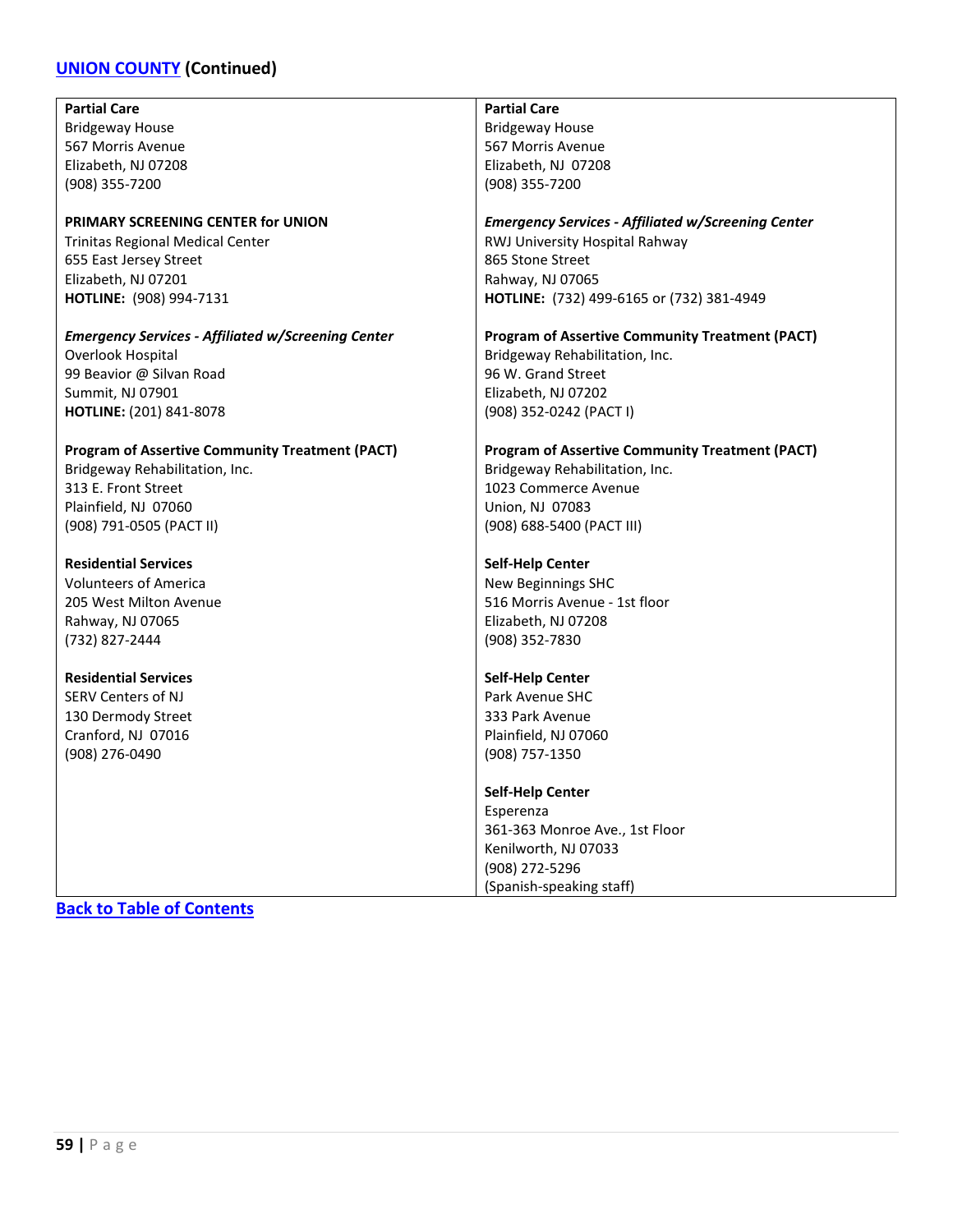### **[UNION COUNTY](#page-57-0) (Continued)**

#### **Short Term Care Facility**

Trinitas Regional Medical Center 655 East Jersey Street Elizabeth, NJ 07026 (908) 994-7275

#### **Supported Employment Services** Bridgeway House 1023 Commerce Street Elizabeth, NJ 07208 (908) 687-9666

#### **Community Support Services & Medically Enhanced Community Support Services**

Bridgeway House 265 West Grand Street Elizabeth, NJ 07208 (908) 249-4100

#### **Voluntary Unit**

Trinitas Regional Medical Center 655 East Jersey Street Elizabeth, NJ 07206 (908) 994-7205

#### **[Back to Table of Contents](#page-3-0)**

#### **Supported Education**

Bridgeway Rehabilitation Services *LEARN of Central NJ* 1023 Commerce Street, 2nd Floor Union, NJ 07083 (908) 687-9666

#### **Community Support Services**

Advance Housing, Inc. 100 Hollister Road - Suite 203 Teterboro, NJ 07608 (201) 498-9140

#### **Systems Advocacy**

Community Health Law Project 65 Jefferson Street Elizabeth, NJ 07201 (908) 355-8282

#### **Systems Advocacy**

United Family & Children's Society 305 West 7th Street Plainfield, NJ 07060 (908) 755-4848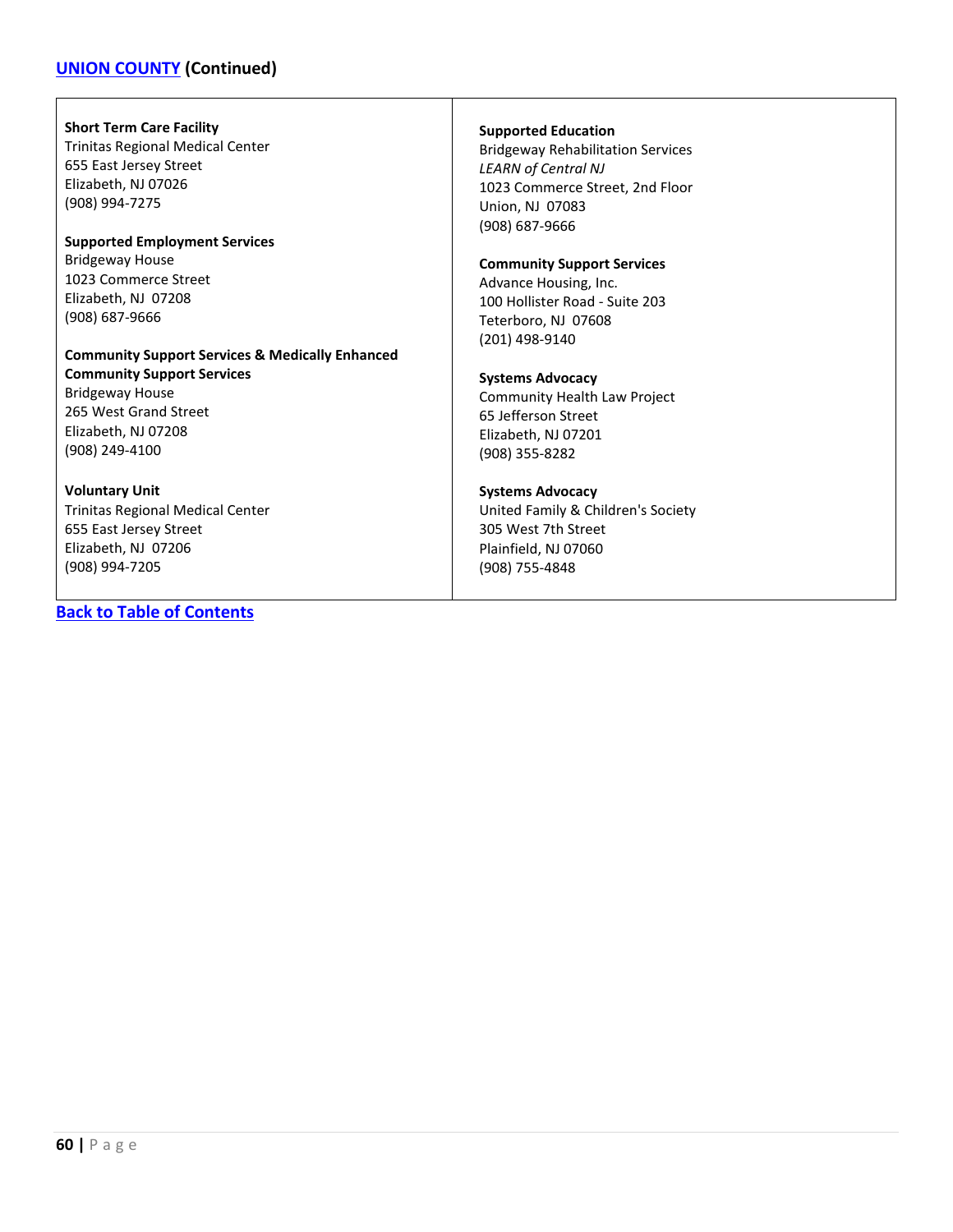### <span id="page-60-0"></span>**[WARREN COUNTY](#page-60-0)**

**County Mental Health Board** Warren County Department of Human Services 202 Mansfield Street Belvidere, NJ 07823 (908) 475-6092 / 6080

**Deaf Enhanced Screening Center** Prime Healthcare Services St. Clares LLC dba St. Clare's Hospital 25 Pocono Road Denville, NJ 07834 (973) 625-6150

**Integrated Case Management Services** Easter Seal Society of NJ 2083 Route 57 Washington, NJ 07882 (908) 689-6600

**Involuntary Outpatient Commitment** Family Guidance Center of Warren County 370 Memorial Parkway Phillipsburg, NJ 08865 (908) 454-4470

**Outpatient** Family Guidance Center of Warren County 492 Route 57W Washington, NJ 07882 (908) 689-1000

**Partial Care** Family Guidance Center of Warren County 492 Route 57W Washington, NJ 07882 (908) 689-1000

**Residential Services** Easter Seal Society of NJ 2083 Route 57 Washington, NJ 07882 (908) 689-6600

**Short Term Care Facility** Newton Memorial Hospital 175 High Street Newton, NJ 07860 (973) 579-8429

**[Back to Table of Contents](#page-3-0)**

**Deaf Enhanced STCF**

Prime Healthcare Services St. Clares LLC dba St. Clare's Hospital 130 Powerville Road Boonton, NJ 07005 (973) 316-1868/1869 or (888) 626-2111

#### **Homeless Services (PATH)**

Easter Seal Society of NJ 2083 Route 57 Washington, NJ 07882 (908) 689-6600

**Intensive Family Support Services**

Family Guidance Center of Warren County 492 Route 57W Washington, NJ 07882 (908) 689-1000

**Intensive Outpatient Treatment and Support Services** IOP Program at Family Guidance of Warren County 370 Memorial Parkway Phillipsburg, NJ 08865 (908) 454-4470

#### **Outpatient**

Family Guidance Center 128 Maple Avenue Hackettstown, NJ 07840 (908) 852-0333

**PRIMARY SCREENING CENTER for WARREN**

Family Guidance Center 370 Memorial Parkway Phillipsburg , NJ 08865 **HOTLINE:** (908) 454-5141

**Program of Assertive Community Treatment (PACT)**

Bridgeway Rehabilitation, Inc. Star Plaza, Suite 11 West Church Street Washington, NJ 07882 (908) 835-8660 (PACT IV)

**Self-Help Center** Better Future 21 West Washington Avenue Washington, NJ 07882 (908) 835-1180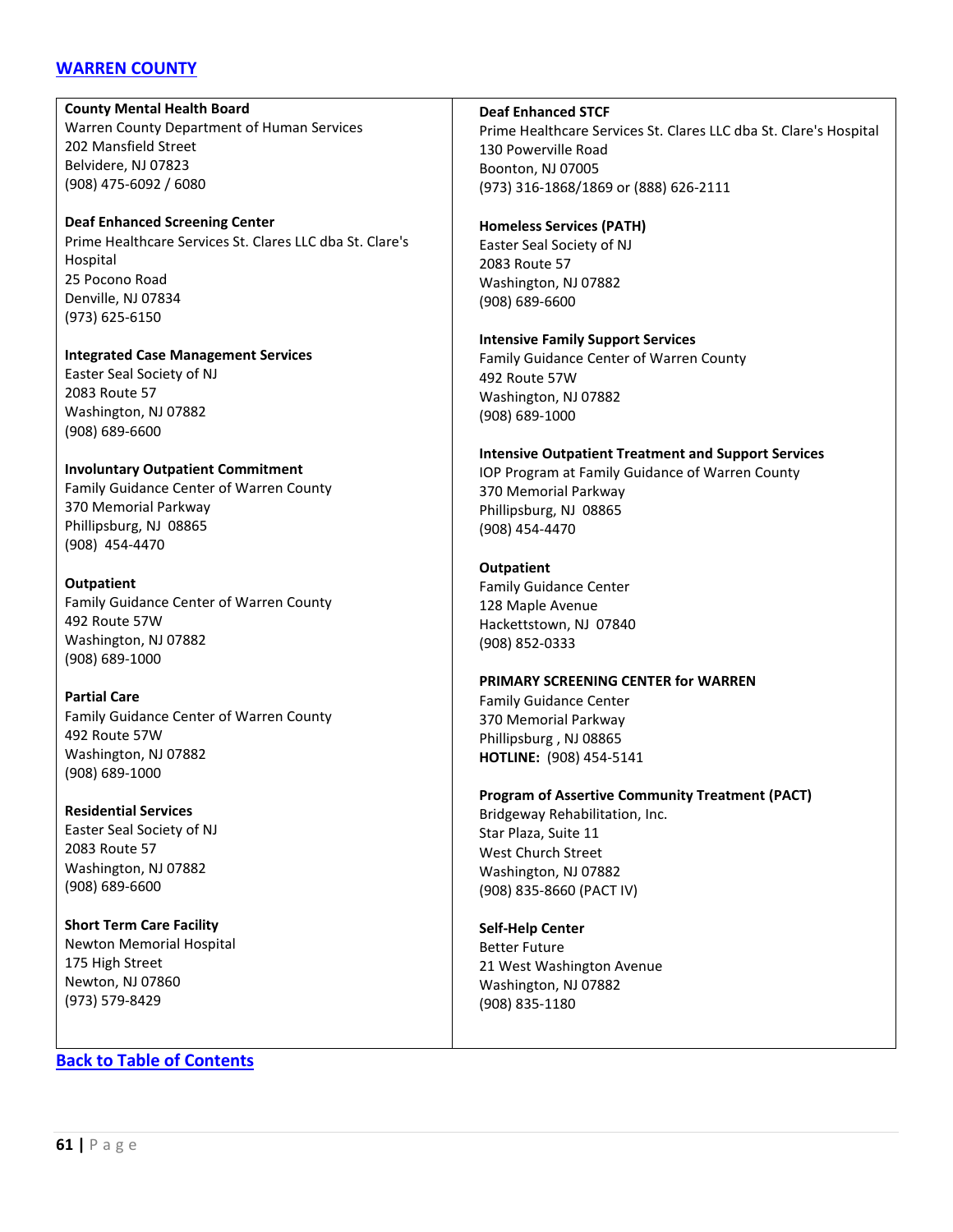# **[WARREN COUNTY](#page-60-0) (Continued)**

| <b>Supported Employment Services</b>    | <b>Community Support Services</b>     |
|-----------------------------------------|---------------------------------------|
| Family Guidance Center of Warren County | Easter Seal Society of NJ             |
| 492 Route 57W                           | 615 Hope Road - Building 3, 1st Floor |
| Washington, NJ 07882                    | Eatontown, NJ 07724                   |
| (908) 689-1000                          | (732) 380-0390                        |
| <b>Systems Advocacy</b>                 | <b>Community Support Services</b>     |
| Warren County Legal Services            | Bridgeway                             |
| 91 Front Street                         | 265 West Grand Street                 |
| Belvidere, NJ 07823                     | Elizabeth, NJ 07202                   |
| (908) 475-2010                          | (908) 249-4100                        |
|                                         |                                       |
| <b>Back to Table of Contents</b>        |                                       |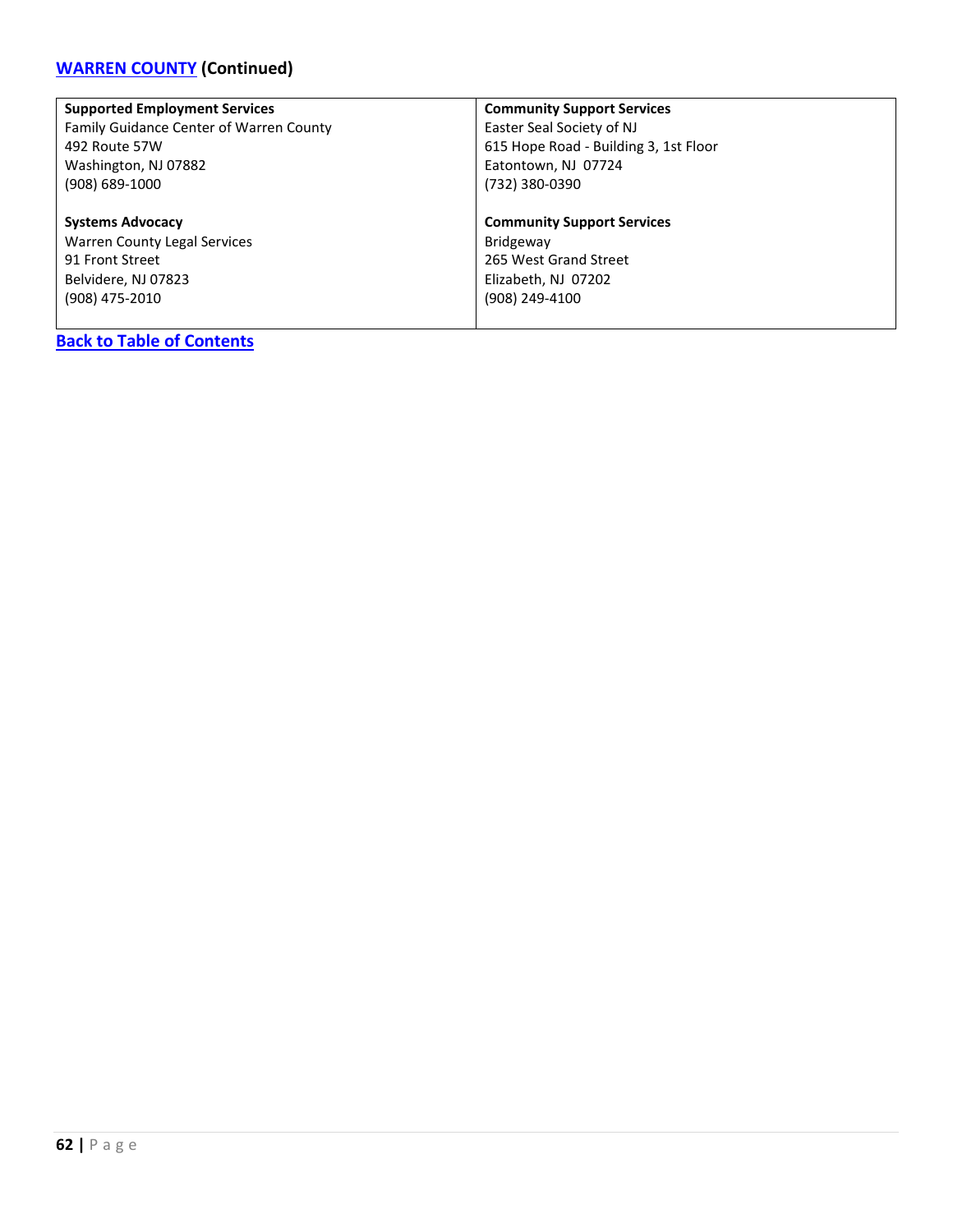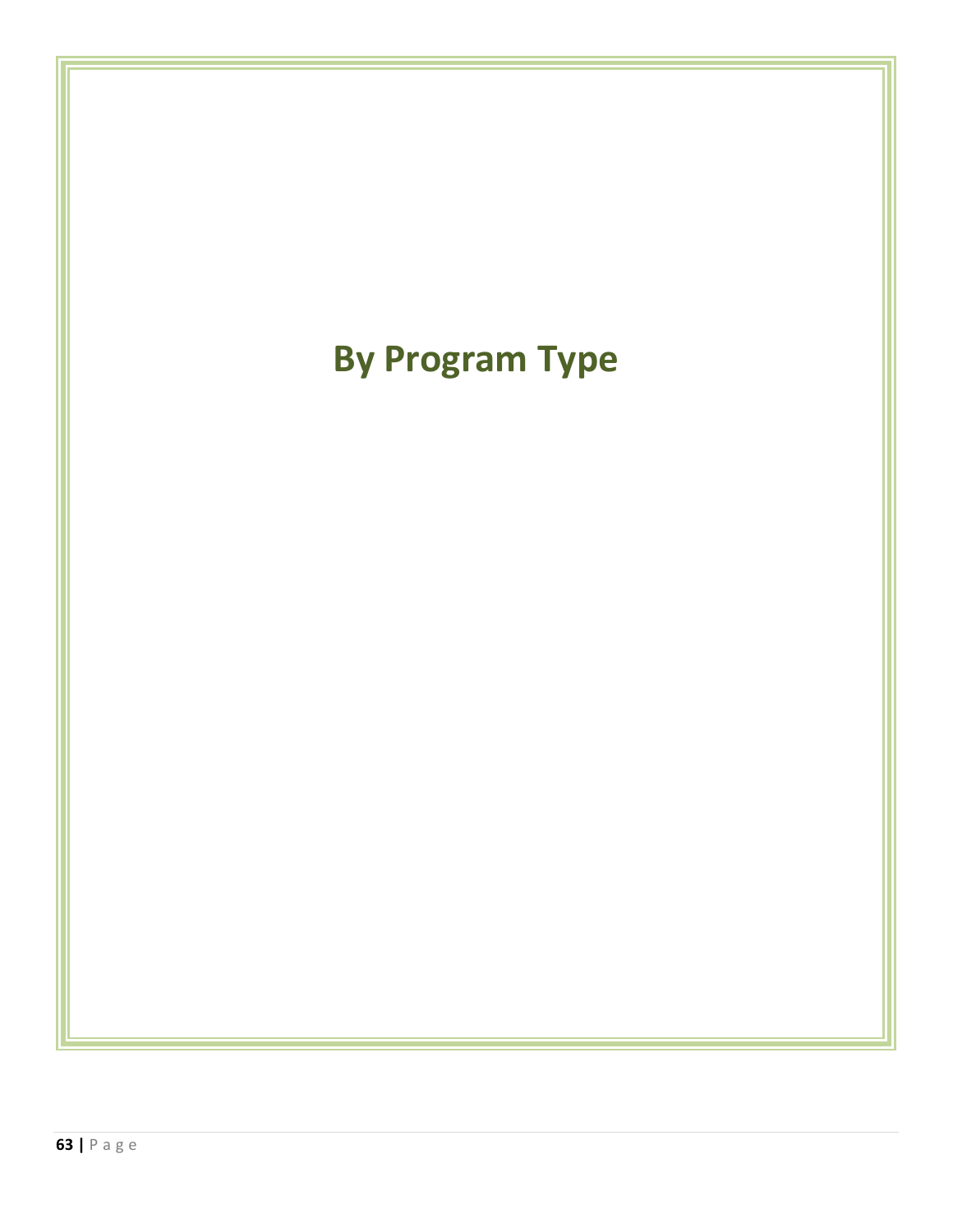### <span id="page-63-0"></span>**[Acute Care Family Support](#page-63-0)**

*The Acute Care Family Support Project is targeted to families with an adult member who is experiencing a psychiatric crisis and is being assessed in a Screening Center or Affiliated Emergency Service. They provide onsite or offsite support to the family while their loved one is being assessed, educate them regarding services/treatment in an acute care setting, including the commitment process, and link them to existing family support in the community. Family may also include significant others and primary caretakers.*

| <b>Atlantic County</b>                               | <b>Bergen County</b>                        |
|------------------------------------------------------|---------------------------------------------|
| Mental Health Association of Atlantic County         | Comprehensive Behavioral Healthcare         |
| 4 East Jimmie Leeds Road - Suite 3                   | 395 Main Street                             |
| Galloway, NJ 08205                                   | Hackensack, NJ 07601                        |
| (609) 652-3800                                       | (291) 646-0333                              |
| <b>Camden County</b>                                 | <b>Cape May County</b>                      |
| Mental Health Association in Southwestern New Jersey | Acenda, Inc.                                |
| 217 Black Horse Pike                                 | 1129 Route 9 South - Suite 1                |
| Haddon Heights, NJ 08035                             | Cape May Court House, NJ 08210              |
| (856) 522-0639, Ext. 201                             | (609) 778-6136                              |
|                                                      |                                             |
| <b>Essex County</b>                                  | <b>Hudson County</b>                        |
| Mental Health Association of Essex and Morris County | Jersey City Medical Center                  |
| 33 South Fullerton Avenue                            | 355 Grand Street                            |
| Montclair, NJ 07042                                  | Jersey City, NJ 07302                       |
| (973) 509-9777                                       | (201) 915-2268                              |
|                                                      |                                             |
| <b>Hunterdon County</b>                              | <b>Middlesex County</b>                     |
| <b>Hunterdon Medical Center</b>                      | Rutger's University Behavioral Health Care  |
| 2100 Wescott Drive                                   | 671 Hoes Lane                               |
| Flemington, NJ 08822                                 | Piscataway, NJ 08855                        |
| (908) 788-6401                                       | (732) 235-6184                              |
| <b>Monmouth County</b>                               | <b>Passaic County</b>                       |
| <b>Monmouth Medical Center</b>                       | Mental Health Association in Passaic County |
| 300 Second Avenue                                    | 404 Clifton Avenue                          |
| Long Branch, NJ 07740                                | Clifton, NJ 07011                           |
| (732) 923-6999                                       | (973) 478-4444                              |
|                                                      |                                             |
| <b>Union County</b>                                  |                                             |
| Mental Health Association in New Jersey              |                                             |
| <b>Union County Office</b>                           |                                             |
| 88 Pompton Avenue                                    |                                             |
| Verona, NJ 07044                                     |                                             |
| (973) 571-4100, Ext. 116                             |                                             |
|                                                      |                                             |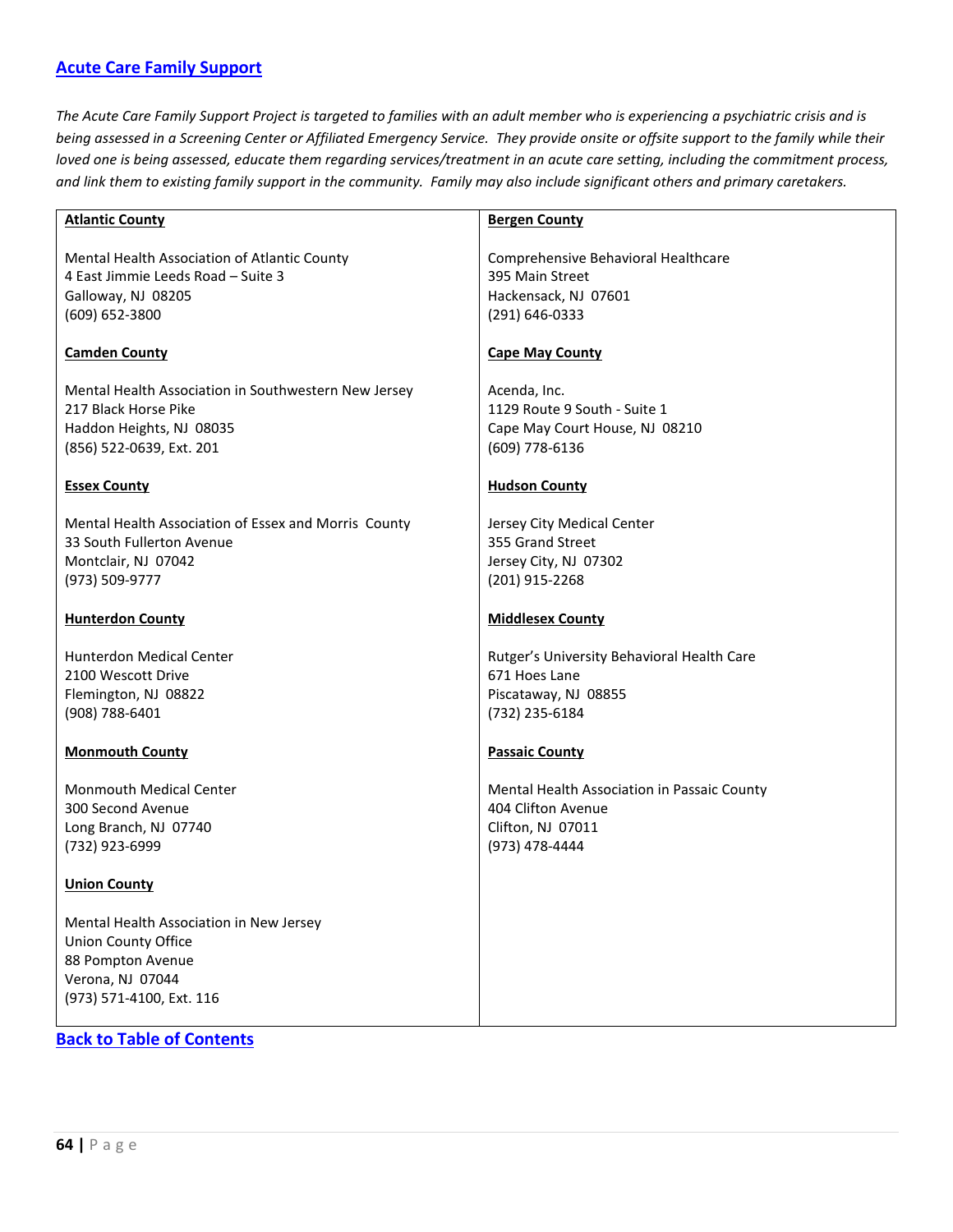### <span id="page-64-0"></span>**[Co-occurring Mental Health & Substance Abuse Treatment Services](#page-64-0)**

*The co-occurring outpatient programs are licensed to provide mental health outpatient treatment. The program provides outpatient services for individuals dealing with both mental health and substance use disorders, which include weekly, hour-long individuals, family and group sessions along with psychiatric evaluations and individualized medication management.*

| Inspira Health Network         | Inspira Health Network         |
|--------------------------------|--------------------------------|
| 333 Irving Avenue              | 537 North Broad Street         |
| Bridgeton, NJ 08302            | Woodbury, NJ 08096             |
| (856) 575-4111 (ACCESS CENTER) | (856) 575-4111 (ACCESS CENTER) |
|                                |                                |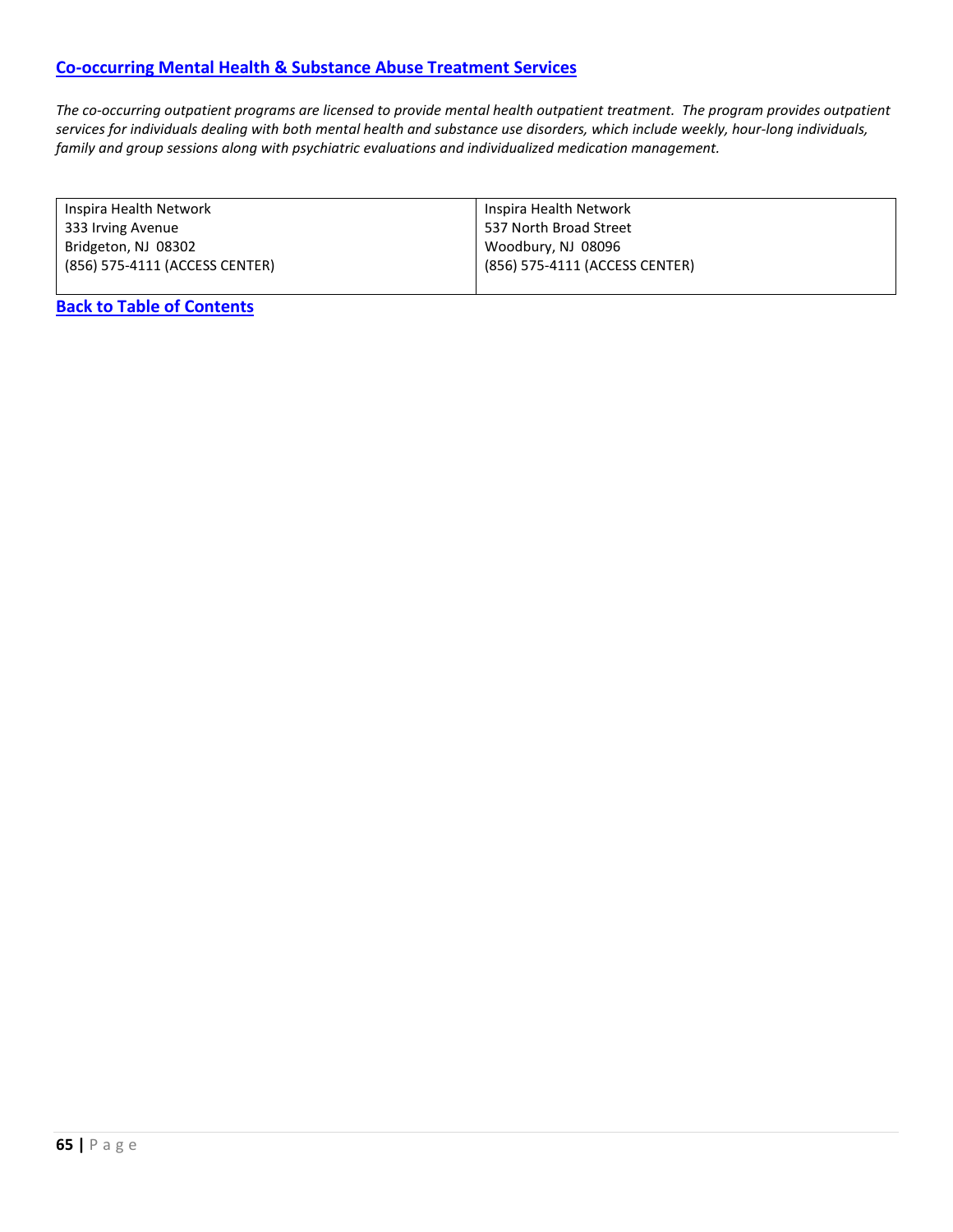<span id="page-65-0"></span>*A body of 7-12 County residents appointed by the County's board of chosen freeholders that reviews progress in the development of comprehensive community mental health services in the County and makes recommendations to the local agencies, the community mental health board, and the Department of Human Services.*

| County of Atlantic                                                   | <b>Bergen County</b>                                       |
|----------------------------------------------------------------------|------------------------------------------------------------|
| 101 South Shore Road                                                 | One Bergen County Plaza                                    |
| Northfield, NJ 08225                                                 | Hackensack, NJ 07601                                       |
| (609) 645-7700, ext. 4307                                            | (201) 634-2750                                             |
|                                                                      |                                                            |
| <b>Burlington County Human Services</b>                              | Camden County Mental Health Administrator   Alcohol &      |
| 795 Woodlane Road                                                    | Drug Director                                              |
| Mount Holly, NJ 08060                                                | Office of Mental Health & Addiction                        |
| (609) 265-5545                                                       | Department of Health & Human Services                      |
|                                                                      |                                                            |
|                                                                      | 512 Lakeland Rd, 1st Floor                                 |
| Cape May County Department of Human Services                         | Blackwood, NJ 08012                                        |
| 4 Moore Road                                                         | (856) 374-6320                                             |
| Cape May Court House, NJ 08210                                       |                                                            |
| $(609)$ 465-1055                                                     | <b>Cumberland County Department of Human Services</b>      |
|                                                                      | 790 East Commerce Street                                   |
| County of Essex                                                      | Bridgeton, NJ 08302                                        |
| Office of Mental Health                                              | (856) 459-3080                                             |
| 204 Grove Avenue                                                     |                                                            |
| Cedar Grove, NJ 07009                                                | Gloucester County Mental Health Board                      |
| (973) 571-2821                                                       | 115 Budd Boulevard                                         |
|                                                                      | West Deptford, NJ 08096                                    |
| Hudson County Dept. of Health & Human Services                       | (856) 384-6889                                             |
| 595 County Avenue - Bldg. 2                                          |                                                            |
| Secaucus, NJ 07094                                                   | Hunterdon County Department of Human Services              |
| (201) 369-5280, ext. 4250                                            | 8 Gauntt Place                                             |
|                                                                      | Flemington, NJ 08822-2900                                  |
| Mercer County Division of Mental Health                              | (908) 788-1372                                             |
| Department of Human Services                                         |                                                            |
| 640 South Broad Street                                               | Middlesex County Division of Addictions & Mental           |
| Trenton, NJ 08650                                                    | <b>Health Planning</b>                                     |
| (609) 989-6529                                                       | Middlesex Co. Administration Bldg.                         |
|                                                                      | 75 Bayard Street                                           |
|                                                                      |                                                            |
| Monmouth County Div. of Mental Health & Addiction<br><b>Services</b> | New Brunswick, NJ 08901                                    |
|                                                                      | (732) 745-4313                                             |
| 3000 Kozloski Road                                                   |                                                            |
| Freehold, NJ 07728                                                   | Morris County Department of Human Services                 |
| (732) 431-6451                                                       | 30 Schuyler Place                                          |
|                                                                      | Morristown, NJ 07960-0900                                  |
| <b>Ocean County Human Services</b>                                   | (732) 285-6852                                             |
| 1027 Hooper Avenue, Bldg. 2                                          |                                                            |
| Toms River, NJ 08754-2191                                            | Passaic County Dept. of Mental Health & Addiction Services |
| (732) 506-5374                                                       | 401 Grand Street, Room 417                                 |
|                                                                      | Paterson, NJ 07505                                         |
|                                                                      | (973) 881-2834                                             |
|                                                                      |                                                            |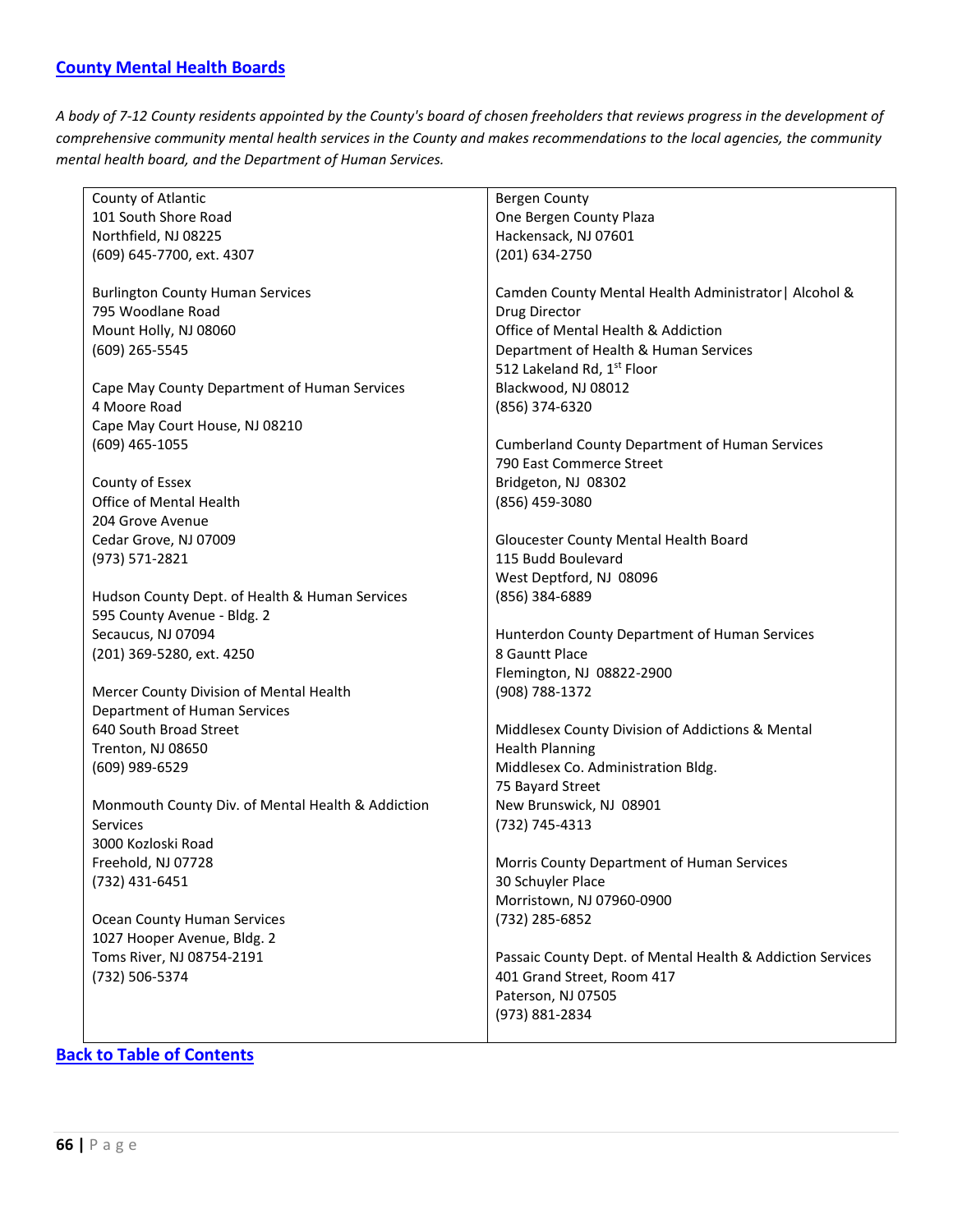# **[County Mental Health Boards](#page-65-0) (Continued)**

| Salem Co. Department of Health   | Somerset Co. Department of Human Services        |
|----------------------------------|--------------------------------------------------|
| 94 Market Street                 | 27 Warren Street                                 |
| Salem, NJ 08079                  | Somerset, NJ 08876                               |
| (856) 935-7510, ext. 8464        | (908) 704-6302                                   |
|                                  |                                                  |
| Union County Mental Health Board | Sussex County Div. of Community & Youth Services |
| DHS Division of Planning         | One Spring Street                                |
| 10 Elizabethtown Plaza           | Newton, NJ 07860                                 |
| Elizabeth, NJ 07207              | (973) 940-5200, ext. 1381                        |
| (908) 527-4846                   |                                                  |
|                                  | Warren Co. Department of Human Services          |
|                                  | 1 Shotwell Drive                                 |
|                                  | Belvidere, NJ 07823                              |
|                                  | (908) 475-6237                                   |
|                                  |                                                  |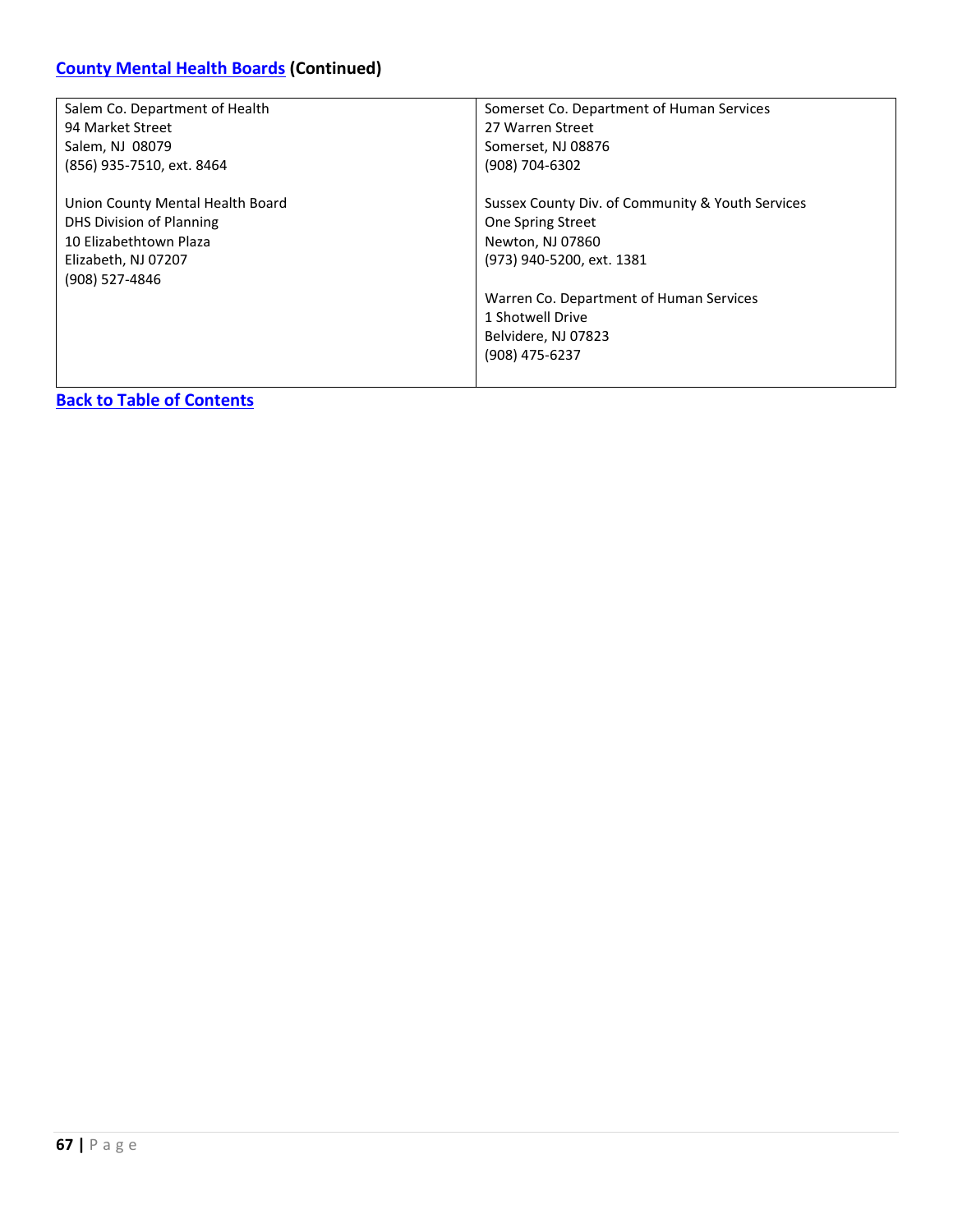### <span id="page-67-0"></span>**[Crisis Diversion](#page-67-0)**

*An intensive case management program designed to reduce unnecessary psychiatric hospitalizations. Crisis Diversion programs focus on assisting individuals in identifying and obtaining treatment goals, and providing support and linkages to the services than an individual needs to stay in their own environment and in the community.*

| Ocean Mental Health Services | Collaborative Support Program of NJ |
|------------------------------|-------------------------------------|
| 687 Route 9                  | 11 Spring St                        |
| Bayville, NJ 08721           | Freehold, NJ 07728                  |
| (732) 269-4849               | (732) 354-4403                      |
|                              |                                     |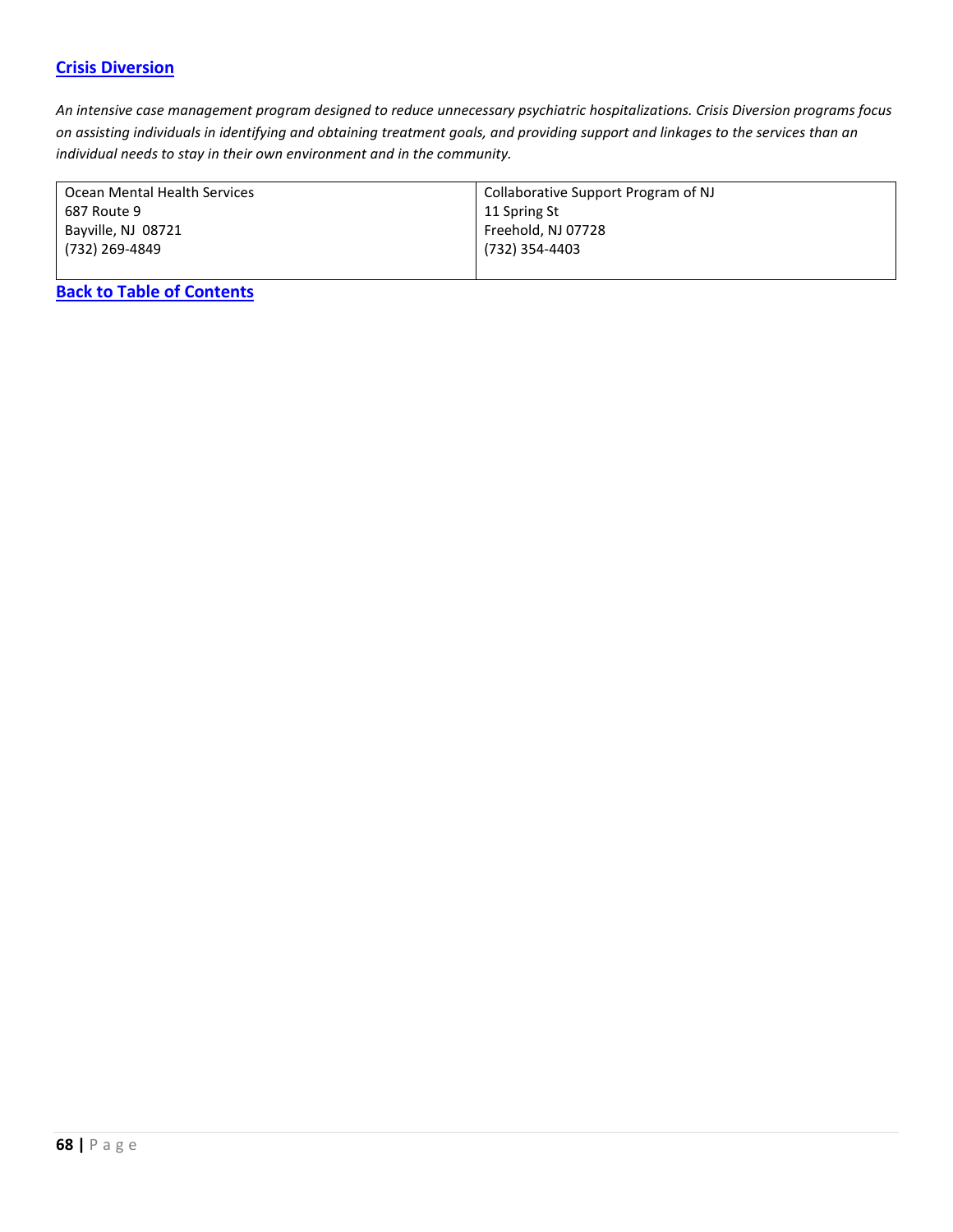### <span id="page-68-0"></span>**[Deaf Enhanced Screening Centers](#page-68-0)**

*All deaf and hard of hearing persons will be served on an equal basis at all DMHAS funded programs. A deaf enhanced emergency screening center has specially trained personnel and resources to assist in effective communication with deaf or hard of hearing clients or family members during a psychiatric crisis. When a deaf or hard of hearing person seeks service at any emergency screening center, they are offered the choice of receiving service at their local facility or being transferred to an enhanced center.*

| Atlanticare Regional Medical Center PIP | Capital Health, Fuld Campus                              |
|-----------------------------------------|----------------------------------------------------------|
| 1925 Pacific Avenue                     | 750 Brunswick Avenue                                     |
| Atlantic City, NJ 08401                 | Trenton, NJ 08638                                        |
| (609) 344-1118                          | (609) 396-4357                                           |
| Jersey City Medical Center              | Jefferson Health Hospital                                |
| 355 Grand Street                        | 2201 West Chapel Avenue                                  |
| Jersey City, NJ 07302                   | Cherry Hill, NJ 08002-0248                               |
| (201) 915-2210                          | $(856)$ 488-682                                          |
| <b>Monmouth Medical Center</b>          | Prime Healthcare Services St. Clares LLC dba St. Clare's |
| Southern Campus (Barnabas Health)       | Hospital                                                 |
| 600 River Avenue                        | 25 Pocono Road                                           |
| Lakewood, NJ 08701                      | Denville, NJ 07834                                       |
| (732) 886-4474                          | (973) 625-6150                                           |
| <b>Trinitas Regional Medical Center</b> |                                                          |
| 925 East Jersey Street                  |                                                          |
| Elizabeth, NJ 07201                     |                                                          |
| (908) 994-8131                          |                                                          |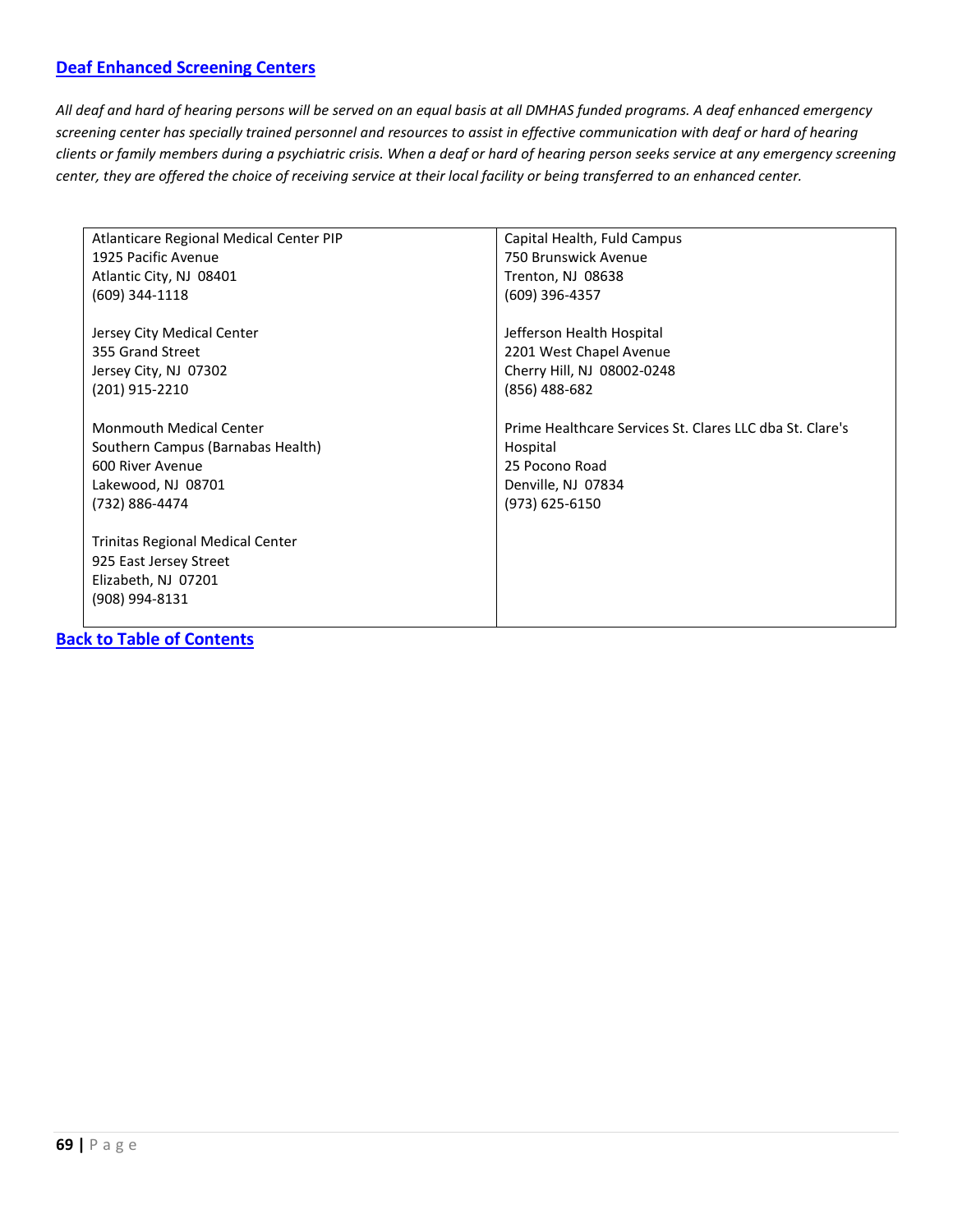### <span id="page-69-0"></span>**[Deaf Enhanced Short Term Care Facilities](#page-69-0)**

*All deaf and hard of hearing persons will be served on an equal basis at all DMHAS funded program. A deaf enhanced short term care facility has more experience and training in communication with the deaf. The deaf individual has the option of receiving service at the nearest STCF or electing to be transferred to a deaf enhanced short term care facility.*

| Atlanticare Regional Medical Center     | Capital Health, Fuld Campus                              |
|-----------------------------------------|----------------------------------------------------------|
| <b>Mainland Division</b>                | 750 Brunswick Avenue                                     |
| Jimmie Leeds Road                       | Trenton, NJ 08638                                        |
| Pomona, NJ 08240                        | (609) 394-6000                                           |
| (609) 652-3442                          |                                                          |
|                                         | Jefferson Health Hospital                                |
| Jersey City Medical Center              | 2201 West Chapel Avenue                                  |
| 395 Grand Street                        | Cherry Hill, NJ 08002-2048                               |
| Jersey City, NJ 07302                   | (856) 488-6827                                           |
| (201) 915-2349                          |                                                          |
|                                         | Prime Healthcare Services St. Clares LLC dba St. Clare's |
| <b>Trinitas Regional Medical Center</b> | Hospital                                                 |
| 655 East Jersey Street                  | 130 Powerville Road                                      |
| Elizabeth, NJ 07201                     | Boonton, NJ 07005                                        |
| <b>HOTLINE: (908) 351-6684</b>          | (973) 316-1905                                           |
| (908) 994-7202 / 7205 / 7250            |                                                          |
|                                         |                                                          |
|                                         |                                                          |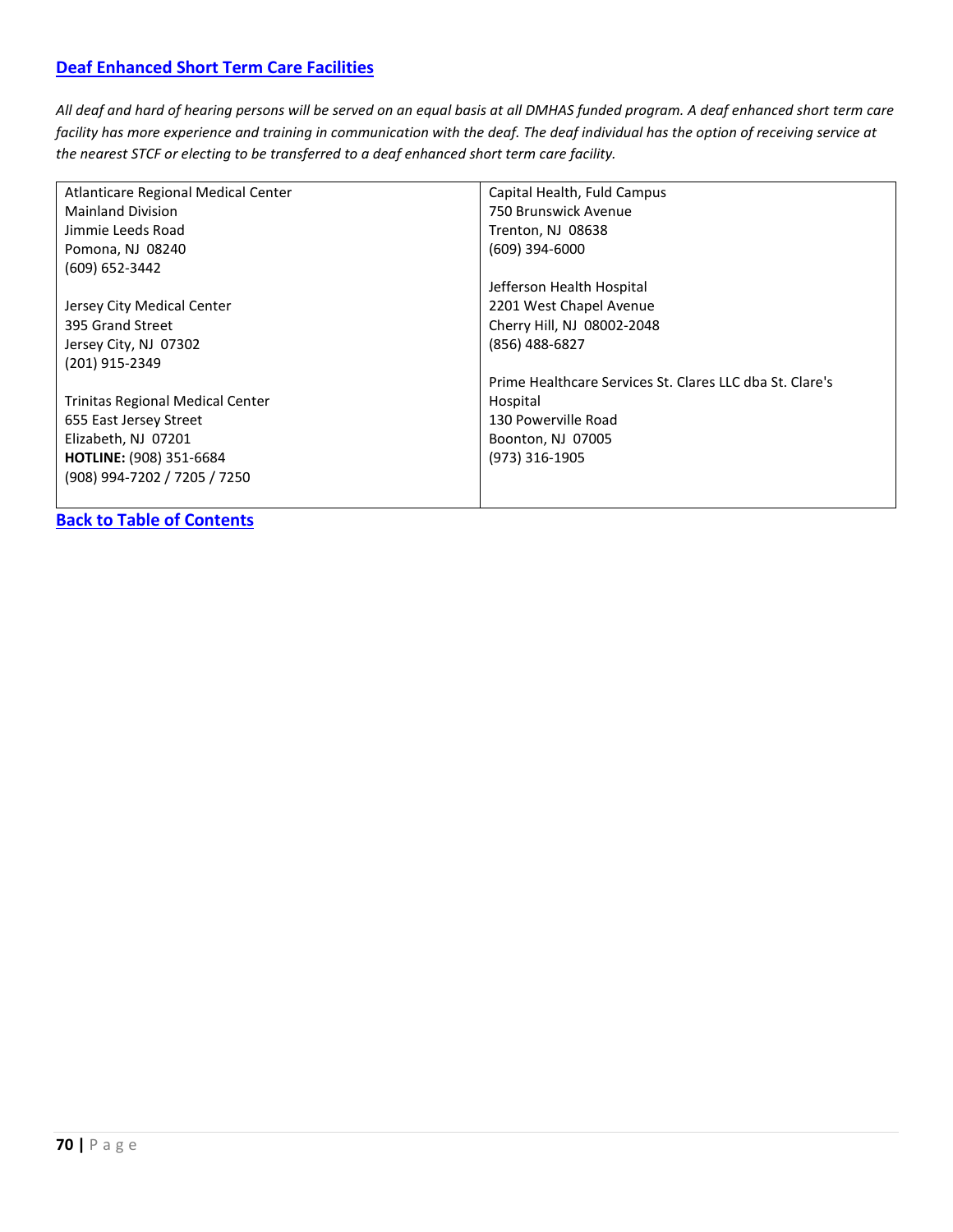### <span id="page-70-0"></span>**[Designated Screening Centers](#page-70-0)**

*Screening Center - A public or private ambulatory care service designated by the Commissioner, which provides mental health services including assessment, emergency and referral services to mentally ill persons in a specified geographical area. Screening is the process by which it is ascertained that the individual being considered for commitment meets the standards for both mental illness and dangerousness as defined in P.L. 1987,c.116 (N.J.S.A. 30.4-27.1 et seq.) and that all stabilization options have been explored or exhausted.*

| <b>ATLANTIC</b>                                         | <b>BERGEN</b>                                  |
|---------------------------------------------------------|------------------------------------------------|
| Primary Screening Center:                               | <b>Primary Screening Center:</b>               |
| Psychiatric Intervention Program @ Atlanticare Regional | Care Plus NJ, Inc. @ New Bridge Medical Center |
| <b>Medical Center</b>                                   | 230 East Ridgewood Avenue                      |
| 1925 Pacific Avenue                                     | Paramus, NJ 07652                              |
| Atlantic City, NJ 08401                                 | <b>HOTLINE:</b> (201) 262-4357                 |
| <b>HOTLINE:</b> (609) 344-1118                          |                                                |
|                                                         |                                                |

| <b>CAMDEN</b>                                                                                            | <b>BURLINGTON</b>                                                                                               |
|----------------------------------------------------------------------------------------------------------|-----------------------------------------------------------------------------------------------------------------|
| <b>Primary Screening Center:</b>                                                                         | <b>Primary Screening Center:</b>                                                                                |
| Oaks Integrated Care<br>2201 W. Chapel Avenue<br>Cherry Hill, NJ 08002<br><b>HOTLINE: (856) 428-4357</b> | <b>Legacy Treatment Services</b><br>218A Sunset Road<br>Willingboro, NJ 08046<br><b>HOTLINE:</b> (609) 835-6180 |

| <b>CAPE MAY</b>                                                                                                                             | <b>CUMBERLAND</b>                                                                                                                     |
|---------------------------------------------------------------------------------------------------------------------------------------------|---------------------------------------------------------------------------------------------------------------------------------------|
| <b>Primary Screening Center:</b>                                                                                                            | <b>Primary Screening Center:</b>                                                                                                      |
| Acenda, Inc. @ Cape Regional Medical Center<br>2 Stone Harbor Boulevard<br>Cape May Court House, NJ 08210<br><b>HOTLINE:</b> (609) 465-5999 | Cumberland Co. Guidance Center @ Inspira Health Network<br>333 Irving Avenue<br>Bridgeton, NJ 08302<br><b>HOTLINE:</b> (856) 455-5555 |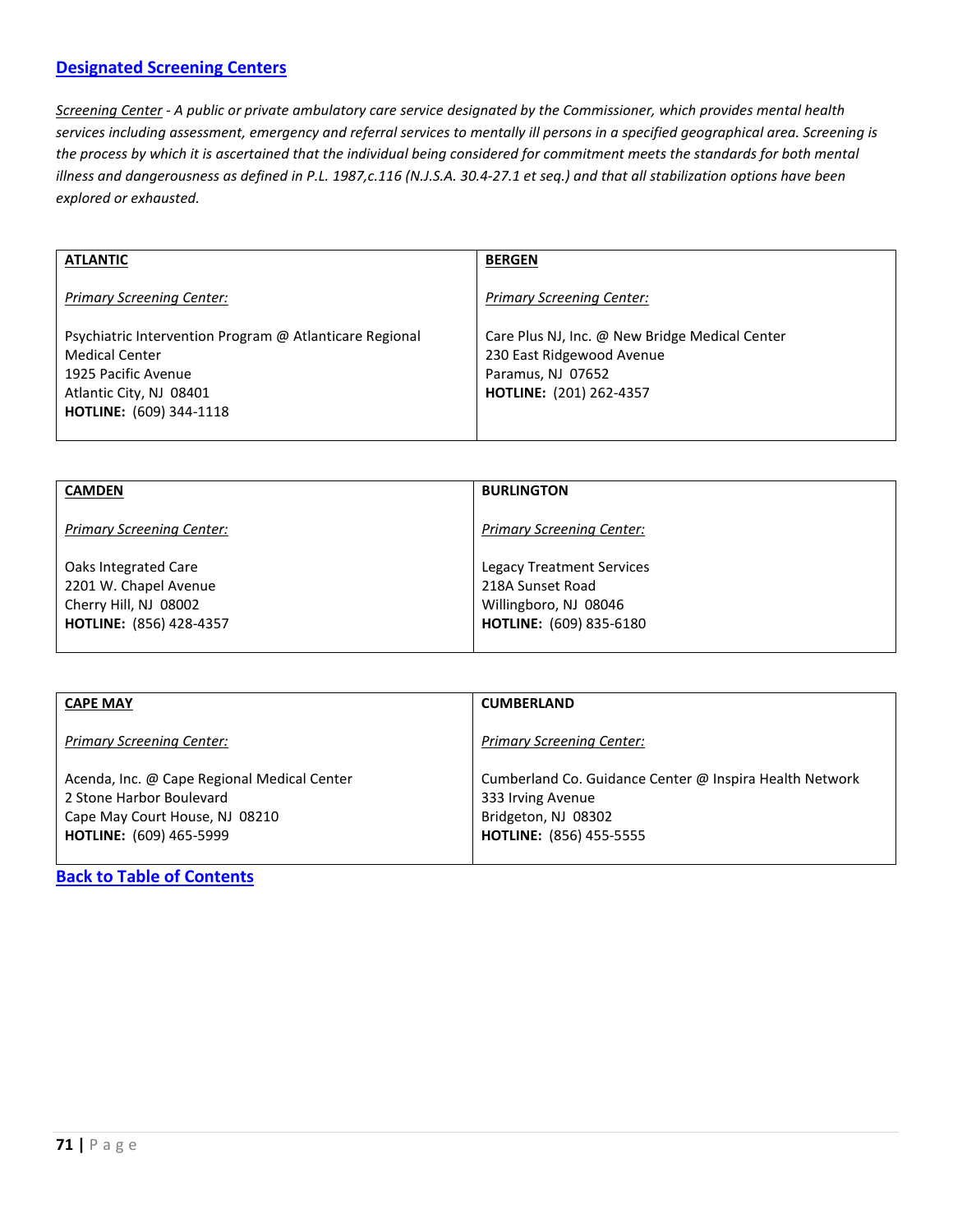| <b>ESSEX</b>                                                                                                                       | <b>GLOUCESTER</b>                                                                                          |
|------------------------------------------------------------------------------------------------------------------------------------|------------------------------------------------------------------------------------------------------------|
| <b>Primary Screening Centers:</b>                                                                                                  | <b>Primary Screening Center:</b>                                                                           |
| 1. Clara Maass Medical Center<br>1 Clara Maass Drive<br>Bellville, NJ 07109<br><b>HOTLINE:</b> (973) 844-4357                      | Acenda Integrated Health<br>42 South Delsea Drive<br>Glassboro, NJ 08028<br><b>HOTLINE:</b> (856) 845-9100 |
| 2. Newark Beth Israel Medical Center<br>201 Lyons Avenue<br>Newark, NJ 07112<br><b>HOTLINE:</b> (973) 926-7444                     |                                                                                                            |
| 3. Rutger's University Behavioral Health Care - Rutgers<br>150 Bergen Street<br>Newark, NJ 07101<br><b>HOTLINE:</b> (973) 623-2323 |                                                                                                            |

| <b>HUDSON</b>                                                                                                                                     | <b>HUNTERDON</b>                                                                                                                                        |
|---------------------------------------------------------------------------------------------------------------------------------------------------|---------------------------------------------------------------------------------------------------------------------------------------------------------|
| <b>Primary Screening Center:</b>                                                                                                                  | <b>Primary Screening Center:</b>                                                                                                                        |
| Jersey City Medical Center<br>355 Grand Street<br>Jersey City, NJ 07302<br>HOTLINE: (866) 367-6023 / (201) 915-2210<br><b>Emergency Services:</b> | <b>Hunterdon Medical Center</b><br><b>Emergency Services Behavioral Health</b><br>2100 Wescott Drive<br>Flemington, NJ 08822<br>HOTLINE: (908) 788-6400 |
| Hackensack UMC -Palisades Medical Center (AES)<br>7600 River Road<br>North Bergen, NJ 07047<br>HOTLINE: (201) 854-5760                            |                                                                                                                                                         |
| Christ Hospital (AES)<br>176 Palisade Avenue<br>Jersey City, NJ 07306<br>HOTLINE: (201) 795-8374                                                  |                                                                                                                                                         |
| Hoboken Medical Center<br>308 Willow Avenue<br>Hoboken, NJ 07030<br>HOTLINE: (201) 418-2090                                                       |                                                                                                                                                         |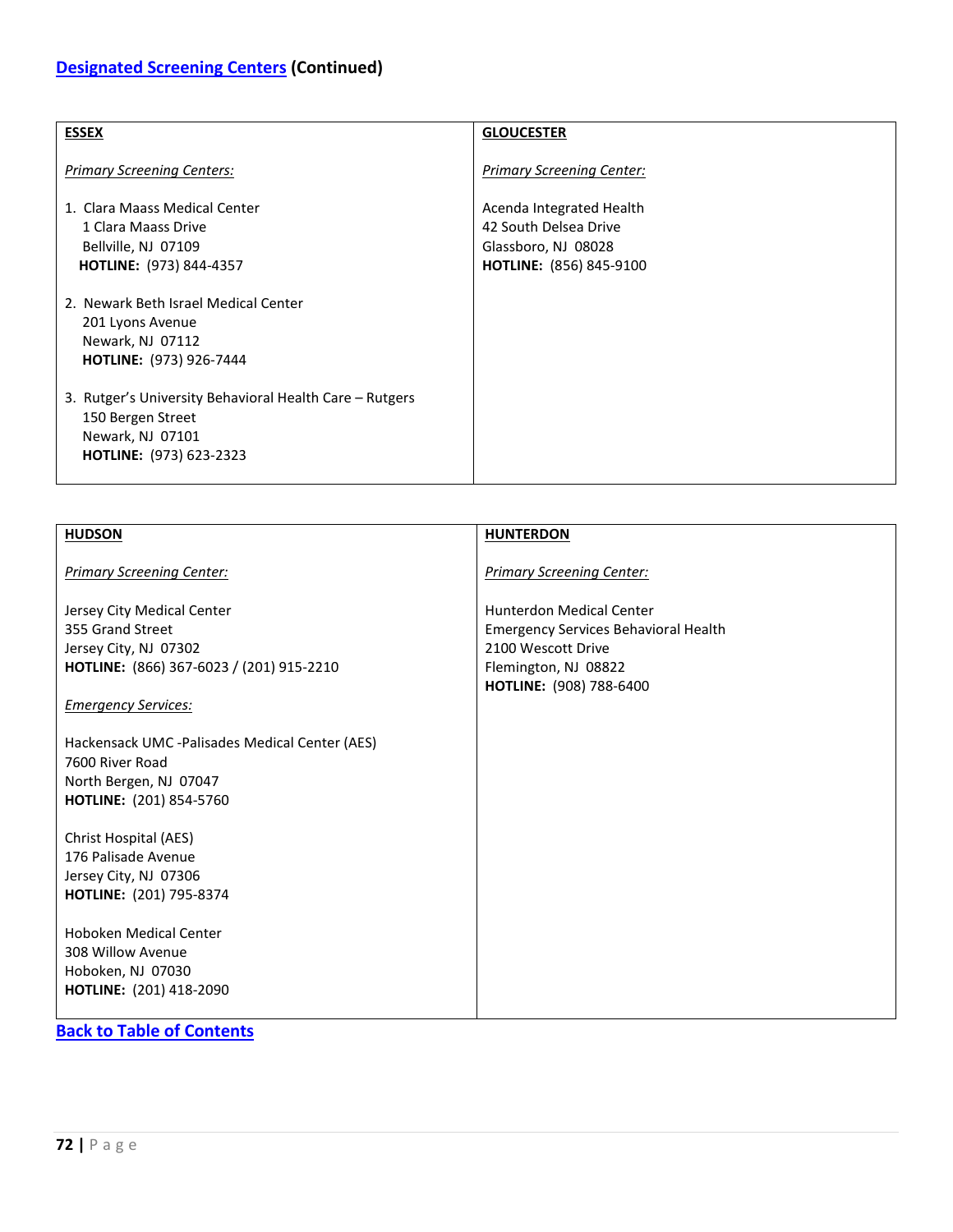## **[Designated Screening Centers](#page-70-0) (Continued)**

| <b>MERCER</b>                                                                       | <b>MIDDLESEX</b>                                                                    |
|-------------------------------------------------------------------------------------|-------------------------------------------------------------------------------------|
| <b>Primary Screening Center:</b>                                                    | <b>Primary Screening Center:</b>                                                    |
| Capital Health Regional Medical Center<br>750 Brunswick Avenue<br>Trenton, NJ 08638 | Rutger's University Behavioral Health Care<br>671 Hoes Lane<br>Piscataway, NJ 08855 |
| HOTLINE: (609) 396-4357 or (609) 989-7297                                           | HOTLINE: 1 (855) 515-5700 or 1 (732) 235-5700                                       |
|                                                                                     | Emergency Services Affiliated w/Screening Center:                                   |
|                                                                                     | Raritan Bay Medical Center PES                                                      |
|                                                                                     | 530 New Brunswick Avenue                                                            |
|                                                                                     | Perth Amboy, NJ 08861                                                               |
|                                                                                     | <b>HOTLINE: (732) 442-3794</b>                                                      |

| <b>MONMOUTH</b>                                          | <b>MORRIS</b>                                                     |
|----------------------------------------------------------|-------------------------------------------------------------------|
|                                                          |                                                                   |
| <b>Primary Screening Center:</b>                         | <b>Primary Screening Center:</b>                                  |
|                                                          |                                                                   |
| <b>Monmouth Medical Center</b>                           | Prime Healthcare Services St. Clares LLC dba St. Clare's          |
| 300 Second Avenue                                        | Hospital, Inc.                                                    |
| Long Branch, NJ 07740                                    | 25 Pocono Road                                                    |
| HOTLINE: (732) 923-6999                                  | Denville, NJ 07834                                                |
|                                                          | HOTLINE: (973) 625-6160                                           |
| <b>Emergency Services Affiliated w/Screening Center:</b> |                                                                   |
|                                                          | <b>Emergency Services Affiliated w/Screening Center:</b>          |
| <b>Central State Medical Center (AES)</b>                |                                                                   |
| 901 West Main Street                                     | Morristown Memorial Hospital (AES)                                |
| Freehold, NJ 07728                                       | 100 Madison Avenue                                                |
| HOTLINE: (732) 294-2595                                  | Morristown, NJ 07962                                              |
|                                                          | HOTLINE: (973) 540-0100                                           |
| Jersey Shore University Medical Center (AES)             |                                                                   |
| 1945 Corlies Avenue - Route 33                           | <b>Chilton Medical Center</b>                                     |
| Neptune, NJ 07753                                        | 97 West Parkway                                                   |
| <b>HOTLINE:</b> (732) 776-4555                           | Pompton Plains, NJ 07444                                          |
|                                                          | HOTLINE: (973) 831-5078                                           |
| <b>Riverview Medical Center(AES)</b>                     |                                                                   |
| 1 Riverview Plaza                                        | <b>Wellness and Recovery Center:</b>                              |
| Red Bank, NJ 07701                                       |                                                                   |
| <b>HOTLINE:</b> (732) 219-5325                           | Prime Healthcare Services St. Clares LLC dba St. Clare's Hospital |
|                                                          | <b>Behavioral Health Services</b>                                 |
|                                                          | 4 Pocono Road                                                     |
|                                                          | Denville, NJ 07834                                                |
|                                                          | TOLL-FREE: (888) 476-2660                                         |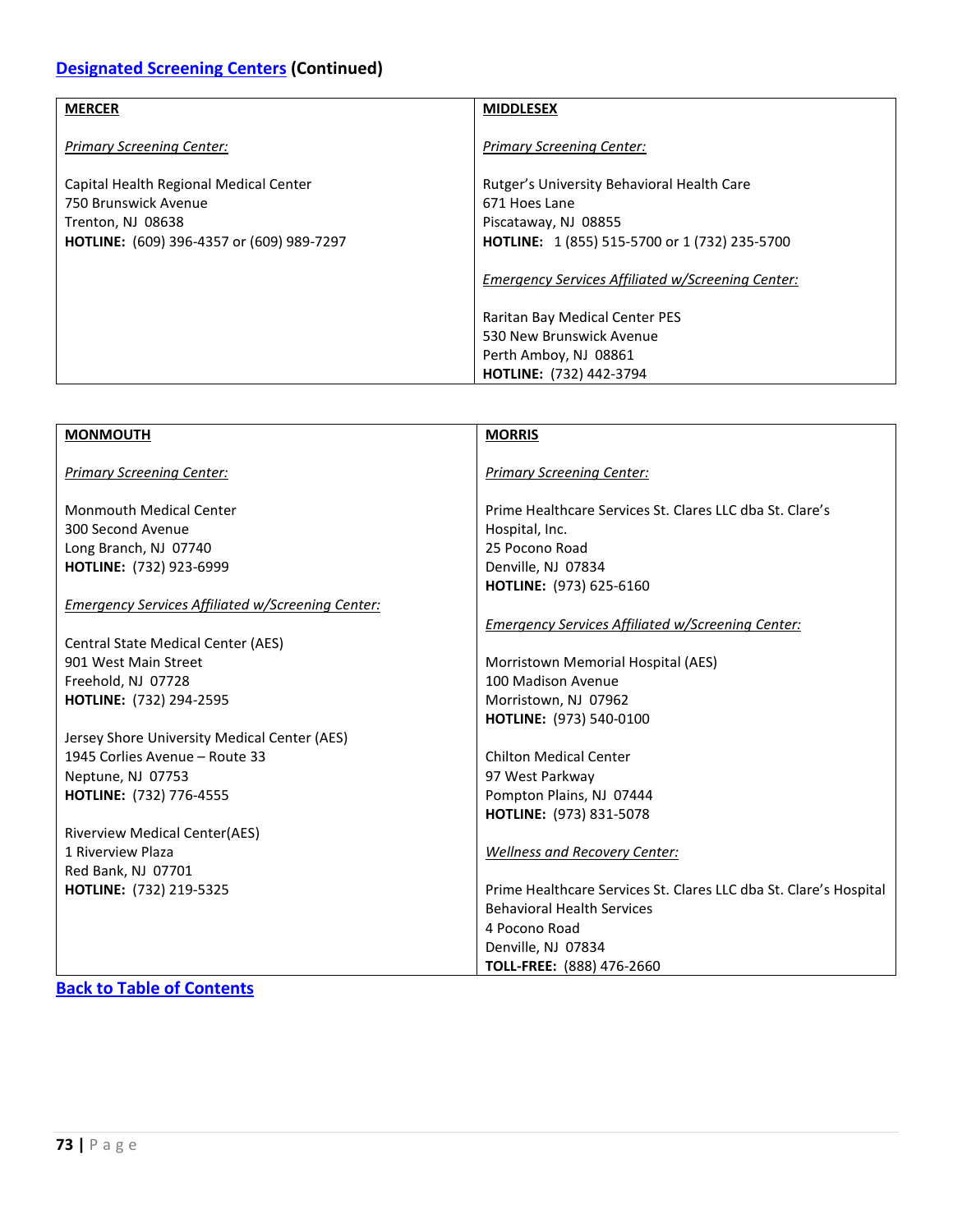### **[Designated Screening Centers](#page-70-0) (Continued)**

| <b>OCEAN</b>                                            | <b>PASSAIC</b>                                          |
|---------------------------------------------------------|---------------------------------------------------------|
| <b>Primary Screening Center:</b>                        | <b>Primary Screening Center:</b>                        |
| Monmouth Medical Center                                 | St. Joseph's Hospital Healthcare System                 |
| Southern Campus (Barnabas Health)<br>600 River Avenue   | Psychiatric Emergency Screening Unit<br>703 Main Street |
| Lakewood, NJ 08701                                      | Paterson, NJ 07514                                      |
| <b>HOTLINE:</b> (732) 886-4474 or (866) 904-4474        | <b>HOTLINE: (973) 754-2230</b>                          |
| Community Resource for Emergency Support and Treatment: | Emergency Services Affiliated w/Screening Center:       |
| Ocean Mental Health Services                            | St. Joseph's Hospital Healthcare System                 |
| 1376 Route 9                                            | 703 Main Street                                         |
| Toms River, NJ 08753                                    | Paterson, NJ 07514                                      |
| <b>HOTLINE: (732) 240-3760</b>                          | <b>HOTLINE: (973) 754-2230</b>                          |

| <b>SALEM</b>                                                                                                                                | <b>SOMERSET</b>                                                                                                 |
|---------------------------------------------------------------------------------------------------------------------------------------------|-----------------------------------------------------------------------------------------------------------------|
| <b>Primary Screening Center:</b>                                                                                                            | <b>Primary Screening Center:</b>                                                                                |
| Healthcare Commons, Inc. @ Memorial Hospital of Salem<br>County<br>310 Woodstown Road<br>Salem, NJ 08079<br><b>HOTLIINE: (856) 299-3001</b> | Bridgeway Rehabilitation Inc.<br>282 East Main Street<br>Somerville, NJ 08876<br><b>HOTLINE: (908) 526-4100</b> |

<span id="page-73-0"></span>

| <b>SUSSEX</b>                           | <b>UNION</b>                                             |
|-----------------------------------------|----------------------------------------------------------|
|                                         |                                                          |
| <b>Primary Screening Center:</b>        | <b>Primary Screening Center:</b>                         |
|                                         |                                                          |
| Newton Medical Center                   | Trinitas Regional Medical Center                         |
| 175 High Street                         | 655 East Jersey Street                                   |
| Newton, NJ 07860                        | Elizabeth, NJ 07206                                      |
| <b>HOTLINE:</b> (973) 383-0973          | <b>HOTLINE:</b> (908) 994-7131                           |
|                                         |                                                          |
| <b>WARREN</b>                           | <b>Emergency Services Affiliated w/Screening Center:</b> |
|                                         |                                                          |
| <b>Primary Screening Center:</b>        | Overlook Hospital (AES)                                  |
|                                         | 99 Beauvior Rd at Silvan Road                            |
|                                         |                                                          |
| Family Guidance Center of Warren County | Summit, NJ 07901                                         |
| 370 Memorial Parkway                    | <b>HOTLINE:</b> (973) 831-5078                           |
| Phillipsburg, NJ 08865                  |                                                          |
| HOTLINE: (908) 454-5141                 | RWJ University Hospital Rahway                           |
|                                         | 865 Stone Street                                         |
|                                         | Rahway, NJ 07065                                         |
|                                         | HOTLINE: (732) 381-4949 or (732) 499-6165                |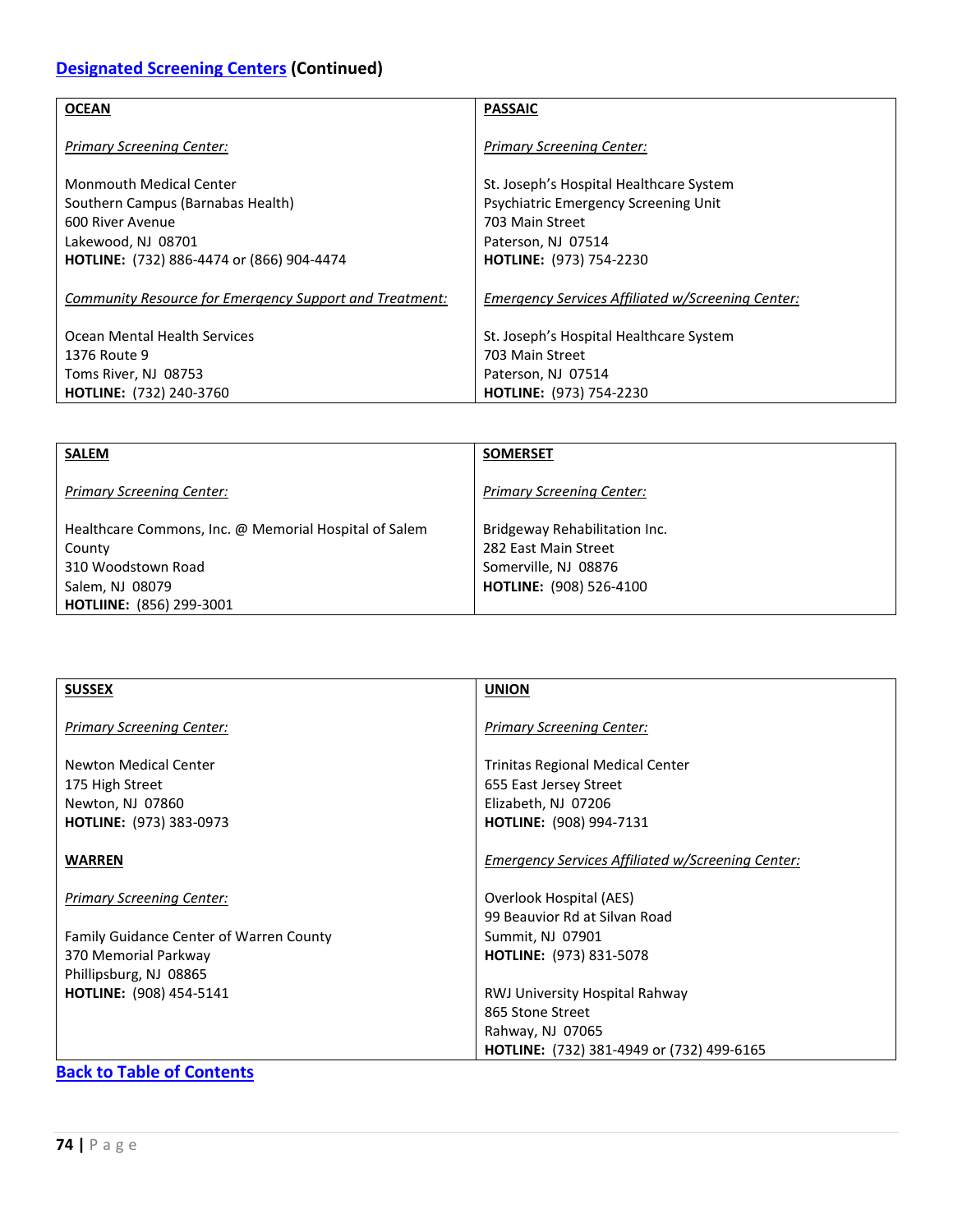*Short term, mental health services for adults who are experiencing significant emotional or psychiatric distress and are in need of immediate intervention. Early Intervention Support Services offers crisis intervention and crisis stabilization services in a setting that is an alternative to hospital based emergency room treatment. Outreach (non-office based) services are available.*

| Atlanticare Behavioral Health Services                            | Bridgeway, Inc.                                        |
|-------------------------------------------------------------------|--------------------------------------------------------|
| 13 N Hartford Avenue                                              | 152 Central Avenue                                     |
| Atlantic City, NJ 08401                                           | Jersey City, NJ 07306                                  |
| (866) 750-6612                                                    | (201) 885-2539                                         |
|                                                                   |                                                        |
| <b>Catholic Charities</b>                                         | Comprehensive Behavioral Health Services               |
| Diocese of Trenton                                                | <b>Wellness and Support Center</b>                     |
| 1225-1255 Whitehorse Mercerville Rd                               | 569 Broadway                                           |
| Building D, Suite 504-505                                         | Westwood, NJ 07675                                     |
| Trenton, NJ 08619                                                 | (201) 957-1800                                         |
| (609) 256-4200                                                    |                                                        |
|                                                                   | Oaks Integrated Care Inc.                              |
| <b>Monmouth Medical Center</b>                                    | 105 Manheim Avenue, Suites 10 & 12                     |
| West Side Plaza                                                   | Bridgeton, NJ 08302                                    |
| 3301 Highway 66                                                   | (856) 537-2310                                         |
| Building B, 1 <sup>st</sup> Floor                                 |                                                        |
| Neptune, New Jersey 07753                                         | Ocean Mental Health Services                           |
| (732) 922-1042                                                    | Community Resource for Emergency Support and Treatment |
|                                                                   | 409 Main Street                                        |
| Oaks Integrated Care                                              | Toms River, NJ 08753                                   |
| 2051 Springdale Road                                              | (732) 2400-3760 x509                                   |
| Cherry Hill, NJ 08003                                             |                                                        |
| (856) 254-3800                                                    | Rutger's University Behavioral Health Care             |
|                                                                   | 183 South Orange Avenue                                |
| Prime Healthcare Services St. Clares LLC dba St. Clare's Hospital | Newark, NJ 07103                                       |
| <b>Behavioral Health Services</b>                                 | (973) 972-6100                                         |
| Wellness and Recovery Center                                      |                                                        |
| 4 Pocono Road                                                     | Rutger's University Behavioral Health Care North       |
| Denville, NJ 07834                                                | 667 Hoes Lane West                                     |
| (973) 625-0096                                                    | Piscataway, NJ 08855                                   |
| Toll Free: (888) 476-2660                                         | (732) 235-4422                                         |
|                                                                   |                                                        |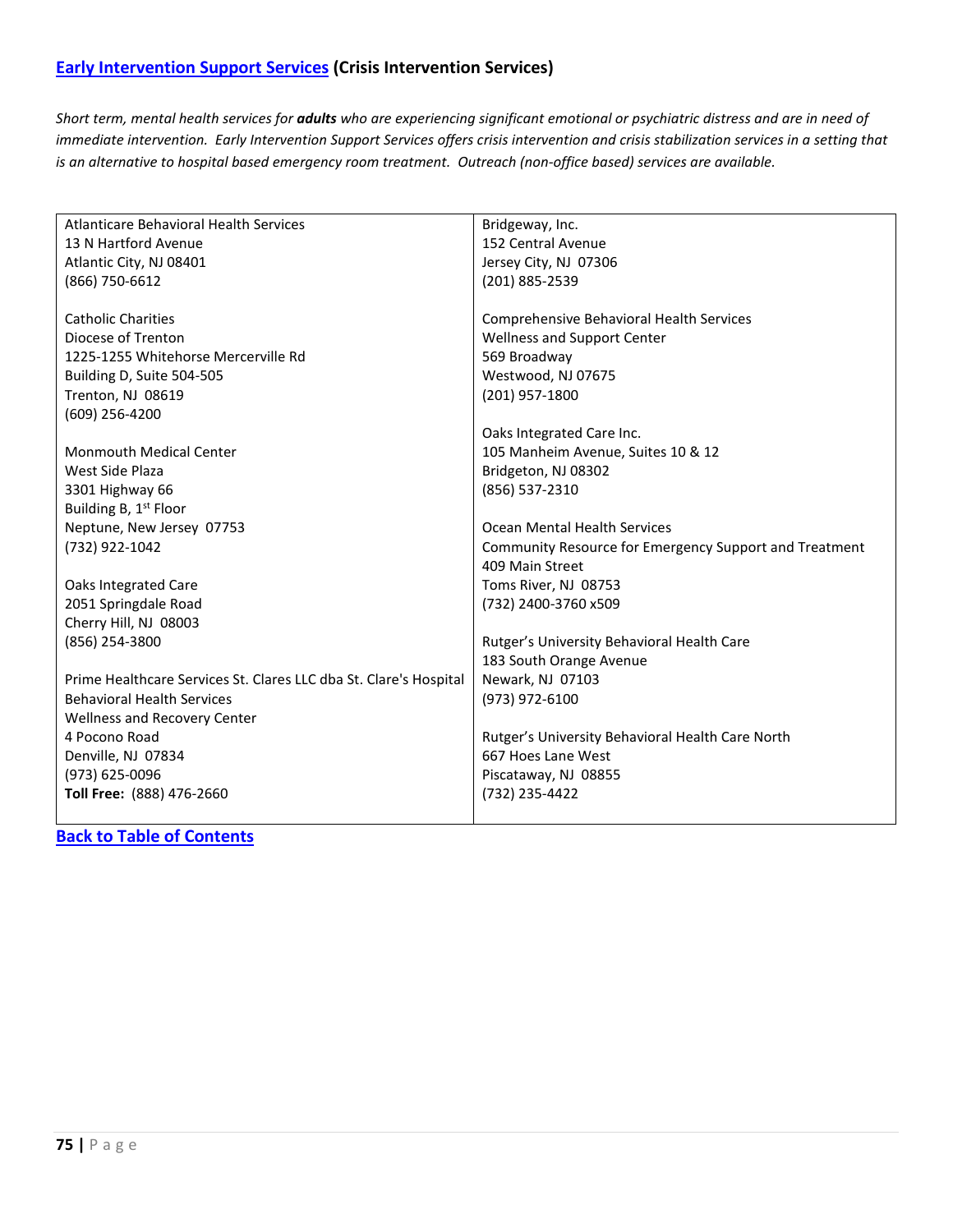### <span id="page-75-0"></span>**[Homeless Services](#page-75-0)**

*Services provided to individuals suffering from serious mental illness; or suffering from serious mental illness and from substance abuse; and are homeless or at imminent risk of becoming homeless.*

| <b>Bridgeway Rehabilitation Services</b>    | <b>Bridgeway Rehabilitation Services</b>     |
|---------------------------------------------|----------------------------------------------|
| 265 West Grand Street                       | 93 Stickles Pond Road                        |
| Elizabeth, NJ 07202                         | Newton, NJ 07860                             |
| (908) 289-7330                              | (973) 383-8670                               |
|                                             |                                              |
| Catholic Charities - Diocese of Metuchen    | Acenda, Inc.                                 |
| 26 Safran Avenue                            | 1129 Route 9 South                           |
|                                             |                                              |
| Edison, NJ 08817                            | Cape May Courthouse, NJ 08210                |
| (732) 738-1323                              | $(609) 886 - 6200$                           |
|                                             |                                              |
| Comprehensive Behavioral Healthcare, Inc.   | <b>Cumberland County Guidance Center</b>     |
| 25 East Salem Street, 2 <sup>nd</sup> Floor | 2038 Carmel Road                             |
| Hackensack, NJ 07601                        | Millville, NJ 08332                          |
| (201) 935-3322                              | (856) 825-6810                               |
|                                             |                                              |
| <b>Healthcare Commons</b>                   | Jersey City Medical Center                   |
| <b>Family Health Services</b>               | 953 Garfield Avenue $-1$ <sup>st</sup> Floor |
| 500 Pennsville-Auburn Road                  | Jersey City, NJ 07304                        |
| Carney's Point, NJ 08069                    | (201) 915-2980                               |
| (856) 299-3200                              |                                              |
|                                             |                                              |
|                                             | <b>Legacy Treatment Services</b>             |
| Jewish Family Services of Atlantic County   | 1289 Route 38, Suite 200                     |
| 607 North Jerome Avenue                     | Hainesport, NJ 08036                         |
| Margate, NJ 08402                           | (609) 261-7672, ext. 3201                    |
| (609) 822-1108                              |                                              |
|                                             | Mental Health Association of Monmouth County |
| Mental Health Association of Morris County  | 119 Ave @ the Commons - Suite 5              |
| 100 Route 46 - Bldg. C                      | Shrewsbury, NJ 07701                         |
| Mountain Lakes, NJ 07046                    | (732) 542-6422                               |
| (973) 334-3496                              |                                              |
|                                             |                                              |
|                                             |                                              |
|                                             |                                              |
|                                             |                                              |
|                                             |                                              |
|                                             |                                              |
|                                             |                                              |
|                                             |                                              |
|                                             |                                              |
|                                             |                                              |
|                                             |                                              |
|                                             |                                              |
|                                             |                                              |
|                                             |                                              |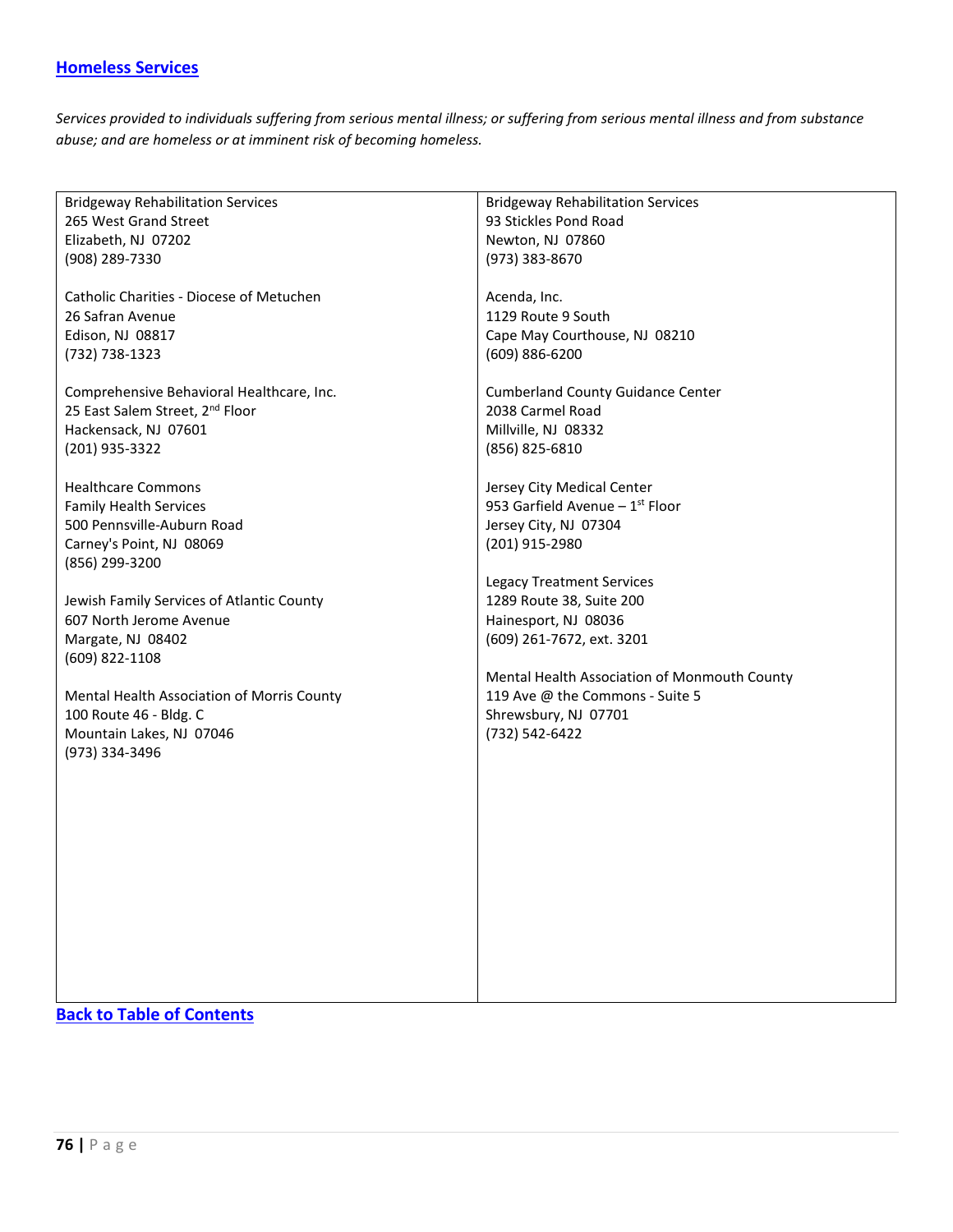### **[Homeless Services](#page-75-0) (Continued)**

| Acenda, Inc.                            | Oaks Integrated Care                       |
|-----------------------------------------|--------------------------------------------|
| 1070 Main Street                        | 31 Lexington Avenue                        |
| Sewell, NJ 08080                        | Ewing, NJ 08618                            |
| (856) 256-3320                          | (609) 583-1900                             |
|                                         |                                            |
| Oaks Integrated Care                    | Ocean Mental Health Services, Inc.         |
| 499 Cooper Landing Road                 | 687 Route 9                                |
| Cherry Hill, NJ 08034                   | Bayville, NJ 08721                         |
| (856) 428-1300                          | (732) 269-4849                             |
|                                         |                                            |
| Project Live, Inc.                      | Preferred Behavioral Health of NJ          |
| 465-475 Broadway                        | 725 Airport Road - CN 2036                 |
| Newark, NJ 07104                        | Lakewood, NJ 08701                         |
| (973) 481-1211                          | (732) 367-2665                             |
|                                         |                                            |
| Richard Hall CMHC Project               | South Jersey Behavioral Health             |
| 500 North Bridge Street                 | Resources, Inc.                            |
| Bridgewater, NJ 08807                   | 400 Market Street                          |
| (908) 253-3128                          | Camden, NJ 08102                           |
|                                         | (856) 361-2700                             |
| St. Joseph's Regional Medical Center    |                                            |
| 645 Main Street - 2 <sup>nd</sup> Floor | Rutger's University Behavioral Health Care |
| Paterson, NJ 07503                      | 151 Centennial Avenue                      |
| (973) 754-4781                          | Piscataway, NJ 08855                       |
|                                         | (732) 235-6184                             |
|                                         |                                            |
|                                         |                                            |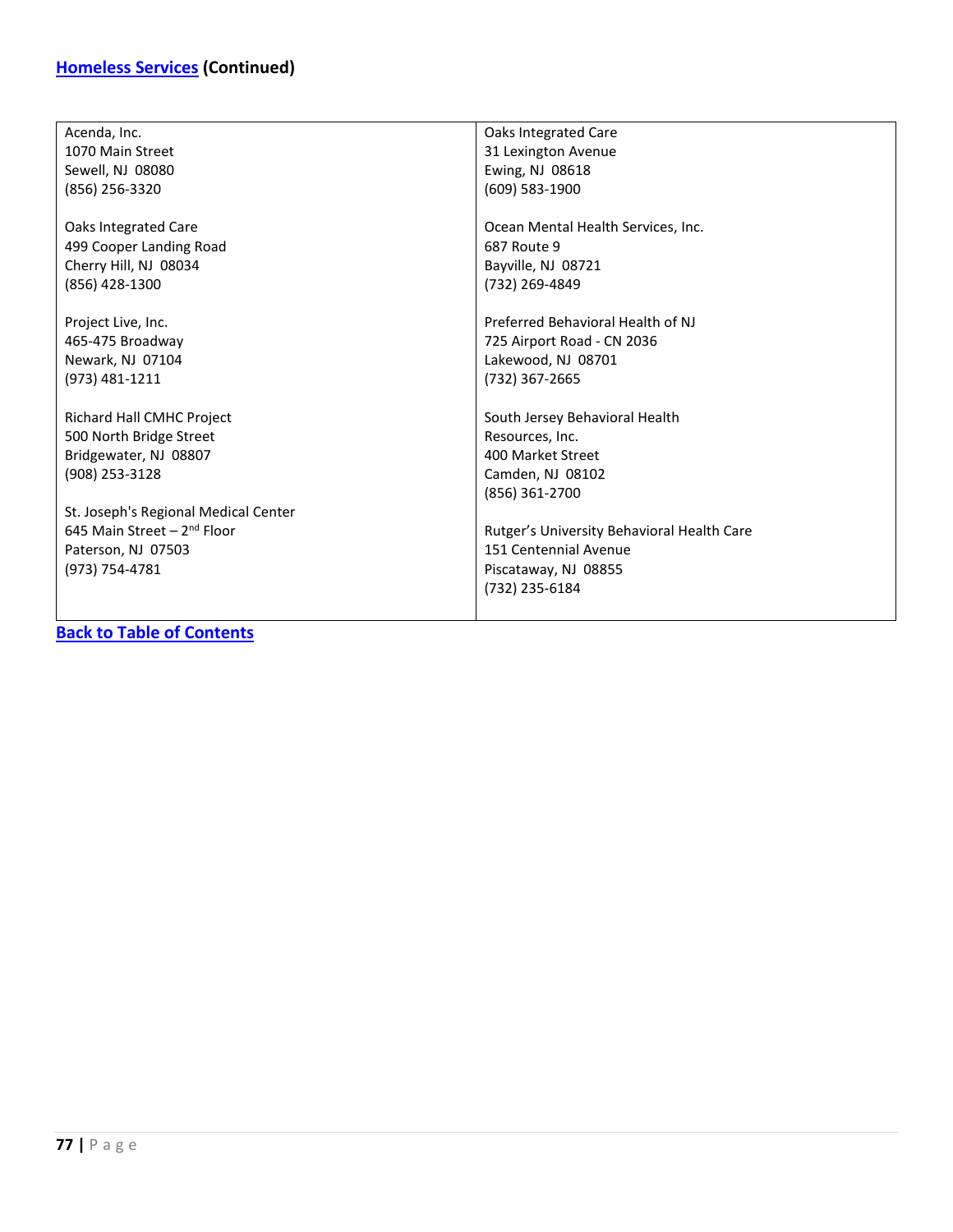### <span id="page-77-0"></span>**[Integrated Case Management Services \(ICMS\)](#page-77-0)**

*Consumer-centered services provided predominantly off-site in the consumer's natural environment. Personalized, collaborative and flexible outreach services are designed to engage, support and integrate consumers, 18 years of age or older who are severely and persistently mentally ill, into the community of their choice and facilitate access to needed mental health, medical, social, educational, vocational, housing and other services and resources.*

| Bridgeway                                          | Acenda, Inc.                             |
|----------------------------------------------------|------------------------------------------|
| 93 Stickles Pond Road                              | 1129 Route 9 South                       |
| Newton, NJ 07860                                   | Cape May Court House, NJ 08210           |
| (973) 383-8670                                     | (609) 463-9312                           |
|                                                    |                                          |
| Care Plus Center for Primary and Behavioral Health | <b>Cumberland County Guidance Center</b> |
| ICMS & Jail Diversion Program                      | 425 Bank Street                          |
| 611 Route 46 West, Suite 100                       | Bridgeton, NJ 08302                      |
| Hasbrouck Heights, NJ 07604                        | (856) 455-8316, ext. 201                 |
| (201) 478-4162                                     |                                          |
|                                                    | Easter Seal Society of N.J.              |
|                                                    |                                          |
| <b>CPC Behavioral Healthcare</b>                   | <b>Hunterdon County</b>                  |
| 22 Court Street                                    | 200 Route 31 North - Suite 115           |
| Freehold, NJ 07728                                 | Flemington, NJ 08822                     |
| (732) 780-2012                                     | (908) 788-7580, ext. 624                 |
|                                                    |                                          |
| Easter Seal Society of N.J.                        | Easter Seal Society of N.J.              |
| 1 Kimberly Road                                    | <b>Warren County</b>                     |
| East Brunswick, NJ 08816                           | 2083 Route 57                            |
| (732) 257-6662                                     | Washington, NJ 07882                     |
|                                                    | (908) 689-6600                           |
| Easter Seal Society of N.J.                        |                                          |
| Somerset County                                    | Jersey City Medical Center               |
| 245 US Highway 22, Suite 107                       | 395 Grand Street                         |
| Bridgewater, NJ 08876                              | Jersey City, NJ 07304                    |
| (908) 722-4300                                     | (201) 915-2885                           |
|                                                    |                                          |
| Jewish Family Services of Atlantic Co.             | <b>Healthcare Commons</b>                |
| 607 North Jerome Avenue                            | <b>Family Health Services</b>            |
| Margate, NJ 08402                                  | 500 Pennsville-Auburn Road               |
| (609) 822-1108                                     | Carney's Point, NJ 08609                 |
|                                                    |                                          |
| Mental Health Association of Essex Co.             | (856) 299-3200, ext. 431                 |
|                                                    |                                          |
| 60 Evergreen Place - Suite 402                     | Mental Health Association of Morris Co.  |
| East Orange, NJ 07017                              | 100 Route 46E - Bldg. C                  |
| (973) 6769111                                      | Mountain Lakes, NJ 07046                 |
|                                                    | (973) 334-3496                           |
|                                                    |                                          |
|                                                    |                                          |
|                                                    |                                          |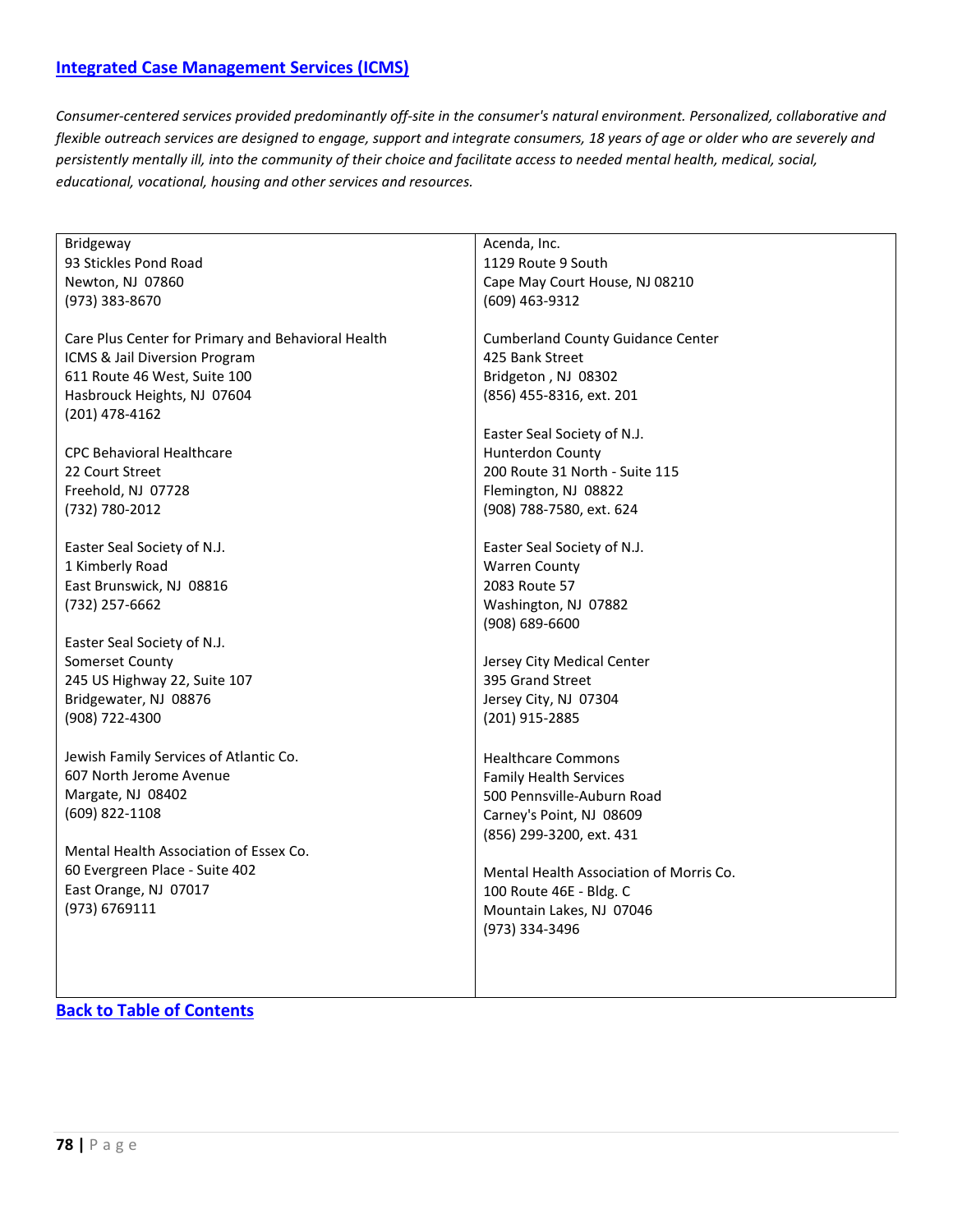| Mt. Carmel Guild Behavioral Healthcare | Mt. Carmel Guild Behavioral Healthcare     |
|----------------------------------------|--------------------------------------------|
| 505 South Avenue East                  | (Newark only)                              |
| Cranford, NJ 07016                     | 273 Oliver Street                          |
| (908) 497-3923 / 3927                  | Newark, NJ 07105                           |
|                                        | (973) 522-2100                             |
| Acenda, Inc. (The Outpost)             |                                            |
| 1070 Main Street                       | Oaks Integrated Care                       |
| Sewell, NJ 08080                       | 314-316 East State Street                  |
| (856) 256-3320                         | Trenton, NJ 08608                          |
|                                        | (609) 396-4258                             |
| Oaks Integrated Care                   |                                            |
| 662 Main Street                        | Oaks Integrated Care                       |
| Lumberton, NJ 08048                    | 499 Cooper Landing Road                    |
| (609) 265-0245                         | Cherry Hill, NJ 08034                      |
|                                        | (856) 428-1300                             |
| Preferred Behavioral Health of NJ      |                                            |
| 591 Lakehurst Road                     | St. Mary's Hospital                        |
| Toms River, NJ 08755                   | Seton Center                               |
| (732) 323-3664                         | 530 Main Avenue                            |
|                                        | Passaic, NJ 07055                          |
| St. Joseph's Regional Medical Center   | (973) 470-3142                             |
| ACCESS (Deaf Program)                  |                                            |
| 60 Hamilton Street                     | Rutger's University Behavioral Health Care |
| Paterson, NJ 07505                     | 151 Centennial Avenue                      |
| (973) 754-5590                         | Piscataway, NJ 08855                       |
|                                        | (732) 235-6184                             |
|                                        |                                            |
|                                        |                                            |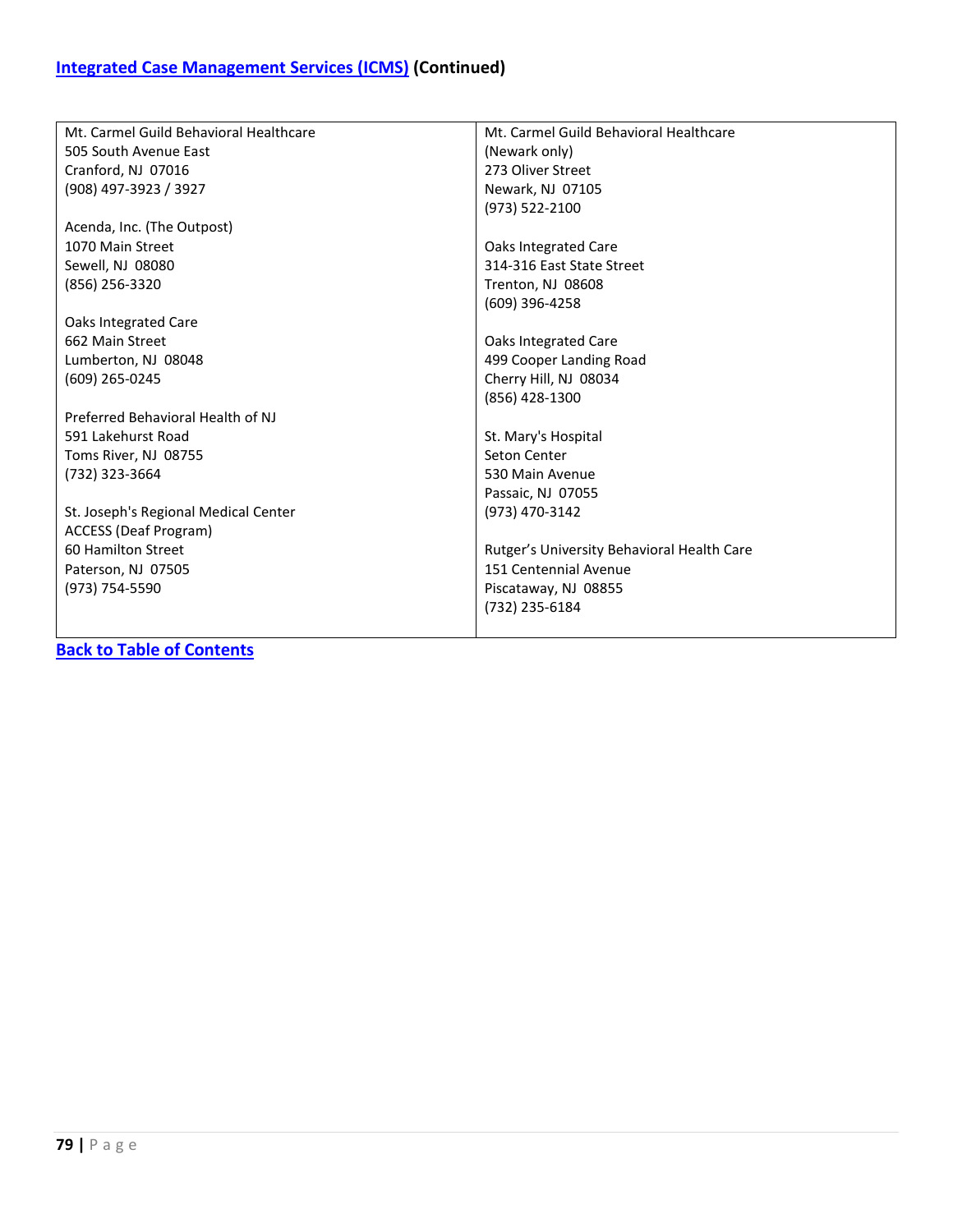<span id="page-79-0"></span>*Intensive Family Support Services (IFSS) comprise a range of supportive activities designed to improve the overall functioning and quality of life of families with a mental ill relative. These support activities may include psychoeducation groups, single family consultation, respite services, family support groups, systems advocacy and referral/service linkage. Services may be delivered in the family's home, at an agency, or at a community location convenient to the family.*

| Acenda, Inc.                              | Catholic Charities - Delaware House      |
|-------------------------------------------|------------------------------------------|
| 1129 Route 9 South                        | 114 Delaware Avenue                      |
|                                           |                                          |
| Cape May Court House, NJ 08210            | Burlington, NJ 08016                     |
| (609) 778-6136                            | (609) 386-8653                           |
| <b>Catholic Charities</b>                 | <b>Cumberland County Guidance Center</b> |
|                                           | 2038 Carmel Road                         |
| 249 Virginia Avenue                       |                                          |
| Jersey City, NJ 07304                     | Millville, NJ 08332                      |
| (201) 798-9900                            | (856) 825-6810                           |
| Comprehensive Behavioral Healthcare, Inc. | Easter Seal Society of N.J.              |
| 395 Main Street                           | Somerset County                          |
| Hackensack, NJ 07601                      | 21 Davenport Street                      |
|                                           | Somerville, NJ 08876                     |
| $(201) 646 - 0333$                        |                                          |
|                                           | (908) 722-4300                           |
| Family Guidance Center of Warren Co.      |                                          |
| 492 Route 57W                             | <b>Hunterdon Medical Center</b>          |
| Washington, NJ 07882                      | <b>Behavioral Health</b>                 |
| $(908) 689 - 1000$                        | 2100 Wescott Drive                       |
|                                           | Flemington, NJ 08822                     |
| Healthcare Commons Family Health Services | (908) 788-6401                           |
| 500 Pennsville-Auburn Road                |                                          |
| Carney's Point, NJ 08069                  | Mental Health Association in Essex Co.   |
| (856) 299-3200                            | 33 South Fullerton Avenue - Suite 402    |
|                                           | Montclair, NJ 07042                      |
| Mental Health Association of Monmouth Co. | (973) 509-9777                           |
| 119 Avenue at the Common - Suite 5        |                                          |
| Shrewsbury, NJ 07702                      | Mental Health Association in NJ          |
| (732) 542-6422                            | 4 East Jimmie Leeds Road                 |
|                                           | Galloway, NJ 08205                       |
| Mental Health Association in NJ           | (609) 652-3800                           |
| 361-363 Monroe Avenue                     |                                          |
| Kenilworth, NJ 07033                      | Mental Health Association in Passaic Co. |
| (908) 272-5309                            | 404 Clifton Avenue                       |
|                                           | Clifton, NJ 07011                        |
|                                           |                                          |
| Acenda, Inc.                              | (973) 478-4444                           |
| 1070 Main Street                          |                                          |
| Sewell, NJ 08080                          |                                          |
| (856) 256-3320                            |                                          |
|                                           |                                          |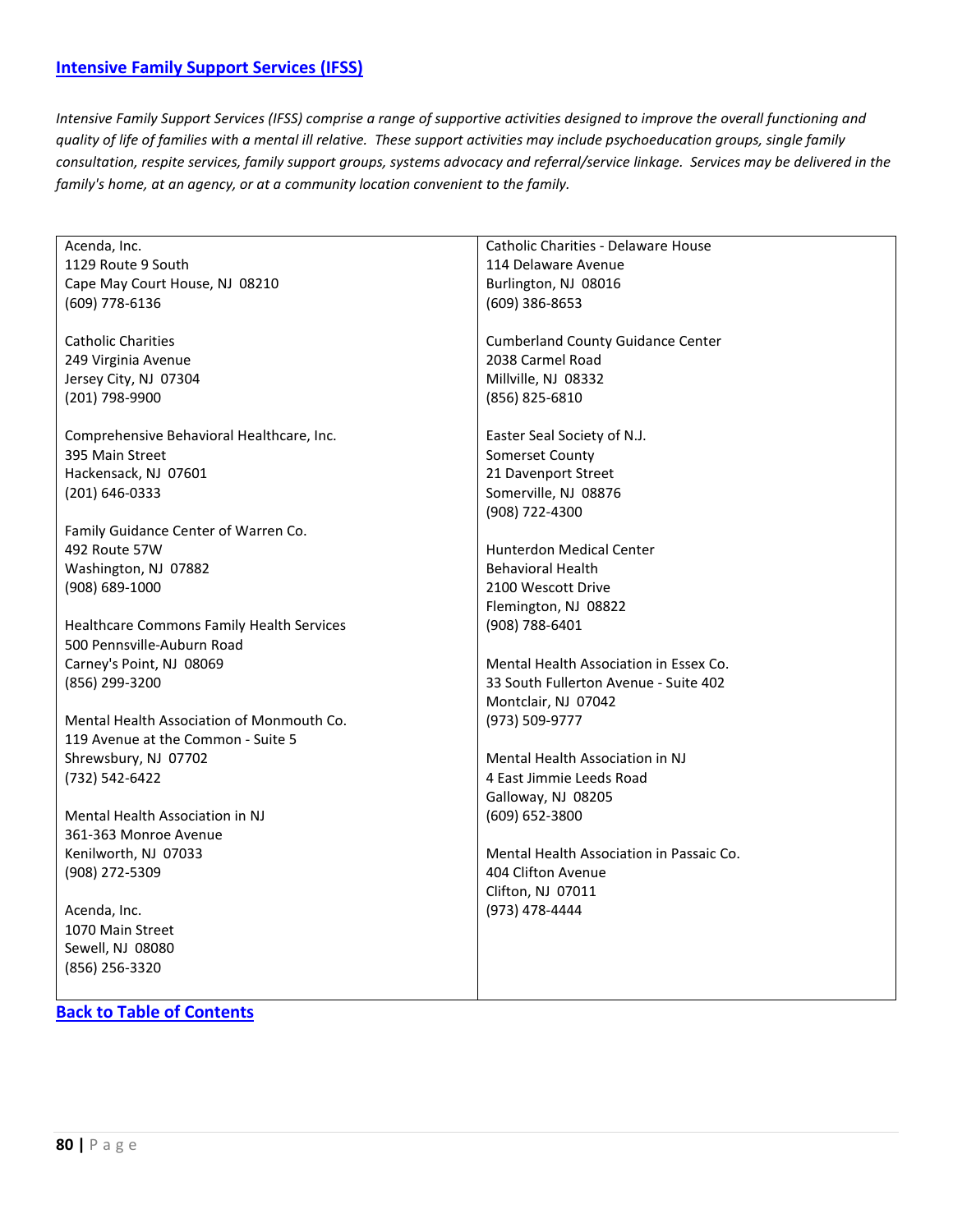| Oaks Integrated Care<br>499 Cooper Landing Road<br>Cherry Hill, NJ 08002 | Oaks Integrated Care<br>1001 Spruce Street - Suite 205<br>Trenton, NJ 08638 |
|--------------------------------------------------------------------------|-----------------------------------------------------------------------------|
| (856) 482-8747                                                           | (609) 396-6788, ext. 236                                                    |
| Prime Healthcare Services St. Clares LLC dba St. Clare's                 | Ocean Mental Health Services, Inc.                                          |
| Behavioral Health Center                                                 | 160 Route 9                                                                 |
| 191 Woodport Road – Suite 202                                            | Bayville, NJ 08721                                                          |
| Sparta, NJ 07871                                                         | (732) 349-3535                                                              |
| (201) 317-6139                                                           |                                                                             |
|                                                                          | Rutger's University Behavioral Health Care                                  |
| Prime Healthcare Services St. Clares LLC dba St. Clare's                 | 151 Centennial Avenue                                                       |
| <b>Behavioral Health Center</b>                                          | Piscataway, NJ 08855                                                        |
| 50 Morris Avenue                                                         | (732) 235-6184                                                              |
| Denville, NJ 07834                                                       |                                                                             |
| (973) 625-7095                                                           |                                                                             |
|                                                                          |                                                                             |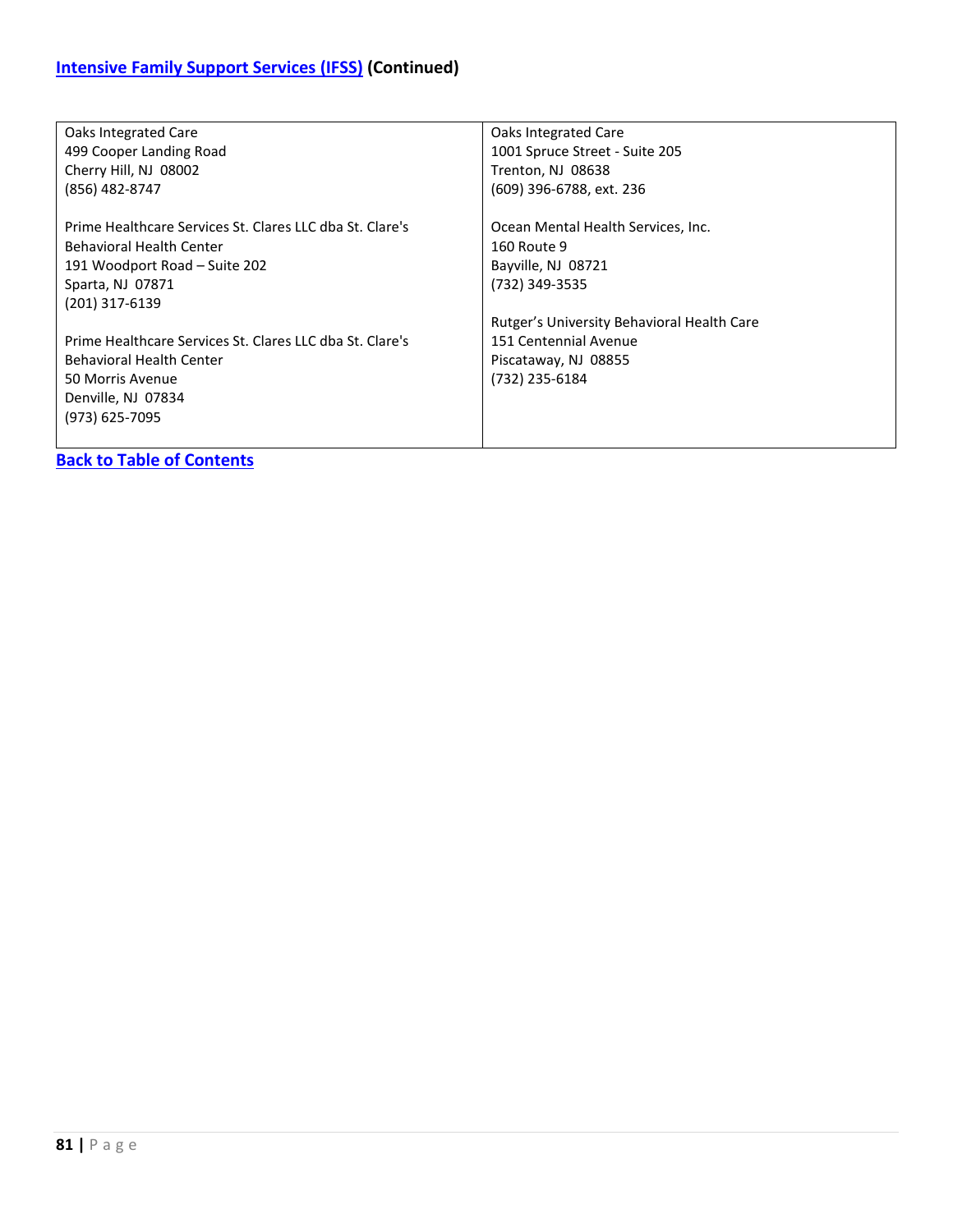#### <span id="page-81-0"></span>**[Intensive Outpatient Treatment and Support Services \(IOTSS\)](#page-81-0)**

*Community based ambulatory treatment alternatives for adults who have serious and persistent mental illness. Access to the service is intended to provide an option for Designated Screening Programs and other acute care and hospital referral sources to assure that appropriate, intensive, community based, recovery-oriented outpatient services are readily accessible. These programs provide a comprehensive outpatient service package that addresses the needs of individuals with an exacerbation of the symptoms of mental illness and/or a co-occurring substance abuse disorder through services that include comprehensive assessments, Wellness and Recovery Action Plans (WRAPS), Medication Administration and Education, Individual Therapy, Structured Group Therapy, Illness Management and Relapse Prevention Groups, Family psycho-education, the provision of, or arrangements for, physical health care and direct linkage to ongoing clinical and support services as identified in the WRAP. Such outpatient services are designed and implemented in a manner which reflects recovery as an overarching value as well as an operational principle.*

<span id="page-81-1"></span>

| <b>Atlantic County</b>                     | <b>Bergen County</b>                               |
|--------------------------------------------|----------------------------------------------------|
| Atlanticare Behavioral Health              | Crossroads to Wellness Program                     |
| 13 North Hartford Avenue                   | Care Plus Center for Primary and Behavioral Health |
| Atlantic City, NJ 08401                    | 610 Valley Health Plaza                            |
| $(609)$ 348-1161                           | Paramus, NJ 07652                                  |
|                                            | (201) 986-5037                                     |
| <b>Burlington County</b>                   |                                                    |
| <b>Legacy Treatment Services</b>           | <b>Camden County</b>                               |
| 795 Woodlane Road, Suite 301               | Oaks Integrated Care                               |
| Mt. Holly, NJ 08060                        | 128 Crosskeys Road                                 |
| (609) 267-1377 or (800) 433-7345           | Berlin, NJ 08009                                   |
|                                            | (856) 210-1500, ext. 57291                         |
| <b>Cape May County</b>                     |                                                    |
| <b>Transitions Toward Wellness Program</b> | South Jersey Behavioral Health Resources           |
| Acenda, Inc.                               | 400 Market Street                                  |
| 128 Crest Haven Road                       | Camden, NJ 08102                                   |
| Cape May Court House, NJ 08210             | (856) 361-2700                                     |
| $(609)$ 465-4100                           |                                                    |
|                                            | South Jersey Behavioral Health Resources           |
| <b>Cumberland County</b>                   | 53 Haddonfield Road, Suite 316                     |
| Inspira Health Network                     | Cherry Hill, NJ 08002                              |
| 333 Irving Avenue                          | (856) 361-2700                                     |
| Bridgeton, NJ 08302                        |                                                    |
| (856) 575-4111 (ACCESS CENTER)             | <b>Essex County</b>                                |
|                                            | <b>Family Connections Wellness House</b>           |
| <b>Gloucester County</b>                   | 280 South Harrison Street                          |
| Acenda, Inc.                               | East Orange, NJ 07018                              |
| 200 Holly Dell Drive                       | (973) 666-1910                                     |
| Sewell, NJ 08080                           |                                                    |
| (856) 845-8050, ext. 1141                  | <b>Hudson County</b>                               |
|                                            | Jersey City Medical Center                         |
| <b>Hunterdon County</b>                    | 395 Grand Street                                   |
| Catholic Charities - Diocese of Metuchen   | Jersey City, NJ 07302                              |
| <b>SPIRIT Program</b>                      | (201) 915-2478                                     |
| 6 Park Avenue                              |                                                    |
| Flemington, NJ 08822                       |                                                    |
| (908) 722-1881                             |                                                    |
|                                            |                                                    |
|                                            |                                                    |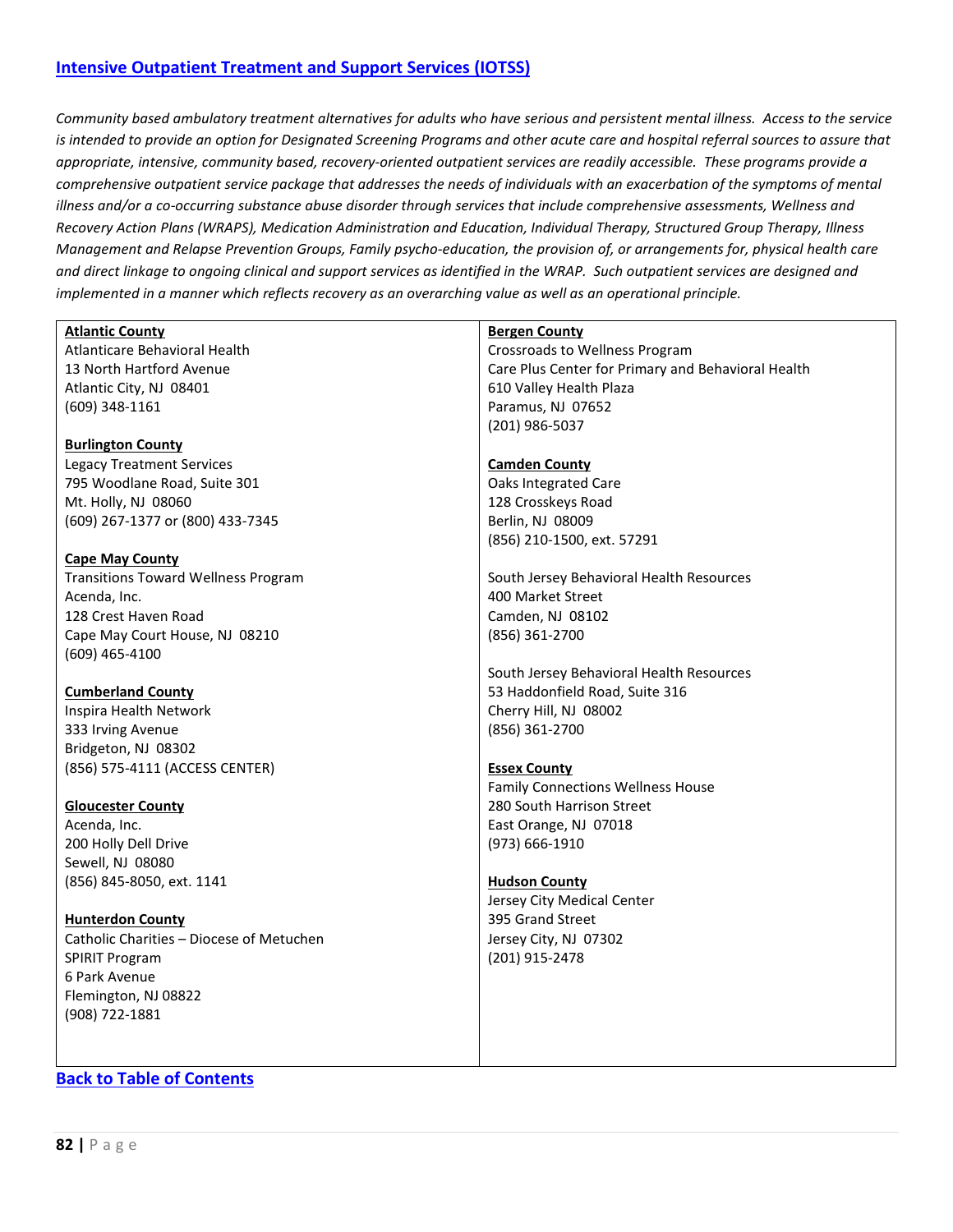| <b>Mercer County</b>                                          | <b>Middlesex County</b>                             |
|---------------------------------------------------------------|-----------------------------------------------------|
| <b>Oaks Integrated Care</b>                                   | Rutger's University Behavioral Health Care          |
| 314-316 East State Street                                     | 303 George Street                                   |
| Trenton, NJ 08608                                             | New Brunswick, NJ 08901                             |
| (609) 396-5944                                                | (732) 235-6800                                      |
| Referral Line: (609) 218-00978                                |                                                     |
|                                                               | <b>Ocean County</b>                                 |
| <b>Morris County</b>                                          | <b>Preferred Behavioral Health Services</b>         |
| Enhanced Outpatient Services at Prime Healthcare Services St. | 725 Airport Road                                    |
| Clares LLC dba St. Clare's Hospital                           | Lakewood, NJ 08701                                  |
| 50 Morris Avenue                                              | (732) 276-1510, ext. 5207                           |
| Denville, NJ 07834                                            |                                                     |
| (973) 625-7026                                                | <b>Salem County</b>                                 |
|                                                               | Inspira Health Network                              |
| <b>Passaic County</b>                                         | <b>Intensive Outpatient</b>                         |
| St. Mary's Hospital                                           | 333 Irving Avenue                                   |
| Program for Outpatient Wellness, Enrichment & Recovery        | Bridgeton, NJ 08302                                 |
| (POWER)                                                       | (856) 575-4111 (ACCESS CENTER)                      |
| 530 Main Avenue                                               |                                                     |
| Passaic, NJ 07055                                             | <b>Union County</b>                                 |
| (973) 470-3100                                                | TLC Program at Trinitas Regional Medical Center     |
|                                                               | 654 East Jersey Street                              |
| <b>Somerset County</b>                                        | Elizabeth, NJ 07206                                 |
| Catholic Charities - Diocese of Metuchen                      | (908) 994-7278                                      |
| SPIRIT Program (Supportive Partners in Recovery & in          | (908) 994-7131 (after hours)                        |
| Treatment)                                                    |                                                     |
| 540 Route 22 East                                             | <b>Warren County</b>                                |
| Bridgewater, NJ 08807                                         | IOP Program at the Family Guidance of Warren County |
| (908) 722-1881                                                | 370 Memorial Parkway                                |
| (908) 235-7511 (after hours)                                  | Phillipsburg, NJ 08865                              |
|                                                               | (908) 454-4470                                      |
|                                                               |                                                     |
|                                                               |                                                     |
|                                                               |                                                     |
|                                                               |                                                     |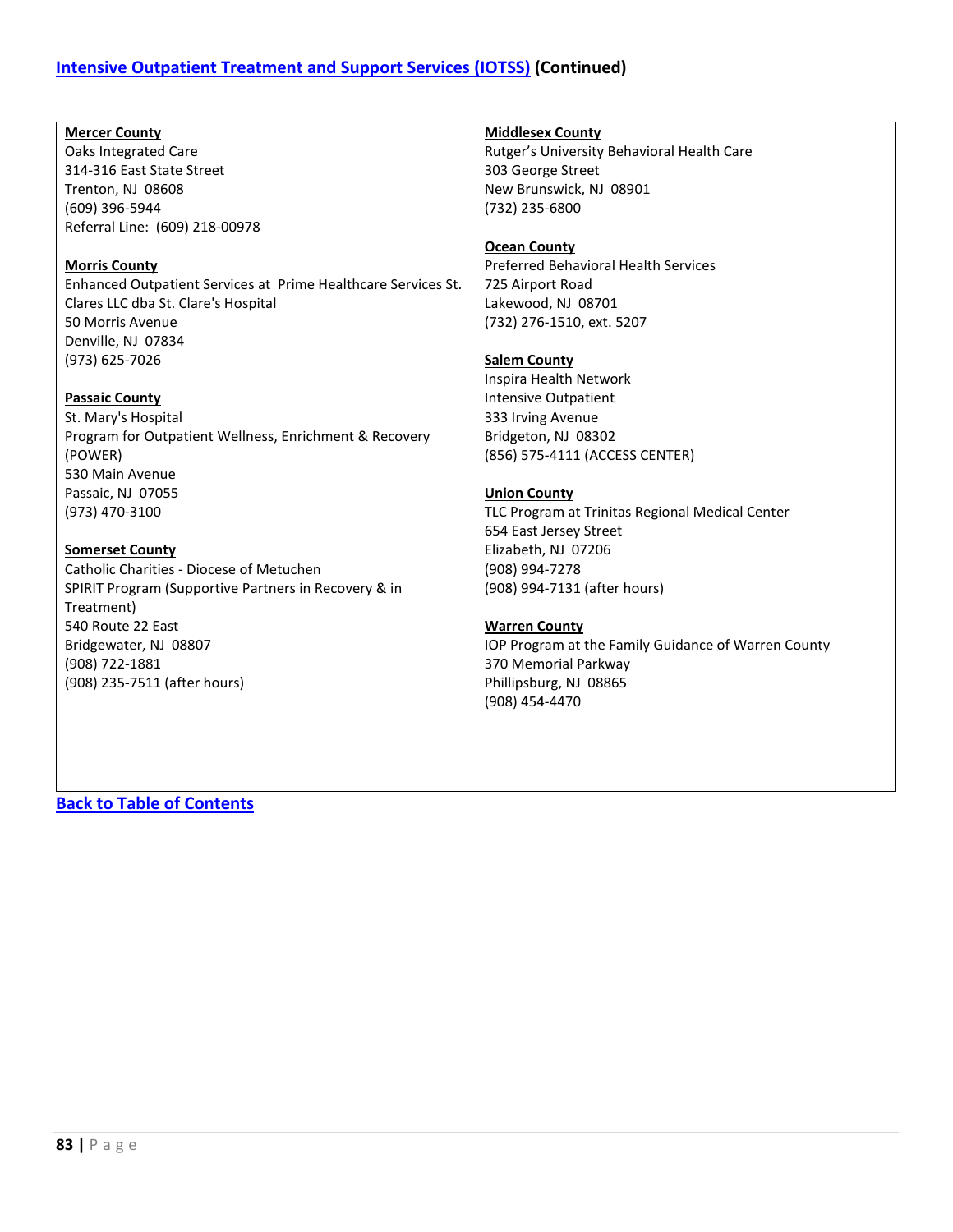Involuntary Outpatient Commitment (IOC) programs coordinate community based mental health services for individuals, who are court ordered into mental health treatment. IOC programs enroll individuals who have been assessed by mental health professionals and adjudicated by a court as meeting the legal standard for involuntary outpatient treatment. IOC programs offer:

- Court ordered out-patient based mental health treatment;
- Assistance with linking with community based mental health services;
- Monitoring of adherence to the court ordered plan;
- Ongoing assessment of clinical progress;
- Interface with the judiciary including transportation to court hearings and contact with the presiding judge, as needed.

| <b>Atlantic County</b><br><b>Bergen County</b><br>Care Plus NJ<br><b>Legacy Treatment Services</b><br>561 Tilton Rd<br>611 Route 46 West - Suite 100<br>Northfield, NJ 08232<br>Hasbrouck Heights, NJ 07604<br>(201) 478-4183<br>(609) 267-5656 x3256<br><b>Burlington County</b><br><b>Camden County</b><br><b>Oaks Integrated Care</b><br><b>Legacy Treatment Services</b> |
|------------------------------------------------------------------------------------------------------------------------------------------------------------------------------------------------------------------------------------------------------------------------------------------------------------------------------------------------------------------------------|
|                                                                                                                                                                                                                                                                                                                                                                              |
|                                                                                                                                                                                                                                                                                                                                                                              |
|                                                                                                                                                                                                                                                                                                                                                                              |
|                                                                                                                                                                                                                                                                                                                                                                              |
|                                                                                                                                                                                                                                                                                                                                                                              |
|                                                                                                                                                                                                                                                                                                                                                                              |
|                                                                                                                                                                                                                                                                                                                                                                              |
|                                                                                                                                                                                                                                                                                                                                                                              |
| 1289 Route 38 West - Suite 101<br>501 Cooper Landing Road                                                                                                                                                                                                                                                                                                                    |
| Cherry Hill, NJ 08002<br>Hainesport, NJ 08036                                                                                                                                                                                                                                                                                                                                |
| (856) 482-8747, ext. 53901<br>(609) 267-5656                                                                                                                                                                                                                                                                                                                                 |
|                                                                                                                                                                                                                                                                                                                                                                              |
|                                                                                                                                                                                                                                                                                                                                                                              |
| <b>Cape May County</b><br><b>Cumberland County</b>                                                                                                                                                                                                                                                                                                                           |
| New Point Behavioral Health<br>Acenda, Inc.                                                                                                                                                                                                                                                                                                                                  |
| 1129 Route 9 South<br>350 Front Street                                                                                                                                                                                                                                                                                                                                       |
| Elmer, NJ 08318<br>Cape May Court House, NJ 08210                                                                                                                                                                                                                                                                                                                            |
| (609) 778-6120<br>(856) 358-2010                                                                                                                                                                                                                                                                                                                                             |
|                                                                                                                                                                                                                                                                                                                                                                              |
| <b>Gloucester County</b><br><b>Essex County</b>                                                                                                                                                                                                                                                                                                                              |
| Mental Health Association of Essex County<br>New Point Behavioral Health                                                                                                                                                                                                                                                                                                     |
| 33 South Fullerton Avenue<br>350 Front Street                                                                                                                                                                                                                                                                                                                                |
| Montclair, NJ 07042<br>Elmer, NJ 08318                                                                                                                                                                                                                                                                                                                                       |
| (973) 842-4141<br>(856) 358-2010                                                                                                                                                                                                                                                                                                                                             |
|                                                                                                                                                                                                                                                                                                                                                                              |
| <b>Hudson County</b><br><b>Hunterdon County</b>                                                                                                                                                                                                                                                                                                                              |
| Hunterdon Medical Center Behavioral Health<br>Jersey City Medical Center                                                                                                                                                                                                                                                                                                     |
| 395 Grand Street, 3rd Floor<br>2100 Wescott Drive                                                                                                                                                                                                                                                                                                                            |
| Jersey City, NJ 07302<br>Flemington, NJ 08822                                                                                                                                                                                                                                                                                                                                |
|                                                                                                                                                                                                                                                                                                                                                                              |
| (201) 915-2478<br>(908) 303-8167                                                                                                                                                                                                                                                                                                                                             |
|                                                                                                                                                                                                                                                                                                                                                                              |
| <b>Middlesex County</b><br><b>Mercer County</b>                                                                                                                                                                                                                                                                                                                              |
| <b>Legacy Treatment Services</b><br>Oaks Integrated Care                                                                                                                                                                                                                                                                                                                     |
| 68 Culver Rd<br>P.O. Box 1393                                                                                                                                                                                                                                                                                                                                                |
| Trenton, NJ 08608<br>Monmouth Junction, NJ 08852                                                                                                                                                                                                                                                                                                                             |
| (609) 667-7526<br>(609) 954-5642                                                                                                                                                                                                                                                                                                                                             |
|                                                                                                                                                                                                                                                                                                                                                                              |
|                                                                                                                                                                                                                                                                                                                                                                              |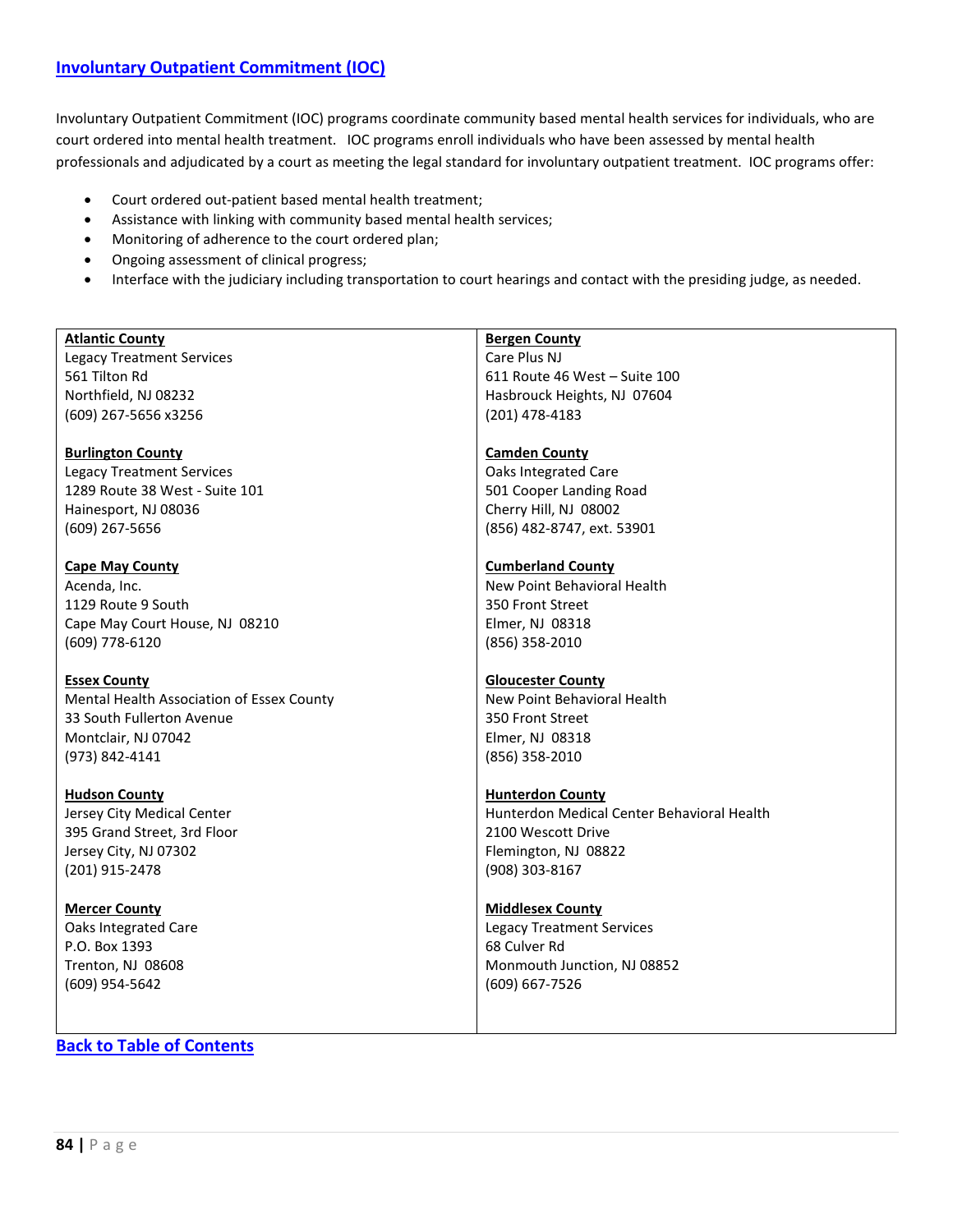### **Involuntary Outpatient Commitment (IOC) (Continued)**

| <b>Monmouth County</b>                      | <b>Ocean County</b>                     |
|---------------------------------------------|-----------------------------------------|
| Legacy Treatment Services                   | Ocean Mental Health Services            |
| 68 Culver Rd                                | 687 Route 9                             |
| Monmouth Junction, NJ 08852                 | Bayville, NJ 08721                      |
| (609) 667-7526                              | (732) 269-4849                          |
|                                             |                                         |
| <b>Passaic County</b>                       | <b>Salem County</b>                     |
| Mental Health Association of Passaic County | New Point Behavioral Health             |
| 404 Clifton Avenue                          | 350 Front Street                        |
| Clifton, NJ 07011                           | Elmer, NJ 08318                         |
| (973) 478-4444, ext. 122                    | (856) 358-2010                          |
|                                             |                                         |
| <b>Somerset County</b>                      | <b>Union County</b>                     |
| Richard Hall Community Mental Health Center | <b>Trinitas Regional Medical Center</b> |
| 500 North Bridge Street                     | 654 East Jersey Street                  |
| Bridgewater, NJ 08807                       | Elizabeth, NJ 07206                     |
| (908) 253-3160                              | (908) 994-7543                          |
|                                             |                                         |
| <b>Warren County</b>                        |                                         |
| Family Guidance Center of Warren County     |                                         |
| 370 Memorial Parkway                        |                                         |
| Phillipsburg, NJ 08865                      |                                         |
| (908) 454-4470                              |                                         |
|                                             |                                         |
| <b>Back to Table of Contents</b>            |                                         |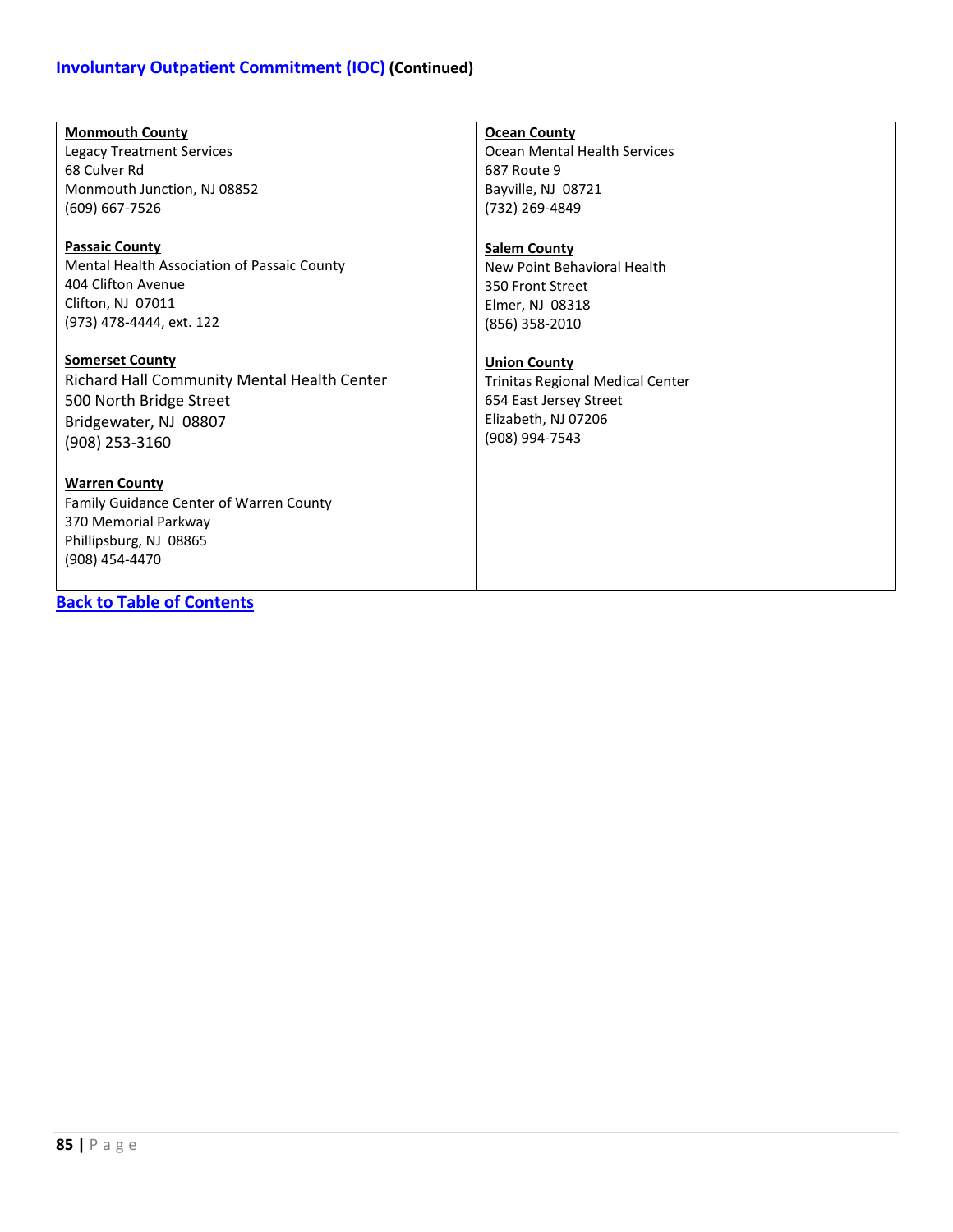#### <span id="page-85-0"></span>**[Justice Involved Services](#page-85-0)**

*Justice Involved Services are designed to assist persons with serious and persistent mental illness who become entangled with the criminal justice system, to avoid or radically reduce the number of days incarcerated in jail and or assist with their reentry to their communities in order to receive the appropriate treatment. Services vary by county, but may include the following: Pre-booking, a police based diversion to avoid arrest for non-criminal, non-violent offenses. Police are trained to identify and de-escalate situations and diverting to mental health crisis or pre-crisis services; Post booking intervention for consumers who have been arrested but for whom the court may be released on their own recognizance or released from jail with mental health intervention. Those consumers serving jail sentences or long detention are targeted for re-entry services. Based upon the APIC model, Assess, Plan, Identify and Coordinate, services include identification/case finding, pre-release planning and successful linkage to critical mental health, social service, employment and housing upon release to the community.*

| Care Plus, Inc.                            | <b>Cumberland County Guidance Center</b> |
|--------------------------------------------|------------------------------------------|
| Jail Diversion Program                     | Jail Re-Entry Services                   |
| 611 Route 46 West                          | 425 Bank Street                          |
| Hasbrouck Heights, NJ 07604                | Bridgeton, NJ 08302                      |
| (201) 478-4166                             | (856) 455-8316, ext. 201                 |
|                                            |                                          |
| Jersey City Medical Center                 | Jewish Family Services                   |
| 395 Grand Street, 3rd Floor                | 607 N. Jerome Avenue                     |
| Jersey City, NJ 07302                      | Margate, NJ 08402                        |
| (201) 915-2272                             | (609) 822-1108                           |
|                                            |                                          |
| Mental Health Association of Morris County | Mental Health Association of Essex Co.   |
| 100 Route 46 East                          | 33 South Fullerton                       |
| <b>Building C</b>                          | Montclair, NJ 07042                      |
| Mountain Lakes, NJ 07046                   | (973) 509-9777                           |
| (973) 334-3496                             |                                          |
|                                            | Acenda, Inc.'s Bridge Program            |
| Oaks Integrated Care                       | 1070 Main Street                         |
| <b>Correctional Case Management</b>        | Sewell, NJ 08080                         |
| 499 Cooper Landing Road                    | (856) 256-3320                           |
| Cherry Hill, NJ 08034                      |                                          |
| (856) 428-1300                             | Oaks Integrated Care                     |
|                                            | 2201 West Chapel Avenue                  |
| Preferred Behavioral Health of NJ          | Cherry Hill, NJ 08002                    |
| 591 Lakehurst Road                         | (856) 482-8747                           |
| Toms River, NJ 08755                       |                                          |
| (732) 323-3664                             | St. Mary's Hospital                      |
|                                            | 530 Main Avenue                          |
| <b>Trinitas Regional Medical Center</b>    | Passaic, NJ 07055                        |
| 655 East Jersey Street                     | (973) 470-3390                           |
| Elizabeth, NJ 07206                        |                                          |
| (908) 994-7278 or (908) 994-7131           |                                          |
|                                            |                                          |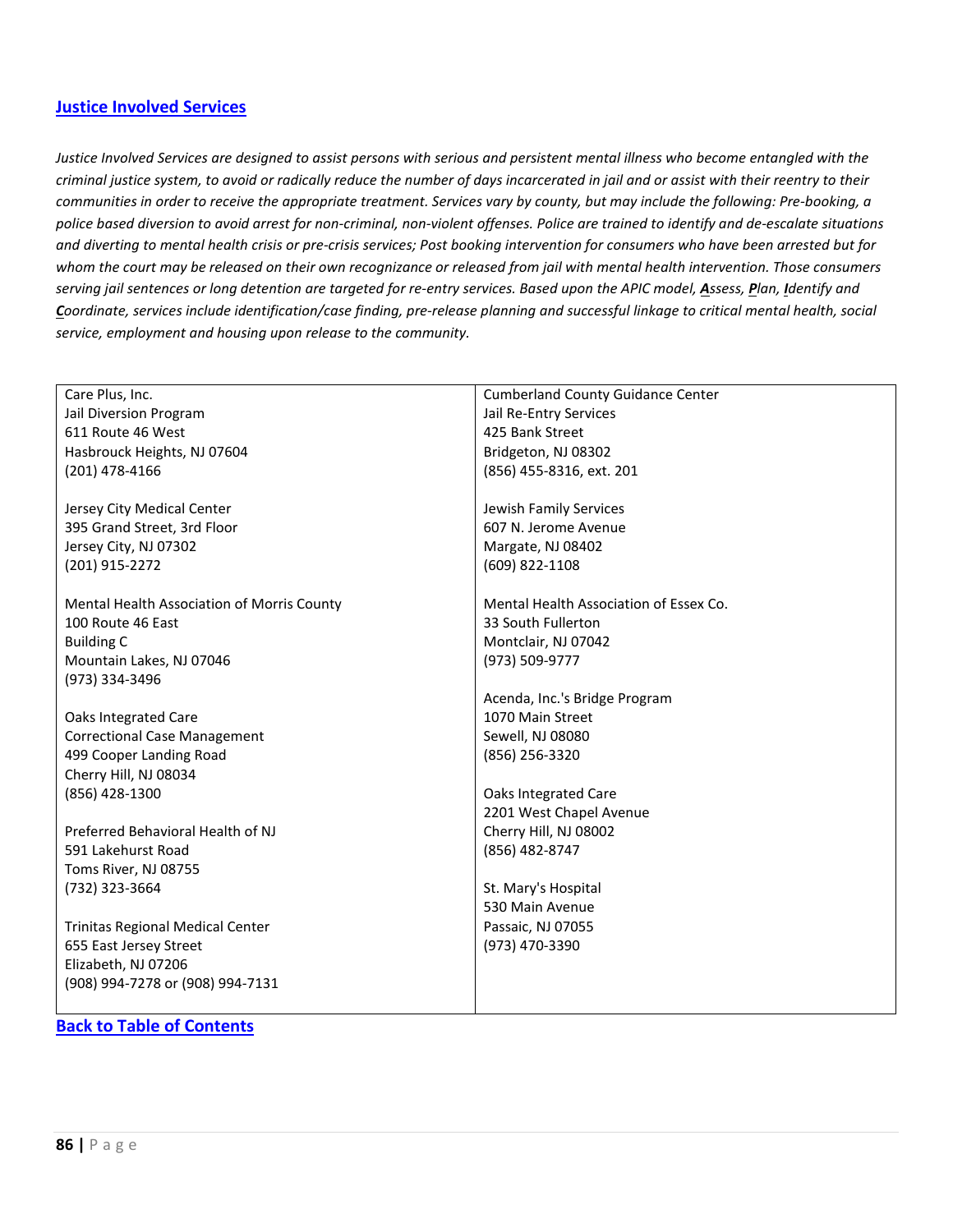<span id="page-86-0"></span>*The Mental Health Cultural Competence Training Centers provide knowledge, training, technical assistance and serve as a resource regarding multicultural issues in mental health. The target population is clinicians, consumers, community providers, self-help centers, families and other entities as designated by the Division of Mental Health and Addiction Services.*

| <b>Northern Region</b>                                                                                           | <b>Central &amp; Southern Regions</b>                                                                                                                           |
|------------------------------------------------------------------------------------------------------------------|-----------------------------------------------------------------------------------------------------------------------------------------------------------------|
| Serves the following Counties: Bergen, Essex, Hudson,<br>Hunterdon, Morris, Passaic, Somerset, Sussex and Warren | <b>Serves the following Counties:</b> Atlantic, Burlington, Camden,<br>Cape May, Cumberland, Gloucester, Mercer, Middlesex,<br>Monmouth, Ocean, Salem and Union |
| Family Connections, Inc.                                                                                         |                                                                                                                                                                 |
| 395 South Center Street                                                                                          | <b>Family Service Association</b>                                                                                                                               |
| Orange, NJ 07050                                                                                                 | 3073 English Creek Avenue - Suite 3                                                                                                                             |
| (973) 323-3447                                                                                                   | Egg Harbor Township, NJ 08324                                                                                                                                   |
|                                                                                                                  | (609) 569-0239, Ext. 1165                                                                                                                                       |
|                                                                                                                  |                                                                                                                                                                 |
|                                                                                                                  |                                                                                                                                                                 |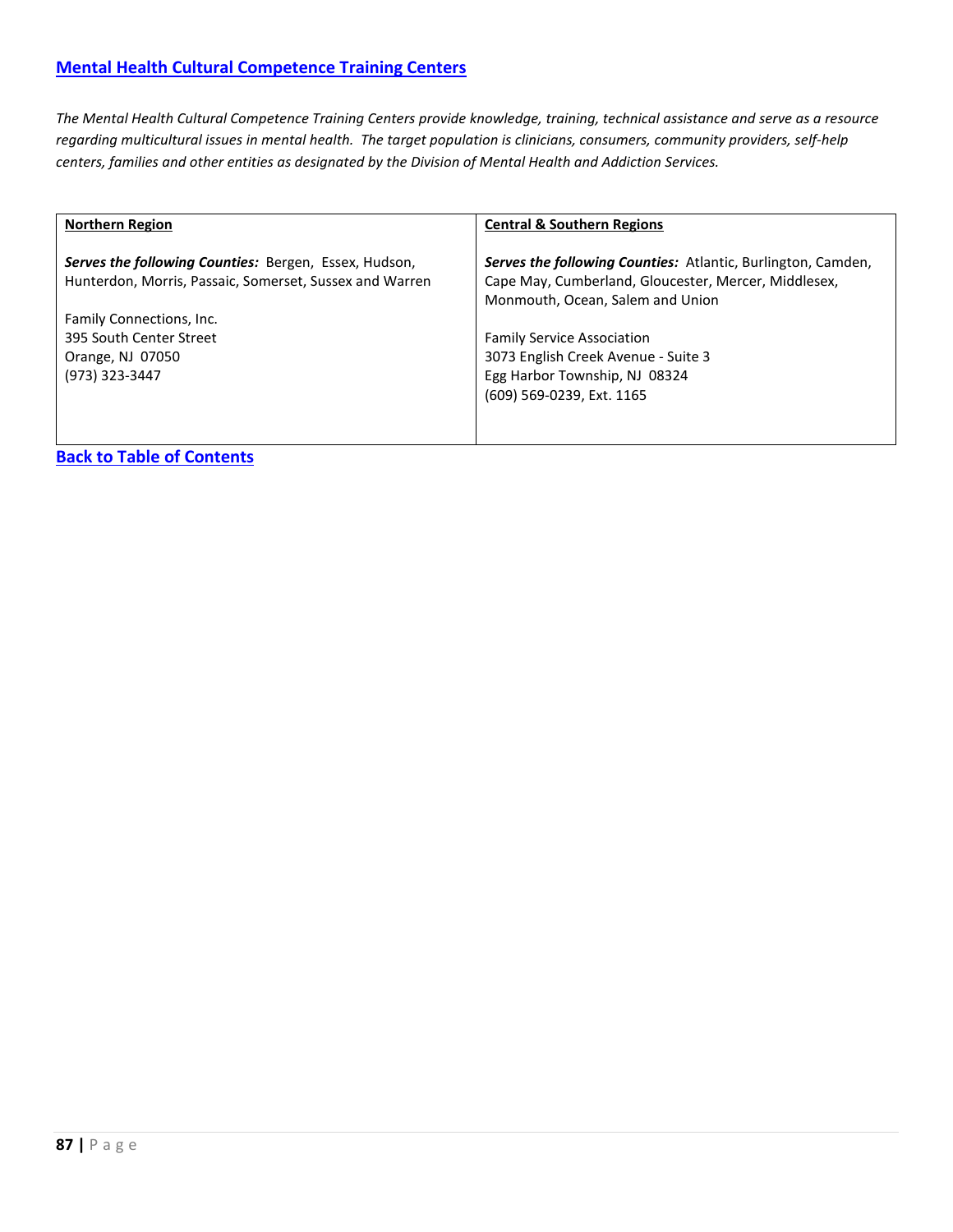### <span id="page-87-0"></span>**[Outpatient](#page-87-0)**

*Services provided to clients who possess a psychiatric diagnosis, including clients who are seriously and persistently mentally ill, but excluding substance abuse and developmental disability unless accompanied by treatable symptoms of mental illness. Periodic therapy, counseling and supportive services are generally provided at the provider agency for relatively brief sessions (between 30 minutes and 2 hours).*

| A.A.M.H. - Mercer                                  | Atlanticare Behavioral Health             |
|----------------------------------------------------|-------------------------------------------|
| 819 Alexander Road                                 | 120 South White Horse Pike                |
| Princeton, NJ 08540                                | Hammonton, NJ 08037                       |
| (609) 452-2088                                     | (609) 561-7911                            |
|                                                    |                                           |
| Atlanticare Behavioral Health                      | Acenda, Inc.                              |
| 13 North Hartford Avenue                           | 128 Crest Haven Road                      |
| Atlantic City, NJ 08401                            | Cape May Court House, NJ 08210            |
| (609) 348-1161                                     | (609) 465-4100                            |
|                                                    |                                           |
| <b>Bayonne CMHC</b>                                | Catholic Charities - Diocese of Metuchen  |
| 601 Broadway                                       | 288 Rues Lane                             |
| Bayonne, NJ 07002                                  | East Brunswick, NJ 08816                  |
| (201) 339-9200                                     | (732) 257-6100                            |
|                                                    |                                           |
| Care Plus Center for Primary and Behavioral Health | Catholic Charities - Diocese of Trenton   |
| 610 Valley Health Plaza                            | 39 North Clinton Avenue                   |
| Paramus, NJ 07652                                  | Trenton, NJ 08608                         |
| (201) 265-8200                                     | (609) 394-9398                            |
|                                                    |                                           |
| Catholic Charities - Hunterdon                     | Comprehensive Behavioral Healthcare, Inc. |
| 6 Park Avenue                                      | 516 Valley Brook Avenue                   |
| Flemington, NJ 08822                               | Lyndhurst, NJ 07071                       |
| (908) 782-7905                                     | (201) 935-3322                            |
| <b>Christ Hospital CMHC</b>                        | <b>CPC Behavioral Healthcare</b>          |
| 176 Palisades Avenue                               | Aberdeen Counseling Center                |
| Jersey City, NJ 07306                              | 1088 Highway 34                           |
| (201) 795-8374                                     | Aberdeen, NJ 07747                        |
|                                                    | (732) 290-1700                            |
| Comprehensive Behavioral Healthcare, Inc.          |                                           |
| 395 Main Street                                    | <b>Cumberland County Guidance Center</b>  |
| Hackensack, NJ 07602                               | 2038 Carmel Road                          |
| (201) 646-0333                                     | Millville, NJ 08332                       |
|                                                    | (856) 825-6810                            |
| <b>Community Healthcare Network</b>                |                                           |
| 570 Belleville Avenue                              |                                           |
| Belleville, NJ 07109                               |                                           |
| (973) 450-3100                                     |                                           |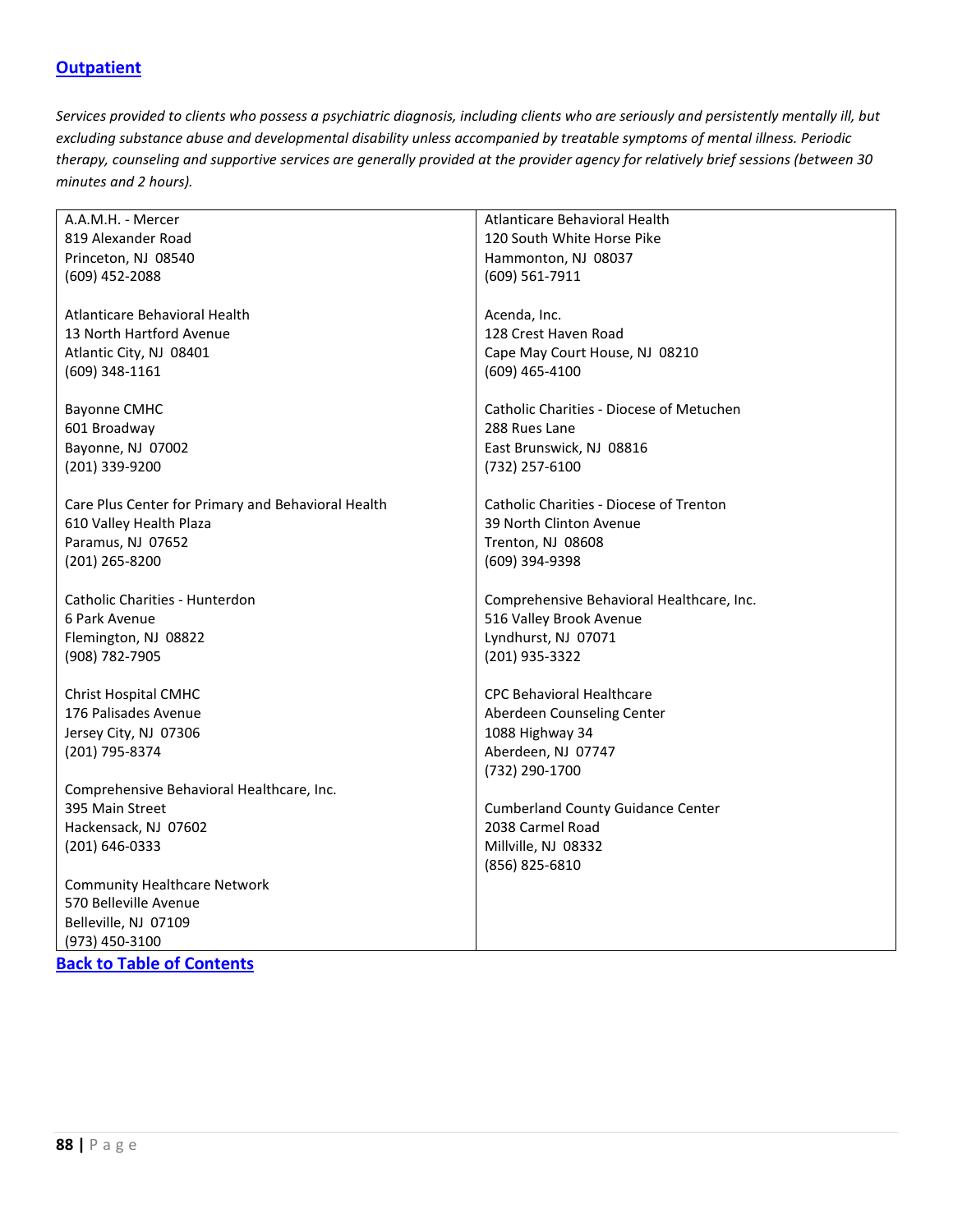| <b>Cumberland County Guidance Center</b>                    | <b>Cumberland County Guidance Center</b>    |
|-------------------------------------------------------------|---------------------------------------------|
| 80 South Main Road, Suite 113                               | 2038 Carmel Road                            |
| Vineland, NJ 08360                                          | Millville, NJ 08332                         |
| (856) 696-4064                                              | (856) 825-6810                              |
|                                                             |                                             |
| <b>Family Guidance Center</b>                               | <b>Family Connections</b>                   |
| 253 Nassau Street                                           | 395 South Center Street                     |
| Princeton, NJ 08540                                         | Orange, NJ 07050                            |
| (609) 924-1320                                              | (973) 675-3817                              |
|                                                             |                                             |
| <b>Family Service Association</b>                           | Family Guidance Center of Warren County     |
| 312 East White Horse Pike                                   | 492 Route 57W                               |
| Absecon Highlands, NJ 08201                                 | Washington, NJ 07882                        |
| (609) 652-1600                                              | (908) 689-1000                              |
|                                                             |                                             |
| Family Service Bureau of Newark                             | <b>Family Guidance Center</b>               |
|                                                             |                                             |
| 379 Kearny Avenue                                           | 128 Maple Avenue                            |
| Kearny, NJ 07032                                            | Hackettstown, NJ 07840                      |
| (201) 246-8077                                              | $(908) 852 - 0333$                          |
|                                                             |                                             |
| Healthcare Commons, Inc.                                    | <b>Family Service Association</b>           |
| 500 Pennsville-Auburn Road                                  | 661 Jackson Road                            |
| Carney's Point, NJ 08069                                    | Newtonville, NJ -8346                       |
| (856) 299-3200                                              | (609) 569-0239                              |
|                                                             |                                             |
| <b>Hoboken Medical Center</b>                               | <b>Family Service Association</b>           |
| 506 3rd Street                                              | 3073 English Creek Avenue                   |
| Hoboken, NJ 07030                                           | Egg Harbor Twp., NJ 08234                   |
| (201) 792-8200                                              | (609) 569-0239                              |
|                                                             |                                             |
| <b>Hunterdon Medical Center</b><br><b>Behavioral Health</b> | Oaks Integrated Care<br>2550 Brunswick Pike |
|                                                             |                                             |
| 2100 Wescott Drive                                          | Lawrenceville, NJ 08648                     |
| Flemington, NJ 08822                                        | $(609)$ 396-8877                            |
| (908) 788-6401                                              |                                             |
|                                                             | Hispanic Family Center of Southern NJ       |
|                                                             | 35-47 29th Street                           |
|                                                             | Camden, NJ 08105                            |
|                                                             | (856) 541-6985                              |
|                                                             |                                             |
|                                                             |                                             |
|                                                             |                                             |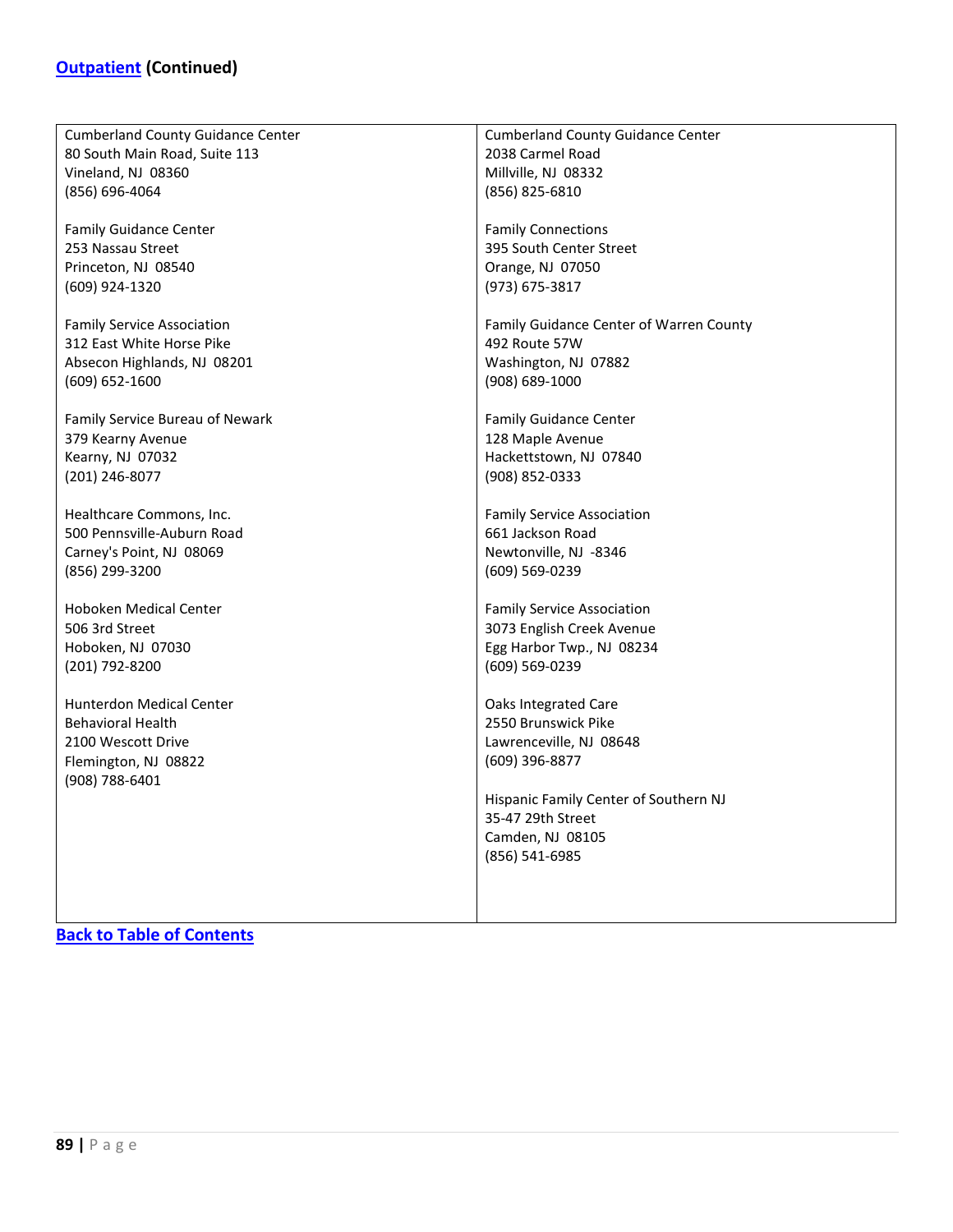Irvington Counseling Center 21-29 Wagner Place Irvington, NJ 07111 (977) 399-3132 Legacy Treatment Services 795 Woodlane Road, Suite 300 Mount Holly, NJ 08060 (800) 433-7365 or (609) 267-1377 Mental Health Clinic of Passaic 1451 Van Houten Avenue Clifton, NJ 07013 (973) 473-2775 Monmouth County Div. of Social Services Kozloski Road Freehold, NJ 07728 (732) 502-5870 Mt. Carmel Guild Behavioral Healthcare 108 Alden Street Cranford, NJ 07016 (908) 497-3904 / 3919 / 3925 Mt. Carmel Guild Behavioral Healthcare 58 Freeman Street Newark, NJ 07102 (973) 596-4190 New Bridge Services, Inc. 105 Hamburg Turnpike Pompton Lakes, NJ 07442 (973) 831-0613 New Bridge Services, Inc. 1801 Greenwood Lake Turnpike Hewet, NJ 07421 (973) 728-3938 Newton Memorial Hospital 175 High Street Newton, NJ 07860 (973) 383-1533 Jersey Shore Medical Center Parkway 100 3535 Rt. 66 – Building 5 Neptune, NJ 07753 (732) 643-4400 Mental Health Assoc. of Essex Co. 33 South Fullerton Avenue Montclair, NJ 07042 (973) 509-9777 Mental Health Clinic of Passaic 111 Lexington Avenue Passaic, NJ 07055 (973) 471-8006 Monmouth Medical Center 75 North Bath Avenue Long Branch, NJ 07740 (732) 923-6500 Mt. Carmel Guild Behavioral Healthcare 2201 Bergenline Avenue Union City, NJ 07087 (201) 558-3700 Mt. Carmel Guild Behavioral Healthcare 285 Magnolia Avenue Jersey City, NJ 07306 (201) 395-4800 New Bridge Services, Inc. 390 Main Road Montville Twp., NJ 07045 (973) 316-9333 New Bridge Services, Inc. 7 Industrial Avenue Pequannock, NJ 07440 (973) 839-2520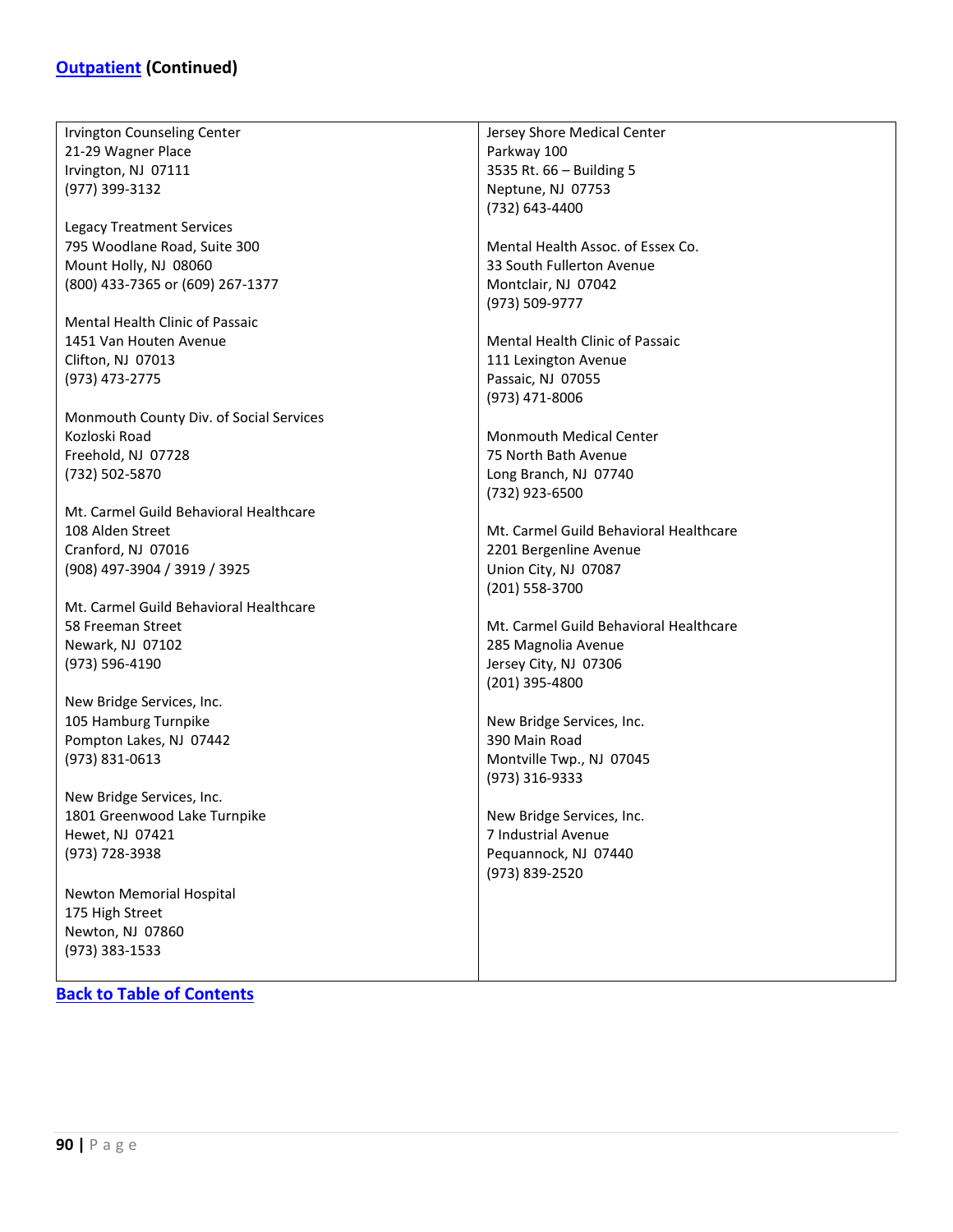### **[Outpatient](#page-87-0) (Continued)**

Newark Beth Israel Medical Center 210 Lehigh Avenue Newark, NJ 07112 (973) 926-7026

Ocean Mental Health Services, Inc. 160 Route 9 Bayville, NJ 08721 (732) 349-5550

Palisades Medical Center Counseling Center 7101 Kennedy Boulevard North Bergen, NJ 07047 (201) 854-0500

Preferred Behavioral Health of NJ 725 Airport Road Lakewood, NJ 08701 (732) 367-4700

George J. Otlowski Mental Health Center 570 Lee Street Perth Amboy, NJ 08861 (732) 442-1666

Riverview Medical Center Booker Behavioral Health 1 Riverview Plaza Red Bank, NJ 07701 (732) 345-3400

SERV Centers of NJ - Passaic Co. 777 Bloomfield Avenue Clifton, NJ 07012-1248 (973) 594-0125

Prime Healthcare Services St. Clares LLC dba St. Clare's Behavioral Health Center @ Denville 50 Morris Avenue Denville, NJ 07834 (973) 625-7009 or (973) 625-7045

**[Back to Table of Contents](#page-3-0)**

Acenda, Inc. 404 Tatum Street Woodbury, NJ 08096 (856) 845-8050

Northwest Essex Community Network 570 Belleville Avenue Belleville, NJ 07109 (973) 450-3100

Ocean Mental Health Services, Inc. 81 Nautilas Drive Manahawkin, NJ 08755 (609) 597-5327

Puerto Rican Family Institute 40 Journal Square – Suite 528 Jersey City, NJ 07306 (201) 610-1446

Richard Hall CMHC 500 North Bridge St. & Vogt Dr. Bridgewater, NJ 08807 (908) 725-2800 or (908) 253-3136

St. Joseph's Regional Medical Center ACCESS (Deaf Program) 60 Hamilton Street Paterson, NJ 07505 (973) 754-5590

St. Joseph's Regional Medical Center 56 Hamilton Street Paterson, NJ 07505 (973) 754-4750

South Jersey Behavioral Health Resources 400 Market Street Camden, NJ 08101 (856) 361-2700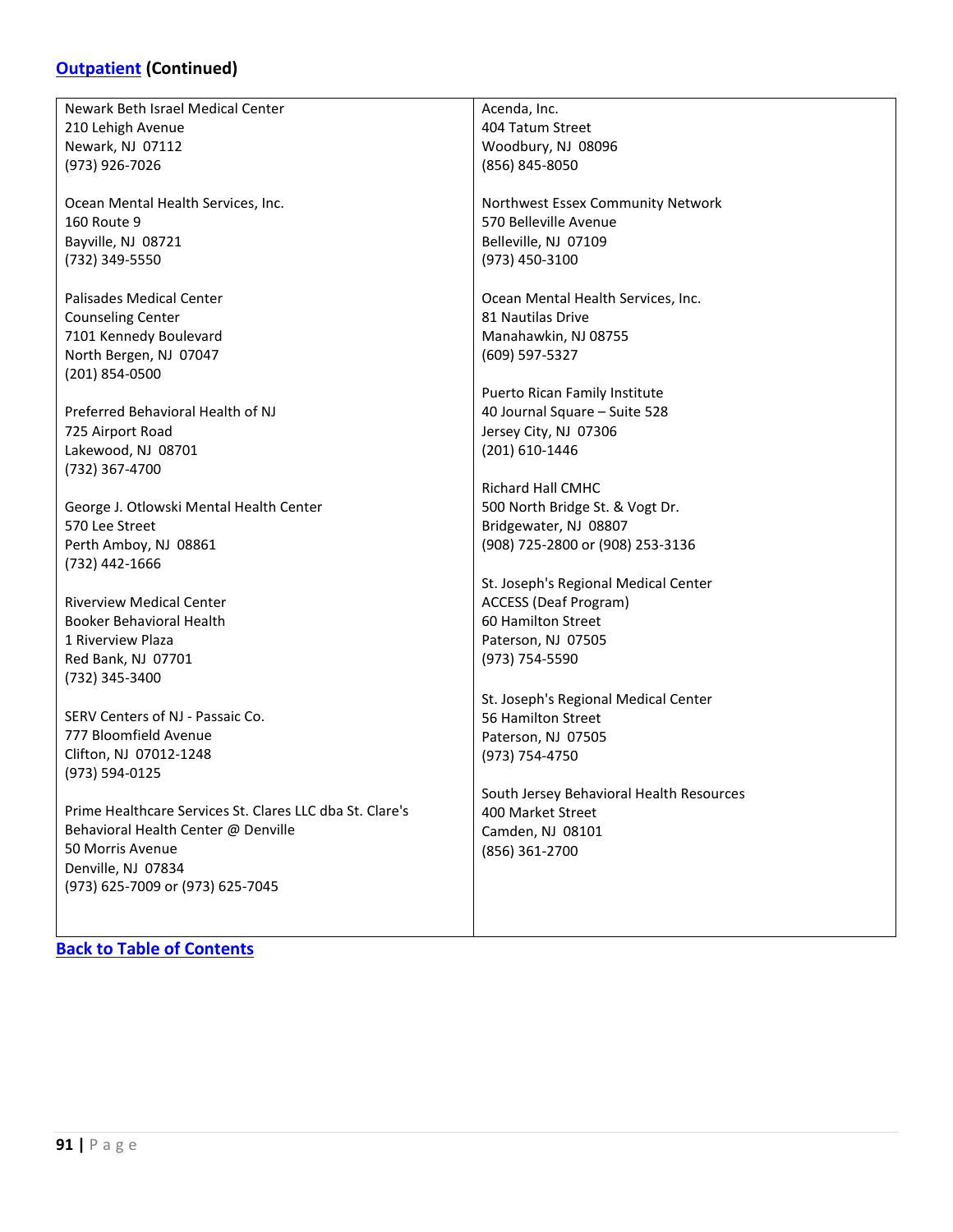| Trinitas Regional Medical Center           | Oaks Integrated Care                       |
|--------------------------------------------|--------------------------------------------|
| Dept. of Psychiatry                        | (Medication Monitoring only)               |
| 655 East Jersey Street                     | 770 Woodlane Road                          |
| Elizabeth, NJ 07201                        | Mount Holly, NJ 08060                      |
| (908) 994-7278                             | (800) 963-3377 or (609) 267-5928           |
|                                            |                                            |
| Rutger's University Behavioral Health Care | Rutger's University Behavioral Health Care |
| 4326 Route 1 North                         | 183 South Orange Avenue                    |
| Monmouth Junction, NJ 08852                | Newark, NJ 07103                           |
| (732) 235-8799                             | (973) 972-6100 (ACCESS)                    |
|                                            |                                            |
| Rutger's University Behavioral Health Care | Rutger's University Behavioral Health Care |
| 100 Metroplex                              | 303 George Street                          |
| Edison, NJ 08817                           | New Brunswick, NJ 08901                    |
| (800) 969-5300                             | (800) 969-5300                             |
|                                            |                                            |
| <b>UCPC Behavioral Healthcare</b>          | Vantage Health System                      |
| 117-119 Roosevelt Avenue                   | 2 Park Avenue                              |
| Plainfield, NJ 07060                       | Dumont, NJ 07628                           |
| (908) 756-6870 (press #4)                  | (201) 385-4400                             |
|                                            |                                            |
| Vantage Health System                      | West Bergen Mental Health Center           |
| 93 West Palisade Avenue                    | 120 Chestnut Street                        |
| Englewood, NJ 07631                        | Ridgewood, NJ 07450                        |
| (201) 567-0500                             | (201) 444-3550                             |
|                                            |                                            |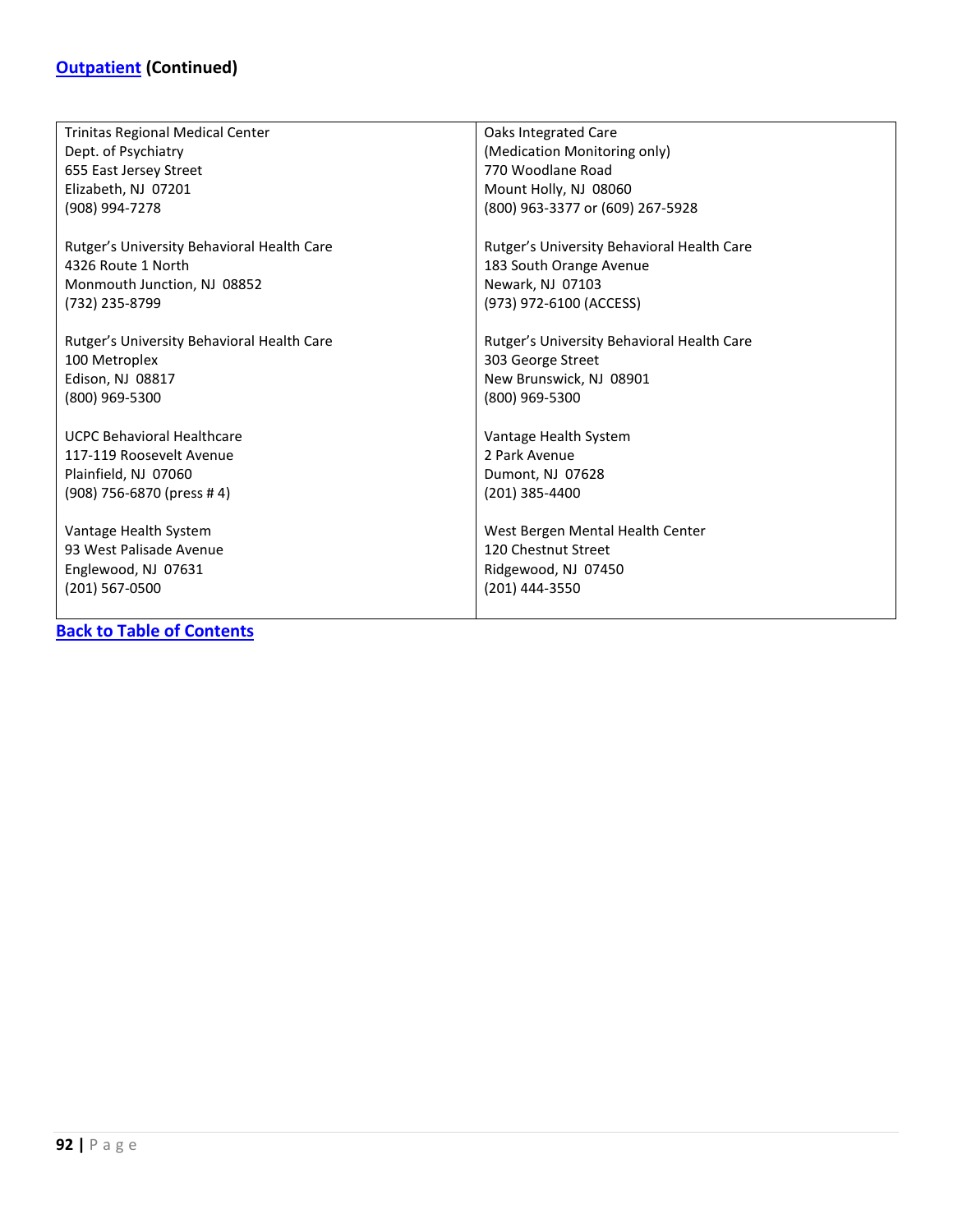<span id="page-92-0"></span>*Comprehensive, structured, non-residential health services provided to seriously mentally ill adult clients in a day program setting to maximize client's independence and community living skills. Partial Care programs provide or arrange services necessary to meet the comprehensive needs of the individual clients.*

| A.A.M.H. - Mercer                                              | Atlanticare Behavioral Health - Providence House      |
|----------------------------------------------------------------|-------------------------------------------------------|
| 819 Alexander Road                                             | 400 Chris Gaupp Road                                  |
| Princeton, NJ 08540                                            | Galloway,, NJ 08205                                   |
| (609) 452-2088, ext. 230                                       | (609) 404-0648                                        |
|                                                                |                                                       |
| <b>Bayonne CMHC</b>                                            | <b>Bridgeway House</b>                                |
| 601 Broadway                                                   | 615 North Broad Street                                |
| Bayonne, NJ 07002                                              | Elizabeth, NJ 07208                                   |
| (201) 339-9200                                                 | (908) 355-7200                                        |
|                                                                |                                                       |
| Acenda, Inc.                                                   | <b>Catholic Charities</b>                             |
| 128 Crest Haven Road                                           | Diocese of Trenton                                    |
|                                                                |                                                       |
| Cape May Court House, NJ 08210                                 | 10 Southard Street                                    |
| (609) 465-4100                                                 | Trenton, NJ 08609                                     |
|                                                                | (609) 396-4557                                        |
| Care Plus Center for Primary and Behavioral Health (Geriatric) |                                                       |
| 610 Valley Health Plaza                                        | Comprehensive Behavioral Healthcare, Inc. (Geriatric) |
| Paramus, NJ 07652                                              | 516 Valley Brook Avenue                               |
| (201) 265-8200                                                 | Lyndhurst, NJ 07071                                   |
|                                                                | (201) 935-3322                                        |
| Comprehensive Behavioral Healthcare, Inc.                      |                                                       |
| 395 Main Street                                                | <b>CPC Behavioral Healthcare</b>                      |
| Hackensack, NJ 07601                                           | Aberdeen Counseling Ctr.                              |
| (201) 646-0333                                                 | 1088 Highway 34                                       |
|                                                                | Aberdeen, NJ 07741                                    |
| <b>Cumberland County Guidance Center</b>                       | (732) 290-1700                                        |
| 2038 Carmel Road                                               |                                                       |
| Millville, NJ 08332                                            | Delaware House                                        |
|                                                                |                                                       |
| (856) 825-6810                                                 | 25 Ikea Drive                                         |
|                                                                | Westampton, NJ 08060                                  |
| Family Guidance Center of Warren Co.                           | (609) 267-9339                                        |
| 492 Route 57W                                                  |                                                       |
| Washington, NJ 07882                                           | <b>Family Service Association</b>                     |
| (908) 689-1000                                                 | 312 East White Horse Pike                             |
|                                                                | Absecon Highlands, NJ 08201                           |
| <b>Family Guidance Center</b>                                  | (609) 652-1600                                        |
| 1925 Pennington Road                                           |                                                       |
| Ewing, NJ 08618                                                |                                                       |
| (609) 882-1898                                                 |                                                       |
|                                                                |                                                       |
|                                                                |                                                       |
|                                                                |                                                       |
|                                                                |                                                       |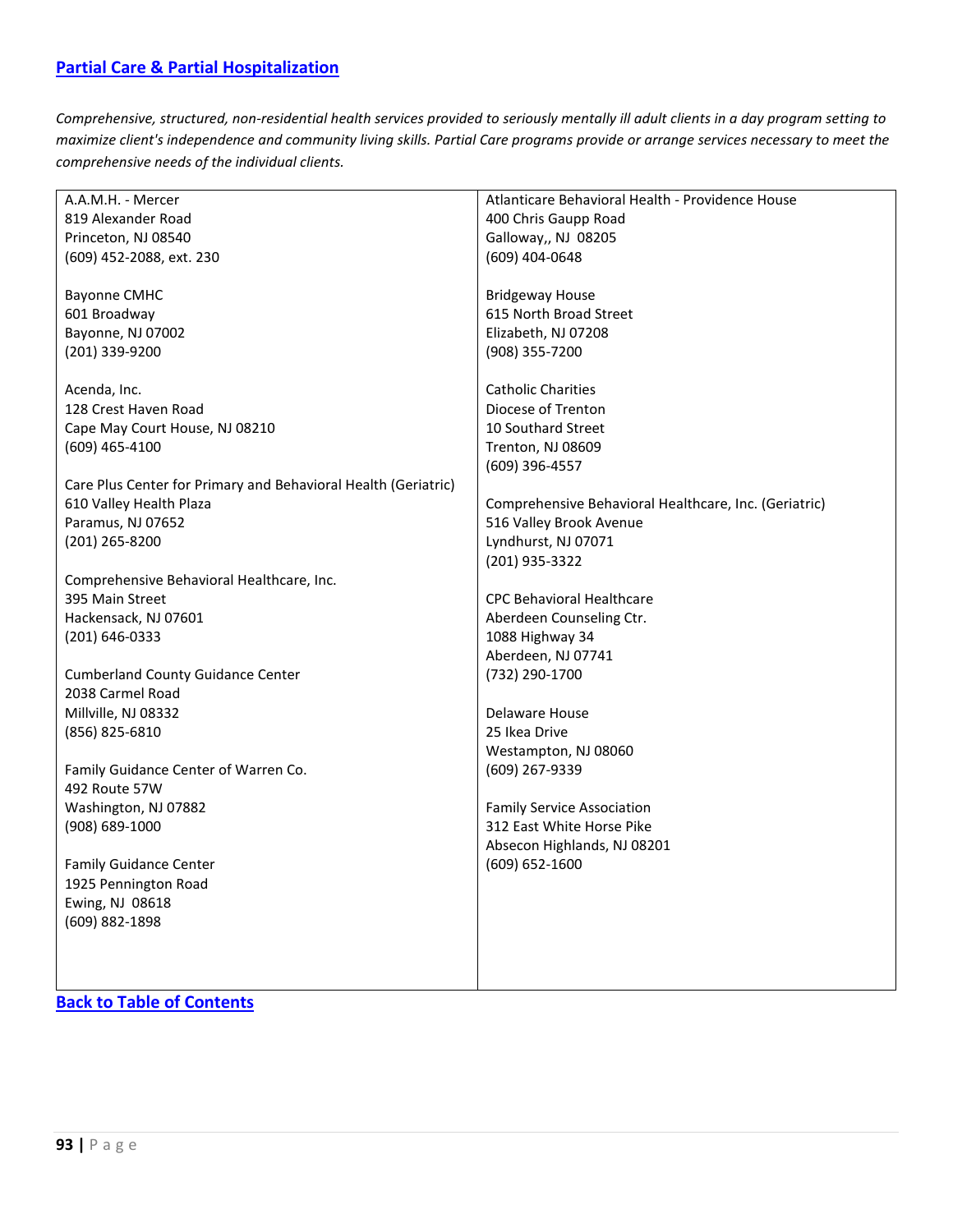## **[Partial Care & Partial Hospitalization](#page-92-0) (Continued)**

| Healthcare Commons - Family Adult Health Services | Hoboken Medical Center                   |
|---------------------------------------------------|------------------------------------------|
| 351 East Pittsfield Road                          | 506 3rd Street                           |
| Pennsville, NJ 08070                              | Hoboken, NJ 07030                        |
| (856) 678-5100                                    | (201) 792-8200                           |
| (856) 299-3200 (Main Office)                      |                                          |
|                                                   | <b>Hunterdon Medical Center</b>          |
| Mental Health Association of Essex Co.            | <b>Behavioral Health</b>                 |
| <b>Prospect House</b>                             | 2100 Wescott Drive                       |
| 424 Main Street                                   | Flemington, NJ 08833                     |
| East Orange, NJ 07018                             | (908) 788-6401 or (908) 788-6403         |
| (973) 674-8067                                    |                                          |
|                                                   | Jersey Shore Medical Center - Park Place |
| <b>Monmouth Medical Center</b>                    | 1011 Bond Street                         |
| <b>Community Connection</b>                       | Asbury Park, NJ 07712                    |
| 75 North Bath Avenue                              | (732) 869-2760                           |
| Long Branch, NJ 07740                             |                                          |
| (732) 923-6500                                    | Mt. Carmel Guild Behavioral Healthcare   |
|                                                   | 108 Alden Street                         |
| Mt. Carmel Guild Behavioral Healthcare            | Cranford, NJ 07016                       |
|                                                   |                                          |
| 58 Freeman Street                                 | (908) 497-3919 / 3925 / 3968             |
| Newark, NJ 07105                                  |                                          |
| (973) 596-4910                                    | Mt. Carmel Guild Behavioral Healthcare   |
|                                                   | 2201 Bergenline Avenue                   |
| Mt. Carmel Guild Behavioral Healthcare            | Union City, NJ 07087                     |
| 285 Magnolia Avenue                               | (201) 558-3700                           |
| Jersey City, NJ 07306                             |                                          |
| (201) 395-4800                                    | New Bridge Services, Inc.                |
|                                                   | 1801 Greenwood Lake Turnpike             |
| New Bridge Services, Inc.                         | West Milford, NJ 07480                   |
| 640 Newark Pompton Turnpike                       | (973) 728-3938                           |
| Pompton Plains, NJ 07442                          |                                          |
| (973) 839-2520                                    | New Bridge Services, Inc.                |
|                                                   | 7 Industrial Road                        |
| New Bridge Services, Inc. - Visions               | Pequannock, NJ 07440                     |
| 22 Riverview Drive, Suite 201                     | (973) 839-2520                           |
| Wayne, NJ 07470                                   |                                          |
| (973) 628-8530                                    | Acenda, Inc.                             |
|                                                   | 404 Tatum Street                         |
| Acenda, Inc. (Beacon Division)                    | Woodbury, NJ 08096                       |
| PC/MICA Services                                  | (856) 845-8050                           |
| 200 Hollydell Drive                               |                                          |
| Sewell, NJ 08080                                  | Newark Beth Israel Medical Center CMHC   |
| (856) 881-1306                                    | 210 Lehigh Avenue                        |
|                                                   | Newark, NJ 07112                         |
| Northwest Essex Community Network                 | (973) 926-7026                           |
| 570 Belleville Avenue                             |                                          |
| Belleville, NJ 07109                              | Oaks Integrated Care                     |
| (973) 450-3100                                    | 314-316 East State Street                |
|                                                   | Trenton, NJ 08608                        |
|                                                   | (609) 396-5344                           |
|                                                   |                                          |
|                                                   |                                          |
|                                                   |                                          |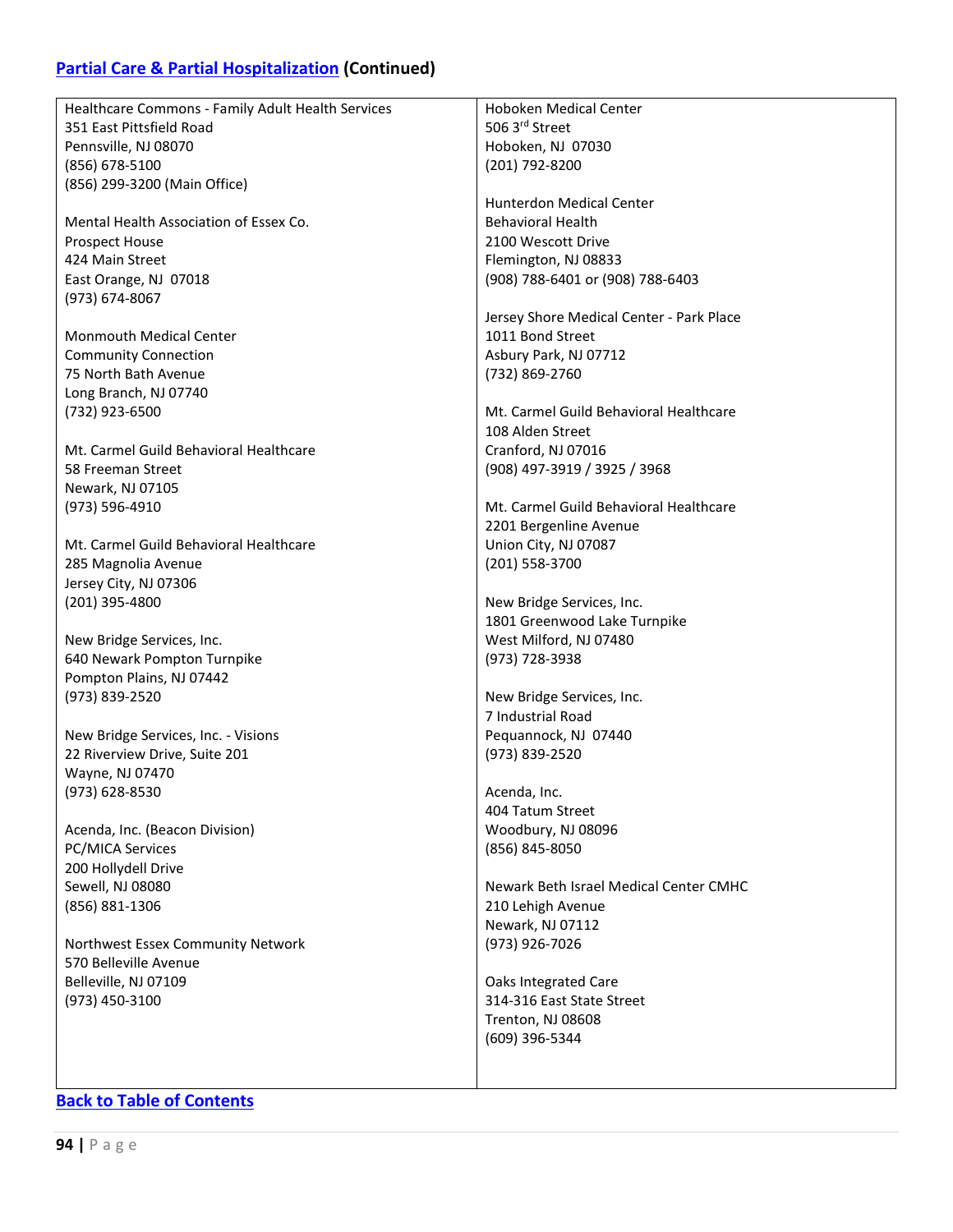## **[Partial Care & Partial Hospitalization](#page-92-0) (Continued)**

| Oaks Integrated Care                                     | Ocean Mental Health Services, Inc. - Project Anchor |
|----------------------------------------------------------|-----------------------------------------------------|
| 770 Woodlane Road                                        | <b>160 Route 9</b>                                  |
| Mount Holly, NJ 08060                                    | Bayville, NJ 08721                                  |
| (609) 267-5928                                           | (732) 349-5550                                      |
|                                                          |                                                     |
| Preferred Behavioral Health of NJ Interact & Prime Time  | The Outpost                                         |
| 700 Airport Road                                         | 1070 Main Street                                    |
| Lakewood, NJ 08701                                       | Sewell, NJ 08080                                    |
| (732) 367-4700                                           | (856) 256-3320                                      |
|                                                          |                                                     |
| <b>Riverview Medical Center</b>                          | Preferred Behavioral Health of NJ - D.A.R.E.        |
| <b>Booker Behavioral Health</b>                          | 725 Airport Road                                    |
| 661 Shrewsbury Avenue                                    | Lakewood, NJ 08701                                  |
| Shrewsbury, NJ 07702                                     | (732) 367-8859                                      |
| (732) 345-3400                                           |                                                     |
|                                                          | George J. Otlowski Mental Health Center             |
| Rutgers - Rutger's University Behavioral Health Care     | 570 Lee Street                                      |
| 1886 Greentree Road                                      | Perth Amboy, NJ 08861                               |
| Cherry Hill, NJ 08003                                    | (732) 442-1666                                      |
| (856) 874-4460                                           |                                                     |
|                                                          | <b>Richard Hall CMHC</b>                            |
| Prime Healthcare Services St. Clares LLC dba St. Clare's | 500 North Bridge Street                             |
| Behavioral Health Center @ Denville                      | Bridgewater, NJ 08807                               |
| 50 Morris Avenue                                         | (908) 725-2800                                      |
| Denville, NJ 07834                                       |                                                     |
| (888) 626-2111 or (973) 625-7045                         | St. Joseph's Regional Medical Center                |
|                                                          | <b>ACCESS (Deaf Program)</b>                        |
| St. Mary's Hospital - Seton Center                       | 645 Main Street                                     |
| 530 Main Avenue                                          | Paterson, NJ 07503                                  |
| Passaic, NJ 07055                                        | (973) 754-5590                                      |
| (973) 470-3161                                           |                                                     |
|                                                          | St. Joseph's Regional Medical Center Harbor House   |
| South Jersey Behavioral Health Resources (Deaf Services) | 645 Main Street                                     |
| 212 East Madison Avenue                                  | Paterson, NJ 07503                                  |
| Magnolia, NJ 08049                                       | (973) 754-2800                                      |
| (800) 220-8081 or (856) 541-1700                         |                                                     |
|                                                          | South Jersey Behavioral Health Resources            |
| Oaks Integrated Care                                     | 212 East Madison Avenue                             |
| 128 Cross Keys Road                                      | Magnolia, NJ 08049                                  |
| Berlin, NJ 08009                                         | (800) 220-8081 or (856) 541-1700                    |
| (856) 210-1500                                           |                                                     |
|                                                          | <b>Trinitas Regional Medical Center</b>             |
| Rutger's University Behavioral Health Care               | Dept. of Psychiatry                                 |
| 677 Hoes Lane                                            | 655 East Jersey Street                              |
| Piscataway, NJ 08855                                     | Elizabeth, NJ 07(201)                               |
| (732) 235-6905                                           | (908) 497-3968 or call center (908) 994-7131        |
|                                                          |                                                     |
|                                                          | <b>UCPC Behavioral Healthcare</b>                   |
|                                                          | 117-119 Roosevelt Avenue                            |
|                                                          | Plainfield, NJ 07060                                |
|                                                          | (908) 756-6870 (press # 3) or (908) 686-0560        |
|                                                          |                                                     |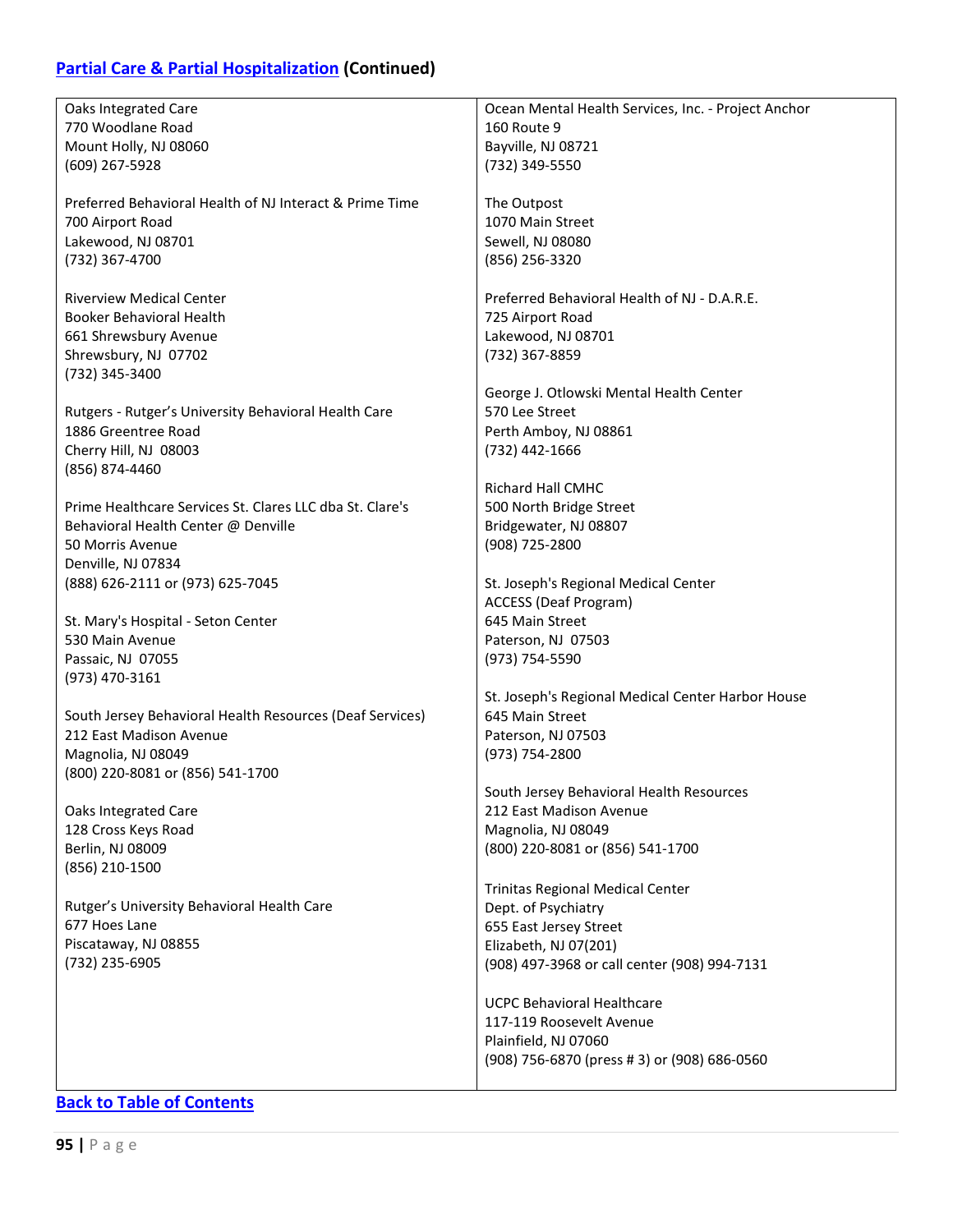### **[Partial Care & Partial Hospitalization](#page-92-0) (Continued)**

| Rutger's University Behavioral Health Care Horizons | Rutger's University Behavioral Health Care |
|-----------------------------------------------------|--------------------------------------------|
| 4326 Route 1 North                                  | 183 South Orange Avenue                    |
| Monmouth Junction, NJ 08852                         | Newark, NJ 07103-2770                      |
| (732) 235-5910                                      | (800) 969-5300                             |
|                                                     |                                            |
| Vantage Health System (Geriatric)                   | West Bergen Mental Health Center           |
| 2 Park Avenue                                       | 120 Chestnut Street                        |
| Dumont, NJ 07628                                    | Ridgewood, NJ 07450                        |
| $(201)$ 385-4400                                    | (201) 444-3550                             |
|                                                     |                                            |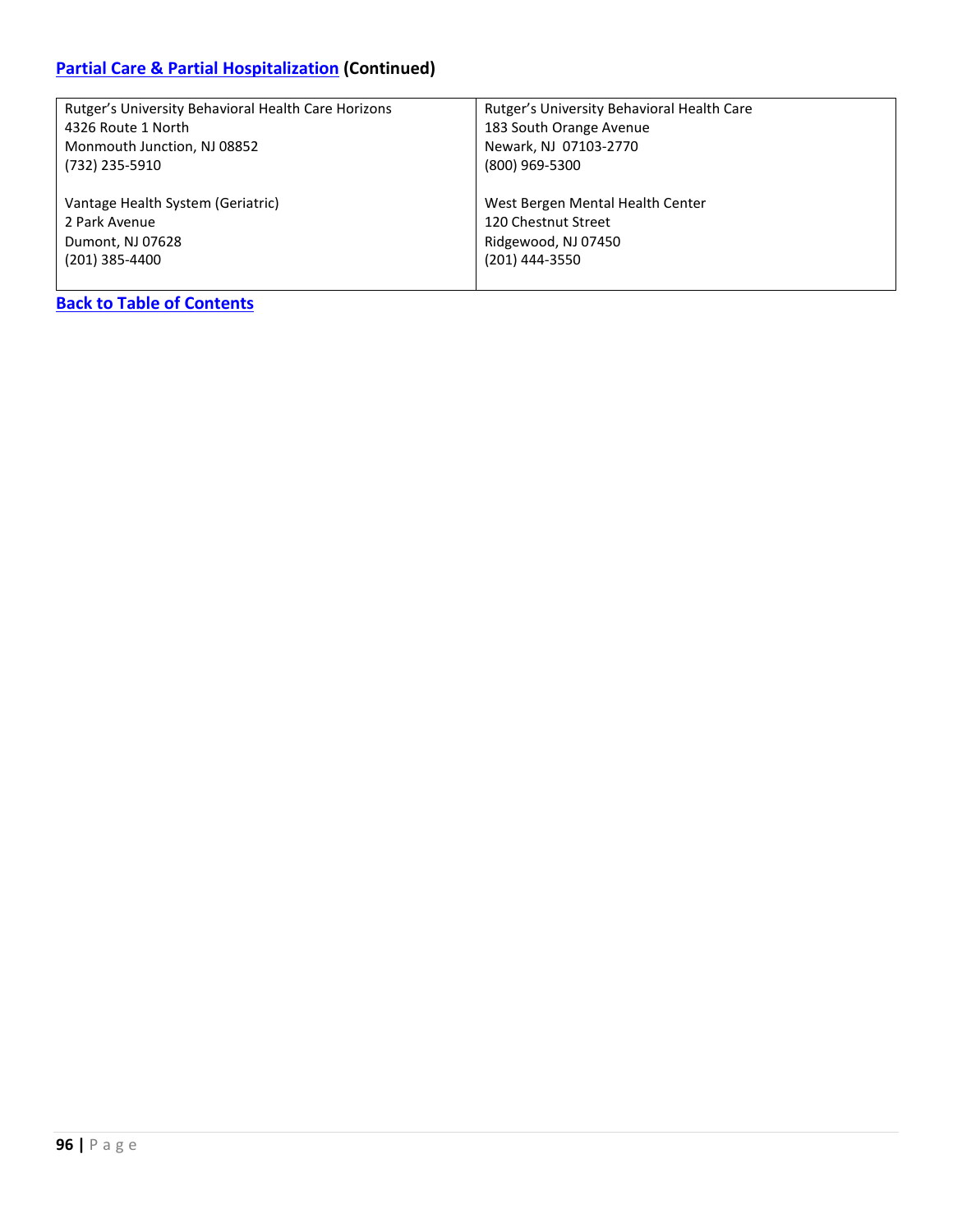### <span id="page-96-0"></span>**[Program of Assertive Community Treatment \(PACT\)](#page-96-0)**

*Offers comprehensive, integrated rehabilitation, treatment and support services to individuals with serious and persistent mental illness, who have experienced repeated involuntary hospitalizations. PACT, provided in vivo by a multi-disciplinary service delivery team, offers highly individualized services, employ a low staff to consumer ratio, conduct the majority of their contacts in natural community settings and are available for psychiatric crises 24 hours a day/7 days a week. Service intensity is flexible and regularly adjusted to consumer needs and services are offered for an unlimited time period.*

| Atlanticare Behavioral Health            | Bridgeway Rehabilitation, Inc.           |
|------------------------------------------|------------------------------------------|
| 2511 Fire Road, Suite B-10               | (Hunterdon/Warren)                       |
| Egg Harbor Twp., NJ 08234                | Star Plaza, Suite 11                     |
| (609) 407-0060                           | 11 West Church Street                    |
|                                          | Washington, NJ 07882                     |
| Bridgeway Rehabilitation, Inc.           | (908) 835-8660 (PACT IV)                 |
| 13 Fairfield Avenue, Suite 205           |                                          |
| Little Falls, NJ 07424                   | Bridgeway Rehabilitation, Inc.           |
| (973) 638-1120 (PACT VII)                | 313 E. Front Street                      |
| (973) 638-1113 (PACT VIII)               | Plainfield, NJ 07060                     |
|                                          | (908) 791-0505 (PACT II)                 |
|                                          |                                          |
| Bridgeway Rehabilitation, Inc.           |                                          |
| 96 West Grand Street                     | Bridgeway Rehabilitation, Inc.           |
| Elizabeth, NJ 07202                      | Millenium Office Plex                    |
| (908) 352-0242 (PACT 1)                  | South Main Street, Suite 19-1            |
|                                          | Manville, NJ 08835                       |
| Bridgeway Rehabilitation, Inc.           | (908) 704-8252                           |
| 1023 Commerce Avenue                     |                                          |
| Union, NJ 07083                          | Bridgeway Rehabilitation, Inc.           |
| (908) 688-5400 (PACT III)                | 862 Newark Avenue                        |
|                                          | Jersey City, NJ 07306                    |
| Bridgeway Rehabilitation, Inc.           | (201) 653-3980                           |
| 611 Route 46 West, Suite 210             |                                          |
| Hasbrouck Heights, NJ 07604              | Acenda, Inc.                             |
| (201) 880-8321                           | 1129 Route 9 South                       |
|                                          | Cape May Court House, NJ 08210           |
| Catholic Charities - Diocese of Metuchen | (609) 463-8990                           |
| 26 Safran Avenue                         |                                          |
| Edison, NJ 08837                         | Catholic Charities - Diocese of Metuchen |
| (732) 646-4039                           | 288 Rues Lane                            |
|                                          | East Brunswick, NJ 08816                 |
| Catholic Charities - Diocese of Metuchen | (732) 387-1307                           |
| 319 Maple Street                         |                                          |
| Perth Amboy, NJ 08861                    | Catholic Charities - Diocese of Trenton  |
|                                          |                                          |
| (732) 857-3894                           | 1340 Parkway Avenue                      |
|                                          | Ewing, NJ 08628                          |
| Catholic Charities - Diocese of Trenton  | (609) 394-5285                           |
| 1340 Parkway                             |                                          |
| Ewing, NJ 08628                          |                                          |
| (609) 882-4772                           |                                          |
|                                          |                                          |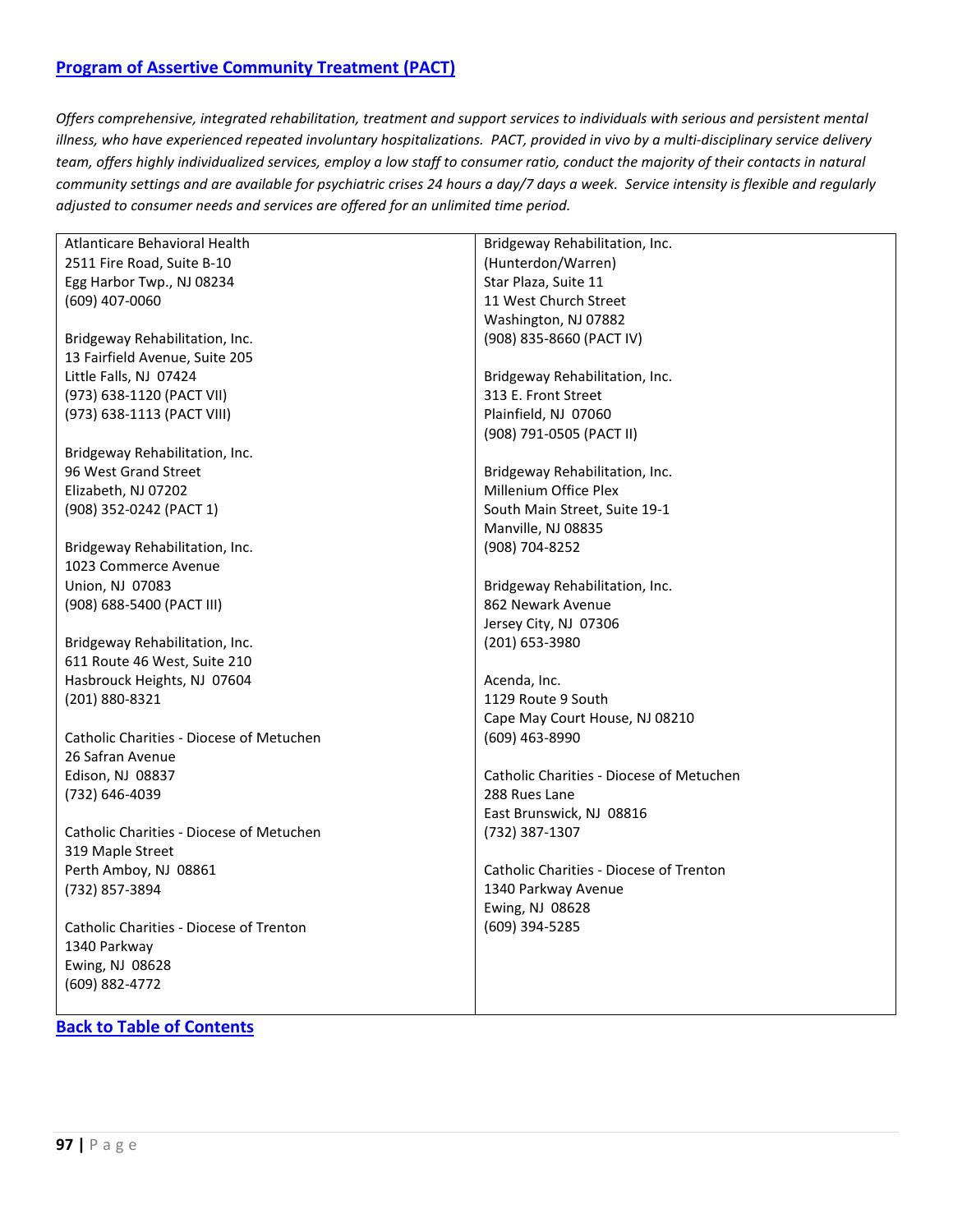## **[Program of Assertive Community Treatment \(PACT\)](#page-96-0) (Continued)**

| <b>Catholic Charities - Diocese of Trenton</b> | Catholic Charities - Diocese of Trenton                 |
|------------------------------------------------|---------------------------------------------------------|
| 47 North Clinton Avenue                        | (Burlington County PACT)                                |
| <b>Trenton, NJ 08609</b>                       | 5 Terri Lane - Suite 5                                  |
| $(609)$ 396-8787                               | Burlington, NJ 08016                                    |
| (609) 396-9777                                 | (609) 386-4737                                          |
|                                                |                                                         |
| <b>Cumberland County Guidance Center</b>       | <b>CPC Behavioral Healthcare</b>                        |
| 425 Bank Street                                | 270 Highway 35                                          |
| Bridgeton, NJ 08302                            | Red Bank, NJ 07701                                      |
| (856) 455-8316, ext. 201                       | (732) 842-2000                                          |
|                                                |                                                         |
| Mt. Carmel Guild Behavioral Healthcare         | Acenda, Inc.                                            |
| 269 Oliver Street                              | 200 Hollydell Drive                                     |
| Newark, NJ 07105                               | Sewell, NJ 08080                                        |
| (973) 466-1300 (Teams I-IV)                    | (856) 251-1414                                          |
|                                                |                                                         |
| <b>Oaks Integrated Care</b>                    | Ocean Mental Health Services, Inc.                      |
| 19 East Ormond Avenue                          | 1057 Route 9                                            |
| Cherry Hill, NJ 08034                          | Bayville, NJ 08721                                      |
| (856) 428-7632                                 | (732) 606-9478 (PACT II)                                |
|                                                |                                                         |
| Ocean Mental Health Services, Inc.             | Prime Healthcare Services St. Clares LLC dba St. Clares |
| 122 Lein Street                                | <b>Behavioral Health</b>                                |
| Toms River, NJ 08753                           | 50 Morris Avenue                                        |
| (732) 349-0515 (PACT I)                        | Denville, NJ 07834                                      |
|                                                |                                                         |
|                                                | (973) 625-7138                                          |
|                                                |                                                         |
|                                                |                                                         |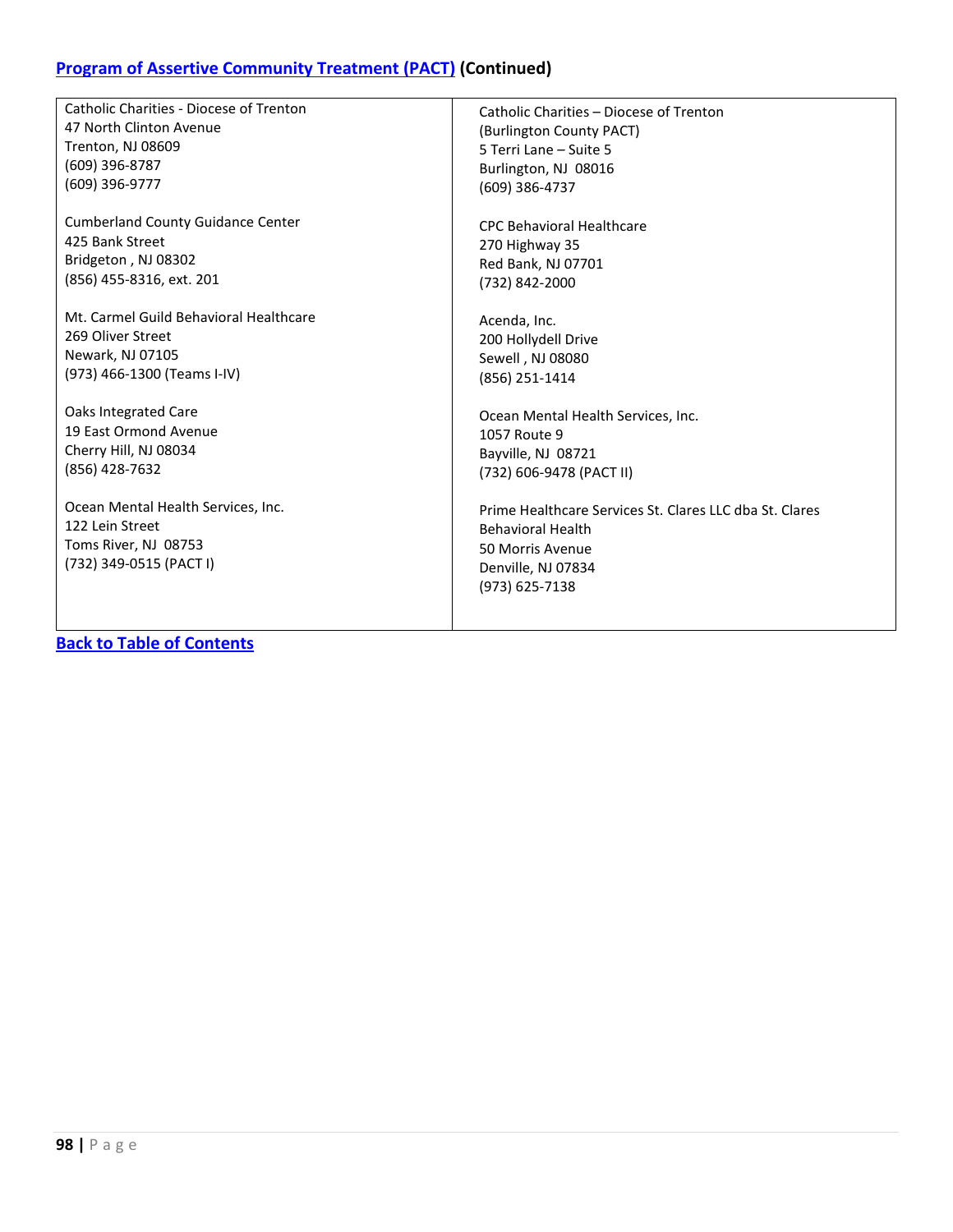<span id="page-98-0"></span>*RIST programs support consumers with severe and persistent mental illness and co-occurring consumers to live independently in the community. The treatment team, consisting of case managers, clinical consultants, a co-occurring specialist, and others, provides onsite support in the consumer's apartment and in the general community.*

| Advance Housing, Inc.                                          | Atlanticare Behavioral Health                     |
|----------------------------------------------------------------|---------------------------------------------------|
| 100 Hollister Road                                             | 2511 Fire Road - Suite B                          |
| Teterboro, NJ 07608                                            | Egg Harbor Township, NJ 08234                     |
| (201) 498-9140 or                                              | (609) 407-0060                                    |
| (973) 940-8882                                                 |                                                   |
|                                                                | <b>Bridgeway Rehabilitation Services</b>          |
| <b>Bridgeway County RIST</b>                                   | 720 King Georges Road, Suite 111                  |
| Concourse at Beaver Brook                                      | Fords, NJ 08863                                   |
| 1465 Route 31 South                                            | (732) 771-2300                                    |
| Annandale, NJ 08801                                            |                                                   |
| (908) 894-5311                                                 | <b>Cumberland Guidance Center</b>                 |
|                                                                | 814 Elmer Street                                  |
|                                                                |                                                   |
| Catholic Charities Diocese of Trenton (RIST) Burlington County | Vineland, NJ 08360                                |
| 114 Riverbank Street                                           | (856) 691-8579, ext. 100                          |
| Burlington, NJ 08016                                           |                                                   |
| $(609)$ 386-8653                                               | Mental Health Association of Morris County        |
|                                                                | 100 Route 46 East, Building C                     |
| Garden State Episcopal                                         | Mountain Lakes, NJ 07046                          |
| Community Development Corp.                                    | (973) 334-3496                                    |
| 118 Summit Avenue                                              |                                                   |
| Jersey City, NJ 07304                                          | Resource for Human Development (Coastal Wellness) |
| (201) 209-9301                                                 | Ocean/Monmouth Program                            |
|                                                                | 2040 Sixth Avenue - Suite C                       |
| <b>Oaks Integrated Care</b>                                    | Neptune City, NJ 07753                            |
| 1001 Spruce Street - Suite 205                                 | (732) 361-5845                                    |
| Trenton, NJ 08638                                              |                                                   |
| (609) 396-6788, Ext. 214                                       | Resource for Human Development                    |
|                                                                | 317 Brick Blvd., Suite 200                        |
| Resource for Human Development                                 | Brick, NJ 08723                                   |
| 2 Andrew Drive - Suite 1                                       | (732) 920-5000                                    |
| West Paterson, NJ 07424                                        |                                                   |
| (973) 837-9500                                                 |                                                   |
|                                                                |                                                   |
| Resource for Human Development                                 |                                                   |
| 850 West Main Street                                           |                                                   |
| Barnegat, NJ 08005                                             |                                                   |
| $(609) 698 - 8300$                                             |                                                   |
|                                                                |                                                   |
|                                                                |                                                   |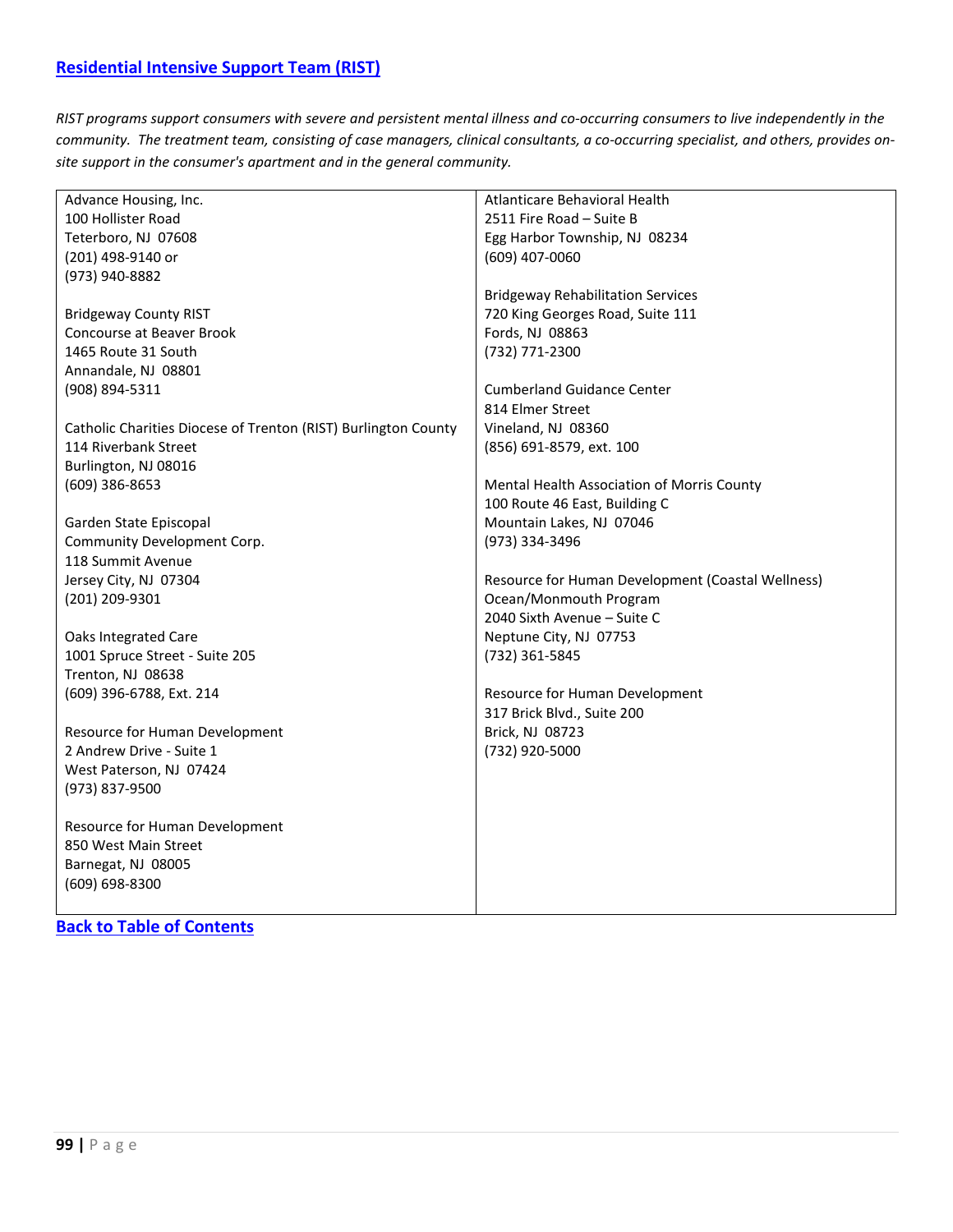### <span id="page-99-0"></span>**[Residential Services](#page-99-0)**

*A program for mentally ill adults in community residences owned or leased by the provider or through service agreements providing support and encouragement in the development of life skills required to sustain successful living within the community. Clients live in the most normalized, least restrictive environment possible to promote individual growth and safety. Programming focuses on empowering the client's use of generic community supports to meet physical, psychological and social needs to promote an improved quality of life and emotional well being.*

| A.R.C. of Bergen & Passaic Counties, Inc.    | Advance Housing, Inc.                              |
|----------------------------------------------|----------------------------------------------------|
| 223 Moore Street                             | 100 Hollister Road                                 |
| Hackensack, NJ 07601                         | Teterboro, NJ 07608                                |
| (201) 343-0322                               | (201) 498-9140                                     |
|                                              |                                                    |
| Atlanticare Behavioral Health                | Care Plus Center for Primary and Behavioral Health |
| Community Support Services(RIST, CEPP & CSS) | 610 Valley Health Plaza                            |
| 2511 Fire Rd Suite B                         | Paramus, NJ 07652                                  |
| Egg Harbor Township, NJ 08234                | (201) 265-8200                                     |
| (609) 407-0060                               |                                                    |
|                                              | Catholic Charities - Diocese of Trenton            |
| Acenda, Inc.                                 | 41 Steinert Avenue                                 |
| 1129 Route 9 South                           | Hamilton Twp., NJ 08619                            |
| Cape May Court House, NJ 08210               | (609) 890-2527                                     |
| (609) 465-2740                               |                                                    |
|                                              | Comprehensive Behavioral Healthcare, Inc.          |
| Career Opportunity Development, Inc.         | 395 Main Street                                    |
| 901 Atlantic Avenue                          | Hackensack, NJ 07601                               |
| Egg Harbor City, NJ 08215                    | (201) 646-0333                                     |
| (609) 965-6871                               |                                                    |
|                                              | <b>Community Access Unlimited</b>                  |
| <b>Catholic Charities</b>                    | 80 West Grand Street                               |
| Mt. Carmel Guild Behavioral Healthcare       | Elizabeth, NJ 07202                                |
| 2201 Bergenline Avenue                       | (908) 354-3040                                     |
| Union City, NJ 07087                         |                                                    |
| (973) 297-4750 or (973) 596-3998             | <b>Cumberland County Guidance Center</b>           |
|                                              | 814 Elmer Street                                   |
| Community Hope, Inc.                         | Vineland, NJ 08360                                 |
| 959 Route 46 East - Suite 402                | (856) 691-8579, ext. 101                           |
| Parsippany, NJ 07054                         |                                                    |
| $(973)$ 463-9600                             | Delaware House                                     |
|                                              | 114 Delaware Avenue                                |
| Delaware House                               | Burlington, NJ 08016                               |
| 60 Laurel Lane                               | (609) 386-8653                                     |
| Ancora, NJ 08037                             |                                                    |
| (609) 567-7899                               |                                                    |
|                                              |                                                    |
| <b>Back to Table of Contents</b>             |                                                    |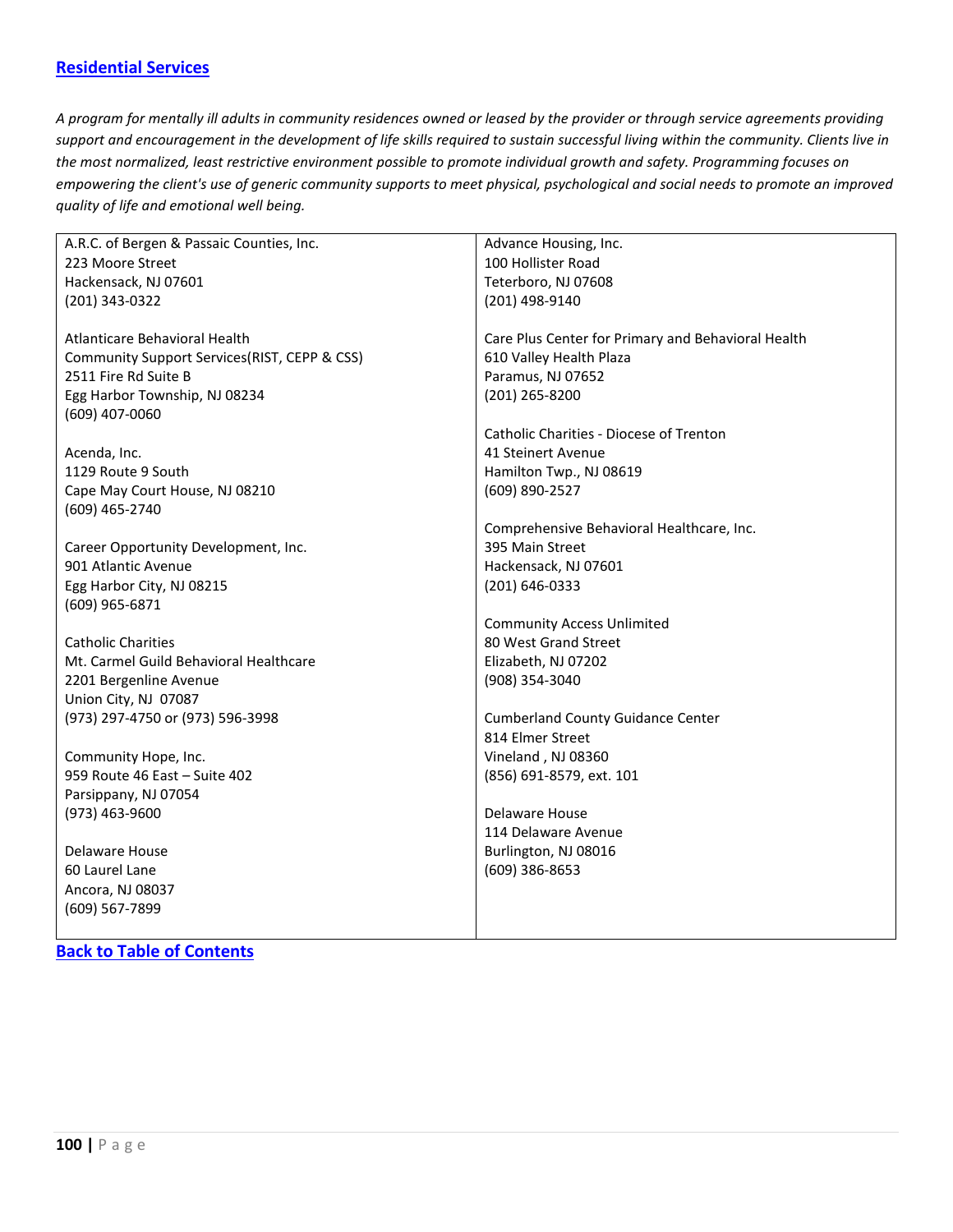## **[Residential Services](#page-99-0) (Continued)**

| Easter Seal Society of NJ - Hunterdon County | Easter Seals of NJ - Essex County                |
|----------------------------------------------|--------------------------------------------------|
| 200 Route 31 North - Suite 115               | 414 Eagle Rock Avenue - Suite 206                |
| Flemington, NJ 08822                         | West Orange, NJ 07052                            |
| (908) 788-7580, ext. 624                     | (973) 324-2712                                   |
|                                              |                                                  |
| Easter Seal Society of NJ - Warren County    |                                                  |
|                                              | Easter Seal Society of NJ                        |
| 2083 Route 57                                | 615 Hope Road - Victoria Plaza                   |
| Washington, NJ 07882                         | Eatontown, NJ 07712                              |
| $(908) 689 - 6600$                           | (732) 380-0390                                   |
|                                              |                                                  |
| Easter Seal Society of NJ - Somerset County  | Easter Seal Society of NJ                        |
| 21 Davenport Street                          | 1 Kimberly Road                                  |
| Bayville, NJ 08721                           | East Brunswick, NJ 08816                         |
| (908) 722-4300                               | (732) 257-6662                                   |
|                                              |                                                  |
| Healthcare Commons Family Health Services    | Jersey City Medical Center                       |
| 500 Pennsville-Auburn Road                   | 395 Grand Street                                 |
| Carney's Point, NJ 08069                     | Jersey City, NJ 07302                            |
| (856) 299-3200                               | (201) 915-2844                                   |
|                                              |                                                  |
| Jewish Family Services                       | <b>Legacy Treatment Services</b>                 |
| 607 North Jerome Avenue                      | 1289 Route 38, Suite 103                         |
| Margate, NJ 08402                            | Hainesport, NJ 08036                             |
| (609) 822-1108                               | (609) 261-7672                                   |
| Mt. Carmel Guild Behavioral Healthcare       |                                                  |
|                                              | New Bridge Services, Inc.<br>7 Industrial Avenue |
| 619 Grove Street                             |                                                  |
| Jersey City, NJK 07310                       | Pequannock, NJ 07440                             |
| (201) 656-7201, Ext. 208                     | (973) 839-2520                                   |
| Acenda, Inc.                                 | Newton Memorial Hospital                         |
| <b>Beacon Division</b>                       | 175 High Street                                  |
| 200 Hollydell Drive                          | Newton, NJ 07860                                 |
| Sewell, NJ 08080                             | (973) 383-1533                                   |
| (856) 845-8050                               |                                                  |
|                                              | Oaks Integrated Care/                            |
| Oaks Integrated Care                         | Guidance Center of Camden Co.                    |
| 770 Woodlane Road                            | 19 East Ormond Avenue                            |
| Mount Holly, NJ 08060                        | Cherry Hill, NJ 08034                            |
|                                              | (856) 428-1300                                   |
| (609) 267-5928                               |                                                  |
| Ocean Mental Health Services, Inc.           | Prime Care                                       |
| 160 Route 9                                  | Newton Memorial Hospital                         |
| Bayville, NJ 08721                           | 175 High Street                                  |
| (732) 349-5550 or (732) 281-16583            | Newton, NJ 07860                                 |
|                                              | (973) 383-153                                    |
| Project Live, Inc.                           |                                                  |
| 465-475 Broadway                             | Preferred Behavioral Health of NJ                |
| Newark, NJ 07107                             | 700 Airport Road                                 |
| (973) 481-1211                               | Lakewood, NJ 08701                               |
|                                              | (732) 367-2665                                   |
|                                              |                                                  |
|                                              |                                                  |
| <b>Back to Table of Contents</b>             |                                                  |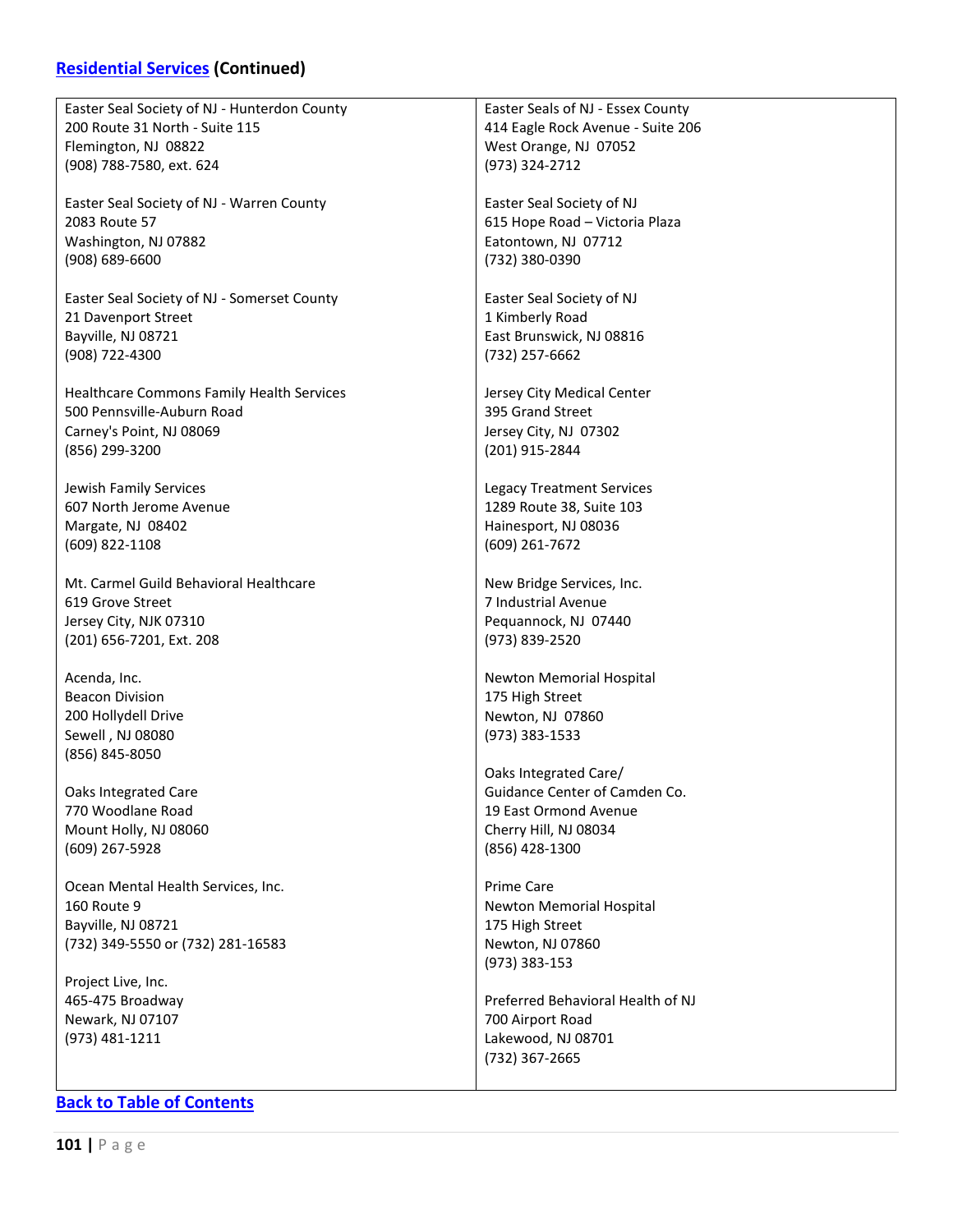### **[Residential Services](#page-99-0) (Continued)**

| SERV Centers of NJ - Union County                        | SERV Centers of NJ - Mercer County           |
|----------------------------------------------------------|----------------------------------------------|
|                                                          |                                              |
| 130 Dermody Street                                       | 532 West State Street                        |
| Cranford, NJ 07016                                       | Trenton, NJ 08618                            |
| (908) 276-0490                                           | (609) 394-0212                               |
|                                                          |                                              |
| SERV Centers of NJ - Middlesex County                    | SERV Centers of NJ - Passaic County          |
| 491 So. Washington Avenue                                | 777 Bloomfield Avenue                        |
| Piscataway, NJ 08855                                     | Clifton, NJ 07012-1248                       |
| (732) 968-7111                                           | (973) 594-0125                               |
|                                                          |                                              |
| St. Joseph's Regional Medical Center                     | SERV Centers of NJ – Hudson/Passaic Counties |
| <b>ACCESS (Deaf Program)</b>                             | 777 Bloomfield Ave., Suite A                 |
| 60 Hamilton Street                                       | Clifton, NJ 07012-1248                       |
| Paterson, NJ 07505                                       | (973) 778-6174                               |
| (973) 754-5590                                           |                                              |
|                                                          | St. Joseph's Regional Medical Center         |
|                                                          |                                              |
| Prime Healthcare Services St. Clares LLC dba St. Clare's | <b>Adult Residential Services</b>            |
| <b>Behavioral Health Center</b>                          | 160 Market Street                            |
| 50 Morris Avenue                                         | Paterson, NJ 07505                           |
| Denville, NJ 07834                                       | (973) 754-4685                               |
| (973) 625-7045                                           |                                              |
|                                                          | South Jersey Behavioral Health Resources     |
| St. Mary's Hospital - Seton Center                       | 2510 McClellan Avenue                        |
| 530 Main Avenue                                          | Pennsauken, NJ 08109                         |
| Passaic, NJ 07055                                        | (856) 361-1100                               |
| (973) 470-3507                                           |                                              |
|                                                          | Triple C Housing, Inc.                       |
| South Jersey Behavioral Health                           | 1 Distribution Way                           |
| Resources (Deaf Program)                                 | Monmouth Junction, NJ 08852                  |
| 400 Market Street                                        | (732) 297-5840                               |
|                                                          |                                              |
| Camden, NJ 08101                                         |                                              |
| (800) 220-8081                                           | Rutger's University Behavioral Health Care   |
|                                                          | 1886 Greentree Road                          |
| Vantage Health System                                    | Cherry Hill, NJ 08002                        |
| 93 West Palisade Avenue                                  | (856) 874-4463                               |
| Englewood, NJ 07631                                      |                                              |
| (201) 567-0500                                           |                                              |
|                                                          |                                              |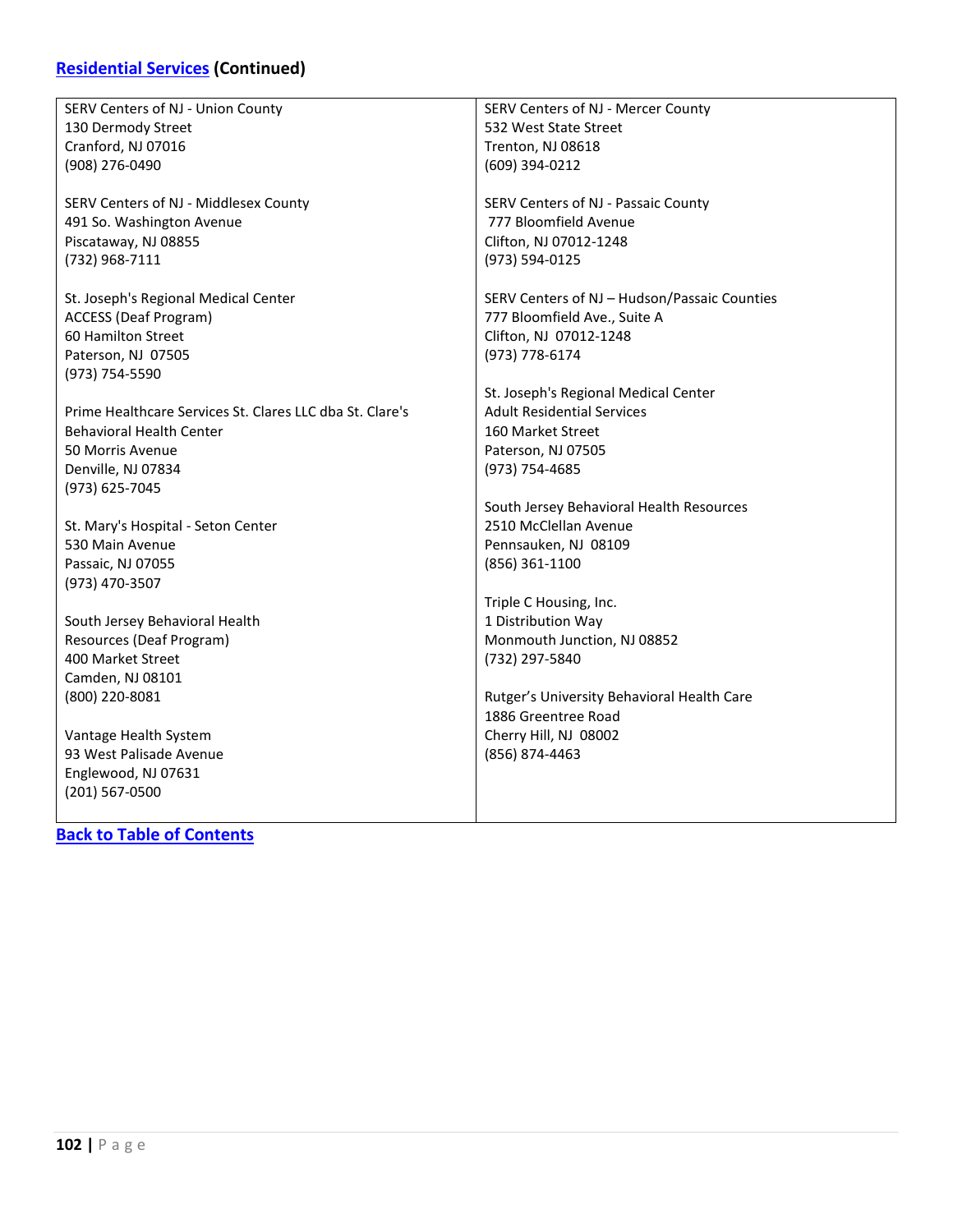| West Bergen Mental Health Center | <b>Volunteers of America</b> |
|----------------------------------|------------------------------|
| 120 Chestnut Street              | Northern NJ                  |
| Ridgewood, NJ 07450              | 205 West Milton Avenue       |
| (201) 444-3550                   | Rahway, NJ 08065             |
|                                  | (732) 827-2444               |
|                                  |                              |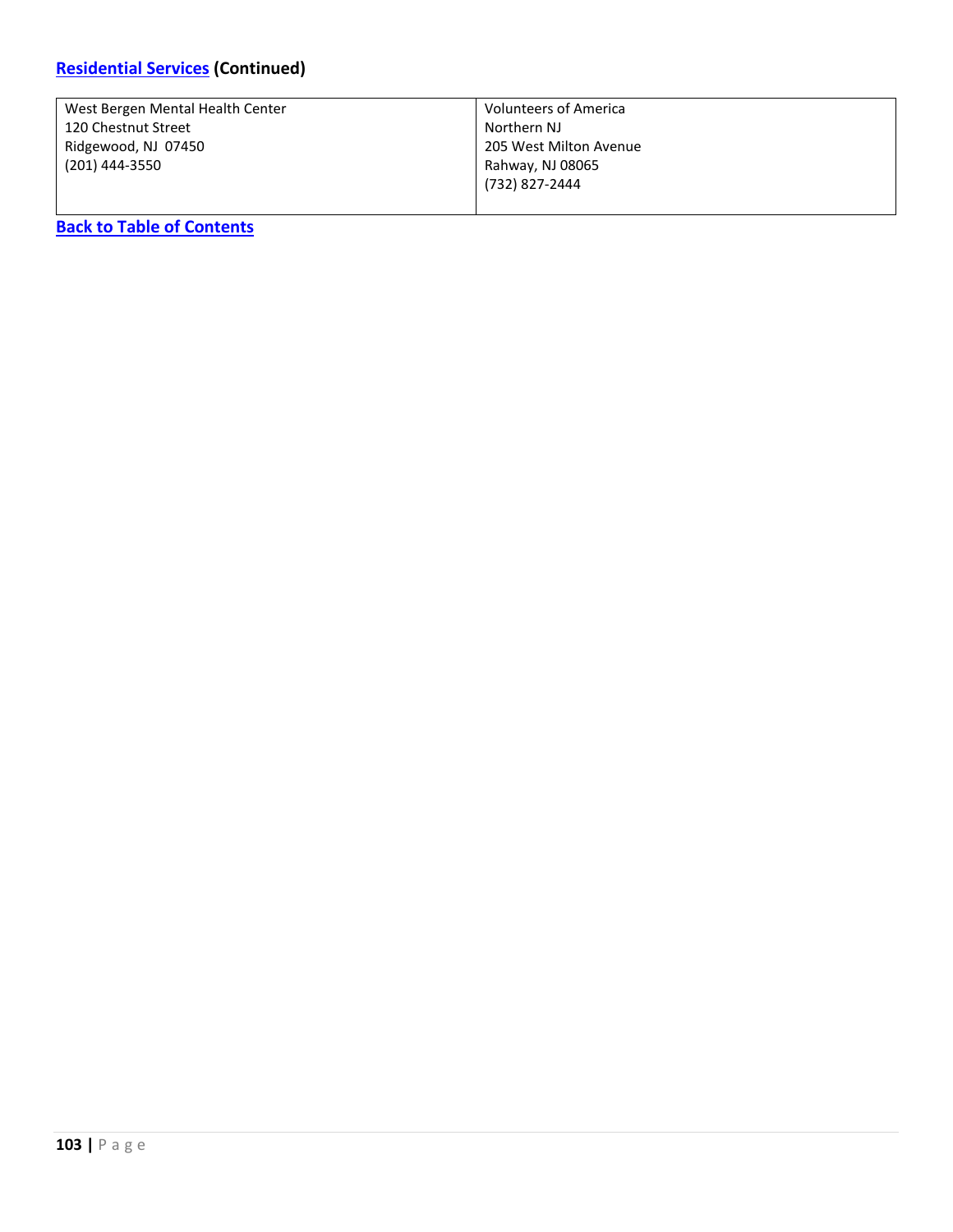#### <span id="page-103-0"></span>**[Self-Help Centers](#page-103-0)**

*Community-based centers providing DMHAS subsidized activities designed to encourage consumers to interact with their peers to promote mutual support in dealing with common problems, and social interaction in a non-clinical setting.*

A Way to Freedom SHC 29 Trinity Street Newton, NJ 07860 (973) 300-0830

Brighter Days 268 Bennetts Mills Road Jackson, NJ 08527 (732) 534-9960

Donald Mays, Jr. SHC 204 White Horse Pike Barrington, NJ 08007 (856) 429-9940

For Us/By Us 40 N. Van Brunt Street Englewood, NJ 07631 (201) 541-1221

Freedom Trail SHC 166 West Main Street Somerville, NJ 08876-2204 (908) 722-5778

Getting Together SHC 52 E. Main Street Flemington, NJ 08822 (908) 806-8202, ext. 1

I.C.E. (Individual Concerted Effort) 4 East Jimmie Leeds Road Galloway, NJ 08205 (609) 652-3800

Learning and Recovery Center of Wildwood 4404 Pacific Avenue Wildwood, NJ 08260 (609) 523-7100

Moving Forward SHC 35 Elizabeth St., 2nd Fl., Suite 2A New Brunswick, NJ 08901 (732) 317-2920

#### **[Back to Table of Contents](#page-4-0)**

Better Future 21 West Washington Avenue Washington, NJ 07882 (908) 835-1180

The C.A.R.E. Center 80 Steiner Avenue Neptune City, NJ 07753 (732) 455-5358

Esperenza 361-363 Monroe Ave., 1st Floor Kenilworth, NJ 07033 (908) 272-5296 (Spanish-speaking staff)

Freehold Self-Help Center 17 Bannard St., Suite 22 Freehold, NJ 07728 (732) 625-9485

Fresh Start SHC Ancora Psychiatric Hospital Maple Bldg. - Rehab. Dept. 301 Spring Garden Road Ancora, NJ 08037-9699 (609) 561-1700, ext. 7542

Hudson County SHC 880 Bergen Ave., Suites 602, 605 Jersey City, NJ 07306 (201) 420-8013

Journey to Wellness 226 Route 37 West, Unit 14 Toms River, NJ 08755 (732) 914-1546

Morris Self-Help Center 1259 Route 46 East - Bldg. 4, Door 4D Parsippany, NJ 07054 (973) 334-2470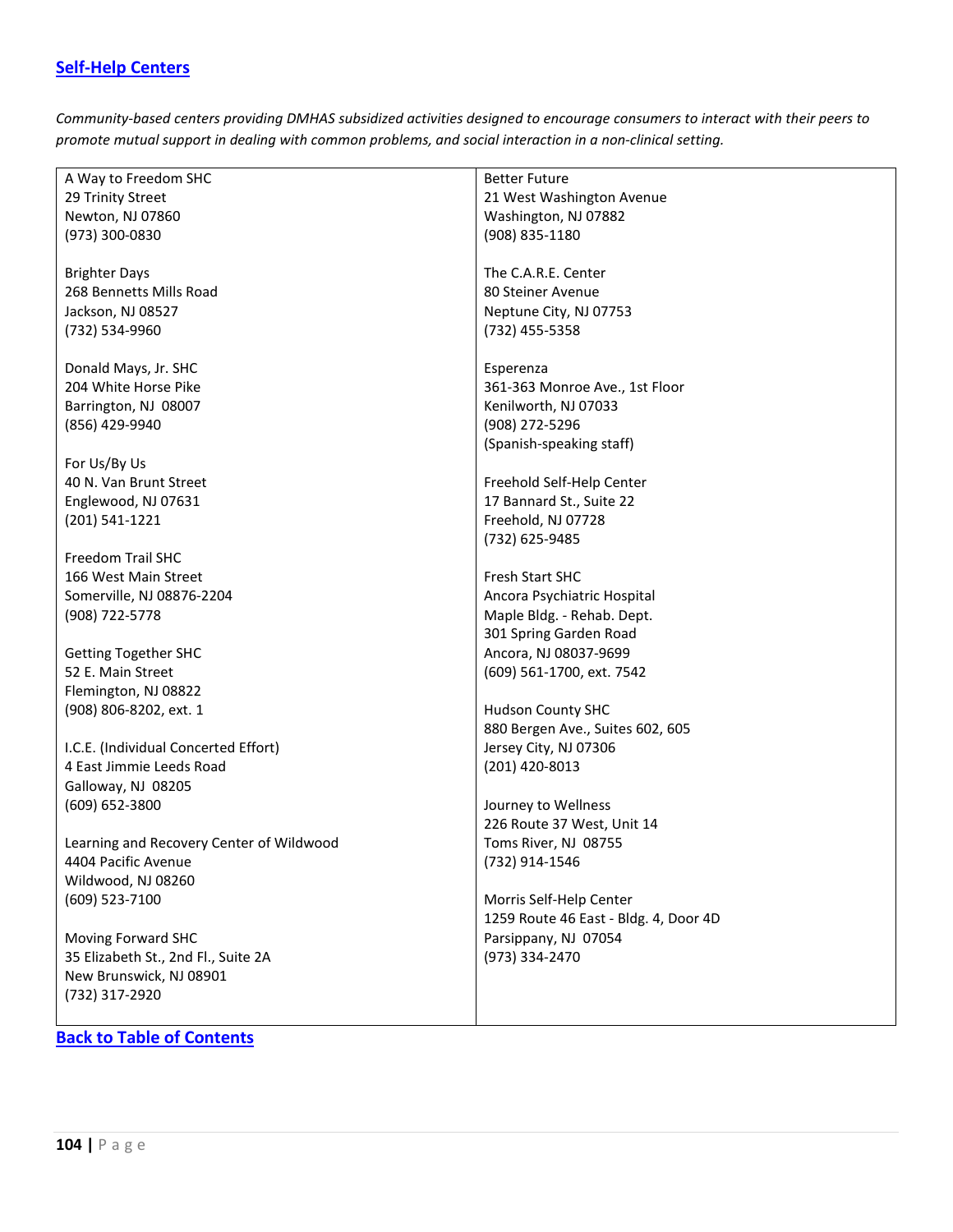### **[Self-Help Centers](#page-103-0) (Continued)**

| <b>New Dimensions</b>                | <b>New Horizons</b>                              |
|--------------------------------------|--------------------------------------------------|
| 77 West Broadway                     | 635 South Myrtle Street                          |
| Salem, NJ 08079                      | Vineland, NJ 08360                               |
|                                      |                                                  |
| (856) 417-1987                       | (856) 696-8921                                   |
|                                      |                                                  |
| On Our Own                           | New Beginnings SHC                               |
| 179 Main Street, Suite 3             | 516 Morris Avenue - 1st floor                    |
| Hackensack, NJ 07601                 | Elizabeth, NJ 07208                              |
|                                      |                                                  |
| (201) 489-8402                       | (908) 352-7830                                   |
|                                      |                                                  |
| Park Avenue SHC                      | Our House SHC                                    |
| 333 Park Avenue                      | 750 Broadway                                     |
| Plainfield, NJ 07060                 | Paterson, NJ 07514                               |
| (908) 757-1350                       | (973) 553-1101                                   |
|                                      |                                                  |
| The R.I.T.E. Center                  | Reach Out/Speak Out                              |
|                                      |                                                  |
| 693 Main St., Bldg. C                | 2100 E. State Street Extension                   |
| Lumberton, NJ 08048                  | Hamilton, NJ 08619                               |
| (609) 518-7293                       | (609) 838-0051                                   |
|                                      |                                                  |
| Recovery Center of Eva's Village     | Riverbank SHC                                    |
| 16 Spring Street                     | 114 Delaware Avenue                              |
|                                      |                                                  |
| Paterson, NJ 07501                   | Burlington, NJ 08016                             |
| (973) 754-6780                       | (609) 239-1786                                   |
|                                      |                                                  |
| <b>Social Connections</b>            | <b>Transition Mission SHC</b>                    |
| 1 Westervelt Place                   | Trenton Psychiatric Hospital (Stratton Hall)     |
| Vanderhoef House                     | Sullivan Way                                     |
| Clifton, NJ 07011                    | W. Trenton, New Jersey 08628                     |
|                                      |                                                  |
| (973) 778-8810                       | (609) 503-5762                                   |
|                                      |                                                  |
| Up Your Alley                        | Woody Guthrie SHC                                |
| 8 Liberty Street                     | Greystone Park Psychiatric Hospital - Cottage 11 |
| Glassboro, NJ 08028                  | 59 Koch Avenue                                   |
| (856) 881-2204                       | Morris Plains, NJ 07950                          |
|                                      |                                                  |
|                                      | (973) 644-5121                                   |
| Wellness SHC of Camden City          |                                                  |
| 415 Federal St.                      |                                                  |
| Camden, NJ 08103                     |                                                  |
| (856) 757-0385                       |                                                  |
|                                      |                                                  |
| <b>Better Life</b>                   |                                                  |
|                                      |                                                  |
| <b>Collaborative Support Program</b> |                                                  |
| 101 14th Avenue                      |                                                  |
| Newark, NJ 07103                     |                                                  |
| (862) 229-1400 x2806                 |                                                  |
|                                      |                                                  |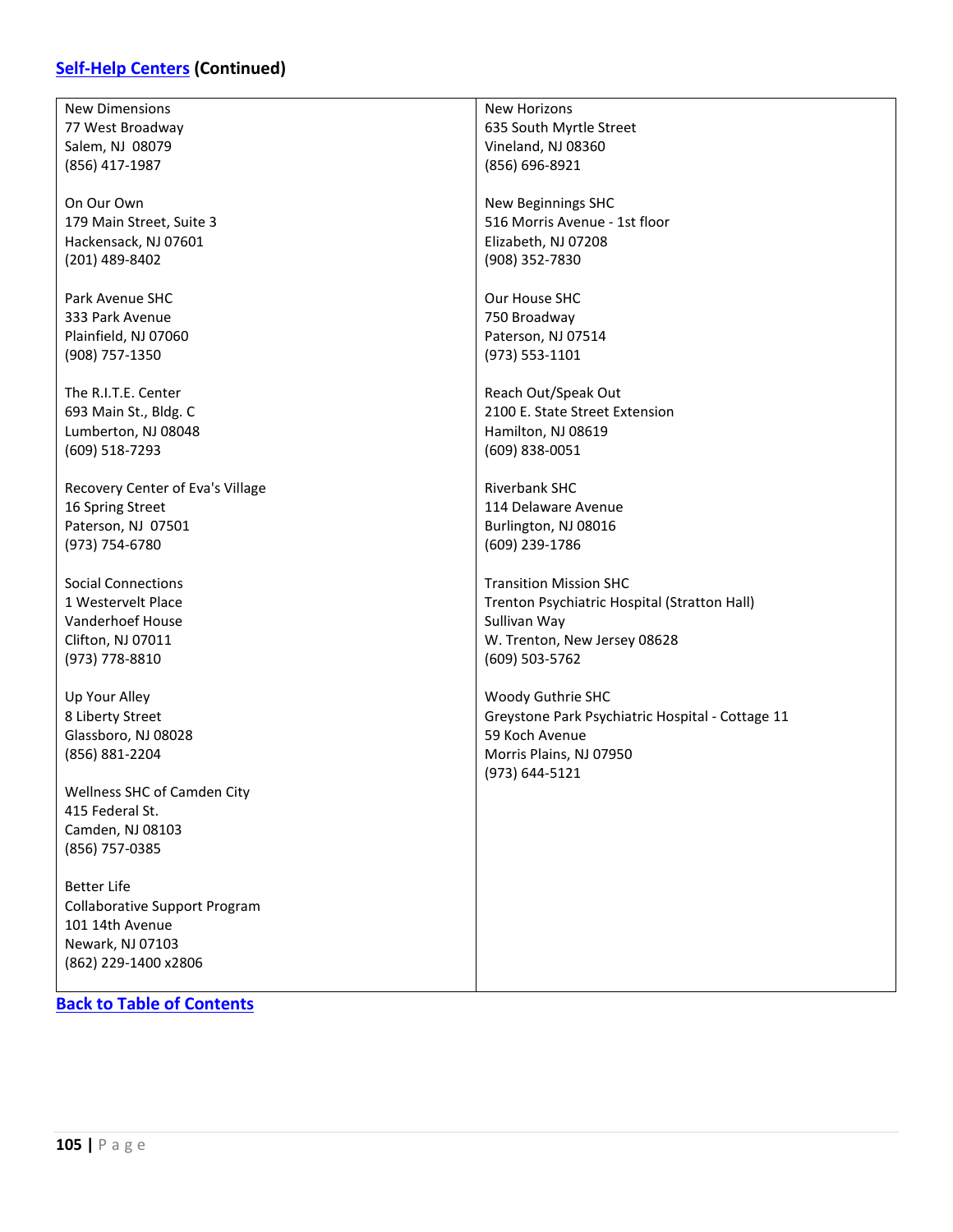<span id="page-105-0"></span>*Acute care adult psychiatric units in a general hospital for the short term admission of individuals who meet the legal standards for commitment and require intensive treatment. All admissions to STCF's must be referred through an emergency or designated screening center. STCF's are designated by DMHAS to serve a specific geographic area, usually a county.*

| Atlanticare Regional Medical Center       | Bergen Regional Medical Center         |
|-------------------------------------------|----------------------------------------|
| Jimmie Leeds Road                         | 230 East Ridgewood Avenue              |
| Pomona, NJ 08240                          | Paramus, NJ 07652                      |
| (609) 652-3442                            | (201) 967-4000, ext. 5982              |
|                                           |                                        |
| Capital Health Regional Medical Center    | Centra State Medical Center            |
| 3 Front South - Fuld Campus               | 901 West Main Street                   |
| Trenton, NJ 08638                         | Freehold, NJ 07728                     |
|                                           |                                        |
| (609) 394-6106                            | (732) 294-2858                         |
| Clara Maas Medical Center                 | East Orange General Hospital           |
| 1 Clara Maas Drive                        | 300 Central Avenue                     |
| Belleville, NJ 07109                      | East Orange, NJ 07018                  |
|                                           |                                        |
| (973) 844-4355                            | (973) 266-8440 or (973) 266-4456       |
| Inspira Health Network                    | Inspira Health Network                 |
| 509 North Broad Street                    | 333 Irvington Avenue                   |
|                                           |                                        |
| Woodbury, NJ 08096                        | Bridgeton, NJ 08302                    |
| (856) 845-0100, ext. 5329                 | (856) 575-4111 (ACCESS CENTER)         |
| Jersey City Medical Center                | Jersey Shore University Medical Center |
| 355 Grand Street                          | 1945 Corlies Avenue                    |
|                                           |                                        |
| Jersey City, NJ 07304                     | Neptune, NJ 07754                      |
| (201) 915-2349                            | (732) 776-4361                         |
| <b>Monmouth Medical Center</b>            | Jefferson Health Hospital              |
| Southern Campus (Barnabas Health)         | 2201 West Chapel Avenue                |
| 1691 Route 9                              | Cherry Hill, NJ 08002                  |
|                                           |                                        |
| Toms River, NJ 08753                      | (856) 488-6879                         |
| (732) 914-3836                            | Lourdes Medical Center                 |
| Monmouth Medical Center (Barnabas Health) | 218 Sunset Road                        |
|                                           |                                        |
| 300 Second Avenue                         | Willingboro, NJ 08046                  |
| Long Branch, NJ 07740                     | (609) 835-5229                         |
| (732) 923-6901                            |                                        |
|                                           | Newton Memorial Hospital               |
| Mountainside Hospital                     | 175 High Street                        |
| 1 Bay Avenue                              | Newton, NJ 07860                       |
| Montclair, NJ 07042                       | (973) 579-8429                         |
| (973) 429-6000                            |                                        |
|                                           |                                        |
|                                           |                                        |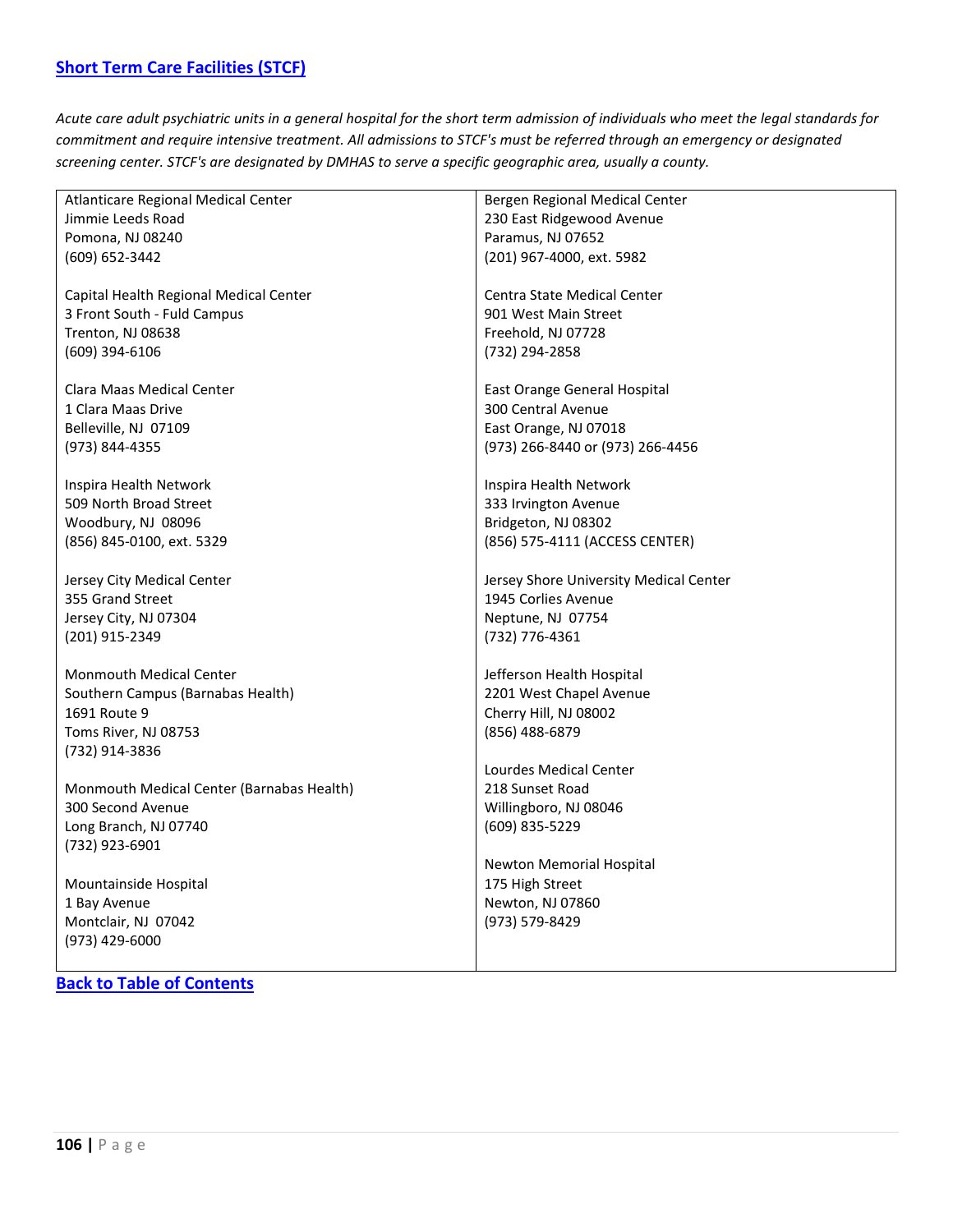| Newark Beth Israel Medical Center/St. Barnabas | <b>Princeton House</b>                                           |
|------------------------------------------------|------------------------------------------------------------------|
| <b>Behavioral Health</b>                       | 905 Herrontown Road                                              |
| 201 Lyons Avenue                               | Princeton, NJ 08540                                              |
| Newark, NJ 07112                               | (800) 242-2550                                                   |
| (973) 926-3183                                 |                                                                  |
|                                                | Raritan Bay Medical Center                                       |
| St. Francis Medical Center                     | 530 New Brunswick Avenue                                         |
| 601 Hamilton Avenue                            | Perth Amboy, NJ 08861                                            |
| Trenton, NJ 08629                              | (732) 324-5119                                                   |
| (609) 599-5183 or 599-6569                     |                                                                  |
|                                                | Prime Healthcare Services St. Clares LLC dba St. Clares Hospital |
| St. Michael's Medical Center                   | 130 Powerville Road                                              |
| 111 Central Avenue                             | Boonton, NJ 07005                                                |
| Newark, NJ 07109                               | (973) 316-1905                                                   |
| (973) 465-2681                                 |                                                                  |
|                                                | Underwood Memorial Hospital                                      |
| <b>Trinitas Regional Medical Center</b>        | 509 North Broad Street                                           |
| 655 East Jersey Street                         | Woodbury, NJ 08095                                               |
| Elizabeth, NJ 07026                            | (856) 845-0100, ext. 5329                                        |
| (908) 994-7275                                 |                                                                  |
|                                                |                                                                  |
| University Hospital/UMDNJ                      |                                                                  |
| 150 Bergen Street                              |                                                                  |
| Newark, NJ 07103                               |                                                                  |
| (973) 972-7722                                 |                                                                  |
|                                                |                                                                  |
|                                                |                                                                  |
|                                                |                                                                  |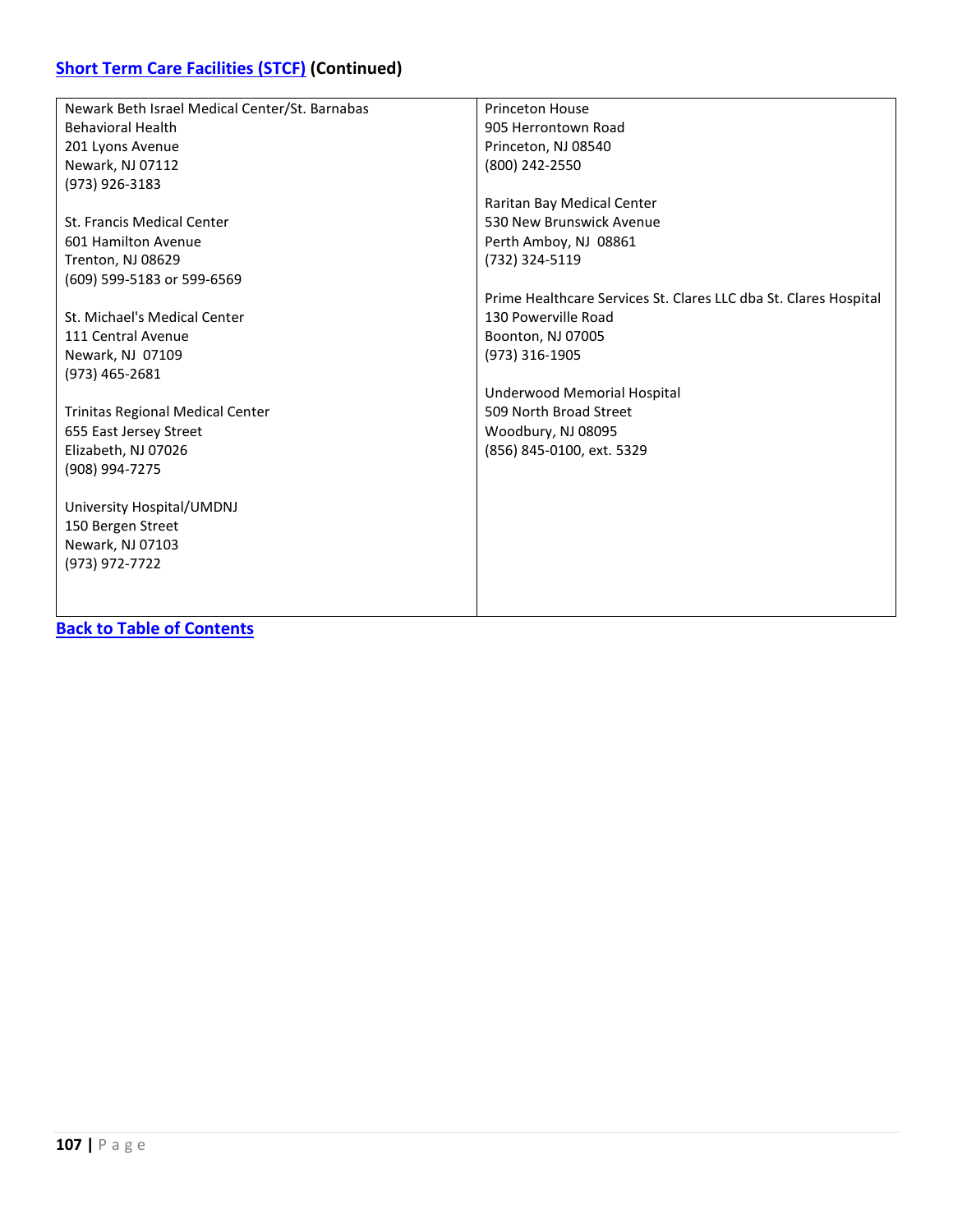### <span id="page-107-0"></span>**[State and County Hospitals](#page-107-0)**

*The psychiatric residential mental health facilities operated by the state and counties are authorized to accept persons in need of involuntary commitment under NJS 30:4-27.2 et seq. Admissions are only accepted from emergency screening centers and short term care facilities.*

| <b>STATE</b>                                                                               | <b>COUNTY</b>                                                                                              |
|--------------------------------------------------------------------------------------------|------------------------------------------------------------------------------------------------------------|
| Ancora Psychiatric Hospital<br>301 Spring Garden Road                                      | Bergen Regional Medical Center<br>230 East Ridgewood Avenue                                                |
| Ancora, NJ 08037                                                                           | Paramus, NJ 07652                                                                                          |
| (609) 561-1700                                                                             | $(201)$ 967-4000                                                                                           |
| Ann Klein Forensic Center<br>Sullivan Way<br>West Trenton, NJ 08628<br>$(609)$ 633-0900    | <b>Essex County Hospital Center</b><br>204 Grove Avenue<br>Cedar Grove, NJ 07009<br>(973) 571-2801         |
| Greystone Park Psychiatric Hospital                                                        | Meadowview Psychiatric Hospital                                                                            |
| 59 Koch Avenue - Main Bldg.                                                                | 595 County Avenue                                                                                          |
| Morris Plains, NJ 07950                                                                    | Secaucus, NJ 07094                                                                                         |
| (973) 538-1800                                                                             | (201) 369-5252                                                                                             |
| Trenton Psychiatric Hospital<br>Sullivan Way<br>West Trenton, NJ 08628<br>$(609)$ 633-1500 | Runnells Union Co. Psychiatric Hospital<br>40 Watchung Way<br>Berkeley Heights, NJ 07922<br>(908) 771-5700 |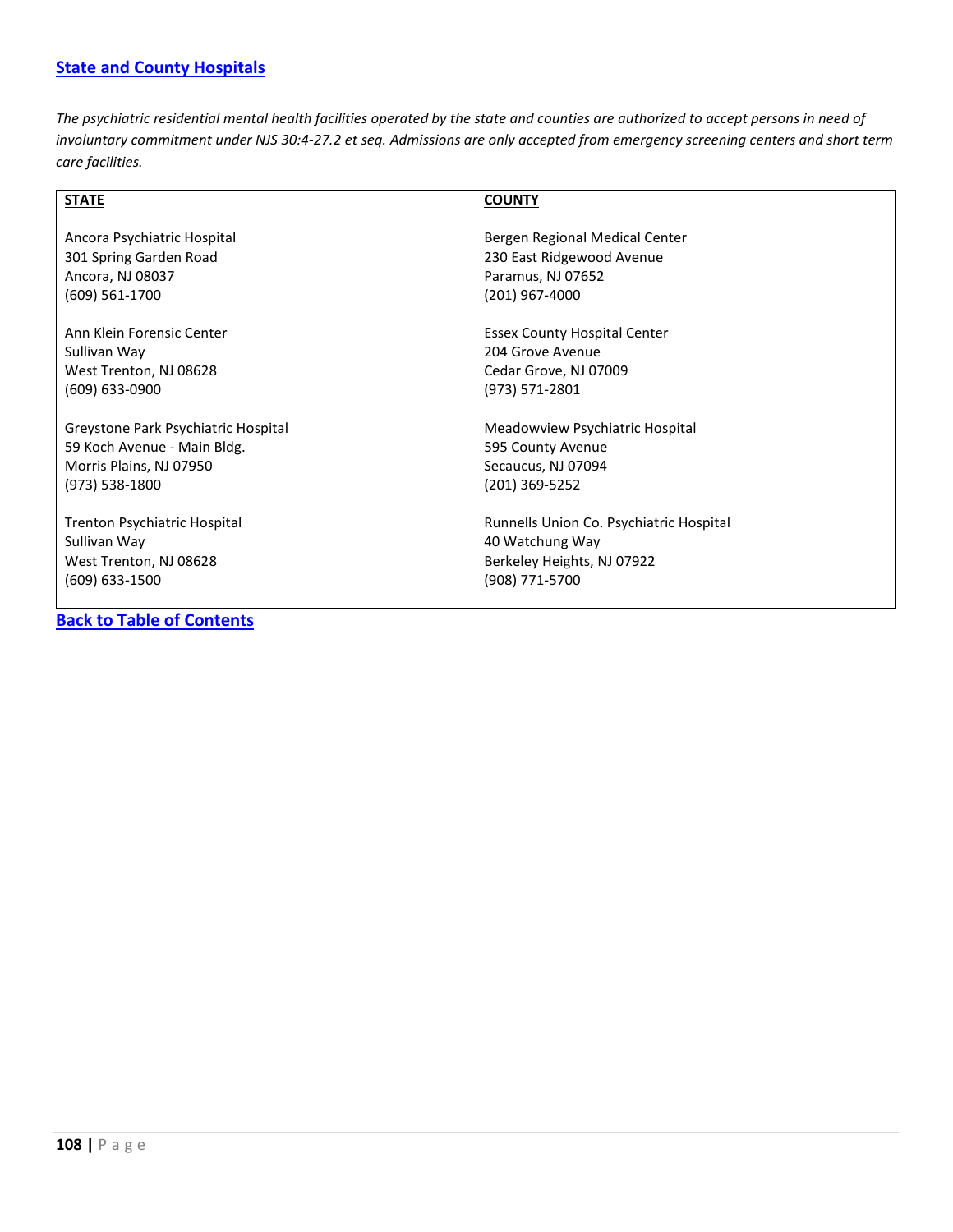<span id="page-108-0"></span>*Supported Employment is a service that helps consumers find and maintain meaningful jobs in the community. The jobs are competitive (pairing at least minimum wage) and are based on a person's preference and abilities.*

| <b>Bridgeway Rehabilitation Services-( Union)</b>     | <b>Bridgeway Rehabilitation Services (Sussex)</b>           |
|-------------------------------------------------------|-------------------------------------------------------------|
| 1023 Commerce Street                                  | 93 Stickles Pond Road                                       |
| Elizabeth, NJ 07208                                   | Newton, NJ 07860                                            |
| (908) 686-2956                                        | (973) 383-5033                                              |
|                                                       |                                                             |
| Care Plus NJ, Inc.                                    | Catholic Charities - Archdiocese of Newark/Mt. Carmel Guild |
| 610 Valley Health Plaza                               | 2201 Bergenline Avenue, 3rd Floor                           |
| Paramus, NJ 07652                                     | Union City, NJ 07087                                        |
| (201) 265-8200                                        | (201) 558-3789                                              |
| Catholic Charities - Diocese of Trenton               | <b>CPC Behavioral Healthcare-</b>                           |
| 10 Southard Street                                    | Aberdeen Counseling Center                                  |
| <b>Trenton, NJ 08609</b>                              | 1088 Highway 34                                             |
| (609) 393-8912                                        | Aberdeen, NJ 07747                                          |
|                                                       | (732) 290-1700                                              |
| Family Guidance Center of Warren County               |                                                             |
| 492 Route 57W                                         | Delaware House                                              |
| Washington, NJ 07882                                  | 25 Ikea Drive                                               |
| (908) 689-1000                                        | Westampton, NJ 08060                                        |
|                                                       | (609) 267-9339                                              |
| Jersey Cape Diagnostic, Training & Opportunity Center |                                                             |
| 152 Crest Haven Rd                                    | Hunterdon Medical Center Behavioral Health                  |
| Cape May Court House, NJ 08210                        | 2100 Wescott Drive                                          |
| (609) 465-4117 x126                                   | Flemington, NJ 08822                                        |
|                                                       | (908) 788-6401                                              |
| Mental Health Association of Essex County             |                                                             |
| 60 Evergreen Place, Suite 401                         | Mental Health Association of Southwestern NJ                |
| East Orange, NJ 07017                                 | 217 Blackhorse Pike                                         |
| (973) 395-1000, ext. 401                              | Haddon Heights, NJ 08035                                    |
|                                                       | (856) 522-0639                                              |
| Acenda, Inc.                                          |                                                             |
| <b>Beacon Division</b>                                | <b>Mid-Atlantic States Career Center</b>                    |
| 200 Hollydell Drive                                   | 111 S. Broadway                                             |
| Sewell, NJ 08080                                      | Pennsville, NJ 08070                                        |
| (856) 848-8054                                        | (856) 514-2138                                              |
|                                                       |                                                             |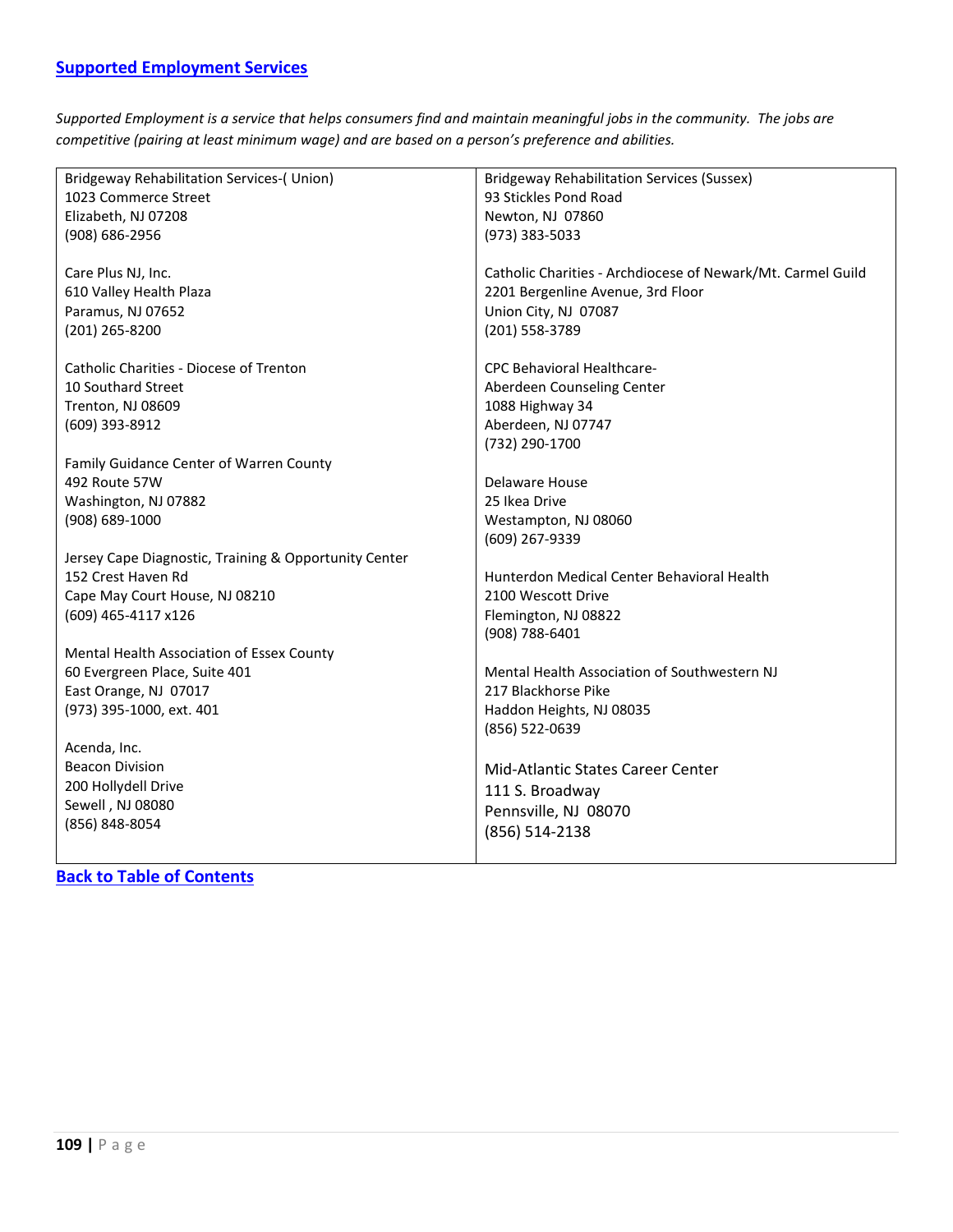# **[Supported Employment Services](#page-108-0) (Continued)**

| Preferred Behavioral Health of NJ          | Richard Hall CMHC                                |
|--------------------------------------------|--------------------------------------------------|
| 725 Airport Road                           | 500 North Bridge Street                          |
| Lakewood, NJ 08701                         | Bridgewater, NJ 08807                            |
| (732) 367-5439                             | (908) 725-2800                                   |
| St. Joseph's Regional Medical Center       | Prime Healthcare Services St. Clares LLC dba St. |
| 645 Main Street                            | Clares Behavioral Health Center                  |
| Paterson, NJ 07503                         | 50 Morris Avenue                                 |
| (973) 754-8611                             | Denville, NJ 07834                               |
|                                            | (973) 6025-7045                                  |
| Rutger's University Behavioral Health Care |                                                  |
| 195 New Street                             |                                                  |
| New Brunswick, NJ 08901                    |                                                  |
| (732) 235-6902                             |                                                  |
|                                            |                                                  |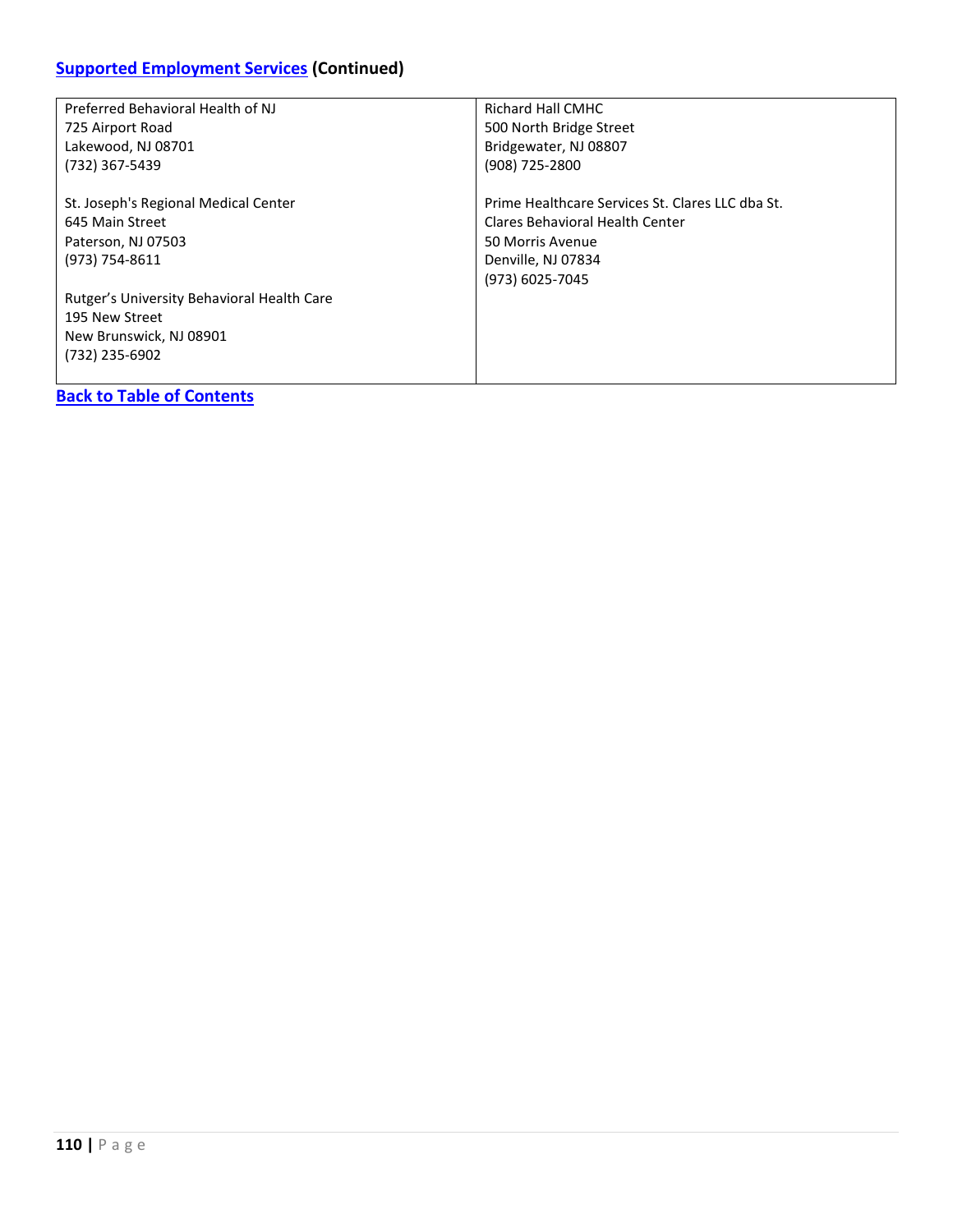### <span id="page-110-0"></span>**[Supported Education](#page-110-0) (SED)**

*Provides direct services and support in educational coaching so that consumers may enter and succeed in educational opportunities. SED also serves as an information clearinghouse for consumers, families, colleges, and providers within a geographical area. Direct service may include the provisions of supported educational coaching services provided directly to the consumer in the educational setting. The services also include enrollment and registration assistance, teaching study skills, illness management and recovery skills particularly related to school, assistance and advocacy in obtaining "reasonable accommodations" from the school.*

| Essex, Hudson, Middlesex & Union Counties                      | <b>Camden &amp; Gloucester Counties</b>        |
|----------------------------------------------------------------|------------------------------------------------|
| <b>Bridgeway Rehabilitation Services</b>                       | Mental Health Association of Southwest NJ      |
| 1023 Commerce Avenue, 2nd Floor                                | 217 Black Horse Pike                           |
| Union, NJ 07083                                                | Haddon Heights, NJ 08035                       |
| (908) 687-9666                                                 | (856) 522-0639, ext. 205                       |
|                                                                |                                                |
| <b>Bergen, Morris &amp; Passaic Counties</b>                   | <b>Atlantic, Monmouth &amp; Ocean Counties</b> |
|                                                                |                                                |
| Prime Healthcare Services St. Clares LLC dba St. Clares Health | Preferred Behavioral Health of NJ              |
| System                                                         | 725 Airport Road                               |
| 50 Morris Avenue                                               | Lakewood, NJ 08701                             |
| Denville, NJ 07834                                             | (732) 367-5439                                 |
| (973) 625-7070                                                 |                                                |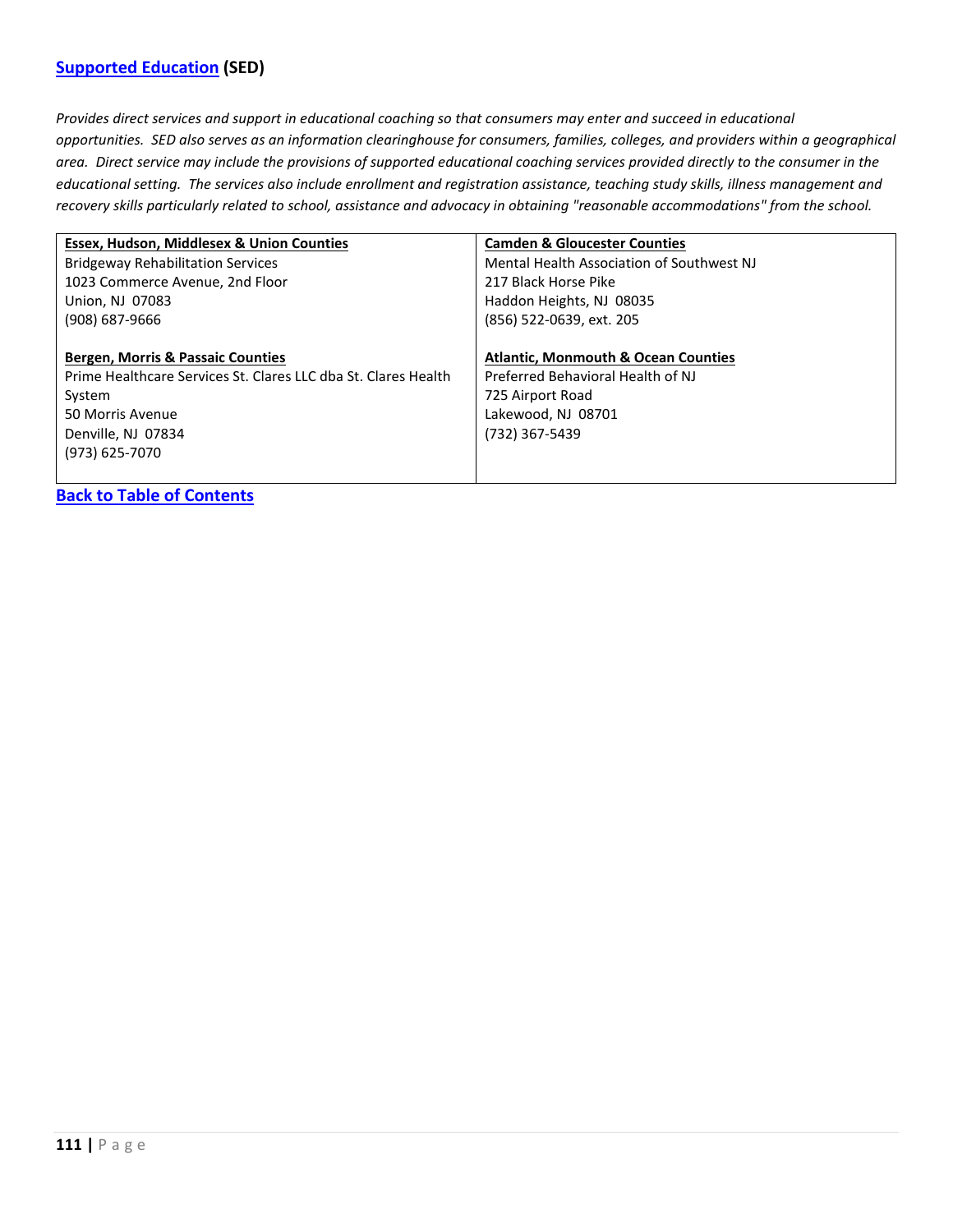<span id="page-111-0"></span>*Community Support Services is designed to ensure consumers of mental health services, a choice of permanent, safe, affordable housing. Community Support Services offers individuals opportunities for involvement in community life. Emphasis is placed on the development and strengthening of natural supports in the community.*

| 100 Hollister Road, Suite 203<br>600 First Avenue<br>Teterboro, NJ 07608<br>Raritan, NJ 08869<br>(201) 498-9140<br>(908) 685-1444<br>Atlanticare Behavioral Health<br>Bridgeway House (Community Support Services & Medically<br>2511 Fire Road, Suite B-10<br><b>Enhanced Community Support Services)</b><br>265 West Grand Street<br>Egg Harbor Twp., NJ 08234<br>Elizabeth, NJ 07202<br>(609) 407-0060<br>(908) 469-3940<br>Care Plus NJ, Inc.<br>Career Opportunity Development (CODI)<br>610 Valley Health Plaza<br>Project for Independent Living (PIL)<br>Paramus, NJ 07652 | Advance Housing, Inc. | Alternatives, Inc.  |
|------------------------------------------------------------------------------------------------------------------------------------------------------------------------------------------------------------------------------------------------------------------------------------------------------------------------------------------------------------------------------------------------------------------------------------------------------------------------------------------------------------------------------------------------------------------------------------|-----------------------|---------------------|
|                                                                                                                                                                                                                                                                                                                                                                                                                                                                                                                                                                                    |                       |                     |
|                                                                                                                                                                                                                                                                                                                                                                                                                                                                                                                                                                                    |                       |                     |
|                                                                                                                                                                                                                                                                                                                                                                                                                                                                                                                                                                                    |                       |                     |
|                                                                                                                                                                                                                                                                                                                                                                                                                                                                                                                                                                                    |                       |                     |
|                                                                                                                                                                                                                                                                                                                                                                                                                                                                                                                                                                                    |                       |                     |
|                                                                                                                                                                                                                                                                                                                                                                                                                                                                                                                                                                                    |                       |                     |
|                                                                                                                                                                                                                                                                                                                                                                                                                                                                                                                                                                                    |                       |                     |
|                                                                                                                                                                                                                                                                                                                                                                                                                                                                                                                                                                                    |                       |                     |
|                                                                                                                                                                                                                                                                                                                                                                                                                                                                                                                                                                                    |                       |                     |
|                                                                                                                                                                                                                                                                                                                                                                                                                                                                                                                                                                                    |                       |                     |
|                                                                                                                                                                                                                                                                                                                                                                                                                                                                                                                                                                                    |                       |                     |
|                                                                                                                                                                                                                                                                                                                                                                                                                                                                                                                                                                                    |                       |                     |
| (201) 265-8200                                                                                                                                                                                                                                                                                                                                                                                                                                                                                                                                                                     |                       | 901 Atlantic Avenue |
| Egg Harbor, NJ 08215                                                                                                                                                                                                                                                                                                                                                                                                                                                                                                                                                               |                       |                     |
| (609) 965-6871<br>Collaborative Support Programs of NJ (CSPNJ)                                                                                                                                                                                                                                                                                                                                                                                                                                                                                                                     |                       |                     |
| 11 Spring Street                                                                                                                                                                                                                                                                                                                                                                                                                                                                                                                                                                   |                       |                     |
| Catholic Charities - Delaware House<br>Freehold, NJ 07728                                                                                                                                                                                                                                                                                                                                                                                                                                                                                                                          |                       |                     |
| 25 Ikea Drive<br>(732) 780-1175                                                                                                                                                                                                                                                                                                                                                                                                                                                                                                                                                    |                       |                     |
| Westampton, NJ 08060                                                                                                                                                                                                                                                                                                                                                                                                                                                                                                                                                               |                       |                     |
| (609) 867-9339<br>CPC Behavioral Healthcare, Inc.                                                                                                                                                                                                                                                                                                                                                                                                                                                                                                                                  |                       |                     |
| 1088 Highway 34                                                                                                                                                                                                                                                                                                                                                                                                                                                                                                                                                                    |                       |                     |
| Community Hope, Inc.<br>Aberdeen, NJ 07747                                                                                                                                                                                                                                                                                                                                                                                                                                                                                                                                         |                       |                     |
| 959 Route 46 East - Suite 402<br>(732) 290-1700                                                                                                                                                                                                                                                                                                                                                                                                                                                                                                                                    |                       |                     |
| Parsippany, NJ 07054                                                                                                                                                                                                                                                                                                                                                                                                                                                                                                                                                               |                       |                     |
| $(973)$ 463-9600<br><b>Cumberland County Guidance Center</b>                                                                                                                                                                                                                                                                                                                                                                                                                                                                                                                       |                       |                     |
| 814 Elmer Street                                                                                                                                                                                                                                                                                                                                                                                                                                                                                                                                                                   |                       |                     |
| Comprehensive Behavioral Healthcare, Inc. (COMPCARE)<br>Vineland, NJ 08360                                                                                                                                                                                                                                                                                                                                                                                                                                                                                                         |                       |                     |
| 395 Main Street<br>(856) 691-8579, ext. 100                                                                                                                                                                                                                                                                                                                                                                                                                                                                                                                                        |                       |                     |
| Hackensack, NJ 07601                                                                                                                                                                                                                                                                                                                                                                                                                                                                                                                                                               |                       |                     |
| (201) 646-0333<br>Declarations                                                                                                                                                                                                                                                                                                                                                                                                                                                                                                                                                     |                       |                     |
| 223 Taylors Mills Road                                                                                                                                                                                                                                                                                                                                                                                                                                                                                                                                                             |                       |                     |
| East Orange General Hospital<br>Manalapan, NJ 07726                                                                                                                                                                                                                                                                                                                                                                                                                                                                                                                                |                       |                     |
| 300 Central Avenue<br>(732) 792-6990                                                                                                                                                                                                                                                                                                                                                                                                                                                                                                                                               |                       |                     |
| East Orange, NJ 07018                                                                                                                                                                                                                                                                                                                                                                                                                                                                                                                                                              |                       |                     |
| (973) 395-4164<br>Easter Seal Society of NJ                                                                                                                                                                                                                                                                                                                                                                                                                                                                                                                                        |                       |                     |
| 615 Hope Road                                                                                                                                                                                                                                                                                                                                                                                                                                                                                                                                                                      |                       |                     |
| Building 3 - 1st Floor                                                                                                                                                                                                                                                                                                                                                                                                                                                                                                                                                             |                       |                     |
| Eatontown, NJ 07724                                                                                                                                                                                                                                                                                                                                                                                                                                                                                                                                                                |                       |                     |
| (732) 380-0390                                                                                                                                                                                                                                                                                                                                                                                                                                                                                                                                                                     |                       |                     |
|                                                                                                                                                                                                                                                                                                                                                                                                                                                                                                                                                                                    |                       |                     |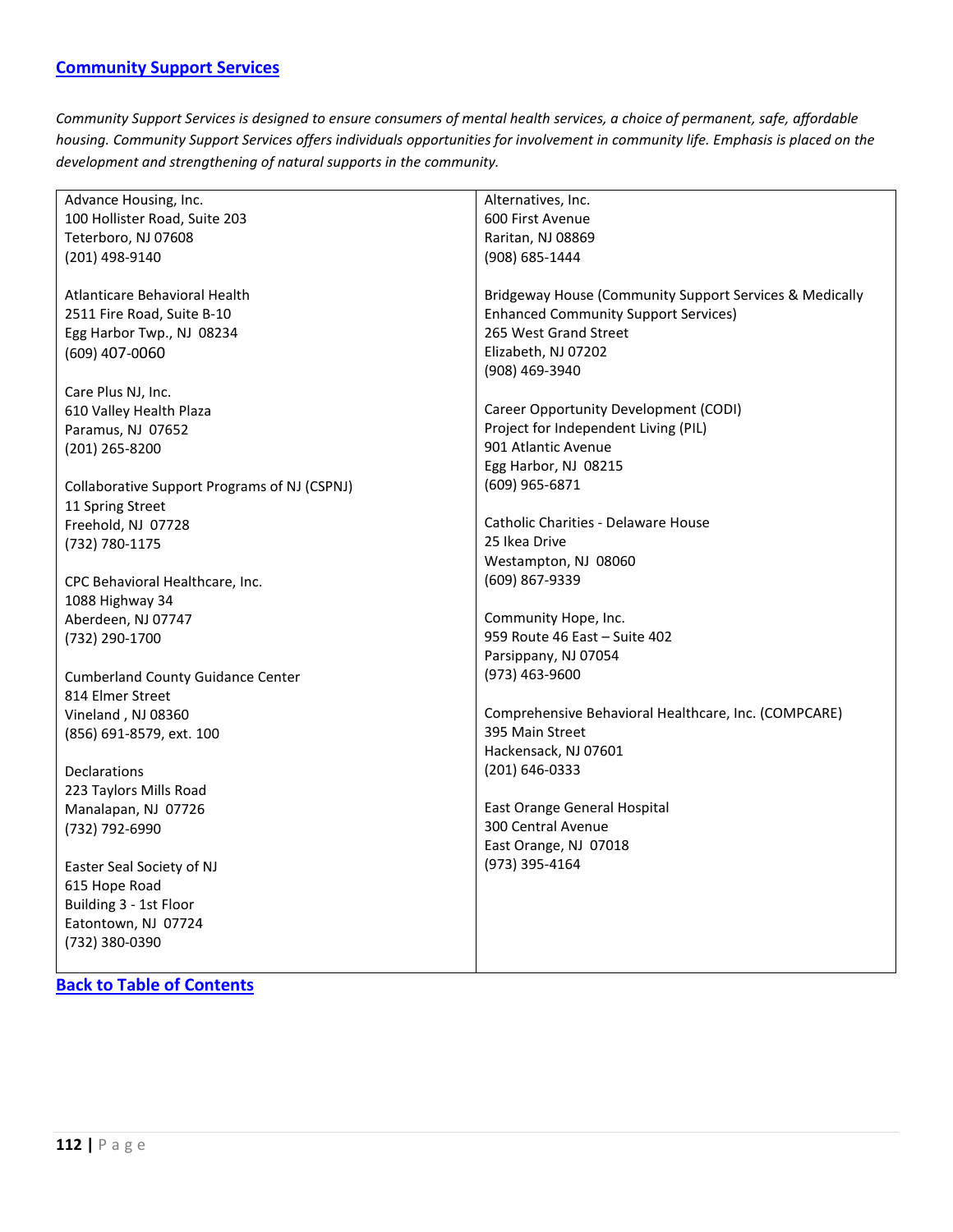## **[Community Support Services](#page-111-0) (Continued)**

| Healthcare Commons, Inc.                              | Garden State Episcopal Community Development Corp. |
|-------------------------------------------------------|----------------------------------------------------|
| 500 Pennsville Auburn Road                            | 118 Summit Avenue                                  |
| Carneys Point, NJ 08069                               | Jersey City, NJ 07304                              |
| (856) 299-3200                                        | (201) 209-9301                                     |
|                                                       |                                                    |
| Holcomb Behavioral Health Systems                     | Jersey City Medical Center                         |
| 1013 Haddon Avenue                                    | 395 Grand Avenue - 3rd Floor                       |
| Collingswood, NJ 08108                                | Jersey City, NJ 07304                              |
| (856) 858-2616                                        | (201) 915-2844                                     |
|                                                       |                                                    |
| Jewish Family Service of Atlantic & Cape May Counties | <b>Legacy Treatment Services</b>                   |
| 607 North Jerome Avenue                               | 1289 Route 38, Suite 200                           |
| Margate, NJ 08402                                     | Hainesport, NJ 08036                               |
| (609) 822-8398                                        | (609) 261-7672                                     |
| Mental Health Association of Essex County             | Mental Health Association of Morris County         |
| 60 So. Fullerton Avenue - Suite 102                   | 100 Route 46 East - Building C                     |
|                                                       | Mountain Lakes, NJ 07045                           |
| Montclair, NJ 07042<br>(973) 509-3777                 |                                                    |
|                                                       | (973) 334-3496                                     |
| New Jersey Community Development Corporation (NJCDC)  | Mental Health Association of Monmouth County       |
| 32 Spruce Street                                      | 119 Avenue @ the Commons - Suite 5                 |
| Paterson, NJ 07501                                    | Shrewsbury, NJ 07702                               |
| (973) 413-1600                                        | (732) 542-6422                                     |
|                                                       |                                                    |
| Oaks Integrated Care (Camden)                         | New Bridge Behavioral Health                       |
| 19 E. Ormond Avenue                                   | 7 Industrial Road                                  |
| Cherry Hill, NJ 08034                                 | Pequannock, NJ 07444                               |
| (856) 428-1300                                        | (973) 686-2247                                     |
|                                                       |                                                    |
| Ocean Mental Health Services, Inc.                    | Oaks Integrated Care                               |
| 160 Route 9                                           | 770 Woodlane Road - Suite 23                       |
| Bayville, NJ 08721                                    | Mount Holly, NJ 08060                              |
| (732) 281-1658                                        | (609) 265-0245                                     |
|                                                       |                                                    |
| PennReach, Inc.                                       | PennReach, Inc.                                    |
| 18 South Main Street                                  | 1998 Route 18 North                                |
| Allentown, NJ 08501                                   | Old Bridge, NJ 08857                               |
| (732)-963-4523                                        | (215) 409-5519                                     |
| Project Live, Inc.                                    | Preferred Behavioral Health of NJ                  |
| 271 Mt. Pleasant Ave, Ste 3                           | 725 Airport Road                                   |
| West Orange, NJ 07052                                 | Lakewood, NJ 08701                                 |
| (973) 395-9161                                        | (732) 367-2665                                     |
|                                                       |                                                    |
|                                                       |                                                    |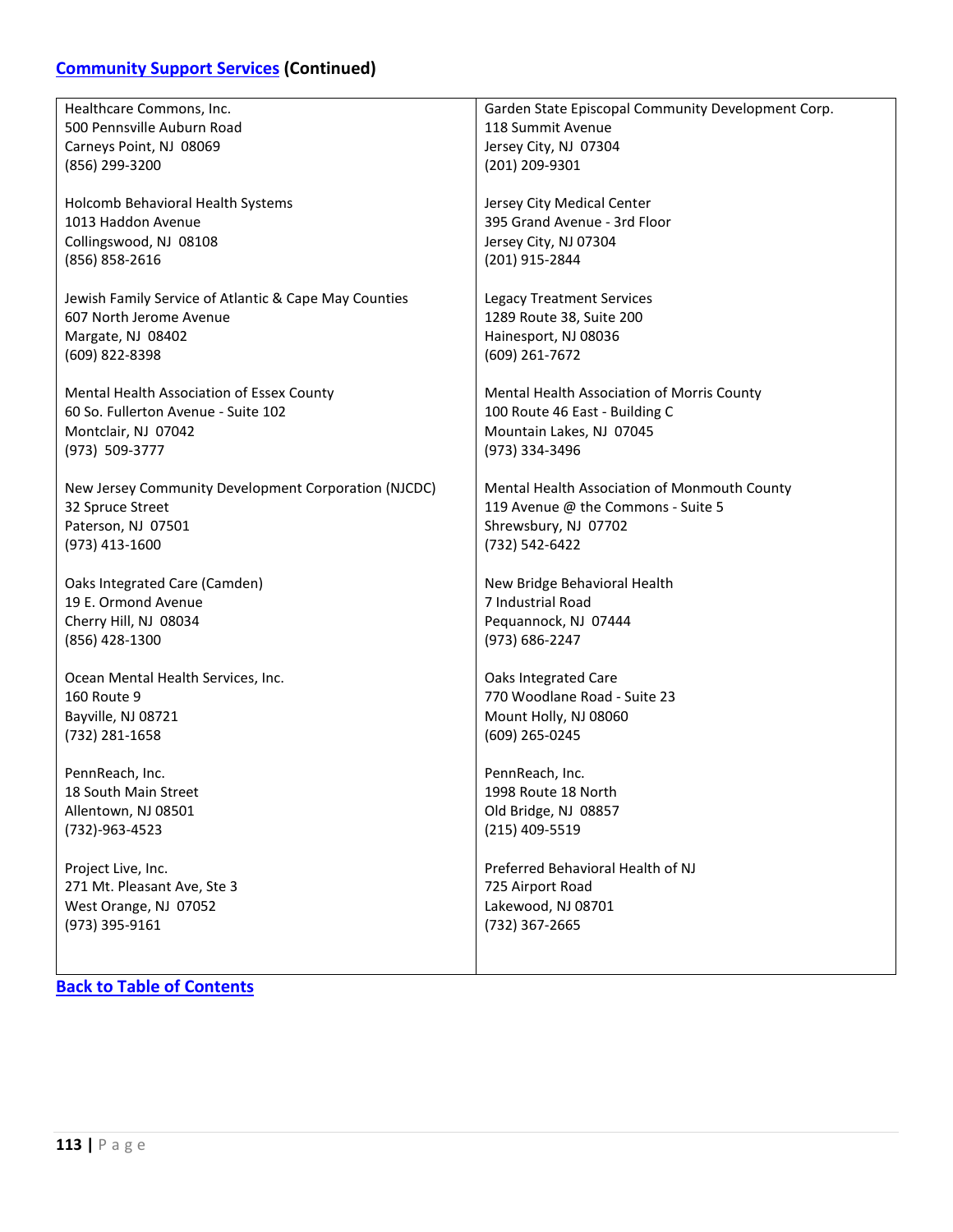### **[Community Support Services](#page-111-0) (Continued)**

RHD (Ocean) 317 Brick Boulevard Brick, NJ 08723 (732) 920-5000

RHD (Passaic) 2 Andrews Drive - Suite 1 Woodland Park, NJ 07424 (973) 837-9500

RHD (Tri-County) 515 Grove Street, Suite 1A-1 Haddon Heights, NJ 08035 (856) 547-2330

SERV Centers of NJ - Middlesex 491 South Washington Avenue Piscataway, NJ 08854 (732) 968-7111

SERV Centers of NJ - Passaic/Hudson 777 Bloomfield Avenue Clifton, NJ 07012 (973) 594-0125

Prime Healthcare Services St. Clares LLC dba St. Clare's Behavioral Health Center 1 Medical Drive Morris Plains, NJ 07950 (973) 298-8642

Triple C Housing, Inc. 1 Distribution Way Monmouth Junction, NJ 08852 (609) 297-5840

Rutger's University Behavioral Health Care 10 Corporate Place South – Suite 205 Piscataway, NJ 08854 (732) 235-5000

Volunteers of America Northern NJ Division 205 West Milton Avenue Rahway, NJ 07065 (732) 827-2444

**[Back to Table of Contents](#page-4-0)**

Project Live, Inc. 465-475 Broadway Avenue Newark, NJ 07104 (973) 395-9160

RHD – Ocean/Monmouth 2040 Sixth Avenue – Suite C Neptune City, NJ 07753 (732) 361-5845

SERV Centers of NJ - Mercer 407 West State Street Trenton, NJ 08618 (609) 394-0212

South Jersey Behavioral Health Resources 2500 McClellan Avenue, Suite 300 Pennsauken, NJ 08109 (800) 220-8081

St. Joseph's Harbor House 645 Main Street Paterson, NJ 07503 (973) 754-4680

St. Mary's Hospital Specialized Residence Program 530 Main Avenue Passaic, NJ 07055 (973) 470-3503

Vantage Health System 2 Park Avenue Dumont, NJ 07628 (201) 385-4400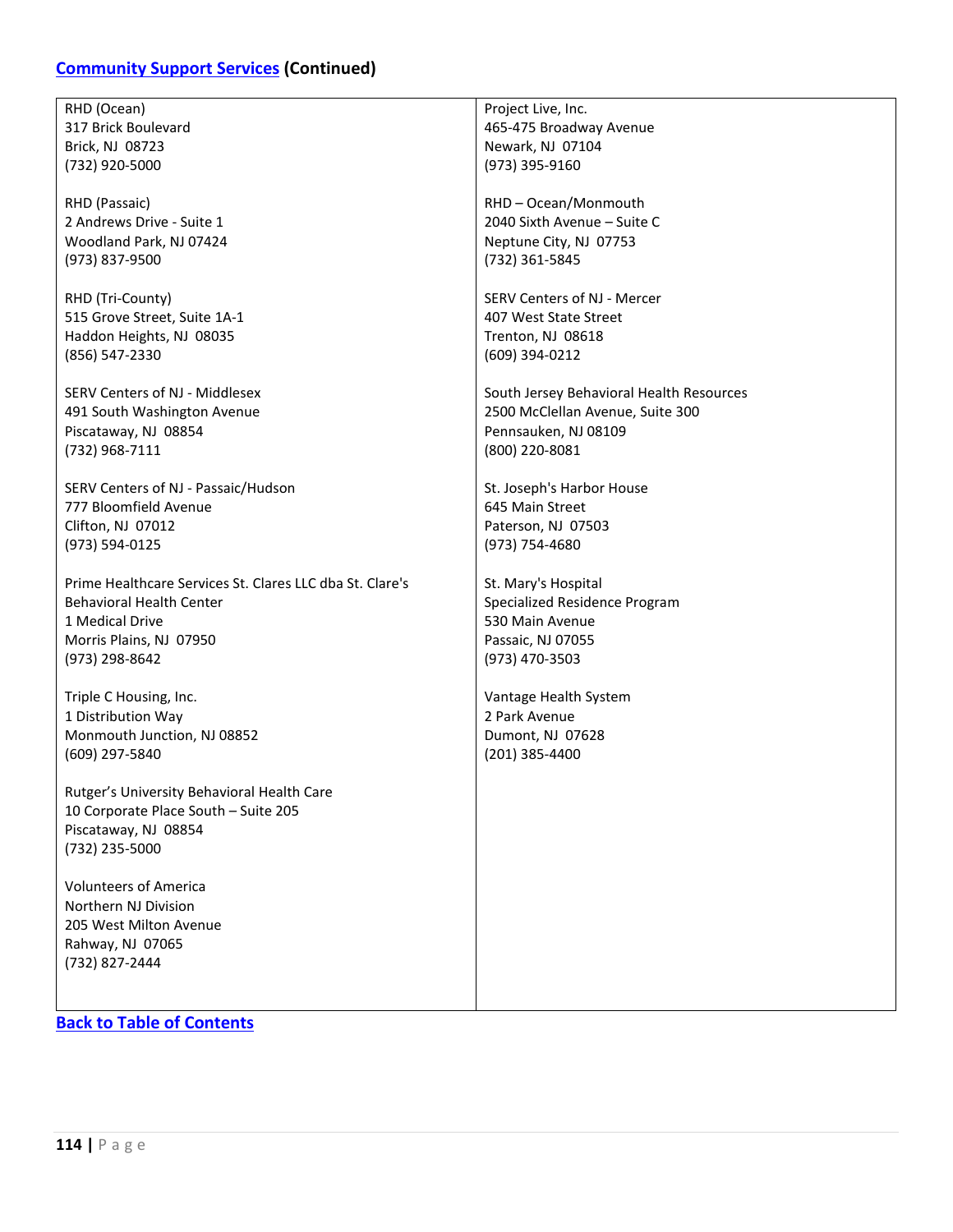#### <span id="page-114-0"></span>**[Systems Advocacy](#page-114-0)**

*Legal assistance provided to mental health clients, either through agency referrals or self-referral, by a network of DMHAS-funded legal service agencies. Assistance may include advice and guidance, case coordination, and court representation for issues such as government entitlements, housing, evictions, employment, etc.*

| Community Health Law Project     | City of Asbury Park                        |
|----------------------------------|--------------------------------------------|
| 44 Washington Street, Suite 101  | <b>Municipal Building</b>                  |
| Toms River, NJ 08753             | 1 Municipal Plaza                          |
| (732) 380-1012                   | Asbury Park, NJ 07712                      |
|                                  | (732) 502-5731                             |
| Community Health Law Project     |                                            |
| 650 Bloomfield Avenue, Suite 210 | County of Bergen Law Project               |
| Bloomfield, NJ 07003             | One Bergen County Plaza                    |
| (973) 680-5599                   | Hackensack, NJ 07601                       |
|                                  | (201) 634-2767                             |
| Community Health Law Project     |                                            |
| 900 Haddon Avenue, Suite 400     | Central Jersey Legal Services, Inc.        |
| Collingswood, NJ 08108           | 317 George Street, Suite 201               |
| (856) 858-9500                   | New Brunswick, NJ 08901-2006               |
|                                  | (732) 249-7600                             |
| Community Health Law Project     |                                            |
| 4 Commerce Place                 | Community Health Law Project               |
| Mount Holly, NJ 08060            | 65 Jefferson Street                        |
| (609) 261-3453                   | Elizabeth, NJ 07201                        |
|                                  | (908) 355-8282                             |
| Community Health Law Project     |                                            |
| 35 Journal Square, Suite 827     | Community Health Law Project               |
| Jersey City, NJ 07306            | One Main Street, Suite 413                 |
| (973) 963-6295                   | Eatontown, NJ 07724                        |
|                                  | (732) 380-1012                             |
| Community Health Law Project     |                                            |
| 225 East State Street, Suite 5   | Legal Services of Southwest Jersey         |
| Trenton, NJ 08608                | 30 Schuyler Place                          |
| (609) 392-5553                   | Morristown, NJ 07960-0900                  |
|                                  | (973) 285-6911                             |
| Laurel House                     |                                            |
| 316 Livingston Avenue            | Mental Health Association of Morris County |
| New Brunswick, NJ 08903          | 100 Route 46E - Building C                 |
| (732) 246-0028                   | Mountain Lakes, 07046                      |
|                                  | (973) 334-3496                             |
| <b>Mental Health Association</b> |                                            |
| 4 Jimmie Leeds Road              |                                            |
| Galloway, NJ 08205               |                                            |
| (609) 652-3800                   |                                            |
|                                  |                                            |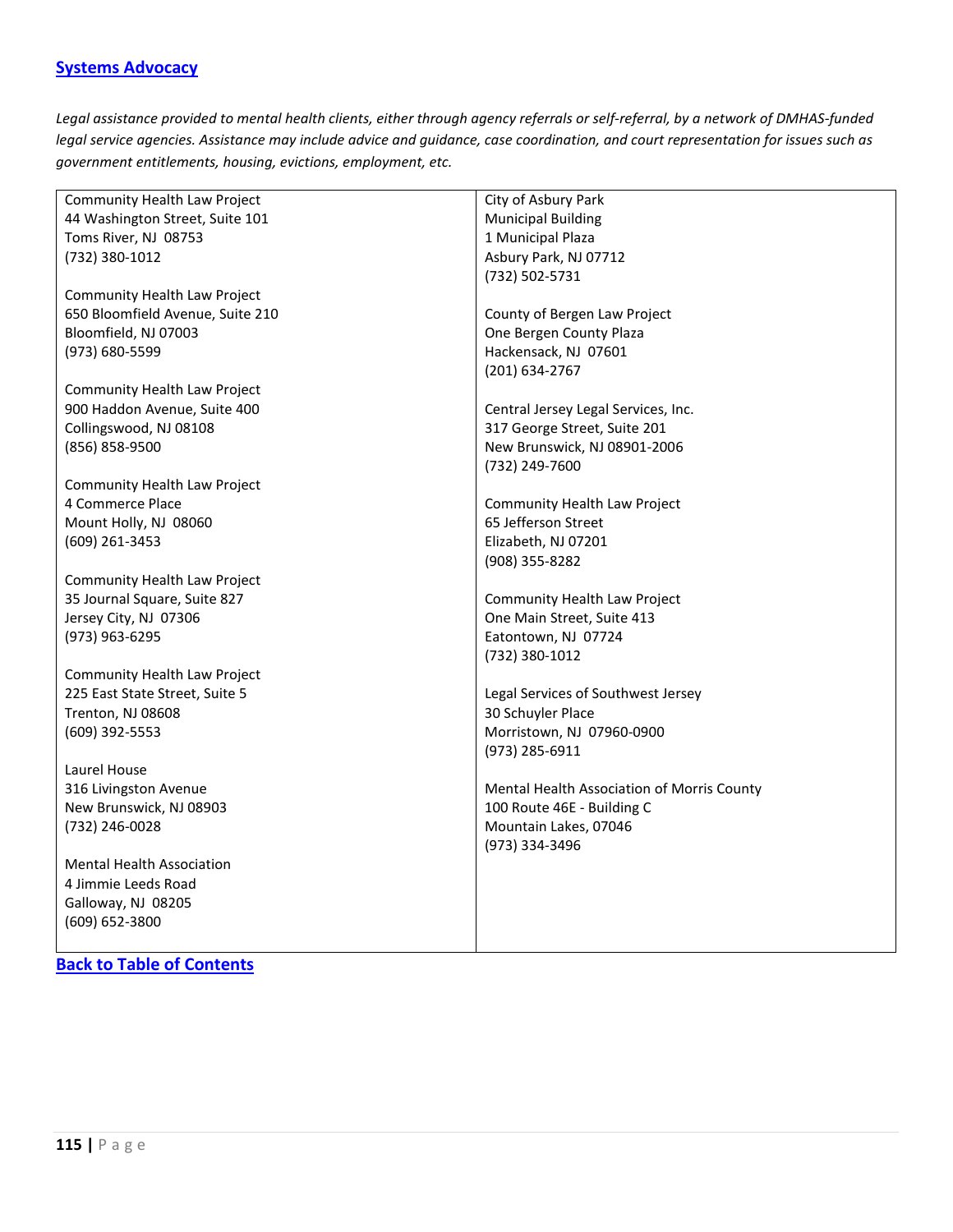# **[Systems Advocacy](#page-114-0) (Continued)**

| Mental Health Association of Ocean County       | Mental Health Association of NJ                        |
|-------------------------------------------------|--------------------------------------------------------|
| 226 Route 37 West, Unit #14                     | 88 Pompton Avenue, Suite 1                             |
| Toms River, NJ 08755                            | Verona, N 07044                                        |
| (732) 914-1546                                  | (973) 571-4100                                         |
| Mental Health Association of Passaic County     | National Alliance for the Mentally III - Bergen County |
| 404 Clifton Avenue                              | 309 Valley Boulevard, Room 30                          |
| Clifton, NJ 07011                               | Woodridge, NJ 07075                                    |
| (973) 478-4444                                  | (201) 635-9595                                         |
| Mental Health Association of NJ - Hudson County | Northwest Legal Services                               |
| 35 Journal Square, Suite 827                    | 82 Park Avenue                                         |
| Jersey City, NJ 07306                           | Flemington, NJ 08822                                   |
| (201) 653-4700                                  | (908) 782-7979                                         |
| <b>Warren County Legal Services</b>             | United Family & Children's Society                     |
| 91 Front Street                                 | 305 West 7th Street                                    |
| Belvedere, NJ 07823                             | Plainfield, NJ 07060                                   |
| (908) 475-2010                                  | (908) 755-4848                                         |